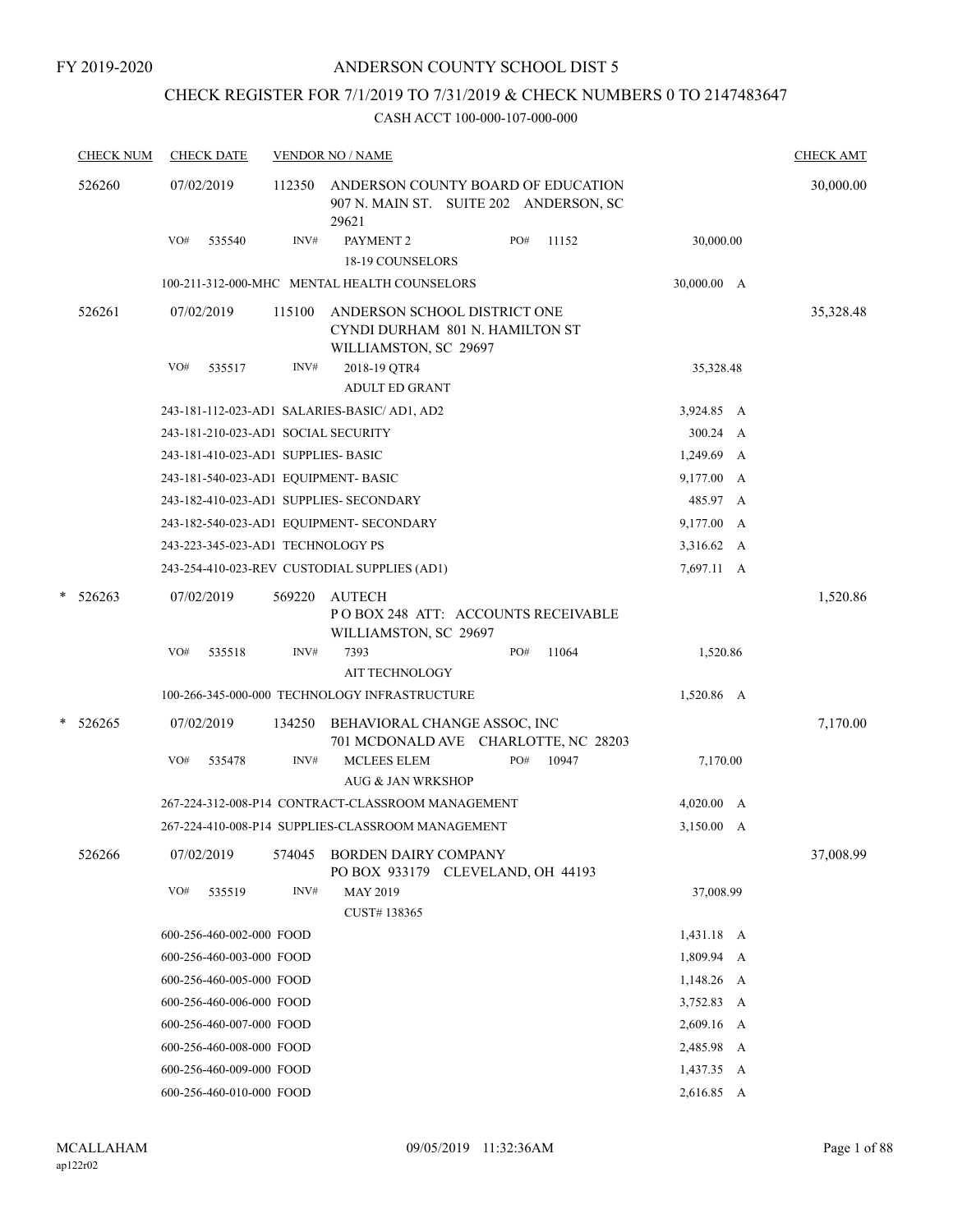# CHECK REGISTER FOR 7/1/2019 TO 7/31/2019 & CHECK NUMBERS 0 TO 2147483647

| <b>CHECK NUM</b> |     | <b>CHECK DATE</b>        |        | <b>VENDOR NO / NAME</b>                                                             |     |                        |                 | <b>CHECK AMT</b> |
|------------------|-----|--------------------------|--------|-------------------------------------------------------------------------------------|-----|------------------------|-----------------|------------------|
|                  |     | 600-256-460-011-000 FOOD |        |                                                                                     |     |                        | 2,689.60 A      |                  |
|                  |     | 600-256-460-012-000 FOOD |        |                                                                                     |     |                        | 2,542.08 A      |                  |
|                  |     | 600-256-460-013-000 FOOD |        |                                                                                     |     |                        | 1,553.72 A      |                  |
|                  |     | 600-256-460-014-000 FOOD |        |                                                                                     |     |                        | 2,407.40 A      |                  |
|                  |     | 600-256-460-015-000 FOOD |        |                                                                                     |     |                        | 915.48 A        |                  |
|                  |     | 600-256-460-016-000 FOOD |        |                                                                                     |     |                        | 1,832.19 A      |                  |
|                  |     | 600-256-460-017-000 FOOD |        |                                                                                     |     |                        | 1,760.31 A      |                  |
|                  |     | 600-256-460-018-000 FOOD |        |                                                                                     |     |                        | 1,151.07 A      |                  |
|                  |     | 600-256-460-019-000 FOOD |        |                                                                                     |     |                        | 2,228.36 A      |                  |
|                  |     | 600-256-460-020-000 FOOD |        |                                                                                     |     |                        | 1,551.19 A      |                  |
|                  |     | 600-256-460-021-000 FOOD |        |                                                                                     |     |                        | $1,086.04$ A    |                  |
| 526267           |     | 07/02/2019               | 160602 | CDW GOVERNMENT<br>75 REMITTANCE DRIVE<br>ACCOUNTS RECEIVABLE CHICAGO, IL 60675-1515 |     | <b>SUITE 1515 ATT:</b> |                 | 2,123.86         |
|                  | VO# | 535481                   | INV#   | KRTC810                                                                             | PO# | 11126                  | 703.50          |                  |
|                  |     |                          |        | <b>TECH SUPPLIES</b>                                                                |     |                        |                 |                  |
|                  |     |                          |        | 866-266-312-000-000 PURCHASED SERVICES                                              |     |                        | 703.50 A        |                  |
|                  | VO# | 535482                   | INV#   | KRJX746<br><b>TECH SUPPLIES</b>                                                     | PO# | 11046                  | 1,420.36        |                  |
|                  |     |                          |        | 100-266-345-000-000 TECHNOLOGY INFRASTRUCTURE                                       |     |                        | 1,420.36 A      |                  |
| 526268           |     | 07/02/2019               | 574613 | COCA-COLA BOTTLING CO CONSOLIDATED<br>PO BOX 602937 CHARLOTTE, NC 28260-2937        |     |                        |                 | 2,122.89         |
|                  | VO# | 535520                   | INV#   | <b>WESTSIDE</b><br>ACCT 0500882748                                                  |     |                        | 431.21          |                  |
|                  |     | 600-256-460-003-000 FOOD |        |                                                                                     |     |                        | 431.21 A        |                  |
|                  | VO# | 535521                   | INV#   | TL HANNA<br>ACCT 0500882753                                                         |     |                        | 1,691.68        |                  |
|                  |     | 600-256-460-002-000 FOOD |        |                                                                                     |     |                        | 1,691.68 A      |                  |
|                  |     |                          |        |                                                                                     |     |                        |                 |                  |
| 526269           |     | 07/02/2019               | 571771 | <b>CUSTOM EDUCATIONAL FURNISHINGS</b><br>PO BOX 848 TAYLORSVILLE, NC 28681          |     |                        |                 | 518.00           |
|                  | VO# | 535484                   | INV#   | 626197660<br><b>TECH SUPPLIES</b>                                                   | PO# | 10960                  | 518.00          |                  |
|                  |     |                          |        | 505-271-540-002-BSC BASEBALL&SOFTBALL COMPLEX                                       |     |                        | 259.00 A        |                  |
|                  |     |                          |        | 505-271-540-003-BSC BASEBALL&SOFTBALL COMPLEX                                       |     |                        | 259.00 A        |                  |
| 526270           |     | 07/02/2019               | 576046 | <b>CUSTOM TEES NOW</b><br>3584 MERCANTILE AVENUE NAPLES, FL 34104                   |     |                        |                 | 1,482.00         |
|                  | VO# | 535558                   | INV#   | 116903<br>FOR VETA NEW                                                              |     |                        | 1,482.00        |                  |
|                  |     |                          |        | 100-221-410-000-000 SUPPLIES AND MATERIALS                                          |     |                        | $1,482.00 \, A$ |                  |
| 526271           |     | 07/02/2019               | 573024 | <b>CUTLER, MICHELLE</b><br>500 WILLIAMSBURG RD                                      |     |                        |                 | 1,616.81         |
|                  | VO# | 535538                   | INV#   | <b>TRAVEL</b><br>REIMBURSEMENT                                                      |     | ANDERSON, SC 29621     | 1,616.81        |                  |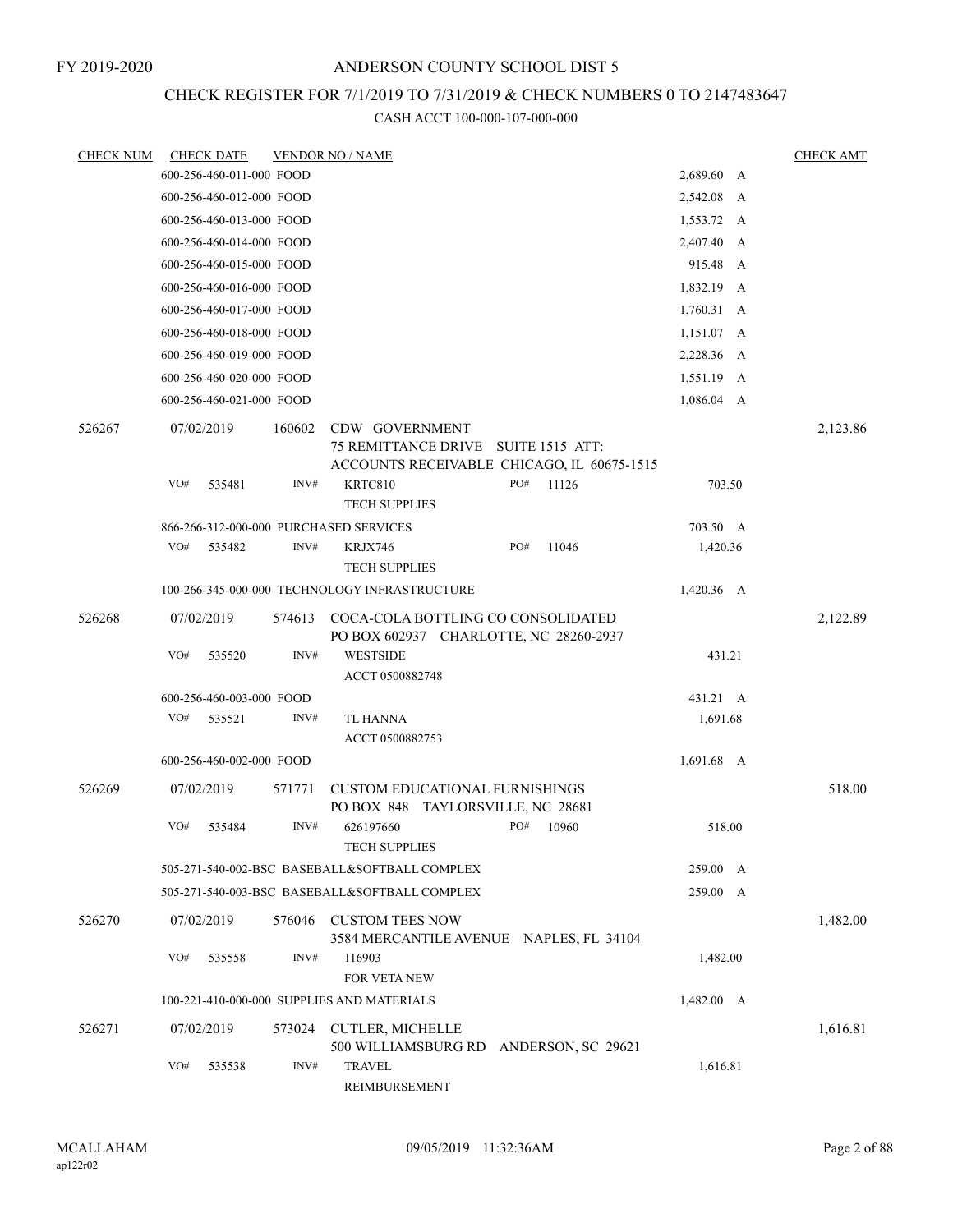# CHECK REGISTER FOR 7/1/2019 TO 7/31/2019 & CHECK NUMBERS 0 TO 2147483647

| <b>CHECK NUM</b> |     | <b>CHECK DATE</b>                |        | <b>VENDOR NO / NAME</b><br>267-370-312-000-ACS PS-ANDERSON CHRISTIAN SCH                   |     |                            | 1,616.81 A  | <b>CHECK AMT</b> |
|------------------|-----|----------------------------------|--------|--------------------------------------------------------------------------------------------|-----|----------------------------|-------------|------------------|
|                  |     |                                  |        |                                                                                            |     |                            |             |                  |
| 526272           |     | 07/02/2019                       | 566946 | DATA NETWORK SOLUTIONS<br>629 LAKE TIDE DRIVE ATT: ACCOUNTS<br>RECEIVABLE CHAPIN, SC 29036 |     |                            |             | 6,816.35         |
|                  | VO# | 535485                           | INV#   | 24153<br><b>EMAIL SECURITY</b>                                                             | PO# | 11160                      | 6,816.35    |                  |
|                  |     |                                  |        | 100-266-445-000-000 SOFTWARE TECHNOLOGY                                                    |     |                            | 6,816.35 A  |                  |
| 526273           |     | 07/02/2019                       | 569972 | DAVID PERRY<br>203 SAVANNAH DRIVE ANDERSON, SC 29621                                       |     |                            |             | 500.00           |
|                  | VO# | 535564                           | INV#   | <b>JUNE 20-28</b><br><b>SOUTHWOOD</b>                                                      |     |                            | 500.00      |                  |
|                  |     |                                  |        | 817-113-312-021-000 ARTS IN RESIDENCE                                                      |     |                            | 500.00 A    |                  |
| 526274           |     | 07/02/2019                       | 198651 | DELL MARKETING LP<br>PO BOX 534118 ATT: ACCOUNTS RECEIVABLE<br>ATLANTA, GA 30353-4118      |     |                            |             | 9,561.18         |
|                  | VO# | 535486                           | INV#   | 10323117235<br><b>CHROMEBOOKS</b>                                                          | PO# | 11107                      | 5,577.35    |                  |
|                  |     | 100-222-410-000-MDA MEDIA EBOOKS |        |                                                                                            |     |                            | 4,121.69 A  |                  |
|                  |     |                                  |        | 311-224-312-000-TEC PURCHASED SERVICES                                                     |     |                            | 1,455.66 A  |                  |
|                  | VO# | 535487                           | INV#   | 10323117243<br><b>CHROMEBOOKS</b>                                                          | PO# | 11108                      | 3,983.83    |                  |
|                  |     | 100-222-410-000-MDA MEDIA EBOOKS |        |                                                                                            |     |                            | 3,313.05 A  |                  |
|                  |     |                                  |        | 311-224-312-000-TEC PURCHASED SERVICES                                                     |     |                            | 670.78 A    |                  |
| 526275           |     | 07/02/2019                       | 211302 | DUKE ENERGY<br>PO BOX 70516 CHARLOTTE, NC 28272-0516                                       |     |                            |             | 32,334.92        |
|                  | VO# | 535575                           | INV#   | <b>DUE 7/12</b><br><b>UTILITIES</b>                                                        |     |                            | 32,334.92   |                  |
|                  |     |                                  |        | 100-254-470-000-000 ENERGY-ELECTRICITY & WATER                                             |     |                            | 4,855.93 A  |                  |
|                  |     |                                  |        | 100-254-470-003-000 ENERGY-ELECTRICITY & WATER                                             |     |                            | 20,109.45 A |                  |
|                  |     |                                  |        | 100-254-470-009-000 ENERGY-ELECTRICITY & WATER                                             |     |                            | 7,228.32 A  |                  |
|                  |     |                                  |        | 100-254-470-012-000 ENERGY-ELECTRICITY & WATER                                             |     |                            | 26.59 A     |                  |
|                  |     |                                  |        | 100-254-470-015-000 ENERGY-ELECTRICITY & WATER                                             |     |                            | 44.09 A     |                  |
|                  |     |                                  |        | 100-254-470-018-000 ENERGY-ELECTRICITY & WATER                                             |     |                            | 26.64 A     |                  |
|                  |     |                                  |        | 100-254-470-019-000 ENERGY-ELECTRICITY & WATER                                             |     |                            | 43.90 A     |                  |
| 526276           |     | 07/02/2019                       | 571860 | EDMENTUM, INC<br>NW 7504<br>55485-7504                                                     |     | POBOX 1450 MINNEAPOLIS, MN |             | 38,860.04        |
|                  | VO# | 535488                           | INV#   | 118862<br><b>LICENSES</b>                                                                  | PO# | 11156                      | 38,860.04   |                  |
|                  |     |                                  |        | 338-221-445-000-EAR TECHNOLOGY SUPPLIES                                                    |     |                            | 38,860.04 A |                  |
| 526277           |     | 07/02/2019                       | 563495 | ELECTRIC CITY UTILITIES<br>CITY OF ANDERSON 601 SOUTH MAIN ST                              |     |                            |             | 9,850.28         |
|                  | VO# | 535574                           | INV#   | ANDERSON, SC 29624<br><b>DUE 7/17</b>                                                      |     |                            | 9,850.28    |                  |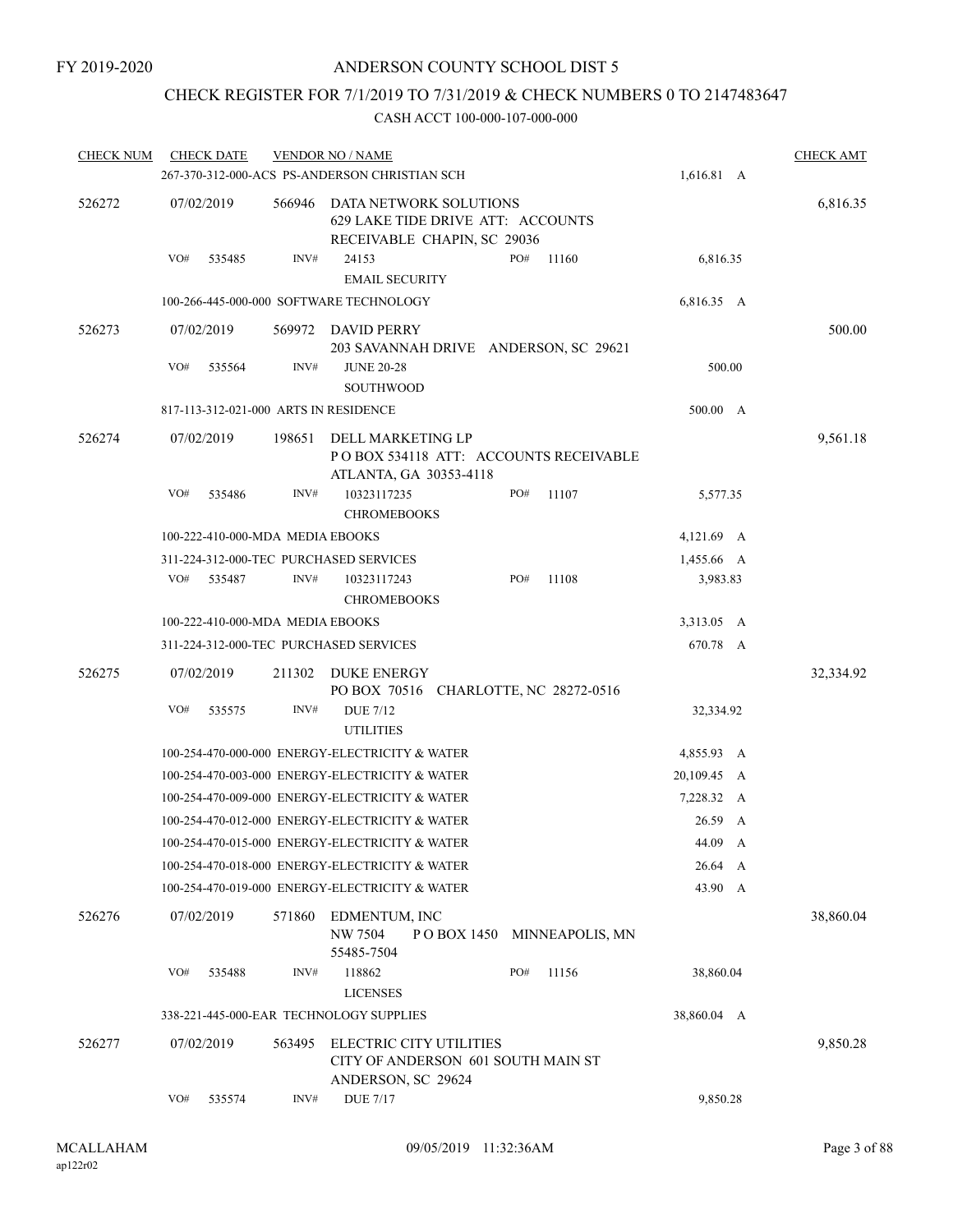# CHECK REGISTER FOR 7/1/2019 TO 7/31/2019 & CHECK NUMBERS 0 TO 2147483647

|   | <u>CHECK NUM</u> |     | <b>CHECK DATE</b>              |        | <b>VENDOR NO / NAME</b>                                                                                        |     |       |                    | <b>CHECK AMT</b> |
|---|------------------|-----|--------------------------------|--------|----------------------------------------------------------------------------------------------------------------|-----|-------|--------------------|------------------|
|   |                  |     |                                |        | <b>WATER &amp; SEWER</b>                                                                                       |     |       |                    |                  |
|   |                  |     |                                |        | 100-254-470-000-000 ENERGY-ELECTRICITY & WATER                                                                 |     |       | 229.03 A           |                  |
|   |                  |     |                                |        | 100-254-470-003-000 ENERGY-ELECTRICITY & WATER                                                                 |     |       | 7,221.93 A         |                  |
|   |                  |     |                                |        | 100-254-470-007-000 ENERGY-ELECTRICITY & WATER                                                                 |     |       | $1,120.12 \quad A$ |                  |
|   |                  |     |                                |        | 100-254-470-019-000 ENERGY-ELECTRICITY & WATER                                                                 |     |       | $1,267.20$ A       |                  |
|   |                  |     |                                |        | 100-254-470-031-000 ENERGY-ELECTRICITY/WATER                                                                   |     |       | $12.00\quad A$     |                  |
|   | 526278           |     | 07/02/2019                     | 567734 | <b>EMBASSY SUITES COLUMBIA - GREYSTONE</b><br>200 STONERIDGE DRIVE ATT: RESERVATIONS<br>COLUMBIA, SC 29210     |     |       |                    | 181.26           |
|   |                  | VO# | 535489                         | INV#   | RSV#90538190<br><b>CRYSTAL GARNER</b>                                                                          |     |       | 181.26             |                  |
|   |                  |     |                                |        | 100-224-312-031-000 TEACHER TRAINING                                                                           |     |       | 181.26 A           |                  |
|   | 526279           |     | 07/02/2019                     | 574279 | HALLIGAN MAHONEY & WILLIAMS<br>PO BOX 11367 COLUMBIA, SC 29211-1367                                            |     |       |                    | 10,666.42        |
|   |                  | VO# | 535557                         | INV#   | 13424<br><b>PROF SERVICES</b>                                                                                  |     |       | 10,666.42          |                  |
|   |                  |     | 100-231-319-000-000 LEGAL FEES |        |                                                                                                                |     |       | 10,666.42 A        |                  |
|   |                  |     |                                |        |                                                                                                                |     |       |                    |                  |
|   | 526280           |     | 07/02/2019                     | 564012 | <b>HILTON GARDEN INN</b><br>2383 COASTAL GRAND CIRCLE MYRTLE BEACH,<br>SC 29577-9787                           |     |       |                    | 911.24           |
|   |                  | VO# | 535568                         | INV#   | <b>JULY 14-18</b>                                                                                              |     |       | 911.24             |                  |
|   |                  |     |                                |        | <b>ROBERT GORDON</b>                                                                                           |     |       |                    |                  |
|   |                  |     |                                |        | 100-255-333-000-000 TRIPS AND CONFERENCES                                                                      |     |       | 911.24             |                  |
| * | 526282           |     | 07/02/2019                     | 573556 | INTERNATIONAL ACADEMY of SCIENCE<br>ACELLUS EDUCATION CENTER 26900 E. PINK<br>HILL ROAD INDEPENDENCE, MO 64057 |     |       |                    | 6,297.50         |
|   |                  | VO# | 535494                         | INV#   | 63077<br>CUST #10002414                                                                                        | PO# | 11157 | 6,297.50           |                  |
|   |                  |     |                                |        | 338-221-445-000-EAR TECHNOLOGY SUPPLIES                                                                        |     |       | 6,297.50 A         |                  |
|   | 526283           |     | 07/02/2019                     | 564353 | LAZER CONSTRUCTION COMPANY INC<br>POBOX 5103 ATT: ACCOUNTS RECEIVABLE<br>ANDERSON, SC 29623                    |     |       |                    | 111,383.20       |
|   |                  | VO# | 535495                         | INV#   | 7418-13<br>WESTSIDE                                                                                            |     |       | 49,856.73          |                  |
|   |                  |     |                                |        | 505-271-540-003-BSC BASEBALL&SOFTBALL COMPLEX                                                                  |     |       | 49,856.73 A        |                  |
|   |                  | VO# | 535496                         | INV#   | 7318-13                                                                                                        |     |       | 61,526.47          |                  |
|   |                  |     |                                |        | <b>TL HANNA</b>                                                                                                |     |       |                    |                  |
|   |                  |     |                                |        | 505-271-540-002-BSC BASEBALL&SOFTBALL COMPLEX                                                                  |     |       | 61,526.47 A        |                  |
|   | 526284           |     | 07/02/2019                     | 576036 | MACKEY, ANNA-LISA**<br>PATHS PROGRAM LLC 12408 WEST ENCANTO<br>BLVD AVONDALE, AZ 85392                         |     |       |                    | 17,032.40        |
|   |                  | VO# | 535526                         | INV#   | 1044                                                                                                           | PO# | 11146 | 17,032.40          |                  |
|   |                  |     |                                |        | NEVITT FOREST                                                                                                  |     |       |                    |                  |
|   |                  |     |                                |        | 201-212-410-012-000 SUPPLIES- KDG PATH KITS                                                                    |     |       | 10,032.40 A        |                  |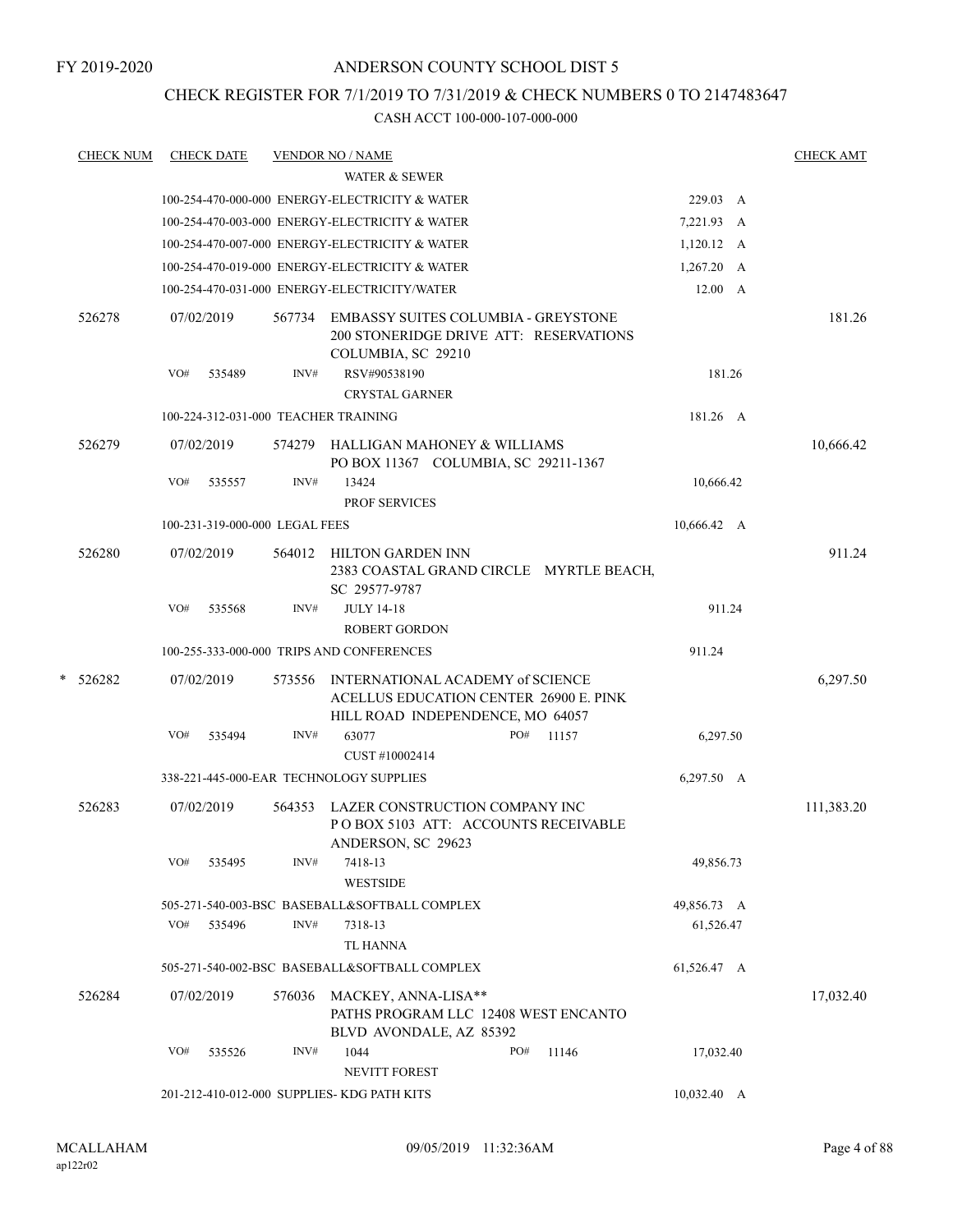# CHECK REGISTER FOR 7/1/2019 TO 7/31/2019 & CHECK NUMBERS 0 TO 2147483647

| <b>CHECK NUM</b> |            | <b>CHECK DATE</b>            |        | <b>VENDOR NO / NAME</b>                                                                           |     |       |                  | <b>CHECK AMT</b> |
|------------------|------------|------------------------------|--------|---------------------------------------------------------------------------------------------------|-----|-------|------------------|------------------|
|                  |            | 397-112-410-012-000 SUPPLIES |        |                                                                                                   |     |       | 7,000.00 A       |                  |
| 526285           | 07/02/2019 |                              | 569988 | MCMILLAN PAZDAN SMITH, LLC<br>DEPT 999450 PO BOX 537044 ATLANTA, GA<br>30353-7044                 |     |       |                  | 1,862.50         |
|                  | VO#        | 535497                       | INV#   | 01901674<br>PROJ #015013.03                                                                       |     |       | 1,862.50         |                  |
|                  |            |                              |        | 100-115-312-031-000 PURCHASED SERVICES                                                            |     |       | 1,862.50 A       |                  |
| 526286           | 07/02/2019 |                              | 568687 | MORGAN THEATRICAL DRAPERIES INC<br>22 AMERICAN COURT GREENVILLE, SC 29609                         |     |       |                  | 8,591.03         |
|                  | VO#        | 535569                       | INV#   | 5296<br>WHITEHALL ELEM                                                                            | PO# | 10781 | 8,591.03         |                  |
|                  |            | 100-233-410-019-CUR CURTAIN  |        |                                                                                                   |     |       | 8,591.03 A       |                  |
| 526287           | 07/02/2019 |                              | 574968 | ODYSSEYWARE<br>300 N. MCKEMY AVENUE CHANDLER, AZ 85226                                            |     |       |                  | 16,142.50        |
|                  | VO#        | 535498                       | INV#   | OW39114061<br><b>RENEWAL</b>                                                                      | PO# | 11158 | 16,142.50        |                  |
|                  |            |                              |        | 338-221-445-000-EAR TECHNOLOGY SUPPLIES                                                           |     |       | $16,142.50 \, A$ |                  |
| 526288           | 07/02/2019 |                              | 574561 | RUZGA, MARY^^<br>521 CAMBRIDGE DRIVE SPARTANBURG, SC<br>29301                                     |     |       |                  | 3,116.60         |
|                  | VO#        | 535527                       | INV#   | <b>JUNE 27-28</b><br>WHITEHALL ELEM                                                               | PO# | 11179 | 3,116.60         |                  |
|                  |            |                              |        | 338-224-312-019-EAR PURCHASED SERVICES                                                            |     |       | 3,116.60 A       |                  |
| 526289           | 07/02/2019 |                              | 564842 | <b>SCAPT</b><br>PO BOX 290339 COLUMBIA, SC 29229                                                  |     |       |                  | 455.00           |
|                  | VO#        | 535577                       | INV#   | <b>REGISTRATION</b><br><b>JULY 14-18</b>                                                          |     |       | 455.00           |                  |
|                  |            |                              |        | 100-255-333-000-000 TRIPS AND CONFERENCES                                                         |     |       | 455.00           |                  |
| 526290           | 07/02/2019 |                              | 572153 | <b>SCDC PRINTING &amp; GRAPHICS</b><br>PO BOX 21787 COLUMBIA, SC 29221                            |     |       |                  | 1,144.21         |
|                  | VO#        | 535504                       | INV#   | 9029669<br><b>ORDER #261718</b>                                                                   | PO# | 10990 | 1,144.21         |                  |
|                  |            |                              |        | 100-221-410-000-DIS DIGITAL INTEGRATION SUPPLIES                                                  |     |       | $1,144.21 \, A$  |                  |
| 526291           |            | 07/02/2019                   | 451500 | SC STATE DEPARTMENT OF EDUCATION<br>1429 SENATE ST ROOM 1101 TRANSPORTATION<br>COLUMBIA, SC 29201 |     |       |                  | 1,515.28         |
|                  | VO#        | 535545                       | INV#   | <b>JUNE 2019</b><br>MILEAGE COST                                                                  |     |       | 1,515.28         |                  |
|                  |            |                              |        | 100-000-402-000-000 ACCOUNTS PAYABLE                                                              |     |       | 1,515.28         |                  |
| 526292           | 07/02/2019 |                              | 569520 | SHI INTERNATIONAL CORP<br>POBOX 952121 ATT: ACCOUNTS RECEIVABLE<br>DALLAS, TX 75395-2121          |     |       |                  | 513.03           |
|                  | VO#        | 535506                       | INV#   | B10189809<br><b>SOFTWRE MAINT</b>                                                                 | PO# | 11137 | 513.03           |                  |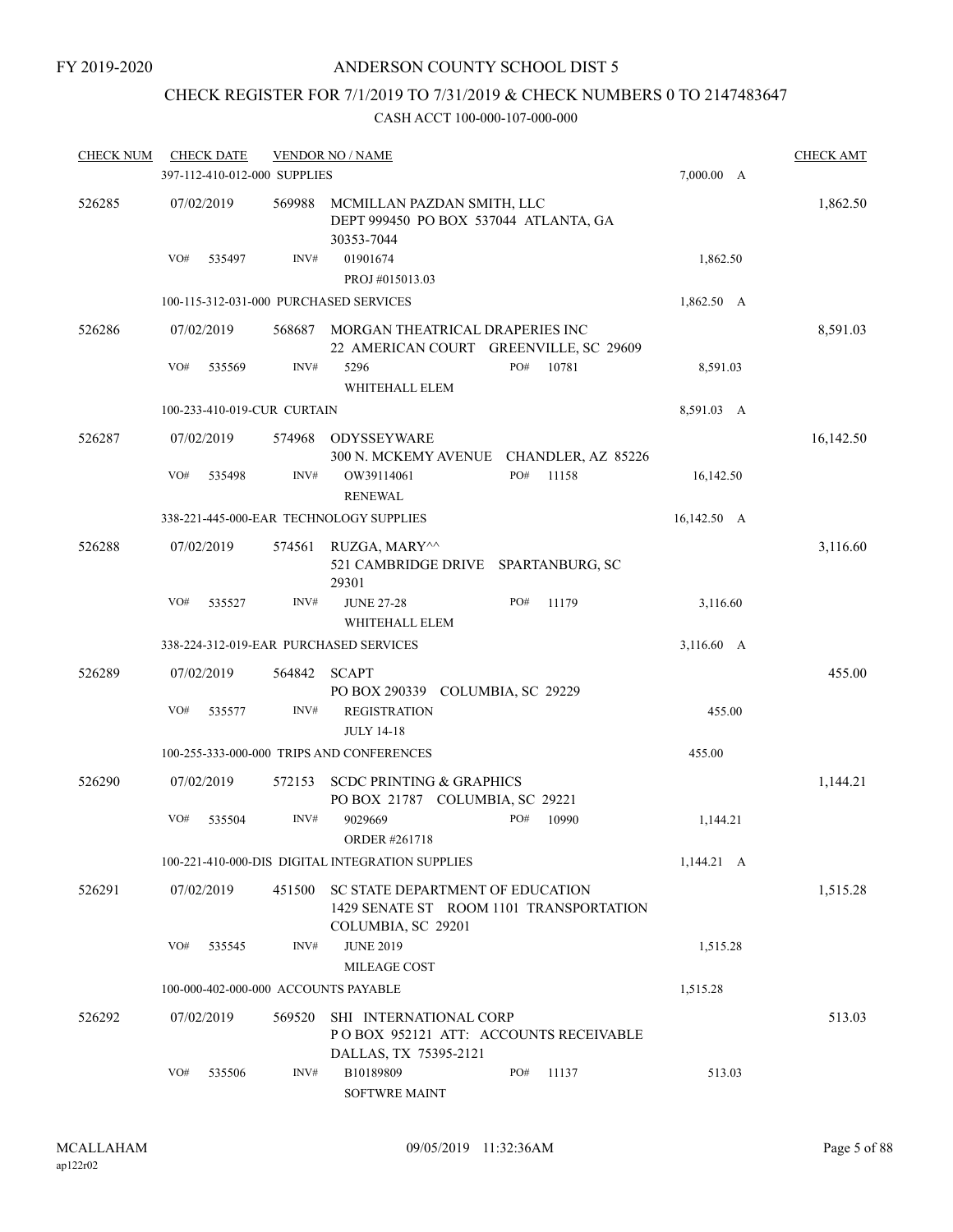# CHECK REGISTER FOR 7/1/2019 TO 7/31/2019 & CHECK NUMBERS 0 TO 2147483647

| <b>CHECK NUM</b> | <b>CHECK DATE</b>                      |        | <b>VENDOR NO / NAME</b>                                                                                 |     |       |              | <b>CHECK AMT</b> |
|------------------|----------------------------------------|--------|---------------------------------------------------------------------------------------------------------|-----|-------|--------------|------------------|
|                  |                                        |        | 100-266-445-000-000 SOFTWARE TECHNOLOGY                                                                 |     |       | 513.03 A     |                  |
| 526293           | 07/02/2019                             | 480850 | SOUTHERN EDUCATIONAL SYSTEMS<br>POBOX 170339 SPARTANBURG, SC 29301                                      |     |       |              | 294,700.47       |
|                  | VO#<br>535571                          | INV#   | 19-1145<br><b>SERVICES &amp; BEDS</b>                                                                   | PO# | 10088 | 294,700.47   |                  |
|                  | 515-253-540-031-CAR EQUIPMENT          |        |                                                                                                         |     |       | 294,700.47 A |                  |
| 526294           | 07/02/2019                             | 569589 | <b>SREB</b><br>592 TENTH ST, NW ATTN: JAMES LEW ATLANTA,<br>GA 30318-5776                               |     |       |              | 3,250.00         |
|                  | VO#<br>535507                          | INV#   | <b>SCAIT-ACADOPT</b><br><b>JULY 15-26</b>                                                               | PO# | 11111 | 3,250.00     |                  |
|                  | 100-224-312-031-000 TEACHER TRAINING   |        |                                                                                                         |     |       | 3,250.00 A   |                  |
| 526295           | 07/02/2019                             | 573873 | <b>STEMFINITY</b><br>504 SOUTH 11TH STREET BOISE, ID 83702                                              |     |       |              | 3,749.60         |
|                  | VO#<br>535528                          | INV#   | 14134<br><b>KNEX</b>                                                                                    | PO# | 10703 | 3,749.60     |                  |
|                  |                                        |        | 394-114-410-063-000 SUPPLIES-SUCCESS CONN/ SUMMER                                                       |     |       | 3,749.60 A   |                  |
| 526296           | 07/02/2019                             | 573486 | <b>TEACHER'S DISCOVERY</b><br>2741 PALDAN DRIVE AUBURN HILL, MI 48326                                   |     |       |              | 3,934.00         |
|                  | VO#<br>535551                          | INV#   | 142369<br><b>SUBSCRIPTIONS</b>                                                                          | PO# | 11114 | 3,934.00     |                  |
|                  |                                        |        | 100-114-410-003-VEN SUPPLY-ADDT'L FOR LOST VENDING                                                      |     |       | 3,934.00 A   |                  |
| 526297           | 07/02/2019                             | 571797 | THE BLECKLEY INN<br>151 EAST CHURCH STREET ANDERSON, SC 29624                                           |     |       |              | 200.00           |
|                  | VO#<br>535546                          | INV#   | RSV#139689<br><b>BENSON ROOM 6/26</b>                                                                   |     |       | 200.00       |                  |
|                  | 100-233-312-000-000 PURCHASED SERVICES |        |                                                                                                         |     |       | 200.00 A     |                  |
| 526298           | 07/02/2019                             | 569972 | VICTORIA ATKINSON<br>2420 MARCHBANKS AVE APT 23H ANDERSON,<br>SC 29621                                  |     |       |              | 127.00           |
|                  | VO#<br>535535                          | INV#   | <b>WORKSHOP</b><br>REIMBURSEMENT                                                                        |     |       | 127.00       |                  |
|                  |                                        |        | 267-370-312-000-ACS PS-ANDERSON CHRISTIAN SCH                                                           |     |       | 127.00 A     |                  |
| 526299           | 07/02/2019                             | 575887 | <b>ZSPACE</b><br>490 DE GUIGNE DRIVE, SUITE 200 SUNNYVALE,<br>CA 94085                                  |     |       |              | 55,649.00        |
|                  | VO#<br>535547                          | INV#   | 7466<br><b>TECHNOLOGY</b>                                                                               | PO# | 10514 | 55,649.00    |                  |
|                  | 515-253-520-031-CAR CAREER CENTER      |        |                                                                                                         |     |       | 55,649.00 A  |                  |
| 526300           | 07/10/2019                             | 575641 | ANDERSON-OCONEE-PICKENS MENTAL HEALTH CE<br>115 CARTER PARK RD ATTN: NICOLE GARRETT<br>SENECA, SC 29678 |     |       |              | 6,250.00         |
|                  | VO#<br>535582                          | INV#   | 01-2019-A5<br>2ND QUARTER                                                                               | PO# | 99835 | 6,250.00     |                  |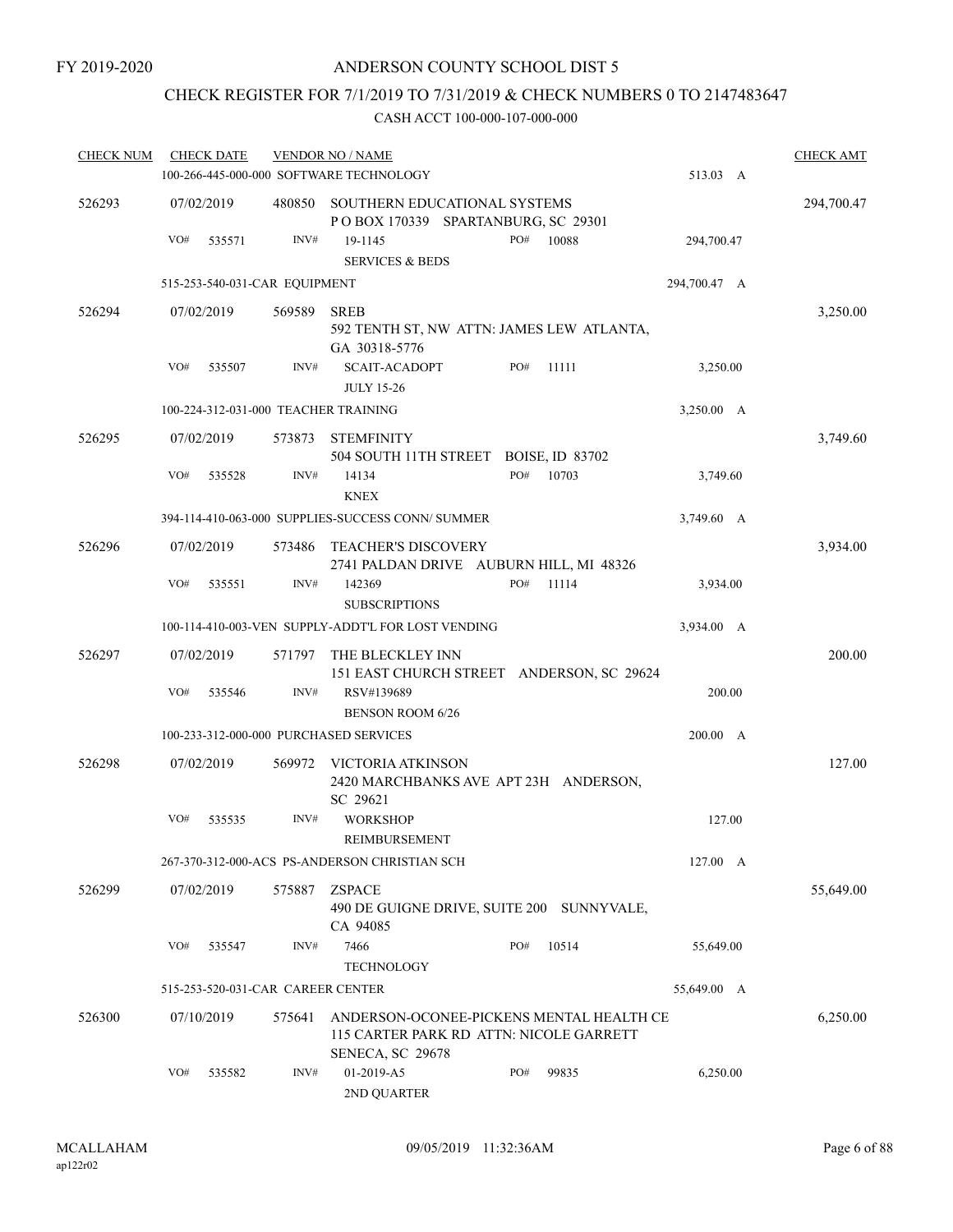# CHECK REGISTER FOR 7/1/2019 TO 7/31/2019 & CHECK NUMBERS 0 TO 2147483647

|   | <b>CHECK NUM</b> | <b>CHECK DATE</b>                     |             | <b>VENDOR NO / NAME</b><br>100-211-312-000-MHC MENTAL HEALTH COUNSELORS                    | 6,250.00 A   | <b>CHECK AMT</b> |
|---|------------------|---------------------------------------|-------------|--------------------------------------------------------------------------------------------|--------------|------------------|
|   | $*$ 526302       | 07/10/2019                            | 570003      | AT&T<br>$(803 M24-8701)$<br>PO BOX 9011 ATT: ACCOUNTS RECEIVABLE<br>CAROL STREAM, IL 60197 |              | 2,140.84         |
|   |                  | VO#<br>535634                         | INV#        | 13245727<br>PHONE SERVICE                                                                  | 2,140.84     |                  |
|   |                  | 100-266-340-000-000 TELEPHONE         |             |                                                                                            | 535.21 A     |                  |
|   |                  | 100-266-340-015-000 TELEPHONE         |             |                                                                                            | 535.21 A     |                  |
|   |                  | 100-266-340-018-000 TELEPHONE         |             |                                                                                            | 535.21 A     |                  |
|   |                  | 100-266-340-023-000 TELEPHONE         |             |                                                                                            | 535.21 A     |                  |
|   | 526303           | 07/10/2019                            | 570814 AT&T | $(864 M09-9122)$<br>PO BOX 105262 ATTN: ACCOUNTS RECEIVABLE<br>ATLANTA, GA 30348-5262      |              | 928.64           |
|   |                  | VO#<br>535583                         | INV#        | 864M09-9122<br><b>SERVICE</b>                                                              | 928.64       |                  |
|   |                  | 100-266-340-000-000 TELEPHONE         |             |                                                                                            | 928.64       |                  |
|   | 526304           | 07/10/2019                            |             | 571748 COLONIAL LIFE<br>PREMIUM PROCESSING PO BOX 903 COLUMBIA,<br>SC 29202-0903           |              | 7,876.14         |
|   |                  | VO#<br>535586                         | INV#        | <b>JUNE 2019</b><br>E4041711                                                               | 7,876.14     |                  |
|   |                  |                                       |             | 100-000-469-000-000 LIFE INSURANCE PAYABLE                                                 | 7,876.14 A   |                  |
| * | 526306           | 07/10/2019                            | 198651      | DELL MARKETING LP<br>PO BOX 534118 ATT: ACCOUNTS RECEIVABLE<br>ATLANTA, GA 30353-4118      |              | 231.11           |
|   |                  | VO#<br>535587                         | INV#        | PO#<br>10323185067<br>11052<br><b>ADAPTER</b>                                              | 231.11       |                  |
|   |                  |                                       |             | 100-213-410-000-000 SUPPLIES AND MATERIALS                                                 | 231.11 A     |                  |
|   | 526307           | 07/10/2019                            | 573931      | ENTERPRISE LEASING COMPANY<br>PO BOX 100243 ATLANTA, GA 30384-0243                         |              | 389.93           |
|   |                  | VO#<br>535589                         | INV#        | 21499849<br><b>JUNE 15-19</b>                                                              | 389.93       |                  |
|   |                  |                                       |             | 207-224-333-001-004 TRIPS AND CONFERENCES                                                  | 389.93 A     |                  |
|   | 526308           | 07/10/2019                            |             | 569972 GREENVILLE JAZZ COLLECTIVE<br>129 CLEVELAND ST GREENVILLE, SC 29601                 |              | 400.00           |
|   |                  | VO#<br>535578                         | INV#        | JUNE30<br><b>SOUTHWOOD</b>                                                                 | 400.00       |                  |
|   |                  | 817-113-312-021-000 ARTS IN RESIDENCE |             |                                                                                            | 400.00 A     |                  |
|   | 526309           | 07/10/2019                            |             | 574572 HG REYNOLDS COMPANY INC<br>113 CONTRACT DRIVE AIKEN, SC 29801                       |              | 866, 368. 31     |
|   |                  | VO#<br>535594                         | INV#        | APP <sub>25</sub><br>PROJ #5-5124                                                          | 866, 368. 31 |                  |
|   |                  | 515-253-520-031-CAR CAREER CENTER     |             |                                                                                            | 866,368.31 A |                  |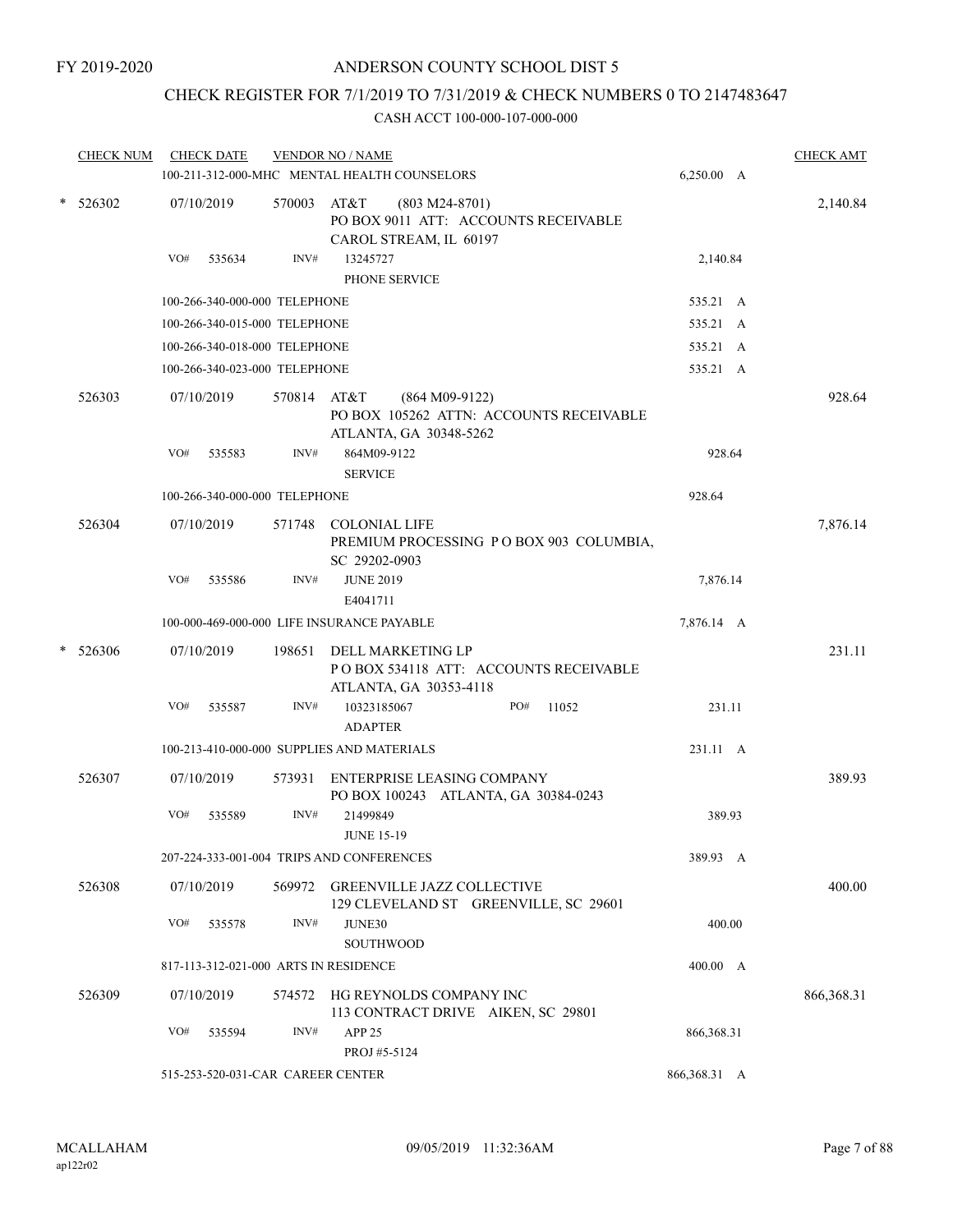# CHECK REGISTER FOR 7/1/2019 TO 7/31/2019 & CHECK NUMBERS 0 TO 2147483647

|   | <b>CHECK NUM</b> |     | <b>CHECK DATE</b> |                              | <b>VENDOR NO / NAME</b>                                                                                 |     |       |                      | <b>CHECK AMT</b> |
|---|------------------|-----|-------------------|------------------------------|---------------------------------------------------------------------------------------------------------|-----|-------|----------------------|------------------|
| * | 526311           |     | 07/10/2019        | 313476                       | LAKESHORE LEARNING MATERIALS<br>2695 EAST DOMINGUEZ STREET ATT: ACCOUNTS<br>RECEIVABLE CARSON, CA 90895 |     |       |                      | 2,441.63         |
|   |                  | VO# | 535595            | INV#                         | 3608690619<br><b>CENTERVILLE</b>                                                                        |     |       | 2,441.63             |                  |
|   |                  |     |                   | 100-112-410-007-BUD SUPPLIES |                                                                                                         |     |       | 2,441.63 A           |                  |
|   | 526312           |     | 07/10/2019        | 564353                       | LAZER CONSTRUCTION COMPANY INC<br>PO BOX 5103 ATT: ACCOUNTS RECEIVABLE<br>ANDERSON, SC 29623            |     |       |                      | 494,640.66       |
|   |                  | VO# | 535596            | INV#                         | APP 7618-11                                                                                             |     |       | 494,640.66           |                  |
|   |                  |     |                   |                              | PROJ #7618-01                                                                                           |     |       |                      |                  |
|   |                  |     |                   |                              | 515-253-520-000-ART FINE ARTS CENTER                                                                    |     |       | 494,640.66 A         |                  |
|   | 526313           |     | 07/10/2019        | 366700                       | <b>MUTUAL OF OMAHA</b><br>PO BOX 2147 OMAHA, NE 68103-2147                                              |     |       |                      | 25,763.19        |
|   |                  | VO# | 535599            | INV#                         | <b>JULY 2019</b><br>#G00018B5                                                                           |     |       | 25,763.19            |                  |
|   |                  |     |                   |                              | 100-000-450-000-000 MISC. DEDUCTIONS                                                                    |     |       | 8,257.59             |                  |
|   |                  |     |                   |                              | 100-000-456-000-000 INSURANCE PAYABLE                                                                   |     |       | 17,505.60            |                  |
|   | 526314           |     | 07/10/2019        | 563478                       | NORFOLK WIRE & ELECTRONICS<br>PO BOX 890608 ATT: ACCOUNTS RECEIVABLE<br>CHARLOTTE, NC 28289-0608        |     |       |                      | 1,715.53         |
|   |                  | VO# | 535600            | INV#                         | 2546971<br><b>TECH SUPPLIES</b>                                                                         | PO# | 11148 | 216.79               |                  |
|   |                  |     |                   |                              | 100-266-314-000-000 REPAIRS TO EQUIPMENT                                                                |     |       | 216.79 A             |                  |
|   |                  | VO# | 535601            | INV#                         | 2547144<br>2546970                                                                                      | PO# | 11174 | 1,498.74             |                  |
|   |                  |     |                   |                              | 100-266-314-000-000 REPAIRS TO EQUIPMENT<br>100-266-314-000-000 REPAIRS TO EQUIPMENT                    |     |       | 554.99 A<br>943.75 A |                  |
|   | 526315           |     | 07/10/2019        | 576016                       | PIVOT POINTINTERNATIONAL, INC<br>8726 W HIGGINS ROAD, SUITE 700 CHIGAGO, IL<br>60631                    |     |       |                      | 1,500.00         |
|   |                  | VO# | 535643            | INV#                         | 16397821<br><b>TRAINING</b>                                                                             | PO# | 11036 | 1,500.00             |                  |
|   |                  |     |                   |                              | 207-115-410-001-006 SUPPLIES-IMPROVE PRGS                                                               |     |       | 1,500.00 A           |                  |
|   | 526316           |     | 07/10/2019        | 431095                       | REALLY GOOD STUFF, LLC<br>PO BOX 734329 CHICAGO, IL 60673-4329                                          |     |       |                      | 287.40           |
|   |                  | VO# | 535603            | INV#                         | 6900656<br><b>SUPPLIES</b>                                                                              | PO# | 11032 | 287.40               |                  |
|   |                  |     |                   |                              | 358-221-410-000-000 SUPPLIES AND MATERIALS                                                              |     |       | 287.40 A             |                  |
|   | 526317           |     | 07/10/2019        | 451500                       | SC STATE DEPARTMENT OF EDUCATION<br>1429 SENATE ST ROOM 1101 TRANSPORTATION<br>COLUMBIA, SC 29201       |     |       |                      | 2,405.60         |
|   |                  | VO# | 535645            | INV#                         | <b>JUNE 2019</b><br>MILEAGE COST                                                                        |     |       | 1,220.16             |                  |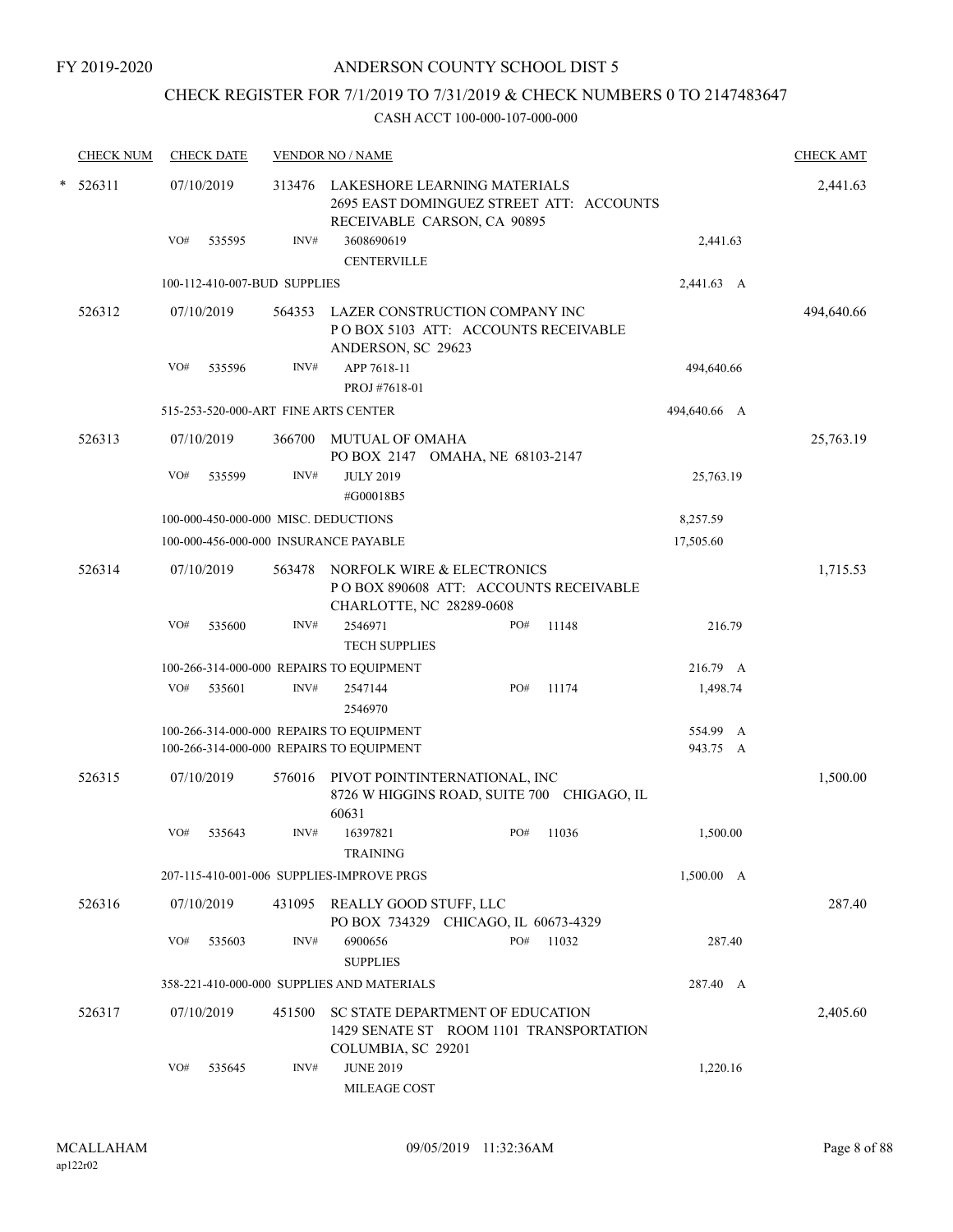# CHECK REGISTER FOR 7/1/2019 TO 7/31/2019 & CHECK NUMBERS 0 TO 2147483647

|   | <b>CHECK NUM</b> |     | <b>CHECK DATE</b>               |        | <b>VENDOR NO / NAME</b>                                                                                    |             | <b>CHECK AMT</b> |
|---|------------------|-----|---------------------------------|--------|------------------------------------------------------------------------------------------------------------|-------------|------------------|
|   |                  |     | 201-251-331-010-000 BUS MILEAGE |        |                                                                                                            | 1,220.16 A  |                  |
|   |                  | VO# | 535646                          | INV#   | <b>JUNE 2019</b><br>MILEAGE COST                                                                           | 1,185.44    |                  |
|   |                  |     |                                 |        | 201-251-331-006-000 BUS MILEAGE- EXT DAY/YEAR                                                              | 1,185.44 A  |                  |
| * | 526319           |     | 07/10/2019                      |        | 567522 SNA BOOKSTORE<br>2900 S. QUINCY ST. SUITE 700 ARLINGTON, VA<br>22206                                |             | 450.00           |
|   |                  | VO# | 535650                          | INV#   | <b>FACT BOOKS</b><br>MEM #564776                                                                           | 450.00      |                  |
|   |                  |     | 600-256-410-000-000 SUPPLIES    |        |                                                                                                            | 450.00      |                  |
|   | $*$ 526321       |     | 07/10/2019                      | 569589 | <b>SREB</b><br>592 TENTH ST, NW ATTN: JAMES LEW ATLANTA,<br>GA 30318-5776                                  |             | 2,200.00         |
|   |                  | VO# | 535652                          | INV#   | 2018190203-10<br>MARCH 12 PD                                                                               | 2,200.00    |                  |
|   |                  |     |                                 |        | 207-224-333-001-004 TRIPS AND CONFERENCES                                                                  | 2,200.00 A  |                  |
|   | 526322           |     | 07/10/2019                      | 572801 | <b>SWEETWATER</b><br>5501 US HIGHWAY 30 W FORT WAYNE, IN 46818                                             |             | 346.68           |
|   |                  | VO# | 535611                          | INV#   | PO#<br>20106468<br>11143<br><b>TECH SUPPLIES</b>                                                           | 346.68      |                  |
|   |                  |     |                                 |        | 100-221-445-000-000 TECHNOLOGY SUPPLIES                                                                    | 346.68 A    |                  |
|   | 526323           |     | 07/10/2019                      | 497150 | TL HANNA HIGH SCHOOL<br>2600 HWY 81 NORTH ANDERSON, SC 29621                                               |             | 10,594.75        |
|   |                  | VO# | 535653                          | INV#   | <b>ATHLETICS</b><br>REIMBURSEMENT                                                                          | 10,594.75   |                  |
|   |                  |     | 100-271-410-002-000 SUPPLIES    |        |                                                                                                            | 10,594.75 A |                  |
|   | 526324           |     | 07/10/2019                      | 567113 | UNIVERSITY OF GEORGIA<br>1197 S. LUMPKIN ST, ROOM 275 BREANA ECHOLS,<br>BILLING DEPT ATHENS, GA 30602-3603 |             | 810.00           |
|   |                  | VO# | 535612                          | INV#   | 440479<br>246606 HAMMETT                                                                                   | 810.00      |                  |
|   |                  |     |                                 |        | 267-264-312-002-RR1 HQ CERTIFICATIONS                                                                      | 810.00      |                  |
|   | 526325           |     | 07/10/2019                      | 510790 | <b>US FOODSERVICE</b><br>POBOX 602292 CHARLOTTE, NC 28260-2292                                             |             | 54,828.24        |
|   |                  | VO# | 535657                          | INV#   | 20950515<br><b>FOOD &amp; SUPPLIES</b>                                                                     | 54,828.24   |                  |
|   |                  |     | 600-256-410-003-000 SUPPLIES    |        |                                                                                                            | 4,878.48 A  |                  |
|   |                  |     | 600-256-410-010-000 SUPPLIES    |        |                                                                                                            | 158.50 A    |                  |
|   |                  |     | 600-256-410-020-000 SUPPLIES    |        |                                                                                                            | 1,876.77 A  |                  |
|   |                  |     | 600-256-460-003-000 FOOD        |        |                                                                                                            | 26,608.67 A |                  |
|   |                  |     | 600-256-460-010-000 FOOD        |        |                                                                                                            | 1,631.94 A  |                  |
|   |                  |     | 600-256-460-020-000 FOOD        |        |                                                                                                            | 19,533.14 A |                  |
|   |                  |     |                                 |        | 600-256-460-031-000 PURCHASED FOOD                                                                         | 140.74 A    |                  |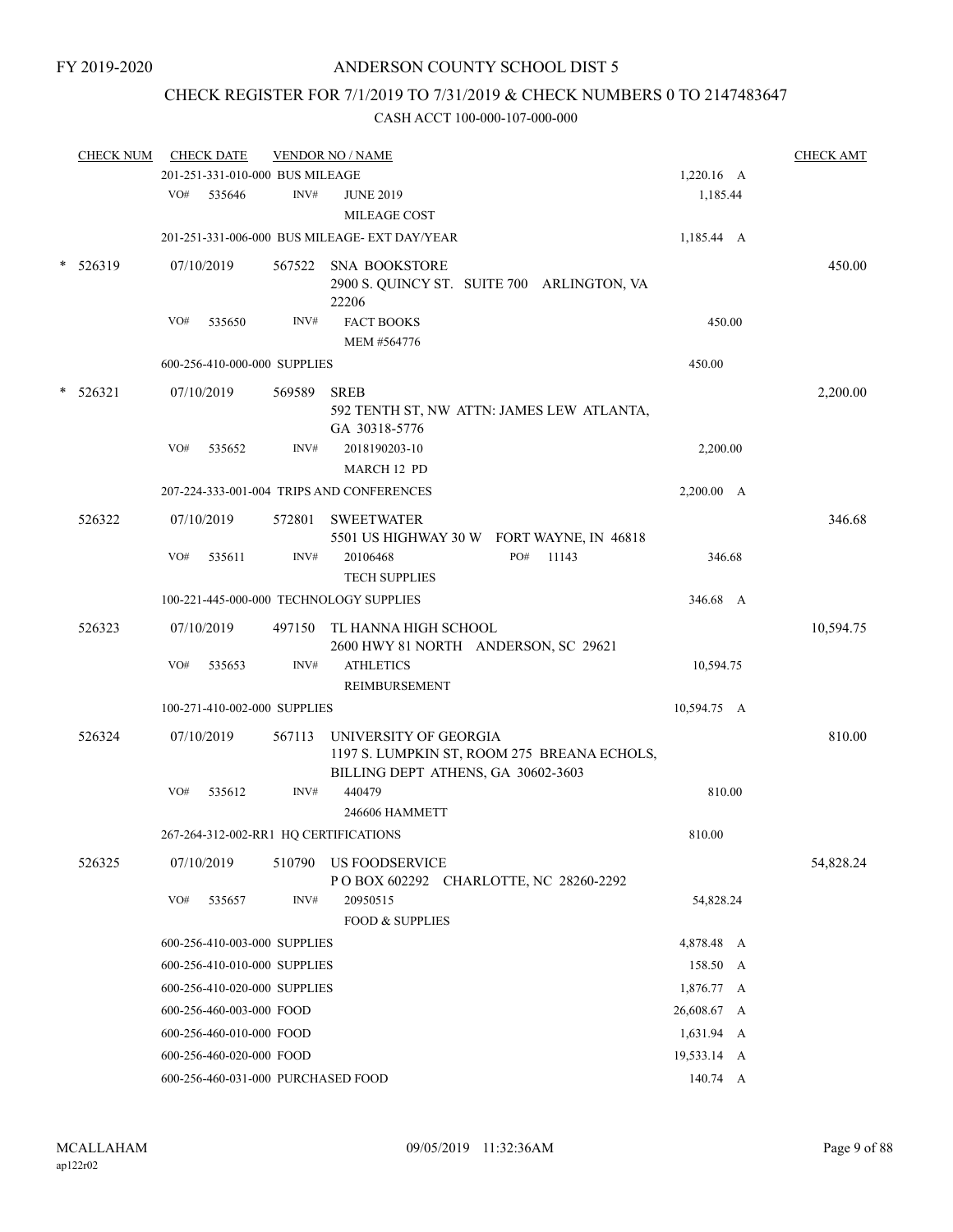# CHECK REGISTER FOR 7/1/2019 TO 7/31/2019 & CHECK NUMBERS 0 TO 2147483647

| <b>CHECK NUM</b> |     | <b>CHECK DATE</b>        |        | <b>VENDOR NO / NAME</b>                                                                     | <b>CHECK AMT</b> |
|------------------|-----|--------------------------|--------|---------------------------------------------------------------------------------------------|------------------|
| 526326           |     | 07/10/2019               | 510790 | US FOODSERVICE<br>P O BOX 602292 CHARLOTTE, NC 28260-2292                                   | 973.35           |
|                  | VO# | 535658                   | INV#   | 973.35<br>60813458<br><b>USDA FOODS</b>                                                     |                  |
|                  |     | 600-256-460-007-000 FOOD |        | 393.75 A                                                                                    |                  |
|                  |     | 600-256-460-009-000 FOOD |        | 390.60 A                                                                                    |                  |
|                  |     | 600-256-460-020-000 FOOD |        | 189.00 A                                                                                    |                  |
| 526327           |     | 07/10/2019               | 524353 | WAL-MART COMMUNITY/GEMB<br>PO BOX 530934 ATT: ACCOUNTS RECEIVABLE<br>ATLANTA, GA 30353-0934 | 112.13           |
|                  | VO# | 535614                   | INV#   | 3784<br>112.13<br><b>VARENNES</b>                                                           |                  |
|                  |     |                          |        | 112.13<br>716-271-660-016-201 MISCELLANEOUS EXPENSE                                         |                  |
| 526328           |     | 07/10/2019               | 524353 | WAL-MART COMMUNITY/GEMB<br>PO BOX 530934 ATT: ACCOUNTS RECEIVABLE<br>ATLANTA, GA 30353-0934 | 363.49           |
|                  | VO# | 535615                   | INV#   | 3719<br>312.13<br><b>NEVITT FOREST</b>                                                      |                  |
|                  |     |                          |        | 712-271-660-012-244 SCHOOL/CLASS DONATIONS EXPENSE<br>312.13                                |                  |
|                  | VO# | 535616                   | INV#   | 3719<br>51.36                                                                               |                  |
|                  |     |                          |        | <b>NEVITT FOREST</b>                                                                        |                  |
|                  |     |                          |        | 51.36 A<br>900-233-416-012-ACR ANGELA RARDON 19/20 SUPPLIES                                 |                  |
| 526329           |     | 07/10/2019               | 524353 | WAL-MART COMMUNITY/GEMB<br>PO BOX 530934 ATT: ACCOUNTS RECEIVABLE<br>ATLANTA, GA 30353-0934 | 675.84           |
|                  | VO# | 535617                   | INV#   | 8480<br>675.84<br><b>MCCANTS</b>                                                            |                  |
|                  |     |                          |        | 675.84<br>705-271-660-005-674 FOOTBALL EXPENSE                                              |                  |
| 526330           |     | 07/10/2019               | 524353 | WAL-MART COMMUNITY/GEMB<br>PO BOX 530934 ATT: ACCOUNTS RECEIVABLE<br>ATLANTA, GA 30353-0934 | 119.54           |
|                  | VO# | 535654                   | INV#   | 9876<br>119.54<br><b>WEST MARKET</b>                                                        |                  |
|                  |     |                          |        | 119.54<br>718-271-660-018-201 MISCELLANEOUS EXPENSE                                         |                  |
| 526331           |     | 07/11/2019               | 110960 | ANDERSON AREA YMCA<br>201 EAST REED ROAD ANDERSON, SC 29621                                 | 1,000.00         |
|                  | VO# | 535750                   | INV#   | 1,000.00<br><b>GOLF CLASSIC</b><br><b>CORP SPONSOR</b>                                      |                  |
|                  |     |                          |        | 100-390-410-000-000 SUPPLIES AND MATERIALS<br>1,000.00                                      |                  |
| 526332           |     | 07/11/2019               | 112250 | ANDERSON COUNTY FINANCE DEPT<br>POBOX 8002 ATT: ALEX MCLEES ANDERSON, SC<br>29622-8002      | 32,450.61        |
|                  | VO# | 535753                   | INV#   | APRIL-JUNE<br>PO#<br>99820<br>32,450.61<br><b>CROSSING GUARDS</b>                           |                  |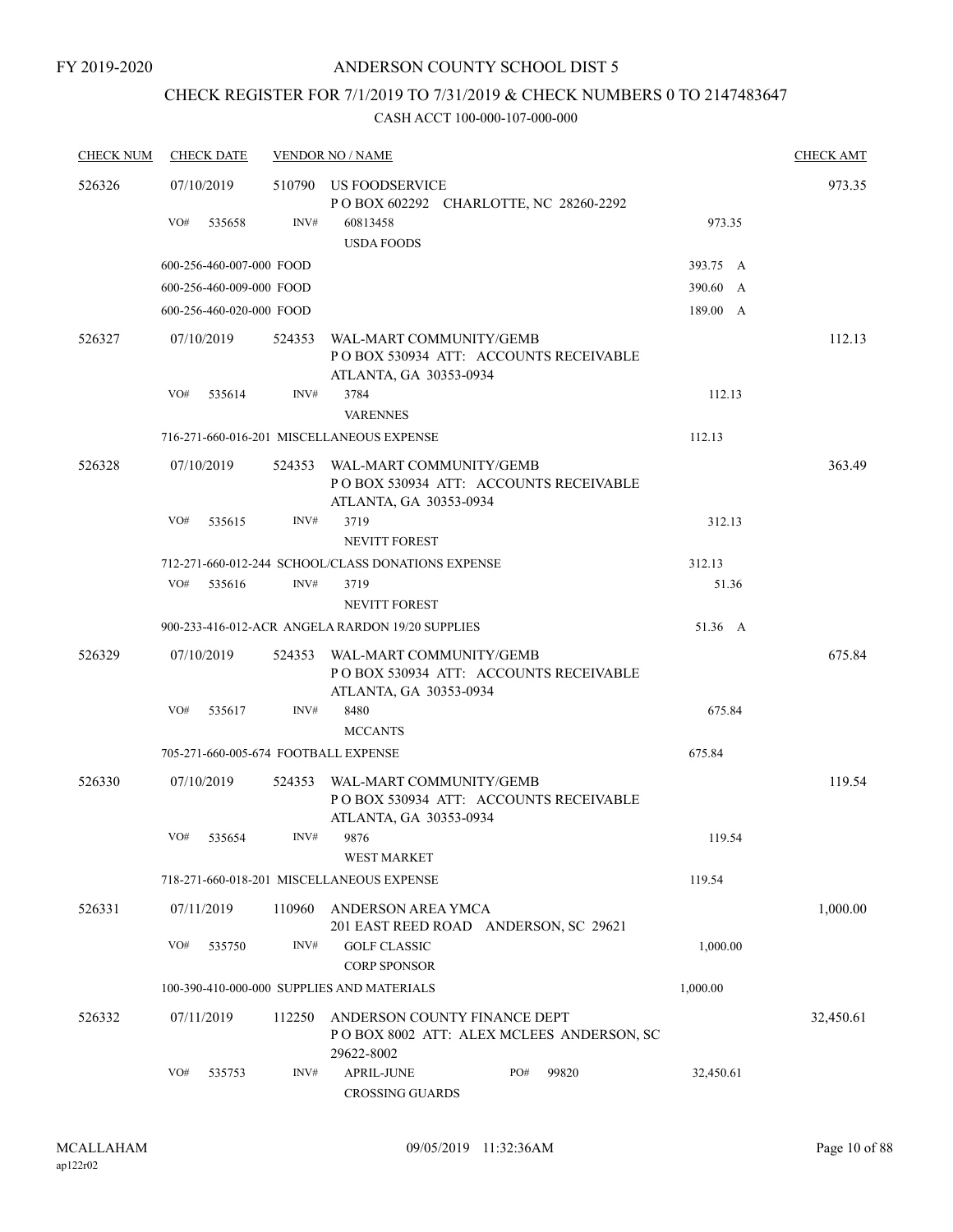# CHECK REGISTER FOR 7/1/2019 TO 7/31/2019 & CHECK NUMBERS 0 TO 2147483647

|   | <b>CHECK NUM</b> |     | <b>CHECK DATE</b>                   |      | <b>VENDOR NO / NAME</b>                                                                          |             | <b>CHECK AMT</b> |
|---|------------------|-----|-------------------------------------|------|--------------------------------------------------------------------------------------------------|-------------|------------------|
|   |                  |     | 100-258-690-000-000 CROSSING GUARDS |      |                                                                                                  | 32,450.61 A |                  |
|   | 526333           |     | 07/11/2019                          |      | 115176 ANDERSON SCHOOL DISTRICT FOUR<br>PO BOX 545 ATTN: CRISTY JABLONSKI<br>PENDLETON, SC 29670 |             | 745.20           |
|   |                  | VO# | 535752                              | INV# | FY 2018-2019<br><b>PROVISO</b>                                                                   | 745.20      |                  |
|   |                  |     |                                     |      | 100-412-720-000-000 PAYMENTS TO OTHER GOV'T UNITS                                                | 745.20 A    |                  |
|   | 526334           |     | 07/11/2019                          |      | 564421 ANDERSON SCHOOL DISTRICT THREE<br>PO BOX 118 ATT: EMILY JARRARD IVA, SC 29655             |             | 2,931.12         |
|   |                  | VO# | 535751                              | INV# | FY 2018-2019<br><b>PROVISO</b>                                                                   | 2,931.12    |                  |
|   |                  |     |                                     |      | 100-412-720-000-000 PAYMENTS TO OTHER GOV'T UNITS                                                | 2,931.12 A  |                  |
|   | 526335           |     | 07/11/2019                          |      | 569220 AUTECH<br>POBOX 248 ATT: ACCOUNTS RECEIVABLE<br>WILLIAMSTON, SC 29697                     |             | 222.23           |
|   |                  | VO# | 535719                              | INV# | 7376<br><b>SOUTHWOOD</b>                                                                         | 222.23      |                  |
|   |                  |     |                                     |      | 100-254-323-021-400 CONTR SERV-HVAC/ELECT/PLUMBING                                               | 222.23 A    |                  |
|   | 526336           |     | 07/11/2019                          |      | 574974 CALVARY HOME FOR CHILDREN<br>110 CALVARY HOME CIRCLE ANDERSON, SC<br>29621                |             | 628.50           |
|   |                  | VO# | 535770                              | INV# | 003                                                                                              | 628.50      |                  |
|   |                  |     |                                     |      | <b>TUTORS</b>                                                                                    |             |                  |
|   |                  |     |                                     |      | 221-113-312-000-CHC PRG COORDINATORS/ TUTORS                                                     | 628.50 A    |                  |
| * | 526338           |     | 07/11/2019                          |      | 156900 CAROLINA PRODUCE COMPANY<br>POBOX 3849 ATT: ACCOUNTS RECEIVABLE<br>ANDERSON, SC 29622     |             | 1,258.35         |
|   |                  | VO# | 535722                              | INV# | 758294<br><b>WESTSIDE</b>                                                                        | 243.25      |                  |
|   |                  |     | 600-256-460-003-000 FOOD            |      |                                                                                                  | 243.25 A    |                  |
|   |                  | VO# | 535723                              | INV# | 758122<br><b>WESTSIDE</b>                                                                        | 243.25      |                  |
|   |                  |     | 600-256-460-003-000 FOOD            |      |                                                                                                  | 243.25 A    |                  |
|   |                  |     | VO# 535724                          | INV# | 758250<br><b>WESTSIDE</b>                                                                        | 641.25      |                  |
|   |                  |     | 600-256-460-003-000 FOOD            |      |                                                                                                  | 641.25 A    |                  |
|   |                  |     | VO# 535725                          | INV# | 758270                                                                                           | 77.00       |                  |
|   |                  |     |                                     |      | <b>NEW PROSPECT</b>                                                                              |             |                  |
|   |                  |     | 600-256-460-010-000 FOOD            |      |                                                                                                  | 77.00 A     |                  |
|   |                  |     | VO# 535726                          | INV# | 758045<br><b>GLENVIEW</b>                                                                        | 27.60       |                  |
|   |                  |     | 600-256-460-020-000 FOOD            |      |                                                                                                  | 27.60 A     |                  |
|   |                  |     | VO# 535727                          | INV# | 758046<br>CONCORD                                                                                | 26.00       |                  |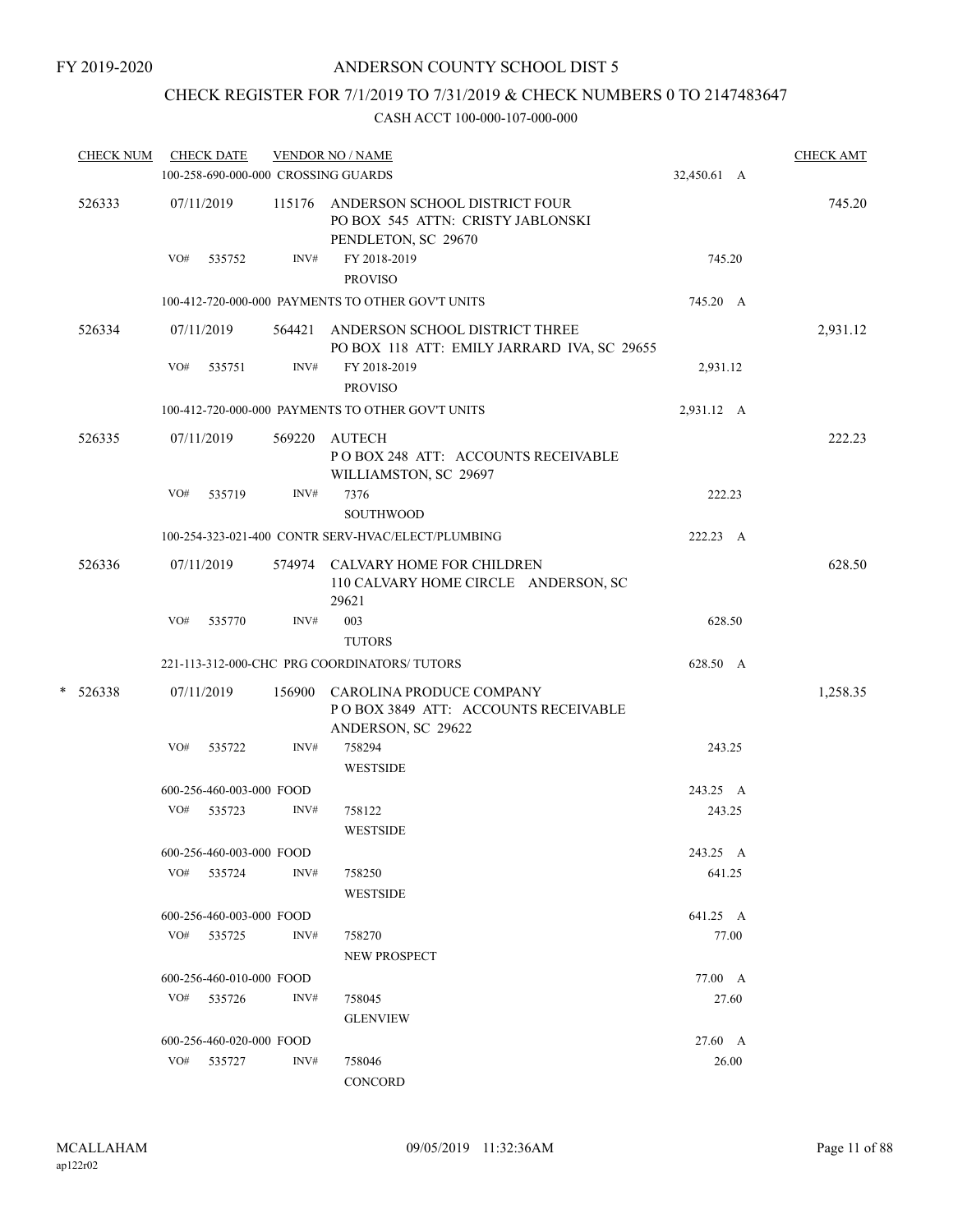# CHECK REGISTER FOR 7/1/2019 TO 7/31/2019 & CHECK NUMBERS 0 TO 2147483647

| <b>CHECK NUM</b> | <b>CHECK DATE</b>                   |        | <b>VENDOR NO / NAME</b>                                                                |               | <b>CHECK AMT</b> |
|------------------|-------------------------------------|--------|----------------------------------------------------------------------------------------|---------------|------------------|
|                  | 600-256-460-009-000 FOOD            |        |                                                                                        | 26.00 A       |                  |
| 526339           | 07/11/2019                          | 171100 | CITY GLASS COMPANY, INC.<br>POBOX 275 ATT: ACCOUNTS RECEIVABLE<br>ANDERSON, SC 29622   |               | 104.33           |
|                  | VO#<br>535717                       | INV#   | 22378<br><b>VARENNES</b>                                                               | 104.33        |                  |
|                  |                                     |        | 100-254-410-016-001 SUPPLIES - MAINTENANCE                                             | 104.33 A      |                  |
| 526340           | 07/11/2019                          | 174700 | <b>CLERK OF COURT</b><br>FAMILY COURT RECORD PO BOX 8002<br>ANDERSON, SC 29622         |               | 752.94           |
|                  | VO#<br>535785                       | INV#   | 7/15 PAYROLL                                                                           | 752.94        |                  |
|                  |                                     |        | <b>DEDUCTIONS</b>                                                                      |               |                  |
|                  |                                     |        | 100-000-435-000-000 WAGE GARNISH/CH SUPPORT                                            | 752.94        |                  |
| 526341           | 07/11/2019                          | 572257 | DAIKIN APPLIED<br>24827 NETWORK PLACE CHICAGO, IL 60673                                |               | 1,902.47         |
|                  | VO#<br>535708                       | INV#   | 3224210<br><b>WESTSIDE CHILLER</b>                                                     | 1,902.47      |                  |
|                  |                                     |        | 100-254-410-003-400 HVAC/ELECTRICAL/PLUMBING                                           | 1,902.47 A    |                  |
| 526342           | 07/11/2019                          | 571485 | DARLINGTON COUNTY SCHOOL DISTRICT<br>PO BOX 1117 LARRY JOHNSON DARLINGTON, SC<br>29540 |               | 448.36           |
|                  | VO#<br>535755                       | INV#   | FY 2018-2019<br><b>PROVISO</b>                                                         | 448.36        |                  |
|                  |                                     |        | 100-412-720-000-000 PAYMENTS TO OTHER GOV'T UNITS                                      | 448.36 A      |                  |
| 526343           | 07/11/2019                          | 567647 | D H GRIFFIN WRECKING CO, INC<br>974 BERRY SHOALS ROAD DUNCAN, SC 29334                 |               | 15,080.00        |
|                  | VO#<br>535728                       | INV#   | 55491801<br>PO#<br>10910<br><b>SOUTHWOOD</b>                                           | 15,080.00     |                  |
|                  | 100-254-323-021-TIL TILE REPLACMENT |        |                                                                                        | 15,080.00 A   |                  |
| 526344           | 07/11/2019                          | 565719 | DITCH WITCH OF THE CAROLINAS<br>PO BOX 890954 CHARLOTTE, NC 28289-0954                 |               | 208.21           |
|                  | VO#<br>535662                       | INV#   | P02702<br><b>CABLE ASSY</b>                                                            | 208.21        |                  |
|                  | 100-254-410-000-100 SMALL EQUIPMENT |        |                                                                                        | 208.21 A      |                  |
| 526345           | 07/11/2019                          | 211302 | <b>DUKE ENERGY</b><br>PO BOX 70516 CHARLOTTE, NC 28272-0516                            |               | 90,858.00        |
|                  | VO#<br>535810                       | INV#   | <b>DUE 7/17</b><br><b>UTILITIES</b>                                                    | 90,858.00     |                  |
|                  |                                     |        | 100-254-470-000-000 ENERGY-ELECTRICITY & WATER                                         | 66.32 A       |                  |
|                  |                                     |        | 100-254-470-001-000 ENERGY-ELECTRICITY & WATER                                         | 83.76 A       |                  |
|                  |                                     |        | 100-254-470-002-000 ENERGY-ELECTRICITY & WATER                                         | 24,120.76 A   |                  |
|                  |                                     |        | 100-254-470-003-000 ENERGY-ELECTRICITY & WATER                                         | 3,326.00 A    |                  |
|                  |                                     |        | 100-254-470-005-000 ENERGY-ELECTRICITY & WATER                                         | $11,340.40$ A |                  |
|                  |                                     |        | 100-254-470-006-000 ENERGY-ELECTRICITY & WATER                                         | 13,508.00 A   |                  |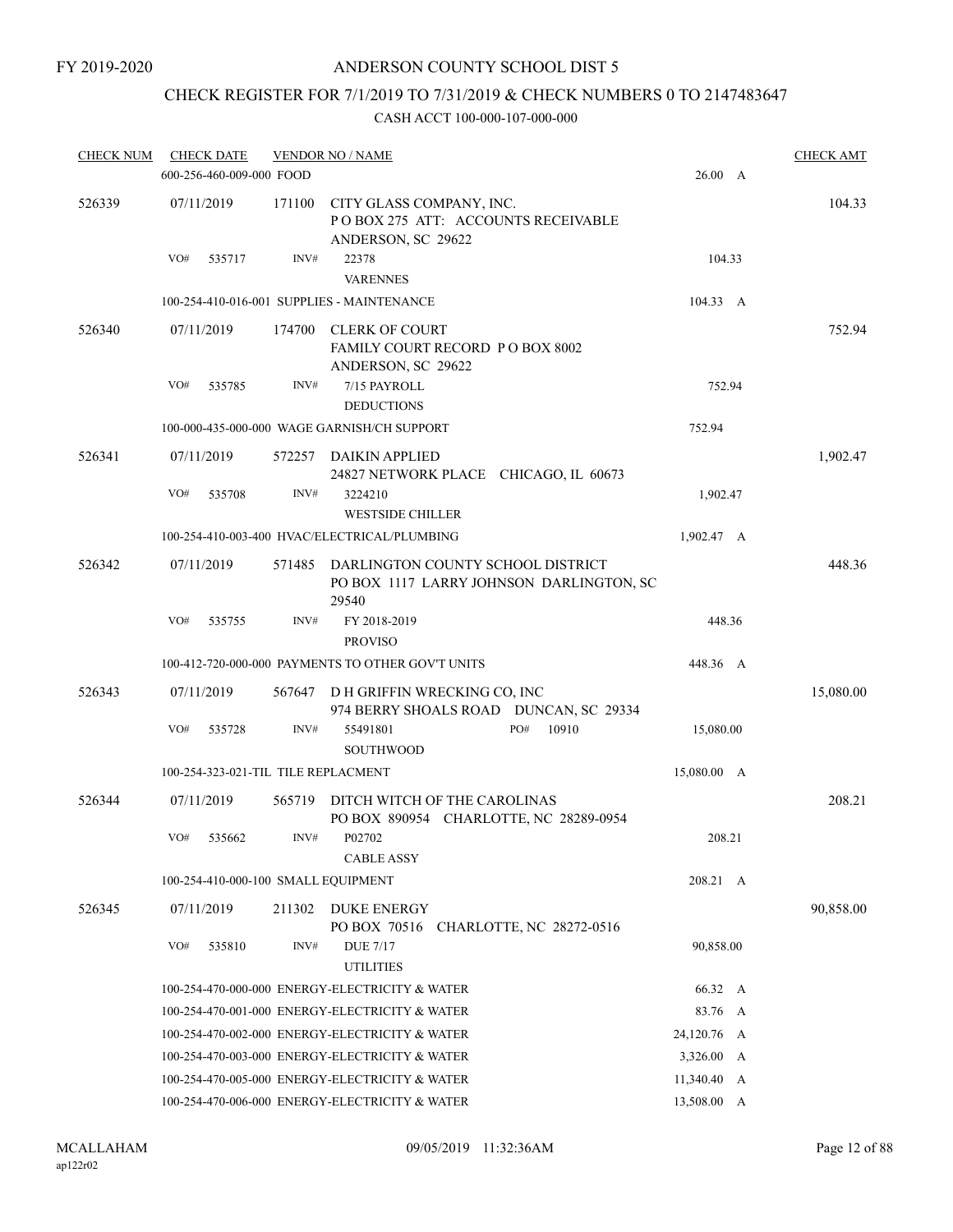# CHECK REGISTER FOR 7/1/2019 TO 7/31/2019 & CHECK NUMBERS 0 TO 2147483647

| <b>CHECK NUM</b> |     | <b>CHECK DATE</b>                 |        | <b>VENDOR NO / NAME</b>                                                                                                     |                      | <b>CHECK AMT</b> |
|------------------|-----|-----------------------------------|--------|-----------------------------------------------------------------------------------------------------------------------------|----------------------|------------------|
|                  |     |                                   |        | 100-254-470-008-000 ENERGY-ELECTRICITY & WATER                                                                              | 6,181.52 A           |                  |
|                  |     |                                   |        | 100-254-470-011-000 ENERGY-ELECTRICITY & WATER                                                                              | 4,643.25 A           |                  |
|                  |     |                                   |        | 100-254-470-012-000 ENERGY-ELECTRICITY & WATER                                                                              | 5,878.02 A           |                  |
|                  |     |                                   |        | 100-254-470-014-000 ENERGY-ELECTRICITY & WATER                                                                              | 6,594.83 A           |                  |
|                  |     |                                   |        | 100-254-470-014-THR UTILITIES - THEATRE                                                                                     | 2,479.51 A           |                  |
|                  |     |                                   |        | 100-254-470-016-000 ENERGY-ELECTRICITY & WATER                                                                              | 27.08 A              |                  |
|                  |     |                                   |        | 100-254-470-018-000 ENERGY-ELECTRICITY & WATER                                                                              | 3,872.36 A           |                  |
|                  |     |                                   |        | 100-254-470-021-000 ENERGY-ELECTRICITY & WATER                                                                              | 8,736.19 A           |                  |
|                  |     |                                   |        |                                                                                                                             |                      |                  |
| 526346           |     | 07/11/2019                        | 573962 | <b>ECMC</b><br>LOCKBOX 7096 P.O. BOX 16478 ST. PAUL, MN<br>55116-0478                                                       |                      | 230.27           |
|                  | VO# | 535788                            | INV#   | 7/15 PAYROLL                                                                                                                | 230.27               |                  |
|                  |     |                                   |        | <b>DEDUCTIONS</b>                                                                                                           |                      |                  |
|                  |     | 100-000-441-000-000 MISCELLANEOUS |        |                                                                                                                             | 230.27               |                  |
| $*$ 526348       |     | 07/11/2019                        | 249700 | GLENN PLUMBING COMPANY, INC<br>481 EAST WHITNER STREET ATT: ACCOUNTS<br>RECEIVABLE ANDERSON, SC 29624                       |                      | 2,459.45         |
|                  | VO# | 535699                            | INV#   | 0619128                                                                                                                     | 464.10               |                  |
|                  |     |                                   |        | N POINTE-GLENVIEW                                                                                                           |                      |                  |
|                  |     |                                   |        | 100-254-323-013-400 CONTR SERV-HVAC/ELECT/PLUMBING                                                                          | 232.05 A             |                  |
|                  |     |                                   |        | 100-254-323-020-400 CONTR SERV-HVAC/ELECT/PLUMBING                                                                          | 232.05 A             |                  |
|                  | VO# | 535700                            | INV#   | 0619144                                                                                                                     | 1,381.32             |                  |
|                  |     |                                   |        | <b>MCCANTS</b>                                                                                                              |                      |                  |
|                  |     |                                   |        | 100-254-323-005-400 CONTR SERV-HVAC/ELECT/PLUMBING                                                                          | 1,381.32 A           |                  |
|                  | VO# | 535701                            | INV#   | 0519330                                                                                                                     | 234.03               |                  |
|                  |     |                                   |        | <b>WESTSIDE</b>                                                                                                             |                      |                  |
|                  |     |                                   |        | 100-254-323-003-400 CONTR SERV-HVAC/ELECT/PLUMBING                                                                          | 234.03 A             |                  |
|                  | VO# | 535702                            | INV#   | 0519297                                                                                                                     | 380.00               |                  |
|                  |     |                                   |        | <b>WESTSIDE</b>                                                                                                             |                      |                  |
|                  |     |                                   |        | 100-254-323-003-400 CONTR SERV-HVAC/ELECT/PLUMBING                                                                          | 380.00 A             |                  |
| 526349           |     | 07/11/2019                        |        | 572552 GREAT LAKES HIGHER EDUC GUARANTY CORP<br>ADMINISTRATIVE WAGE GARNISHMENT UNIT PO<br>BOX 83230 CHICAGO, IL 60691-0230 |                      | 221.53           |
|                  | VO# | 535787                            | INV#   | 7/15 PAYROLL<br><b>DEDUCTIONS</b>                                                                                           | 221.53               |                  |
|                  |     | 100-000-441-000-000 MISCELLANEOUS |        |                                                                                                                             | 221.53               |                  |
| 526350           |     | 07/11/2019                        | 566213 | <b>GREENWOOD SCHOOL DISTRICT 50</b>                                                                                         |                      | 4,020.77         |
|                  |     |                                   |        | POBOX 248 ATTN: TERAN NICKLES<br>GREENWOOD, SC 29648-0248                                                                   |                      |                  |
|                  | VO# | 535756                            | INV#   | FY 2018-2019                                                                                                                | 4,020.77             |                  |
|                  |     |                                   |        | <b>PROVISO</b>                                                                                                              |                      |                  |
|                  |     |                                   |        | 100-412-720-000-000 PAYMENTS TO OTHER GOV'T UNITS                                                                           | $4,020.77 \text{ A}$ |                  |
| 526351           |     | 07/11/2019                        | 268000 | HOFFMAN & HOFFMAN, INC                                                                                                      |                      | 337.82           |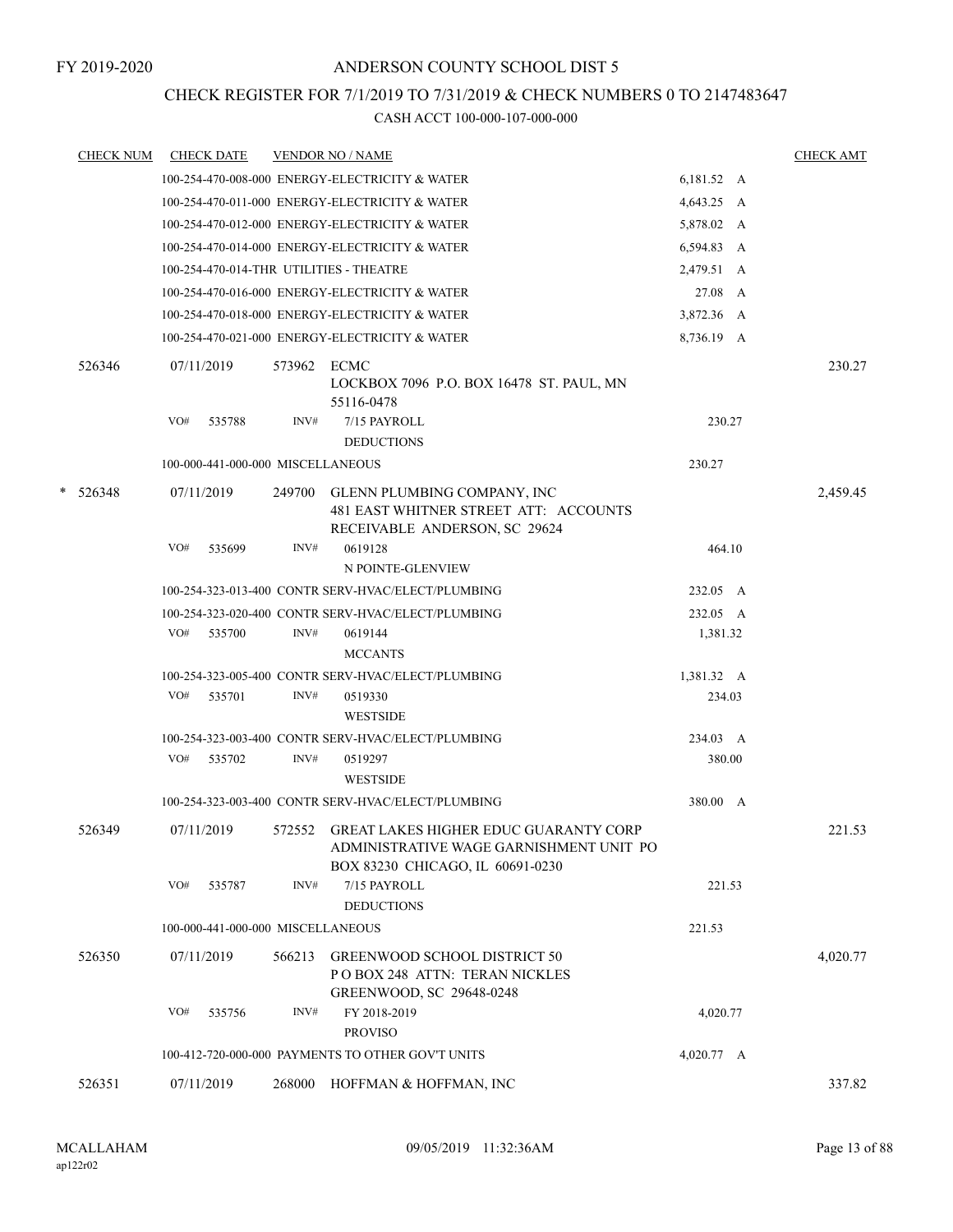# CHECK REGISTER FOR 7/1/2019 TO 7/31/2019 & CHECK NUMBERS 0 TO 2147483647

|   | <b>CHECK NUM</b> |     | <b>CHECK DATE</b> |                                   | <b>VENDOR NO / NAME</b>                                                                                   |            | <b>CHECK AMT</b> |
|---|------------------|-----|-------------------|-----------------------------------|-----------------------------------------------------------------------------------------------------------|------------|------------------|
|   |                  |     |                   |                                   | PO BOX 896000 ATT: ACCOUNTS RECEIVABLE<br>CHARLOTTE, NC 28289                                             |            |                  |
|   |                  | VO# | 535697            | INV#                              | 495586<br><b>REPAIR PARTS</b>                                                                             | 337.82     |                  |
|   |                  |     |                   |                                   | 100-254-410-002-400 HVAC/ELECTRICAL/PLUMBING                                                              | 337.82 A   |                  |
|   | 526352           |     | 07/11/2019        | 573950                            | HORRY COUNTY SCHOOLS<br>ATTN: TOMMI GLOVER PO BOX 260005<br>CONWAY, SC 29528-6005                         |            | 1,647.89         |
|   |                  | VO# | 535757            | INV#                              | FY 2018-2019                                                                                              | 1,647.89   |                  |
|   |                  |     |                   |                                   | <b>PROVISO</b>                                                                                            |            |                  |
|   |                  |     |                   |                                   | 100-412-720-000-000 PAYMENTS TO OTHER GOV'T UNITS                                                         | 1,647.89 A |                  |
|   | 526353           |     | 07/11/2019        | 320795                            | LESLEY COURTS AND PAVING, INC<br>3104 OLD WILLIAMSTON ROAD ATT: ACCOUNTS<br>RECEIVABLE ANDERSON, SC 29621 |            | 8,900.00         |
|   |                  | VO# | 535729            | INV#                              | 3552<br>PO#<br>10874<br><b>SOUTH FANT</b>                                                                 | 8,900.00   |                  |
|   |                  |     |                   |                                   | 100-254-323-015-CAP CONTRACTED SERVICES                                                                   | 8,900.00 A |                  |
| * | 526357           |     | 07/11/2019        | 568647                            | MANSFIELD OIL COMPANY<br>PO BOX 733706 DALLAS, TX 75373-3706                                              |            | 3,890.20         |
|   |                  | VO# | 535798            | INV#                              | SQLCD526423<br><b>FUEL</b>                                                                                | 3,890.20   |                  |
|   |                  |     |                   | 100-254-411-000-001 GASOLINE      |                                                                                                           | 3,523.10 A |                  |
|   |                  |     |                   | 100-255-411-000-000 GASOLINE      |                                                                                                           | 94.30 A    |                  |
|   |                  |     |                   | 600-256-690-000-000 OTHER OBJECTS |                                                                                                           | 272.80 A   |                  |
|   | 526358           |     | 07/11/2019        | 575549                            | McDONALD ENTERPRISES<br>7120 B BOARD RIVER ROAD IRMO, SC 29063                                            |            | 8,974.09         |
|   |                  | VO# | 535737            | INV#                              | 19031-1F<br>PO#<br>10457<br><b>TLH LOCKERS</b>                                                            | 8,974.09   |                  |
|   |                  |     |                   |                                   | 100-271-410-002-LOC LOCKER ROOM ADDITION                                                                  | 8,974.09 A |                  |
|   | 526359           |     | 07/11/2019        | 564010                            | NC CHILD SUPPORT CENTRALIZED COLLECTNS<br>POBOX 900012 RALEIGH, NC 27675-9012                             |            | 305.50           |
|   |                  | VO# | 535784            | INV#                              | 7/15 PAYROLL<br><b>DEDUCTIONS</b>                                                                         | 305.50     |                  |
|   |                  |     |                   |                                   | 100-000-435-000-000 WAGE GARNISH/CH SUPPORT                                                               | 305.50     |                  |
|   | 526360           |     | 07/11/2019        | 384915                            | NOBLITT REFRIGERATION<br>POBOX 4041 ATT: ACCOUNTS RECEIVABLE<br>ANDERSON, SC 29622                        |            | 2,501.41         |
|   |                  | VO# | 535743            | INV#                              | ORD 33505<br><b>ICE MACHINE</b>                                                                           | 2,501.41   |                  |
|   |                  |     |                   |                                   | 100-254-323-000-400 CONTRACT SRVS.-HVAC                                                                   | 2,501.41 A |                  |
|   | 526361           |     | 07/11/2019        | 568036                            | PIEDMONT NATURAL GAS<br>PO BOX 1246 CHARLOTTE, NC 28201-1246                                              |            | 1,046.88         |
|   |                  | VO# | 535811            | INV#                              | <b>DUE 7/22</b><br><b>UTILITIES</b>                                                                       | 1,046.88   |                  |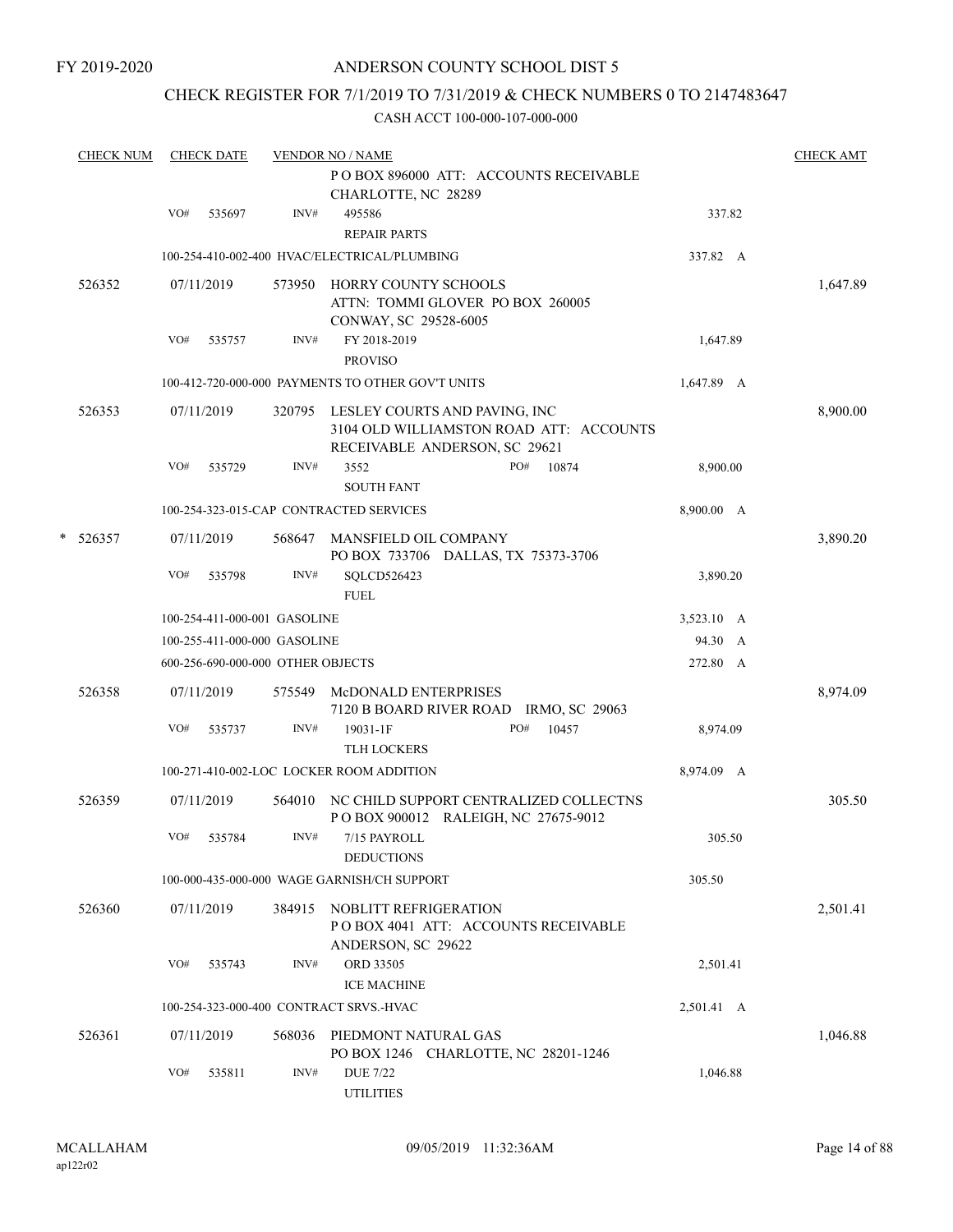# CHECK REGISTER FOR 7/1/2019 TO 7/31/2019 & CHECK NUMBERS 0 TO 2147483647

| <b>CHECK NUM</b> | <b>CHECK DATE</b>                                    |        | <b>VENDOR NO / NAME</b>                                     |     |                                          |                  |   | <b>CHECK AMT</b> |
|------------------|------------------------------------------------------|--------|-------------------------------------------------------------|-----|------------------------------------------|------------------|---|------------------|
|                  | 100-254-472-000-000 ENERGY-GAS                       |        |                                                             |     |                                          | 46.26 A          |   |                  |
|                  | 100-254-472-001-000 ENERGY-GAS                       |        |                                                             |     |                                          | 255.09 A         |   |                  |
|                  | 100-254-472-005-000 ENERGY-GAS                       |        |                                                             |     |                                          | 30.10 A          |   |                  |
|                  | 100-254-472-011-000 ENERGY-GAS                       |        |                                                             |     |                                          | 25.00 A          |   |                  |
|                  | 100-254-472-012-000 ENERGY-GAS                       |        |                                                             |     |                                          | 24.72 A          |   |                  |
|                  | 100-254-472-015-000 ENERGY-GAS                       |        |                                                             |     |                                          | 57.49 A          |   |                  |
|                  | 100-254-472-016-000 ENERGY-GAS                       |        |                                                             |     |                                          | 23.54 A          |   |                  |
|                  | 100-254-472-021-000 ENERGY- GAS                      |        |                                                             |     |                                          | 49.44 A          |   |                  |
|                  | 600-256-470-011-000 ENERGY                           |        |                                                             |     |                                          | 118.07 A         |   |                  |
|                  | 600-256-470-012-000 ENERGY                           |        |                                                             |     |                                          | 85.52 A          |   |                  |
|                  | 600-256-470-015-000 ENERGY                           |        |                                                             |     |                                          | $106.34 \quad A$ |   |                  |
|                  | 600-256-470-016-000 ENERGY                           |        |                                                             |     |                                          | 99.02 A          |   |                  |
|                  | 600-256-470-021-000 ENERGY                           |        |                                                             |     |                                          | 126.29 A         |   |                  |
|                  |                                                      |        |                                                             |     |                                          |                  |   |                  |
| 526362           | 07/11/2019                                           | 564232 | POSITIVE PROMOTIONS<br>NEWARK, NJ 07101-4537                |     | PO BOX 11537 ATT: ACCOUNTS RECEIVABLE    |                  |   | 211.95           |
|                  | VO#<br>535732                                        | INV#   | 06339817<br><b>LIGHT BULBS</b>                              | PO# | 11074                                    | 211.95           |   |                  |
|                  | 600-256-410-000-000 SUPPLIES                         |        |                                                             |     |                                          | 211.95           |   |                  |
| 526363           | 07/11/2019                                           | 573501 | <b>OUALITY CARE PRESSURE CLEANING</b>                       |     |                                          |                  |   | 600.00           |
|                  |                                                      |        |                                                             |     | 210 SPRINGSIDE CIRCLE ANDERSON, SC 29625 |                  |   |                  |
|                  | VO#<br>535762                                        | INV#   | 5370                                                        |     |                                          | 600.00           |   |                  |
|                  |                                                      |        | <b>MAY 2019</b>                                             |     |                                          |                  |   |                  |
|                  | 100-255-323-000-000 CONTRACTED SERVICES              |        |                                                             |     |                                          | 600.00 A         |   |                  |
| 526364           | 07/11/2019                                           | 576032 | ROCK HILL SCHOOLS<br>ROCK HILL, SC 29731                    |     | YORK COUNTY DISTRICT THREE PO BOX 10072  |                  |   | 1,035.00         |
|                  | VO#<br>535733                                        | INV#   | FY 2018-2019<br><b>PROVISO</b>                              |     |                                          | 1,035.00         |   |                  |
|                  | 100-412-720-000-000 PAYMENTS TO OTHER GOV'T UNITS    |        |                                                             |     |                                          | $1,035.00$ A     |   |                  |
| 526365           | 07/11/2019                                           |        | 567525 ROWLAND MECHANICAL<br>4035 HWY 24 ANDERSON, SC 29626 |     |                                          |                  |   | 2,922.37         |
|                  | VO#<br>535761                                        | INV#   | 9373-9382<br><b>BUS REPAIRS</b>                             | PO# | 99095                                    | 2,922.37         |   |                  |
|                  | 100-255-323-000-ACT ACTIVITY BUS CONTRACTED SERVICES |        |                                                             |     |                                          | $1,726.41 \, A$  |   |                  |
|                  | 100-255-323-000-ACT ACTIVITY BUS CONTRACTED SERVICES |        |                                                             |     |                                          | 161.00           | A |                  |
|                  | 100-255-323-000-ACT ACTIVITY BUS CONTRACTED SERVICES |        |                                                             |     |                                          | 339.52           | A |                  |
|                  | 100-255-323-000-ACT ACTIVITY BUS CONTRACTED SERVICES |        |                                                             |     |                                          | 141.16           | A |                  |
|                  | 100-255-323-000-ACT ACTIVITY BUS CONTRACTED SERVICES |        |                                                             |     |                                          | 90.99            | A |                  |
|                  | 100-255-323-000-ACT ACTIVITY BUS CONTRACTED SERVICES |        |                                                             |     |                                          | 83.66 A          |   |                  |
|                  | 100-255-323-000-ACT ACTIVITY BUS CONTRACTED SERVICES |        |                                                             |     |                                          | 90.99 A          |   |                  |
|                  | 100-255-323-000-ACT ACTIVITY BUS CONTRACTED SERVICES |        |                                                             |     |                                          | 90.99 A          |   |                  |
|                  | 100-255-323-000-ACT ACTIVITY BUS CONTRACTED SERVICES |        |                                                             |     |                                          | 46.00 A          |   |                  |
|                  | 100-255-323-000-ACT ACTIVITY BUS CONTRACTED SERVICES |        |                                                             |     |                                          | 151.65 A         |   |                  |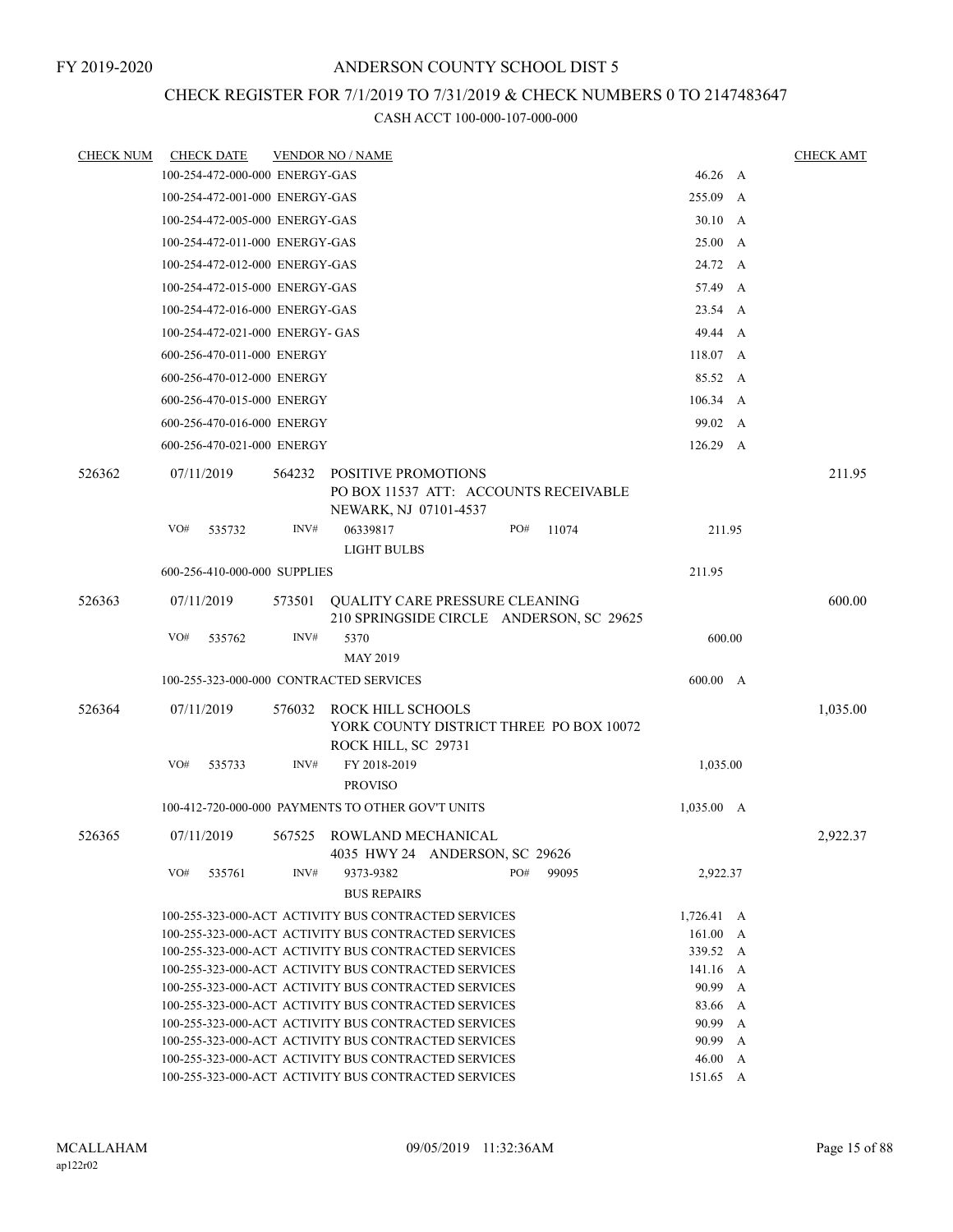# CHECK REGISTER FOR 7/1/2019 TO 7/31/2019 & CHECK NUMBERS 0 TO 2147483647

|        | <b>CHECK NUM</b> | <b>CHECK DATE</b>            |        | <b>VENDOR NO / NAME</b>                                                                           |             | <b>CHECK AMT</b> |
|--------|------------------|------------------------------|--------|---------------------------------------------------------------------------------------------------|-------------|------------------|
| 526366 |                  | 07/11/2019                   |        | 566995 SC DEPT OF JUVENILE JUSTICE<br>POBOX 21069 ATT: FISCAL AFFAIRS COLUMBIA,<br>SC 29221-1069  |             | 993.08           |
|        |                  | VO#<br>535734                | INV#   | 2000453491<br><b>PROVISO</b>                                                                      | 993.08      |                  |
|        |                  |                              |        | 100-412-720-000-000 PAYMENTS TO OTHER GOV'T UNITS                                                 | 993.08 A    |                  |
|        | 526367           | 07/11/2019                   | 450701 | SC RETIREMENT SYSTEM (SPP)<br>POBOX 11960 CAPITOL STATION COLUMBIA, SC<br>29211                   |             | 903.81           |
|        |                  | VO#<br>535782                | INV#   | 7/15 PAYROLL<br><b>DEDUCTIONS</b>                                                                 | 903.81      |                  |
|        |                  |                              |        | 100-000-438-000-000 RETIREMENT SERV PURCHASE                                                      | 903.81      |                  |
|        | 526368           | 07/11/2019                   | 451500 | SC STATE DEPARTMENT OF EDUCATION<br>1429 SENATE ST ROOM 1101 TRANSPORTATION<br>COLUMBIA, SC 29201 |             | 3,422.40         |
|        |                  | VO#<br>535773                | INV#   | <b>JUNE 2019</b><br>MILEAGE COST                                                                  | 1,056.48    |                  |
|        |                  |                              |        | 264-251-331-000-000 TRANSPORTATION/ GR1-8                                                         | 1,056.48 A  |                  |
|        |                  | VO#<br>535774                | INV#   | <b>JUNE 2019</b><br>MILEAGE COST                                                                  | 2,365.92    |                  |
|        |                  |                              |        | 264-251-331-000-000 TRANSPORTATION/ GR1-8                                                         | 2,365.92 A  |                  |
|        | 526369           | 07/11/2019                   | 569520 | SHI INTERNATIONAL CORP<br>POBOX 952121 ATT: ACCOUNTS RECEIVABLE<br>DALLAS, TX 75395-2121          |             | 85,215.41        |
|        |                  | VO#<br>535735                | INV#   | B10214383<br>PO#<br>11150<br><b>SOFTWARE LICENSE</b>                                              | 85,215.41   |                  |
|        |                  |                              |        | 100-266-445-000-000 SOFTWARE TECHNOLOGY                                                           | 85,215.41 A |                  |
|        | $* 526371$       | 07/11/2019                   | 473315 | SIGNARAMA<br>4130 CLEMSON BLVD SUITE A ANDERSON, SC<br>29621                                      |             | 1,239.46         |
|        |                  | VO#<br>535685                | INV#   | 11728<br><b>ROBERT ANDERSON</b>                                                                   | 88.28       |                  |
|        |                  |                              |        | 100-254-410-006-001 SUPPLIES - MAINTENANCE                                                        | 88.28 A     |                  |
|        |                  | VO#<br>535686                | INV#   | 11643<br><b>WESTSIDE</b>                                                                          | 1,151.18    |                  |
|        |                  | 100-254-410-003-BUD SUPPLIES |        |                                                                                                   | 1,151.18 A  |                  |
|        | $* 526373$       | 07/11/2019                   | 563650 | SPARTANBURG SCHOOL DIST 6<br>1390 CAVALIER WAY ATT: CHERISE GREGORY<br>ROEBUCK, SC 29376          |             | 695.52           |
|        |                  | VO#<br>535764                | INV#   | FY 2018-2019<br><b>PROVISO</b>                                                                    | 695.52      |                  |
|        |                  |                              |        | 100-412-720-000-000 PAYMENTS TO OTHER GOV'T UNITS                                                 | 695.52 A    |                  |
|        | 526374           | 07/11/2019                   | 568020 | STI HOLDINGS, INC                                                                                 |             | 357.79           |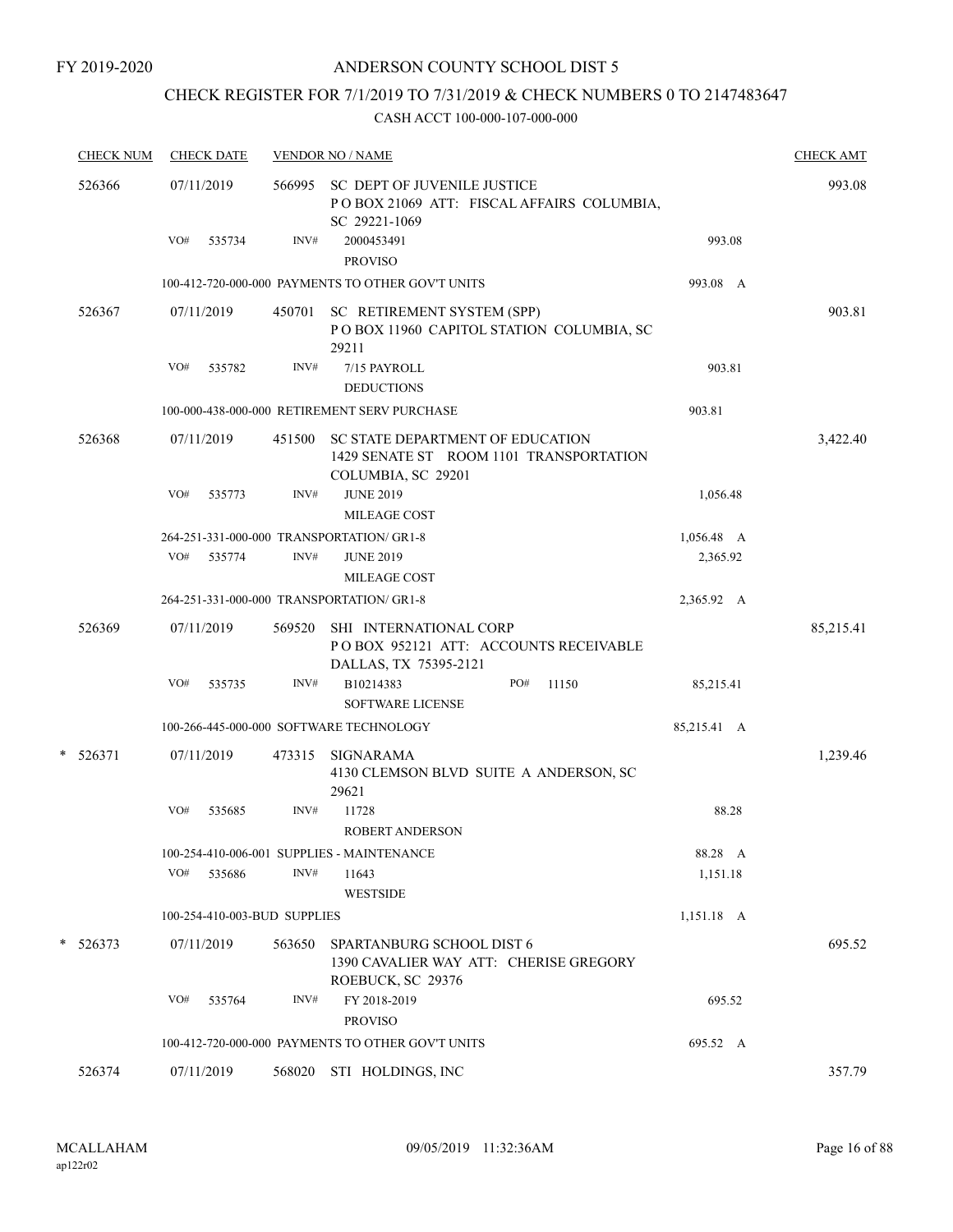FY 2019-2020

# ANDERSON COUNTY SCHOOL DIST 5

# CHECK REGISTER FOR 7/1/2019 TO 7/31/2019 & CHECK NUMBERS 0 TO 2147483647

| <b>CHECK NUM</b> |     | <b>CHECK DATE</b>                 |        | <b>VENDOR NO / NAME</b>                                                                         |  |          |                                             |            |          |  |
|------------------|-----|-----------------------------------|--------|-------------------------------------------------------------------------------------------------|--|----------|---------------------------------------------|------------|----------|--|
|                  |     |                                   |        | SMITH TURF & IRRIGATION PO BOX 669388<br>CHARLOTTE, NC 28266-9388                               |  |          |                                             |            |          |  |
|                  | VO# | 535684                            | INV#   | 5777520<br>PRO SPORT ROTOR                                                                      |  |          |                                             | 357.79     |          |  |
|                  |     |                                   |        | 100-254-410-000-001 MAINT, SUPPLIES-STRUCTURES                                                  |  | 357.79 A |                                             |            |          |  |
| 526375           |     | 07/11/2019                        | 576052 | STUMP PRINTING COMPANY INC<br>SHINDIGZ 919 SOUTH HARRISON ST, SUITE 300<br>FORT WAYNE, IN 46802 |  |          |                                             |            | 322.95   |  |
|                  | VO# | 535738                            | INV#   | Z21160670002<br><b>SUPPLIES</b>                                                                 |  |          |                                             | 322.95     |          |  |
|                  |     |                                   |        | 715-271-660-015-201 MISCELLANEOUS EXPENSE                                                       |  |          |                                             | 322.95     |          |  |
| 526376           |     | 07/11/2019                        | 492250 | SUMTER SCHOOL DISTRICT<br>PO DRAWER 2039 ATTN: MARIA THOMAS<br>SUMTER, SC 29151-2039            |  |          |                                             |            | 1,181.99 |  |
|                  | VO# | 535765                            | INV#   | FY 2018-2019<br><b>PROVISO</b>                                                                  |  |          |                                             | 1,181.99   |          |  |
|                  |     |                                   |        | 100-412-720-000-000 PAYMENTS TO OTHER GOV'T UNITS                                               |  |          |                                             | 1,181.99 A |          |  |
| 526377           |     | 07/11/2019                        | 563660 | TEXTILE STORES, INC<br>ATTN EATHAN EMBLER 105 GLADE SPRINGS<br>ANDERSON, SC 29621               |  |          |                                             |            | 5,350.00 |  |
|                  | VO# | 535739                            | INV#   | 898096<br><b>SOLAR SHADES</b>                                                                   |  | PO#      | 10824                                       | 5,350.00   |          |  |
|                  |     | 100-254-410-013-BLD BUILDING      |        |                                                                                                 |  |          |                                             | 5,350.00 A |          |  |
| 526378           |     | 07/11/2019                        | 572503 | TG                                                                                              |  |          |                                             |            | 478.73   |  |
|                  | VO# | 535786                            | INV#   | P O BOX 659601 SAN ANTONIO, TX 78265-9601<br>7/15 PAYROLL<br><b>DEDUCTIONS</b>                  |  |          |                                             | 478.73     |          |  |
|                  |     | 100-000-441-000-000 MISCELLANEOUS |        |                                                                                                 |  |          |                                             | 478.73     |          |  |
| 526379           |     | 07/11/2019                        | 575941 | TRIPLE P AMERICA<br>ATTN: KRISTIN PATTERSON, TRAINING COORDI<br>29201                           |  |          | 1201 LINCOLN STREET, SUITE 201 COLUMBIA, SC |            | 2,465.00 |  |
|                  | VO# | 535766                            | INV#   | 13876<br><b>JULY 8-10</b>                                                                       |  | PO#      | 11009                                       | 2,465.00   |          |  |
|                  |     | 201-188-333-000-000 TRIPS- PAT    |        |                                                                                                 |  |          |                                             | 2,465.00   |          |  |
| 526380           |     | 07/11/2019                        | 571546 | TUCKER MATERIALS, INC<br>P.O. BOX 8 MAULDIN, SC 29662                                           |  |          |                                             |            | 200.52   |  |
|                  | VO# | 535682                            | INV#   | 7193823<br><b>SUPPLIES</b>                                                                      |  |          |                                             | 100.26     |          |  |
|                  |     |                                   |        | 100-254-410-006-001 SUPPLIES - MAINTENANCE                                                      |  |          |                                             | $100.26$ A |          |  |
|                  | VO# | 535683                            | INV#   | 7193829<br><b>SUPPLIES</b>                                                                      |  |          |                                             | 100.26     |          |  |
|                  |     |                                   |        | 100-254-410-003-001 SUPPLIES - MAINTENANCE                                                      |  |          |                                             | $100.26$ A |          |  |
| 526381           |     | 07/11/2019                        |        | 564442 UNITED CHEMICAL & SUPPLY CO                                                              |  |          |                                             |            | 1,776.78 |  |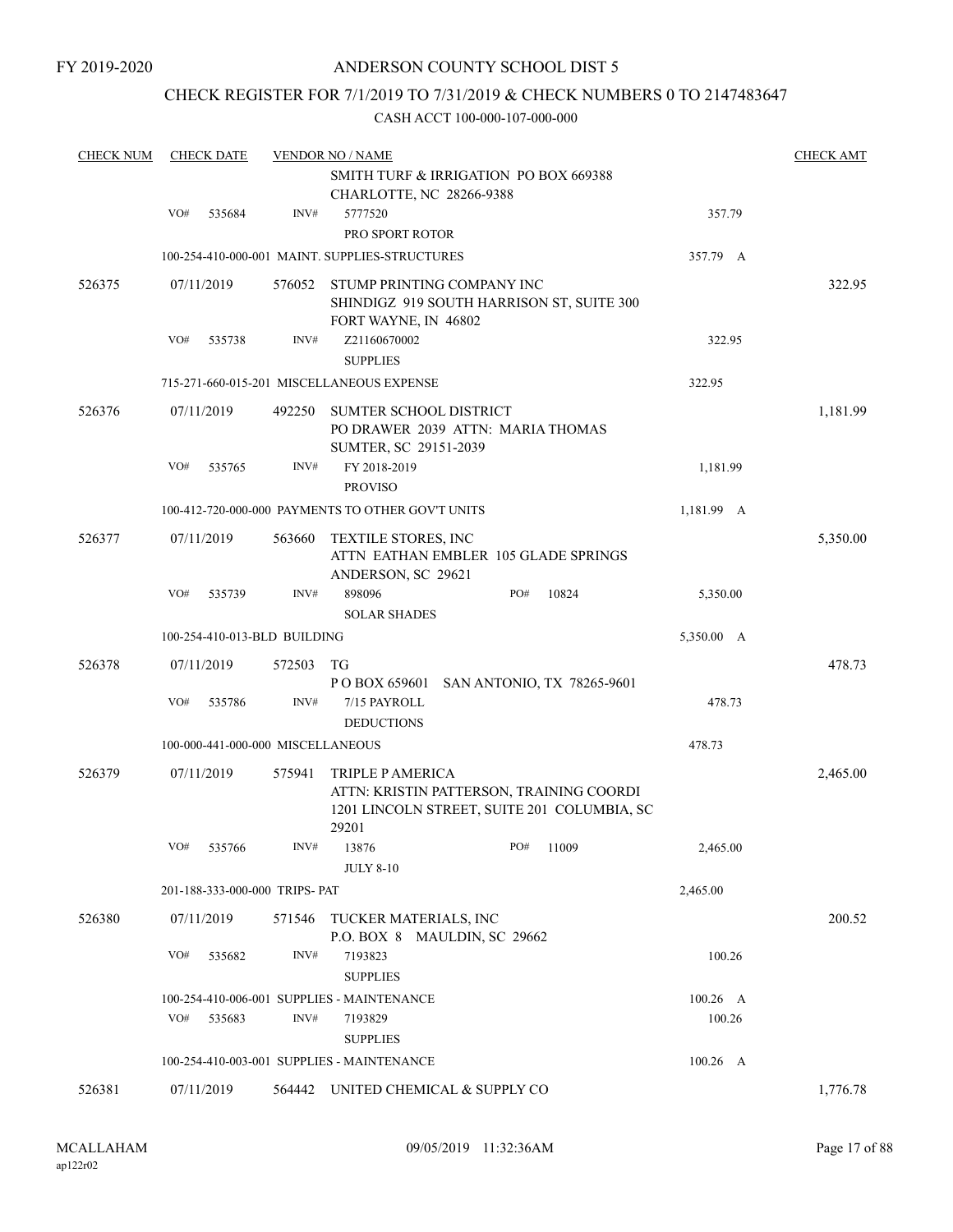# CHECK REGISTER FOR 7/1/2019 TO 7/31/2019 & CHECK NUMBERS 0 TO 2147483647

|   | <b>CHECK NUM</b> |                                                                                        | <b>CHECK DATE</b> |                                                              | <b>VENDOR NO / NAME</b><br>PO BOX 5066 ATT: ACCOUNTS RECEIVABLE<br>GREENVILLE, SC 29606 |  |              |                        | <b>CHECK AMT</b> |
|---|------------------|----------------------------------------------------------------------------------------|-------------------|--------------------------------------------------------------|-----------------------------------------------------------------------------------------|--|--------------|------------------------|------------------|
|   |                  | VO#                                                                                    | 535681            | INV#                                                         | 579215,578122<br><b>MATS</b>                                                            |  |              | 1,776.78               |                  |
|   |                  |                                                                                        |                   | 100-254-410-005-BUD SUPPLIES<br>100-254-410-005-BUD SUPPLIES |                                                                                         |  |              | 425.65 A<br>1,351.13 A |                  |
|   | 526382           |                                                                                        | 07/11/2019        |                                                              | 573815 UNITED REFRIGERATION, INC<br>PO BOX 740703 ATLANTA, GA 30374-0703                |  |              |                        | 652.33           |
|   |                  | VO#                                                                                    | 535674            | INV#                                                         | 68417284<br><b>FILTERS</b>                                                              |  |              | 525.62                 |                  |
|   |                  |                                                                                        |                   |                                                              | 100-254-410-003-400 HVAC/ELECTRICAL/PLUMBING                                            |  |              | 525.62 A               |                  |
|   |                  | VO#                                                                                    | 535675            | INV#                                                         | 68144079<br><b>DRAIN PAN</b>                                                            |  |              | 81.00                  |                  |
|   |                  |                                                                                        |                   |                                                              | 100-254-410-013-400 HVAC/ELECTRICAL/PLUMBING                                            |  |              | 81.00 A                |                  |
|   |                  | VO#                                                                                    | 535676            | INV#                                                         | 68489628<br><b>SUPPLIES</b>                                                             |  |              | 45.71                  |                  |
|   |                  |                                                                                        |                   |                                                              | 100-254-410-000-001 MAINT. SUPPLIES-STRUCTURES                                          |  |              | 45.71 A                |                  |
|   | 526383           | 07/11/2019<br>UNITED WAY OF ANDERSON COUNTY<br>564298<br>POBOX 2067 ANDERSON, SC 29622 |                   |                                                              |                                                                                         |  |              |                        | 2,043.58         |
|   |                  | VO#                                                                                    | 535783            | INV#                                                         | 7/15 PAYROLL<br><b>DEDUCTIONS</b>                                                       |  |              | 2,043.58               |                  |
|   |                  |                                                                                        |                   |                                                              | 100-000-455-000-000 UNITED FUND - PAYABLE                                               |  |              | 2,043.58               |                  |
| * | 526385           |                                                                                        | 07/11/2019        | 575803                                                       | <b>VENDOR REGISTRY</b><br>POBOX 31156 KNOXVILLE, TN 37930                               |  |              |                        | 1,000.00         |
|   |                  | VO#                                                                                    | 535804            | INV#                                                         | 1556<br>19/20 RENEWAL                                                                   |  | PO#<br>11165 | 1,000.00               |                  |
|   |                  |                                                                                        |                   |                                                              | 850-266-410-000-000 SUPPLIES AND MATERIALS                                              |  |              | 1,000.00 A             |                  |
|   | 526386           |                                                                                        | 07/11/2019        | 574511                                                       | VERIFIED SERVICES LTD, LLC<br>518 COUNTRY MDWS ANDERSON, SC 29626                       |  |              |                        | 9,554.97         |
|   |                  | VO#                                                                                    | 535677            | INV#                                                         | 180326<br>WHITEHALL ELEM                                                                |  |              | 2,200.00               |                  |
|   |                  |                                                                                        |                   | 100-254-410-019-BUD SUPPLIES                                 |                                                                                         |  |              | 2,200.00 A             |                  |
|   |                  | VO#                                                                                    | 535678            | INV#                                                         | 180618<br><b>CALHOUN ELEM</b>                                                           |  |              | 2,200.00               |                  |
|   |                  |                                                                                        |                   | 100-254-410-014-BUD SUPPLIES                                 |                                                                                         |  |              | 2,200.00 A             |                  |
|   |                  |                                                                                        | VO# 535679        | INV#                                                         | 180619<br><b>MCCANTS</b>                                                                |  |              | 2,000.00               |                  |
|   |                  |                                                                                        |                   | 100-254-410-005-BUD SUPPLIES                                 |                                                                                         |  |              | 2,000.00 A             |                  |
|   |                  | VO#                                                                                    | 535740            | INV#                                                         | VSSC180333<br><b>MCCANTS</b>                                                            |  | PO#<br>10853 | 3,154.97               |                  |
|   |                  |                                                                                        |                   | 100-254-323-005-RES RESTROOMS                                |                                                                                         |  |              | 3,154.97 A             |                  |
|   | 526387           |                                                                                        | 07/11/2019        | 519401                                                       | <b>VERIZON</b><br>POBOX 660108 DALLAS, TX 75266-0652                                    |  |              |                        | 3,423.93         |
|   |                  | VO#                                                                                    | 535805            | INV#                                                         | 9000187107                                                                              |  | PO#<br>11104 | 3,423.93               |                  |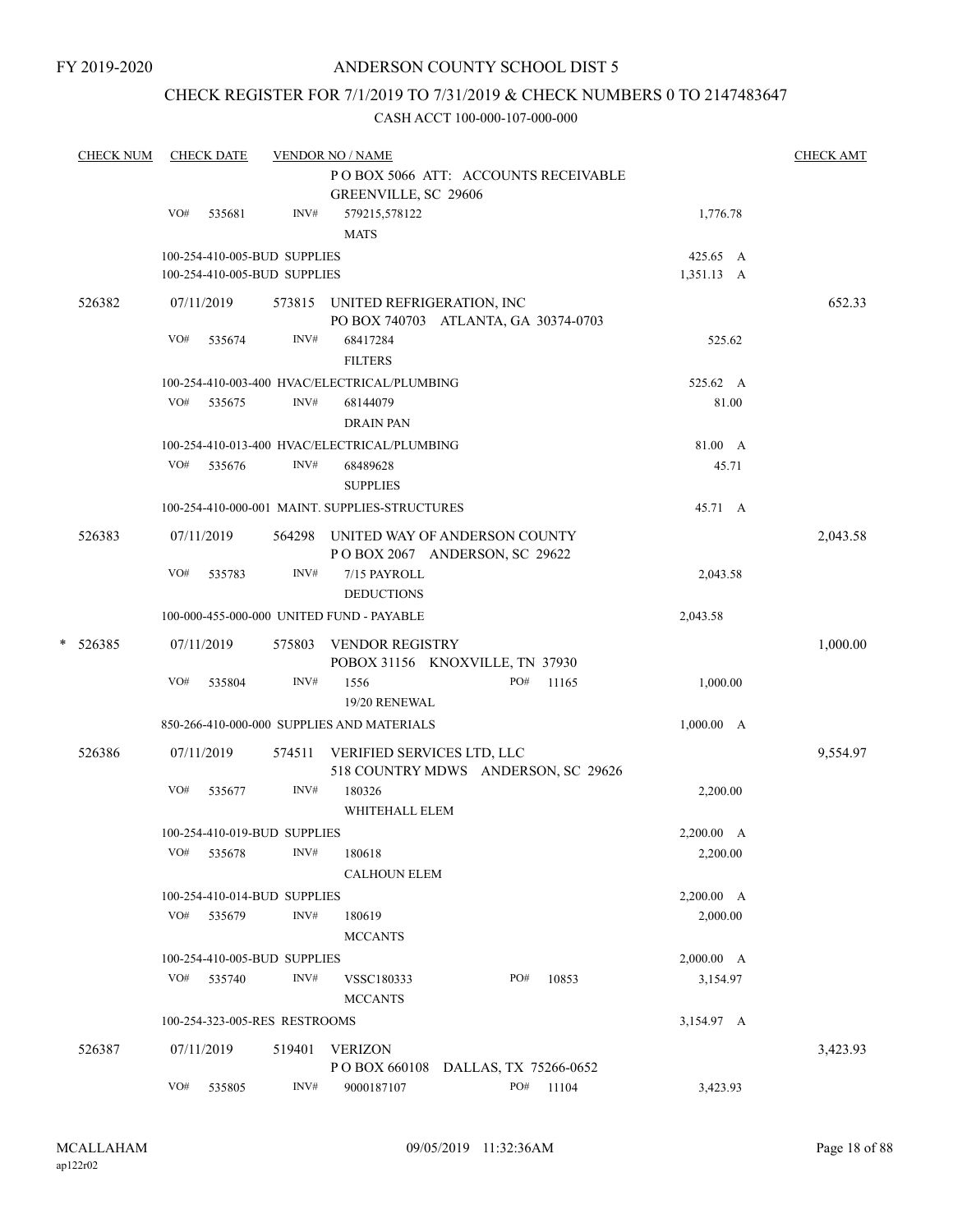FY 2019-2020

# ANDERSON COUNTY SCHOOL DIST 5

# CHECK REGISTER FOR 7/1/2019 TO 7/31/2019 & CHECK NUMBERS 0 TO 2147483647

| <b>CHECK NUM</b> |     | <b>CHECK DATE</b>             |        | <b>VENDOR NO / NAME</b><br><b>PHONES</b>                                                    |     |       |            | <b>CHECK AMT</b> |
|------------------|-----|-------------------------------|--------|---------------------------------------------------------------------------------------------|-----|-------|------------|------------------|
|                  |     | 100-266-340-000-000 TELEPHONE |        |                                                                                             |     |       | 3,423.93 A |                  |
| 526388           |     | 07/11/2019                    | 524353 | WAL-MART COMMUNITY/GEMB<br>PO BOX 530934 ATT: ACCOUNTS RECEIVABLE<br>ATLANTA, GA 30353-0934 |     |       |            | 1,479.46         |
|                  | VO# | 535806                        | INV#   | 5316                                                                                        |     |       | 1,132.01   |                  |
|                  |     |                               |        | <b>ROBERT ANDERSON</b>                                                                      |     |       |            |                  |
|                  |     | 100-113-410-006-000 SUPPLIES  |        |                                                                                             |     |       | 590.93 A   |                  |
|                  |     |                               |        | 201-113-410-006-000 SUPPLIES AND MATERIALS                                                  |     |       | 541.08 A   |                  |
|                  | VO# | 535807                        | INV#   | 5316                                                                                        |     |       | 347.45     |                  |
|                  |     |                               |        | <b>ROBERT ANDERSON</b>                                                                      |     |       |            |                  |
|                  |     |                               |        | 706-271-660-006-587 FIELD TRIPS- GR. 8 EXPENSE                                              |     |       | 154.86     |                  |
|                  |     |                               |        | 706-271-660-006-602 BETA CLUB EXPENSE                                                       |     |       | 192.59     |                  |
| 526389           |     | 07/11/2019                    | 524353 | WAL-MART COMMUNITY/GEMB<br>POBOX 530934 ATT: ACCOUNTS RECEIVABLE<br>ATLANTA, GA 30353-0934  |     |       |            | 235.08           |
|                  | VO# | 535780                        | INV#   | 5308<br><b>GLENVIEW</b>                                                                     |     |       | 235.08     |                  |
|                  |     |                               |        | 720-271-660-020-666 CONCESSIONS EXPENSE                                                     |     |       | 235.08     |                  |
|                  |     |                               |        |                                                                                             |     |       |            |                  |
| 526390           |     | 07/11/2019                    | 573864 | WELLS FARGO VENDOR FIN SERV<br>PO BOX 105710 ATLANTA, GA 30348-5710                         |     |       |            | 144.45           |
|                  | VO# | 535781                        | INV#   | 69770496                                                                                    |     |       | 144.45     |                  |
|                  |     |                               |        | <b>COPIER LEASE</b>                                                                         |     |       |            |                  |
|                  |     | 100-115-410-003-000 SUPPLIES  |        |                                                                                             |     |       | 144.45     |                  |
| 526391           |     | 07/11/2019                    | 528800 | <b>WENGER CORPORATION</b><br>NW 7896 PO BOX 1450 MINNEAPOLIS, MN<br>55485-7896              |     |       |            | 3,742.86         |
|                  | VO# | 535767                        | INV#   | 766045<br><b>MUSIC CARTS</b>                                                                | PO# | 10900 | 2,031.93   |                  |
|                  |     |                               |        | 100-113-410-014-CHR ORCHESTRA SUPPLIES                                                      |     |       | 2,031.93 A |                  |
|                  | VO# | 535808                        | INV#   | 767047<br><b>CARTS</b>                                                                      | PO# | 10899 | 1,710.93   |                  |
|                  |     | 100-114-410-002-000 SUPPLIES  |        |                                                                                             |     |       | 1,710.93 A |                  |
| 526392           |     | 07/11/2019                    | 565833 | WEX BANK<br>WRIGHT EXPRESS FLEET SERVICES PO BOX 6293<br>CAROL STREAM, IL 60197-6293        |     |       |            | 4,654.59         |
|                  | VO# | 535769                        | INV#   | 60211904<br><b>FUEL</b>                                                                     |     |       | 4,654.59   |                  |
|                  |     | 100-255-411-000-000 GASOLINE  |        |                                                                                             |     |       | 4,654.59 A |                  |
|                  |     |                               |        |                                                                                             |     |       |            |                  |
| 526393           |     | 07/11/2019                    | 573099 | WHOLESALE-CARABINERS.COM<br>8500 MEMORIAL DRIVE SUITE A PLAIN CITY, OH<br>43064             |     |       |            | 179.48           |
|                  | VO# | 535768                        | INV#   | WWHI062519<br>DOG TAGS                                                                      | PO# | 10726 | 179.48     |                  |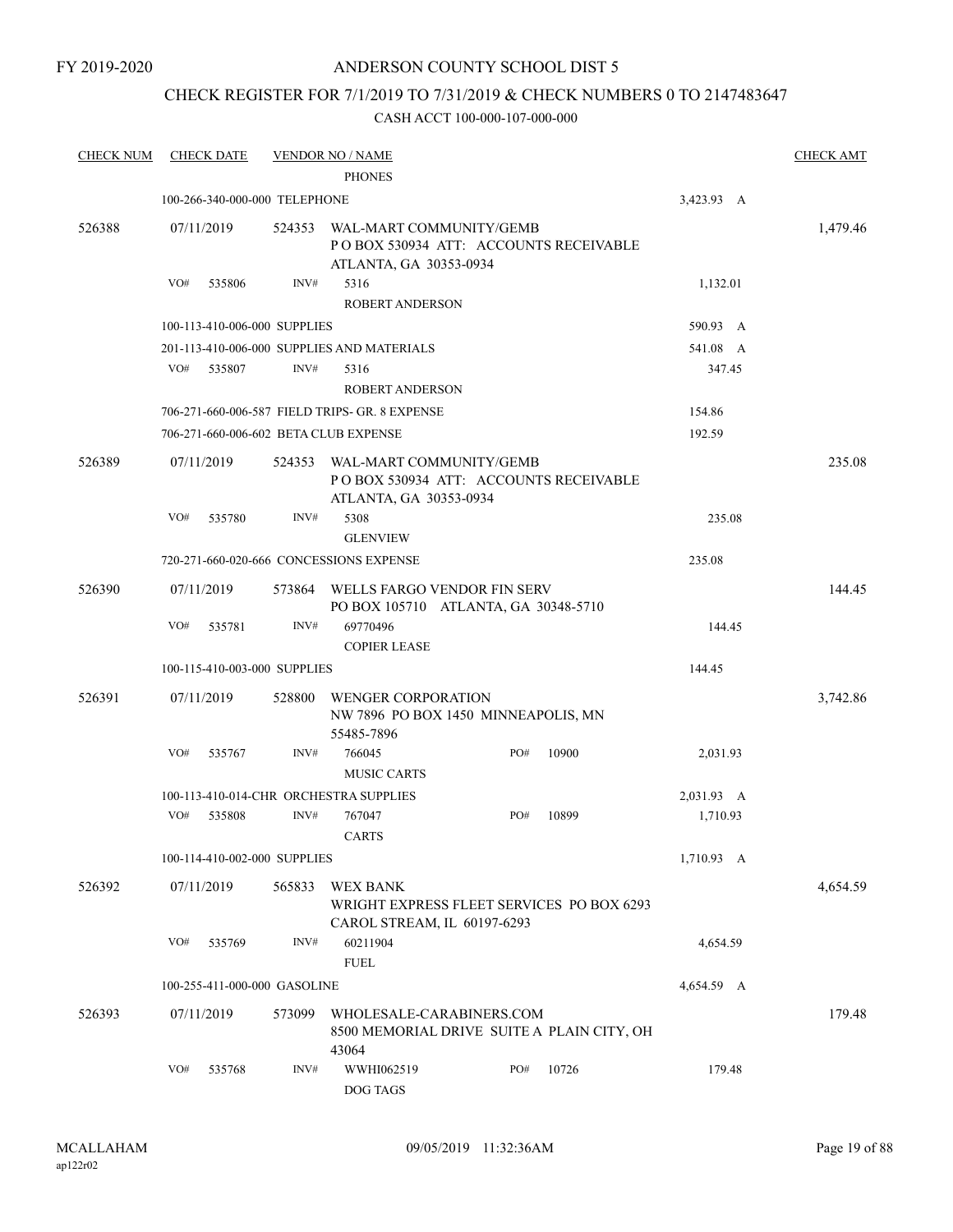# CHECK REGISTER FOR 7/1/2019 TO 7/31/2019 & CHECK NUMBERS 0 TO 2147483647

| <b>CHECK NUM</b> | <b>CHECK DATE</b> | 201-112-410-019-000 SUPPLIES        | <b>VENDOR NO / NAME</b>                                                                       |     |       | 179.48             |   | <b>CHECK AMT</b> |
|------------------|-------------------|-------------------------------------|-----------------------------------------------------------------------------------------------|-----|-------|--------------------|---|------------------|
| 526394           | 07/11/2019        | 569016                              | YOUNG OFFICE ENVIRONMENTS<br>1280 RIDGE ROAD ATT: ACCOUNTS RECEIVABLE<br>GREENVILLE, SC 29607 |     |       |                    |   | 14,800.00        |
|                  | VO#               | INV#<br>535741                      | 305<br><b>MCCANTS</b>                                                                         | PO# | 10374 | 14,800.00          |   |                  |
|                  |                   |                                     | 505-254-323-005-000 CONTRACTED SERVICES                                                       |     |       | 14,800.00 A        |   |                  |
| * 526396         | 07/16/2019        | 107725                              | AMERICAN BOOK COMPANY, INC<br>POBOX 2638 ATT: ACCOUNTS RECEIVABLE<br>WOODSTOCK, GA 30188      |     |       |                    |   | 6,313.44         |
|                  | VO#               | INV#<br>535845                      | 4684                                                                                          | PO# | 11134 | 6,313.44           |   |                  |
|                  |                   |                                     | <b>WESTSIDE HS</b>                                                                            |     |       |                    |   |                  |
|                  |                   | 100-115-410-003-000 SUPPLIES        |                                                                                               |     |       | 5,637.00 A         |   |                  |
|                  |                   | 100-115-410-003-000 SUPPLIES        |                                                                                               |     |       | 676.44 A           |   |                  |
| 526397           | 07/16/2019        | 574576                              | AMPLIFIED IT, LLC                                                                             |     |       |                    |   | 2,100.00         |
|                  | VO#               | INV#<br>535815                      | 812 GRANBY STREET NORFOLK, VA 23510<br>14762                                                  | PO# | 11199 | 2,100.00           |   |                  |
|                  |                   |                                     | 19-20 RENEWAL                                                                                 |     |       |                    |   |                  |
|                  |                   |                                     | 100-266-445-000-000 SOFTWARE TECHNOLOGY                                                       |     |       | 2,100.00           |   |                  |
| 526398           | 07/16/2019        | 115176                              | ANDERSON SCHOOL DISTRICT FOUR<br>PO BOX 545 ATTN: CRISTY JABLONSKI                            |     |       |                    |   | 3,945.00         |
|                  | VO#               | 535846<br>INV#                      | PENDLETON, SC 29670<br>2018-19 QTR4<br><b>TITLE III ESOL</b>                                  |     |       | 3,945.00           |   |                  |
|                  |                   |                                     | 264-171-130-000-AD4 SUMMER TUTORING STIPENDS                                                  |     |       | 2,437.00 A         |   |                  |
|                  |                   | 264-175-130-000-AD4 BAS STIPENDS    |                                                                                               |     |       | 8.00 A             |   |                  |
|                  |                   | 264-175-210-000-AD4 SOCIAL SECURITY |                                                                                               |     |       | 200.00             | A |                  |
|                  |                   | 264-175-220-000-AD4 RETIREMENT      |                                                                                               |     |       | 300.00 A           |   |                  |
|                  |                   |                                     | 264-224-333-000-AD4 PD/ TRIPS AND CONFERENCES                                                 |     |       | 1,000.00 A         |   |                  |
| 526399           | 07/16/2019        | 564421                              | ANDERSON SCHOOL DISTRICT THREE<br>PO BOX 118 ATT: EMILY JARRARD IVA, SC 29655                 |     |       |                    |   | 1,812.32         |
|                  | VO#               | INV#<br>535870                      | 2018-19 QTR 4<br><b>TITLE III ESOL</b>                                                        |     |       | 1.812.32           |   |                  |
|                  |                   |                                     | 264-162-345-000-AD3 TECHNOLOGY PS- SITE LICENSE                                               |     |       | $1,300.54 \quad A$ |   |                  |
|                  |                   | 264-162-410-000-AD3 SUPPLIES        |                                                                                               |     |       | 30.80 A            |   |                  |
|                  |                   |                                     | 264-224-333-000-AD3 PD/ TRIPS AND CONFERENCES                                                 |     |       | 480.98 A           |   |                  |
| 526400           | 07/16/2019        | 566585                              | <b>BANK OF AMERICA</b><br>PO BOX 15731 ATT: ACCOUNTS RECEIVABLE<br>WILMINGTON, DE 19886-5731  |     |       |                    |   | 6,425.97         |
|                  | VO#               | INV#<br>535816                      | 8355 & 7779<br><b>PURCHASES</b>                                                               |     |       | 6,425.97           |   |                  |
|                  |                   |                                     | 201-112-410-014-000 SUPPLIES AND MATERIALS                                                    |     |       | 3,884.59 A         |   |                  |
|                  |                   | 232-188-410-000-000 SUPPLIES        |                                                                                               |     |       | 2,167.73 A         |   |                  |
|                  |                   |                                     | 232-360-490-000-000 OTHER SUPPLIES (SUPPLEMENTAL)                                             |     |       | 286.65 A           |   |                  |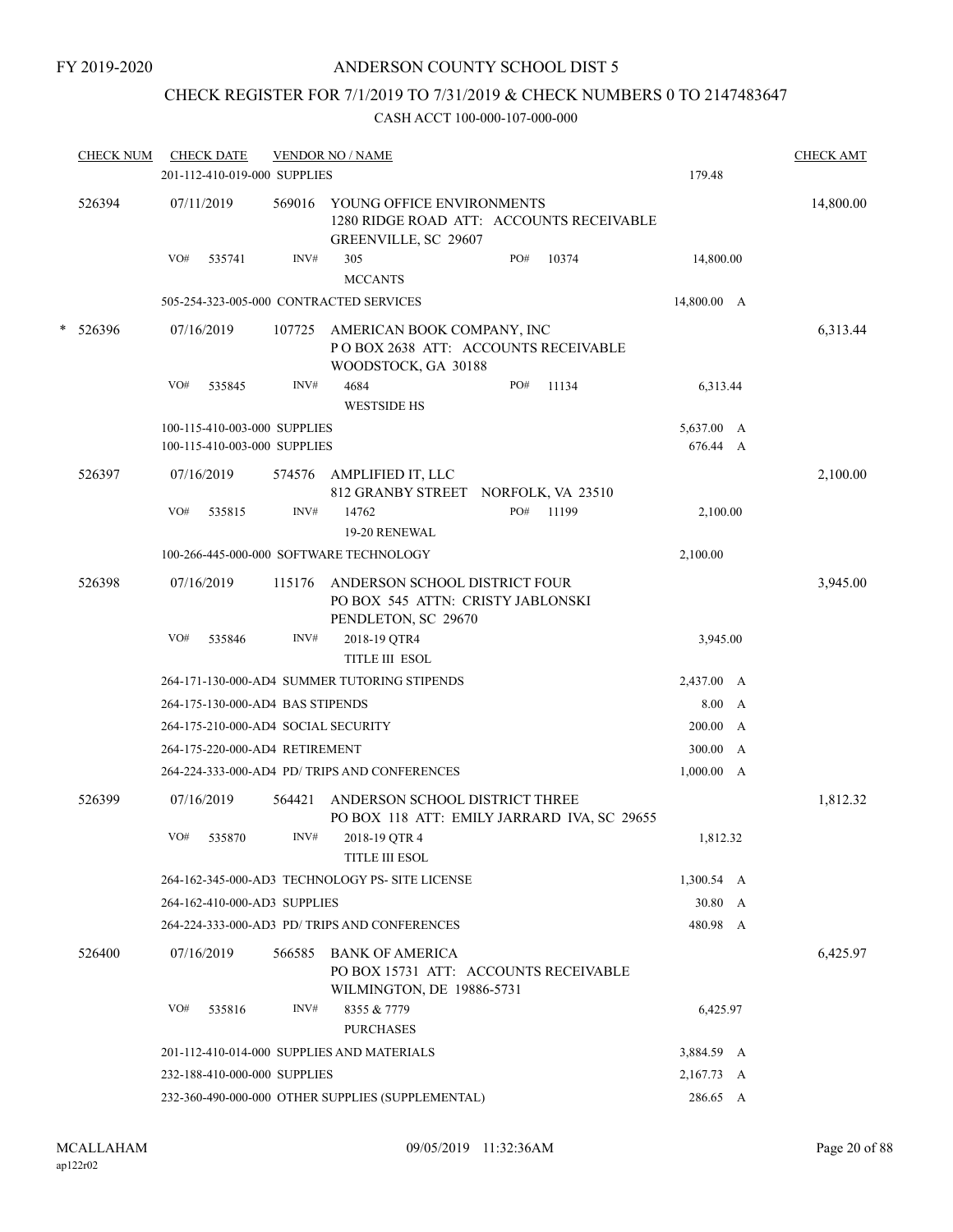# CHECK REGISTER FOR 7/1/2019 TO 7/31/2019 & CHECK NUMBERS 0 TO 2147483647

| <b>CHECK NUM</b> |            | <b>CHECK DATE</b>                 |        | <b>VENDOR NO / NAME</b>                                                                              |     |                                         |            |       | <b>CHECK AMT</b> |
|------------------|------------|-----------------------------------|--------|------------------------------------------------------------------------------------------------------|-----|-----------------------------------------|------------|-------|------------------|
|                  |            |                                   |        | 267-370-312-000-ACS PS-ANDERSON CHRISTIAN SCH                                                        |     |                                         | 87.00 A    |       |                  |
| 526401           | 07/16/2019 |                                   | 160602 | CDW GOVERNMENT<br>75 REMITTANCE DRIVE SUITE 1515 ATT:<br>ACCOUNTS RECEIVABLE CHICAGO, IL 60675-1515  |     |                                         |            |       | 996.17           |
|                  | VO#        | 535874                            | INV#   | SZS9144<br><b>TECH SUPPLIES</b>                                                                      | PO# | 11194                                   | 996.17     |       |                  |
|                  |            | 515-253-520-031-CAR CAREER CENTER |        |                                                                                                      |     |                                         | 996.17     |       |                  |
| 526402           | 07/16/2019 |                                   | 568558 | <b>CHARTER COMMUNICATIONS</b><br>PO BOX 742614 ATT: ACCOUNTS RECEIVABLE<br>CINCINNATI, OH 45274-2614 |     |                                         |            |       | 241.99           |
|                  | VO#        | 535872                            | INV#   | 663728070619<br><b>SERVICE</b>                                                                       |     |                                         | 147.01     |       |                  |
|                  |            | 100-266-340-000-000 TELEPHONE     |        |                                                                                                      |     |                                         | 147.01     |       |                  |
|                  | VO#        | 535873                            | INV#   | 672778070619<br><b>SERVICE</b>                                                                       |     |                                         |            | 94.98 |                  |
|                  |            | 100-266-340-000-000 TELEPHONE     |        |                                                                                                      |     |                                         | 94.98      |       |                  |
| 526403           | 07/16/2019 |                                   | 198651 | DELL MARKETING LP<br>POBOX 534118 ATT: ACCOUNTS RECEIVABLE<br>ATLANTA, GA 30353-4118                 |     |                                         |            |       | 3,499.05         |
|                  | VO#        | 535847                            | INV#   | 10324447170<br><b>CHROMEBOOKS</b>                                                                    | PO# | 11142                                   | 3,260.29   |       |                  |
|                  |            |                                   |        | 100-221-410-000-000 SUPPLIES AND MATERIALS                                                           |     |                                         | 3,260.29 A |       |                  |
|                  | VO#        | 535875                            | INV#   | 10327273217<br><b>TONER</b>                                                                          | PO# | 11193                                   | 238.76     |       |                  |
|                  |            |                                   |        | 100-266-314-000-000 REPAIRS TO EQUIPMENT                                                             |     |                                         | 238.76     |       |                  |
| 526404           | 07/16/2019 |                                   | 211302 | DUKE ENERGY<br>PO BOX 70516 CHARLOTTE, NC 28272-0516                                                 |     |                                         |            |       | 28,501.74        |
|                  | VO#        | 535848                            | INV#   | <b>DUE 7/19</b><br><b>UTILITIES</b>                                                                  |     |                                         | 28,501.74  |       |                  |
|                  |            |                                   |        | 100-254-470-000-000 ENERGY-ELECTRICITY & WATER                                                       |     |                                         | 145.15 A   |       |                  |
|                  |            |                                   |        | 100-254-470-000-000 ENERGY-ELECTRICITY & WATER                                                       |     |                                         | 10.68      | A     |                  |
|                  |            |                                   |        | 100-254-470-000-000 ENERGY-ELECTRICITY & WATER                                                       |     |                                         | 774.39 A   |       |                  |
|                  |            |                                   |        | 100-254-470-002-000 ENERGY-ELECTRICITY & WATER                                                       |     |                                         | 18.48 A    |       |                  |
|                  |            |                                   |        | 100-254-470-013-000 ENERGY-ELECTRICITY & WATER                                                       |     |                                         | 9,393.49 A |       |                  |
|                  |            |                                   |        | 100-254-470-015-000 ENERGY-ELECTRICITY & WATER                                                       |     |                                         | 2,618.55 A |       |                  |
|                  |            |                                   |        | 100-254-470-017-000 ENERGY-ELECTRICITY & WATER                                                       |     |                                         | 7,436.54 A |       |                  |
|                  |            |                                   |        | 100-254-470-020-000 ENERGY-ELECTRICITY & WATER                                                       |     |                                         | 7,959.31 A |       |                  |
|                  |            | 600-256-470-026-000 ENERGY        |        |                                                                                                      |     |                                         | 145.15 A   |       |                  |
| 526405           | 07/16/2019 |                                   | 576055 | FANNIN, JOHN<br>COURT MURRAY, KY 42071                                                               |     | FANNIN MUSICAL PRODUCTIONS 504 LYNNWOOD |            |       | 2,250.00         |
|                  | VO#        | 535869                            | INV#   | <b>LOOK CLOSER</b><br><b>WESTSIDE HS</b>                                                             |     |                                         | 2,250.00   |       |                  |
|                  |            | 100-114-410-003-001 BAND SUPPLIES |        |                                                                                                      |     |                                         | 2,250.00   |       |                  |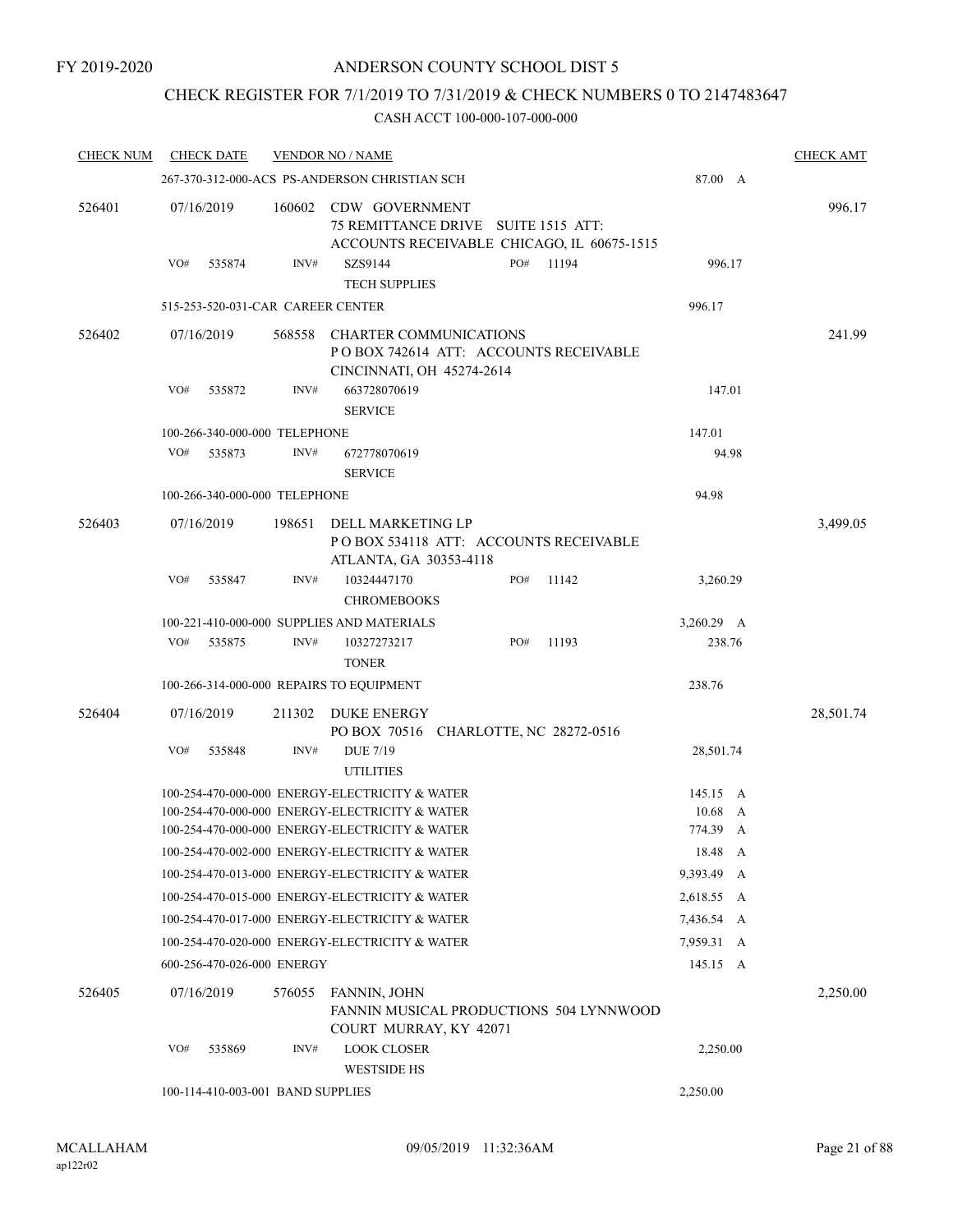#### FY 2019-2020

# ANDERSON COUNTY SCHOOL DIST 5

# CHECK REGISTER FOR 7/1/2019 TO 7/31/2019 & CHECK NUMBERS 0 TO 2147483647

| <b>CHECK NUM</b> | <b>CHECK DATE</b>                         |        | <b>VENDOR NO / NAME</b>                                                                                 |             | <b>CHECK AMT</b> |
|------------------|-------------------------------------------|--------|---------------------------------------------------------------------------------------------------------|-------------|------------------|
| 526406           | 07/16/2019                                | 304900 | KAPLAN EARLY LEARNING COMPANY<br>POBOX 890575 ATT: ACCOUNTS RECEIVABLE<br>CHARLOTTE, NC 28289-0575      |             | 3,297.62         |
|                  | VO#<br>535850                             | INV#   | 5134893<br>PO#<br>11037<br><b>SUPPLIES</b>                                                              | 3,297.62    |                  |
|                  |                                           |        | 990-139-410-015-000 SUPPLIES AND MATERIALS                                                              | 3,297.62 A  |                  |
| 526407           | 07/16/2019                                | 307795 | KEPHART SERVICES<br>DBA RCI SERVICES INC ATT:<br>P O BOX 5748<br>ACCOUNTS RECEIVABLE ANDERSON, SC 29623 |             | 10,000.00        |
|                  | VO#<br>535823                             | INV#   | PO 11129<br>PO#<br>11129<br><b>SOUTH FANT</b>                                                           | 10,000.00   |                  |
|                  |                                           |        | 100-254-323-010-CAP CONTRACTED SERVICES                                                                 | 0.00        |                  |
|                  |                                           |        | 100-254-323-015-CAP CONTRACTED SERVICES                                                                 | 10,000.00   |                  |
| $*$ 526409       | 07/16/2019                                | 567126 | MUSIC & ARTS CENTER<br>5295 WESTVIEW DR SUITE 300 ATTN: CA<br>FREDERICK, MD 21703                       |             | 2,977.93         |
|                  | VO#<br>535827                             | INV#   | 017622956<br><b>SOUTHWOOD</b>                                                                           | 935.14      |                  |
|                  | 721-190-660-021-637 BAND MS/HS EXPENSE    |        |                                                                                                         | 935.14      |                  |
|                  | VO#<br>535828                             | INV#   | 017732445<br><b>SOUTHWOOD</b>                                                                           | 2,042.79    |                  |
|                  |                                           |        | 100-113-314-021-000 BAND REPAIRS ACCOUNT                                                                | 2,042.79    |                  |
| 526410           | 07/16/2019                                |        | 569423 NATIONAL STUDENT CLEARINGHOUSE<br>POBOX 826576 PHILADELPHIA, PA 19182-6576                       |             | 425.00           |
|                  | VO#<br>535829                             | INV#   | HS1908055<br>19-20 TRACKER                                                                              | 425.00      |                  |
|                  |                                           |        | 723-190-660-023-911 MISCELLANEOUS- ADULT ED EXPENSE                                                     | 425.00      |                  |
| 526411           | 07/16/2019                                | 574639 | PARRIS LAWN MANAGEMENT, LLC<br>PO BOX 264 ROEBUCK, SC 29376                                             |             | 20,000.00        |
|                  | VO#<br>535832                             | INV#   | 36173<br>PO#<br>10851<br><b>AIT SOD</b>                                                                 | 20,000.00   |                  |
|                  |                                           |        | 515-253-323-031-CAR CONTRACTED SERVICES                                                                 | 20,000.00 A |                  |
| 526412           | 07/16/2019                                |        | 565825 READY REFRESH<br>PO BOX 856192 LOUISVILLE, KY 40285-6192                                         |             | 111.61           |
|                  | VO#<br>535855                             | INV#   | 19F2500099821<br><b>JUNE 2019</b>                                                                       | 111.61      |                  |
|                  |                                           |        | 100-255-323-000-000 CONTRACTED SERVICES                                                                 | 111.61 A    |                  |
| 526413           | 07/16/2019                                | 573390 | <b>RESCARE HOMECARE</b><br>PO BOX 2797 VALDOSTA, GA 31604-2797                                          |             | 341.99           |
|                  | VO#<br>535833                             | INV#   | 7606300106610<br>PO#<br>99684<br><b>JUNE 3-5</b>                                                        | 341.99      |                  |
|                  | 203-215-313-000-000 O&M/ PT/ ESL SERVICES |        |                                                                                                         | 341.99 A    |                  |
| 526414           | 07/16/2019                                | 451201 | SC SCHOOL BOARDS INSURANCE TRUST                                                                        |             | 486,897.00       |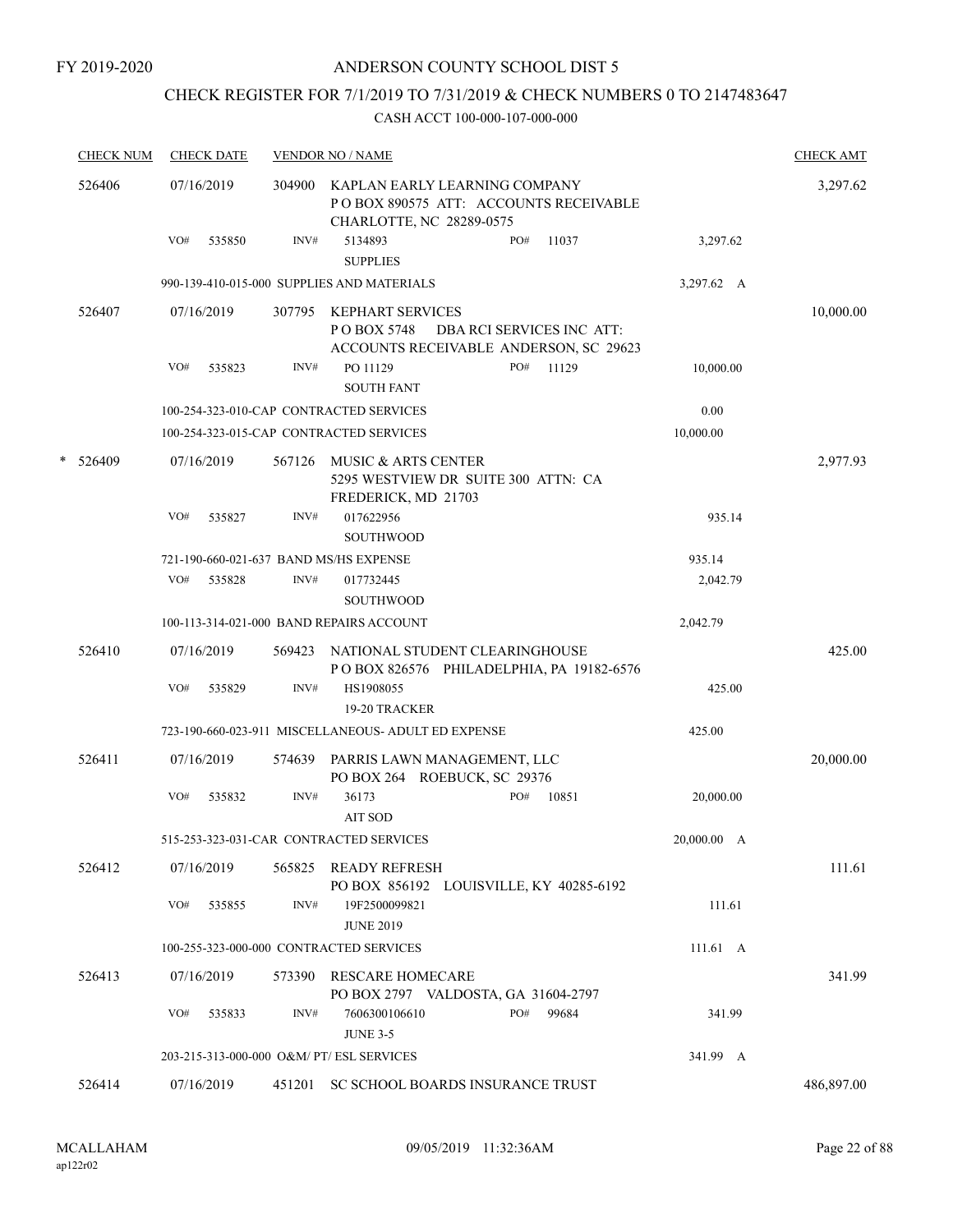# CHECK REGISTER FOR 7/1/2019 TO 7/31/2019 & CHECK NUMBERS 0 TO 2147483647

| <b>CHECK NUM</b> |                                                    | <b>CHECK DATE</b> |                                   | <b>VENDOR NO / NAME</b>                                                              |     |       |                        | <b>CHECK AMT</b> |
|------------------|----------------------------------------------------|-------------------|-----------------------------------|--------------------------------------------------------------------------------------|-----|-------|------------------------|------------------|
|                  |                                                    |                   |                                   | 111 RESEARCH DRIVE COLUMBIA, SC 29203                                                |     |       |                        |                  |
|                  | VO#                                                | 535856            | INV#                              | 12887                                                                                |     |       | 207,684.00             |                  |
|                  |                                                    |                   |                                   | <b>QTR1 WORKERS COMP</b>                                                             |     |       |                        |                  |
|                  |                                                    |                   |                                   | 100-252-270-000-000 WORKMAN'S COMPENSATION                                           |     |       | 207,684.00             |                  |
|                  | VO#                                                | 535857            | INV#                              | 3778                                                                                 |     |       | 277,406.00             |                  |
|                  |                                                    |                   |                                   | PROPERTY-CASUALTY                                                                    |     |       |                        |                  |
|                  |                                                    |                   |                                   | 100-252-324-000-000 PROPERTY INSURANCE                                               |     |       |                        |                  |
|                  | VO#                                                | 535858            | INV#                              | 3771                                                                                 |     |       | 277,406.00<br>1,807.00 |                  |
|                  |                                                    |                   |                                   | <b>AN5 CHARTER</b>                                                                   |     |       |                        |                  |
|                  |                                                    |                   |                                   |                                                                                      |     |       | 1,807.00               |                  |
|                  |                                                    |                   |                                   | 124-114-324-024-000 PROPERTY INSURANCE                                               |     |       |                        |                  |
| 526415           |                                                    | 07/16/2019        | 574096                            | SUMMIT CONSTRUCTION GROUP LLS<br>101 CONCORD CIR ANDERSON, SC 29621                  |     |       |                        | 81,547.00        |
|                  | VO#                                                | 535834            | INV#                              | 132                                                                                  | PO# | 11024 | 28,750.00              |                  |
|                  |                                                    |                   |                                   | <b>WESTSIDE</b>                                                                      |     |       |                        |                  |
|                  |                                                    |                   |                                   | 100-254-323-003-LOC LOCKER REMOVAL                                                   |     |       | 28,750.00 A            |                  |
|                  | VO#                                                | 535835            | INV#                              | 133                                                                                  | PO# | 10390 | 9,947.00               |                  |
|                  |                                                    |                   |                                   | <b>SOUTH FANT</b>                                                                    |     |       |                        |                  |
|                  |                                                    |                   |                                   | 897-254-323-015-000 CONTRACTED SERVICES                                              |     |       | 9,947.00 A             |                  |
|                  | VO#                                                | 535836            | INV#                              | 138                                                                                  | PO# | 99702 | 8,500.00               |                  |
|                  |                                                    |                   |                                   | WHS & TLH                                                                            |     |       |                        |                  |
|                  |                                                    |                   |                                   | 505-253-520-002-TUR BASEBALL/SOFTBALL TURF                                           |     |       | 4,250.00 A             |                  |
|                  |                                                    |                   |                                   |                                                                                      |     |       |                        |                  |
|                  |                                                    |                   |                                   | 505-253-520-003-TUR BASEBALL/SOFTBALL TURF                                           |     |       | 4,250.00 A             |                  |
|                  | VO#                                                | 535837            | INV#                              | 139                                                                                  | PO# | 10340 | 5,100.00               |                  |
|                  |                                                    |                   |                                   | <b>BUS PARKING LOT</b>                                                               |     |       |                        |                  |
|                  |                                                    |                   | 100-254-323-000-001 CONTRACT SRVS |                                                                                      |     |       | 5,100.00 A             |                  |
|                  | VO#                                                | 535865            | INV#                              | 141                                                                                  | PO# | 11023 | 29,250.00              |                  |
|                  |                                                    |                   |                                   | <b>NEVITT FOREST</b>                                                                 |     |       |                        |                  |
|                  |                                                    |                   |                                   | 100-254-540-012-FEN FENCE - PLAYGROUND                                               |     |       | 29,250.00 A            |                  |
| 526416           |                                                    | 07/16/2019        | 574695                            | TEACHER INNOVATIONS, INC                                                             |     |       |                        | 624.00           |
|                  |                                                    |                   |                                   | POBOX 549 YORKVILLE, IL 60560                                                        |     |       |                        |                  |
|                  | VO#                                                | 535866            | INV#                              | 620136                                                                               |     |       | 624.00                 |                  |
|                  |                                                    |                   |                                   | <b>PLANBOOK</b>                                                                      |     |       |                        |                  |
|                  |                                                    |                   | 100-113-410-020-000 SUPPLIES      |                                                                                      |     |       | 624.00                 |                  |
|                  |                                                    |                   |                                   |                                                                                      |     |       |                        |                  |
| 526417           |                                                    | 07/16/2019        | 573165                            | <b>TEACHING STRATEGIES</b><br>4500 EAST WEST HIGHWAY SUITE 300 BETHESDA,<br>MD 20814 |     |       |                        | 2,506.37         |
|                  | VO#                                                | 535867            | INV#                              | 0354958                                                                              | PO# | 11080 | 2,506.37               |                  |
|                  |                                                    |                   |                                   | <b>MATERIALS</b>                                                                     |     |       |                        |                  |
|                  |                                                    |                   |                                   |                                                                                      |     |       |                        |                  |
|                  |                                                    |                   |                                   | 990-139-410-015-000 SUPPLIES AND MATERIALS                                           |     |       | 2,506.37 A             |                  |
| 526418           |                                                    | 07/16/2019        | 508700                            | TRI-COUNTY TECHNICAL COLLEGE                                                         |     |       |                        | 250.00           |
|                  |                                                    |                   |                                   | POBOX 587 PENDLETON, SC 29670                                                        |     |       |                        |                  |
|                  | VO#                                                | 535868            | INV#                              | <b>SCHOLARSHIP</b>                                                                   |     |       | 250.00                 |                  |
|                  |                                                    |                   |                                   | 7887 STRICKLAND                                                                      |     |       |                        |                  |
|                  | 724-271-660-024-410 GENERAL ADMINISTRATION EXPENSE | 250.00            |                                   |                                                                                      |     |       |                        |                  |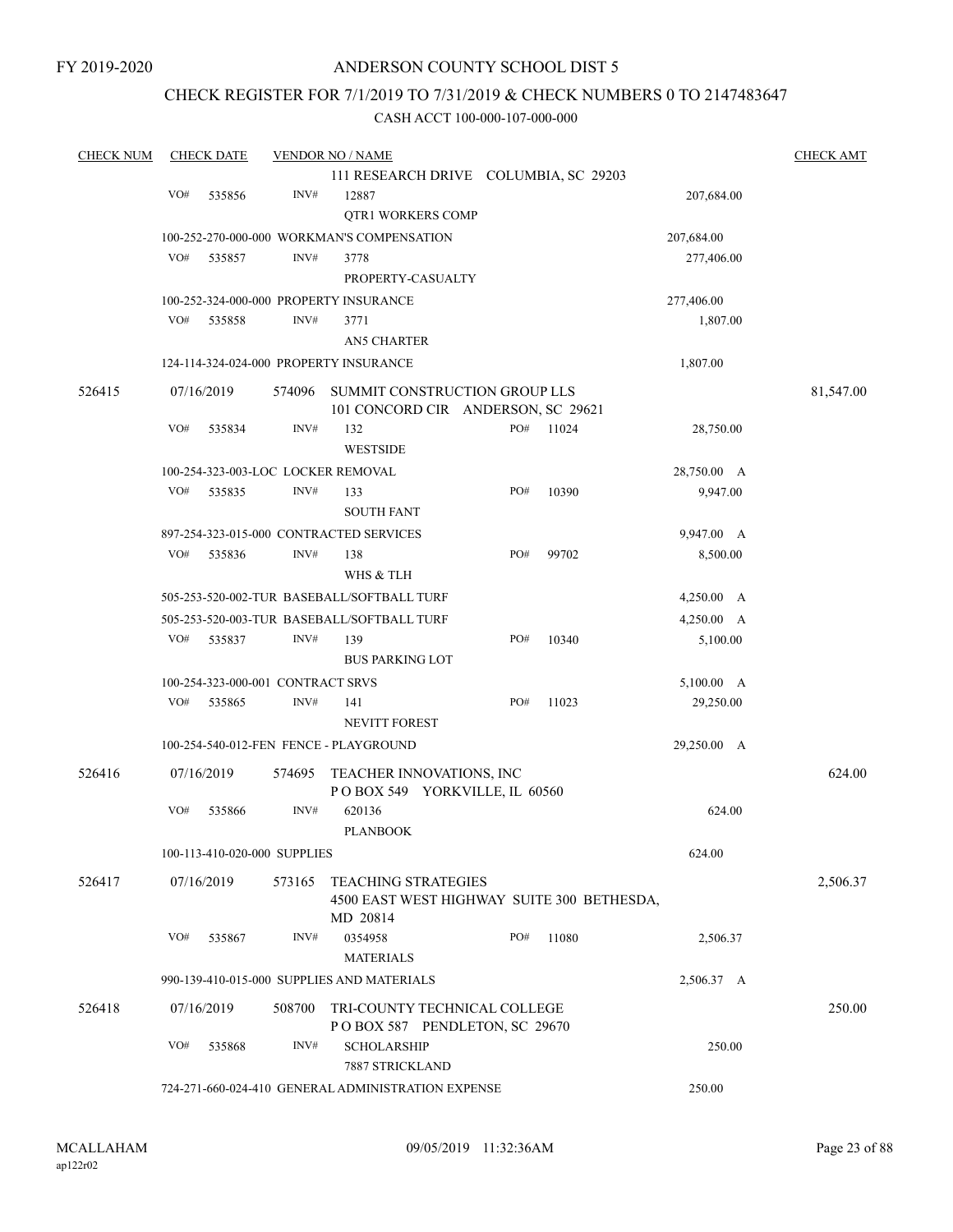# CHECK REGISTER FOR 7/1/2019 TO 7/31/2019 & CHECK NUMBERS 0 TO 2147483647

| <b>CHECK NUM</b> |     | <b>CHECK DATE</b>                  |        | <b>VENDOR NO / NAME</b>                                                                                        |              | <b>CHECK AMT</b> |
|------------------|-----|------------------------------------|--------|----------------------------------------------------------------------------------------------------------------|--------------|------------------|
| 526419           |     | 07/16/2019                         |        | 563377 UNIFIED TECHNOLOGY SYSTEMS<br>PO BOX 161122 ATLANTA, GA 30321-1122                                      |              | 206,153.88       |
|                  | VO# | 535871                             | INV#   | PO#<br>10289<br>338970,71,72<br>AIT                                                                            | 206,153.88   |                  |
|                  |     | 515-253-520-031-CAR CAREER CENTER  |        |                                                                                                                | 41,909.78 A  |                  |
|                  |     | 515-253-520-031-CAR CAREER CENTER  |        |                                                                                                                | 29,011.47 A  |                  |
|                  |     | 515-253-520-031-CAR CAREER CENTER  |        |                                                                                                                | 135,232.63 A |                  |
| 526420           |     | 07/16/2019                         | 572350 | US DEPARTMENT OF EDUCATION AWG<br>NATIONAL PAYMENT CENTER PO BOX 790356 ST<br>LOUIS, MO 63179-0356             |              | 568.55           |
|                  | VO# | 535838                             | INV#   | 7/15 PAYROLL                                                                                                   | 568.55       |                  |
|                  |     |                                    |        | <b>DEDUCTIONS</b>                                                                                              |              |                  |
|                  |     | 100-000-441-000-000 MISCELLANEOUS  |        |                                                                                                                | 568.55       |                  |
| $* 526422$       |     | 07/16/2019                         |        | 573864 WELLS FARGO VENDOR FIN SERV<br>PO BOX 105710 ATLANTA, GA 30348-5710                                     |              | 880.61           |
|                  | VO# | 535840                             | INV#   | 69753026<br>69797782                                                                                           | 880.61       |                  |
|                  |     | 723-190-660-023-913 COPIER EXPENSE |        |                                                                                                                | 706.20       |                  |
|                  |     | 723-190-660-023-913 COPIER EXPENSE |        |                                                                                                                | 174.41       |                  |
| 526423           |     | 07/18/2019                         |        | 573978 AAA SUPPLY INC<br>PO BOX 17769 GREENVILLE, SC 29606                                                     |              | 293.80           |
|                  | VO# | 535879                             | INV#   | 04-503970<br><b>SUPPLIES</b>                                                                                   | 293.80       |                  |
|                  |     | 100-254-410-000-400 HVAC SUPPLIES  |        |                                                                                                                | 36.16 A      |                  |
|                  |     |                                    |        | 100-254-410-002-400 HVAC/ELECTRICAL/PLUMBING                                                                   | 69.75 A      |                  |
|                  |     |                                    |        | 100-254-410-003-400 HVAC/ELECTRICAL/PLUMBING                                                                   | 90.60 A      |                  |
|                  |     |                                    |        | 100-254-410-007-400 HVAC/ELECTRICAL/PLUMBING                                                                   | 27.53 A      |                  |
|                  |     |                                    |        | 100-254-410-009-400 HVAC/ELECTRICAL/PLUMBING                                                                   | 27.54 A      |                  |
|                  |     | 100-254-410-012-000 SUPPLIES       |        |                                                                                                                | 20.10 A      |                  |
|                  |     |                                    |        | 100-254-410-017-400 HVAC/ELECTRICAL/PLUMBING                                                                   | 22.12 A      |                  |
|                  |     |                                    |        |                                                                                                                |              |                  |
| 526424           |     | 07/18/2019                         | 116800 | ANDERSON TILE & CARPET DIST CO, INC<br>1109 WHITEHALL ROAD ATT: ACCOUNTS<br>RECEIVABLE ANDERSON, SC 29625-2127 |              | 9,294.10         |
|                  |     | VO# 535995                         | INV#   | 21594<br>PO# 10894<br><b>VARENNES ELEM</b>                                                                     | 9,294.10     |                  |
|                  |     |                                    |        | 100-254-323-016-TIL TILE REPLACEMENT                                                                           | 9,294.10 A   |                  |
|                  |     |                                    |        |                                                                                                                |              | 924.64           |
| 526425           |     | 07/18/2019                         | 569220 | <b>AUTECH</b><br>POBOX 248 ATT: ACCOUNTS RECEIVABLE<br>WILLIAMSTON, SC 29697                                   |              |                  |
|                  | VO# | 535881                             | INV#   | 7399                                                                                                           | 474.50       |                  |
|                  |     |                                    |        | <b>CENTERVILLE</b>                                                                                             |              |                  |
|                  |     |                                    |        | 100-254-323-007-400 CONTR SERV-HVAC/ELECT/PLUMBING                                                             | 474.50 A     |                  |
|                  | VO# | 535958                             | INV#   | 7409<br><b>CENTERVILLE</b>                                                                                     | 450.14       |                  |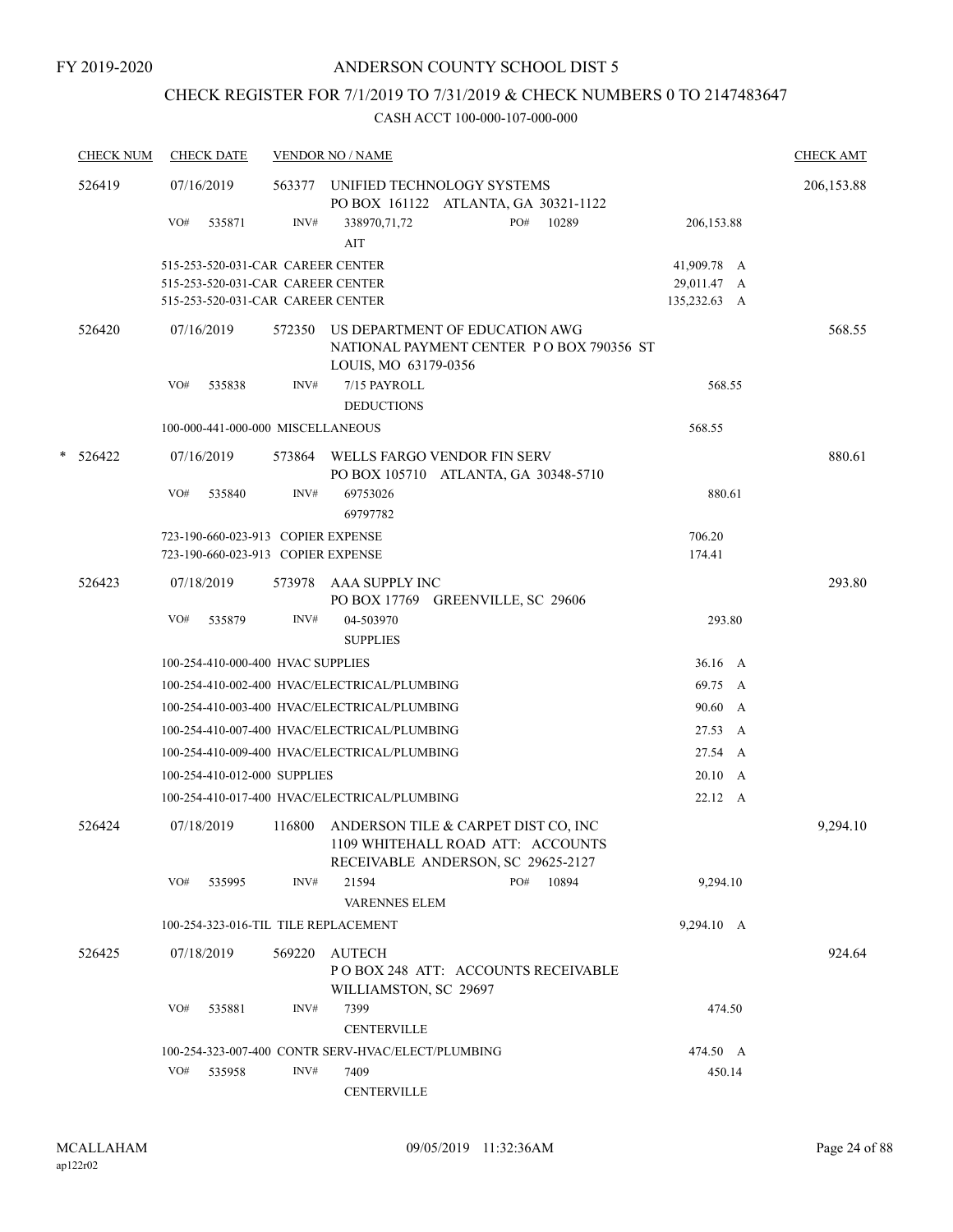# CHECK REGISTER FOR 7/1/2019 TO 7/31/2019 & CHECK NUMBERS 0 TO 2147483647

|   | <b>CHECK NUM</b> | <b>CHECK DATE</b>                       |        | <b>VENDOR NO / NAME</b><br>100-254-323-007-400 CONTR SERV-HVAC/ELECT/PLUMBING                                  | 450.14     | <b>CHECK AMT</b> |
|---|------------------|-----------------------------------------|--------|----------------------------------------------------------------------------------------------------------------|------------|------------------|
| * | 526428           | 07/18/2019                              | 162750 | CENTER ROCK WELDING & FABRICATING INC<br>5005 DOBBINS BRIDGE RD ATT: ACCOUNTS<br>RECEIVABLE ANDERSON, SC 29626 |            | 210.00           |
|   |                  | VO#<br>535885                           | INV#   | 1901<br><b>WESTSIDE</b>                                                                                        | 160.00     |                  |
|   |                  | 100-254-323-003-001 CONTRACTED SERVICES |        |                                                                                                                | 160.00 A   |                  |
|   |                  | VO#<br>535886                           | INV#   | 1904                                                                                                           | 50.00      |                  |
|   |                  |                                         |        | <b>FENCE</b>                                                                                                   |            |                  |
|   |                  | 100-254-323-000-001 CONTRACT SRVS       |        |                                                                                                                | 50.00 A    |                  |
|   | 526429           | 07/18/2019                              | 566288 | CES CITY ELECTRIC ACCTS<br>P.O. BOX 71465 ATT: ACCOUNTS RECEIVABLE<br>NORTH CHARLESTON, SC 29415               |            | 177.88           |
|   |                  | VO#<br>535891                           | INV#   | 146206<br><b>SUPPLIES</b>                                                                                      | 157.55     |                  |
|   |                  |                                         |        | 100-254-410-021-400 HVAC/ELECTRICAL/PLUMBING                                                                   | 157.55 A   |                  |
|   |                  | VO#<br>535892                           | INV#   | 145931                                                                                                         | 20.33      |                  |
|   |                  |                                         |        | <b>SUPPLIES</b>                                                                                                |            |                  |
|   |                  |                                         |        | 100-254-410-002-400 HVAC/ELECTRICAL/PLUMBING                                                                   | 20.33 A    |                  |
|   | 526430           | 07/18/2019                              | 171100 | CITY GLASS COMPANY, INC.<br>POBOX 275 ATT: ACCOUNTS RECEIVABLE<br>ANDERSON, SC 29622                           |            | 111.07           |
|   |                  | VO#<br>535890                           | INV#   | 22380<br><b>TL HANNA</b>                                                                                       | 111.07     |                  |
|   |                  |                                         |        | 100-254-410-002-001 SUPPLIES - MAINTENANCE                                                                     | 111.07 A   |                  |
|   | 526431           | 07/18/2019                              | 575305 | CONNELLY, DANIELLE^^<br>FOOTHILLS HYDROSEEDING 662 MAPLE DRIVE<br><b>GREER, SC 29651</b>                       |            | 2,950.00         |
|   |                  | VO#<br>536000                           | INV#   | 062719<br>PO#<br>10897<br><b>WESTSIDE HS</b>                                                                   | 2,950.00   |                  |
|   |                  |                                         |        | 505-253-520-003-TUR BASEBALL/SOFTBALL TURF                                                                     | 2,950.00 A |                  |
|   | $* 526434$       | 07/18/2019                              |        | 211302 DUKE ENERGY<br>PO BOX 70516 CHARLOTTE, NC 28272-0516                                                    |            | 5,505.26         |
|   |                  | VO#<br>536043                           | INV#   | 1345197467<br><b>2005 N MAIN</b>                                                                               | 91.28      |                  |
|   |                  |                                         |        | 100-254-470-023-000 ENERGY-ELECTRICITY & WATER                                                                 | 91.28 A    |                  |
|   |                  | VO#<br>536044                           | INV#   | 0001787512<br>1225 S MCDUFFIE ST                                                                               | 385.26     |                  |
|   |                  |                                         |        | 100-254-470-001-000 ENERGY-ELECTRICITY & WATER                                                                 | 385.26 A   |                  |
|   |                  | VO#<br>536045                           | INV#   | 0002050044<br>1820 HWY 29 SOUTH                                                                                | 5,028.72   |                  |
|   |                  |                                         |        | 100-254-470-016-000 ENERGY-ELECTRICITY & WATER                                                                 | 5,028.72 A |                  |
|   | 526435           | 07/18/2019                              | 563495 | ELECTRIC CITY UTILITIES                                                                                        |            | 7,638.94         |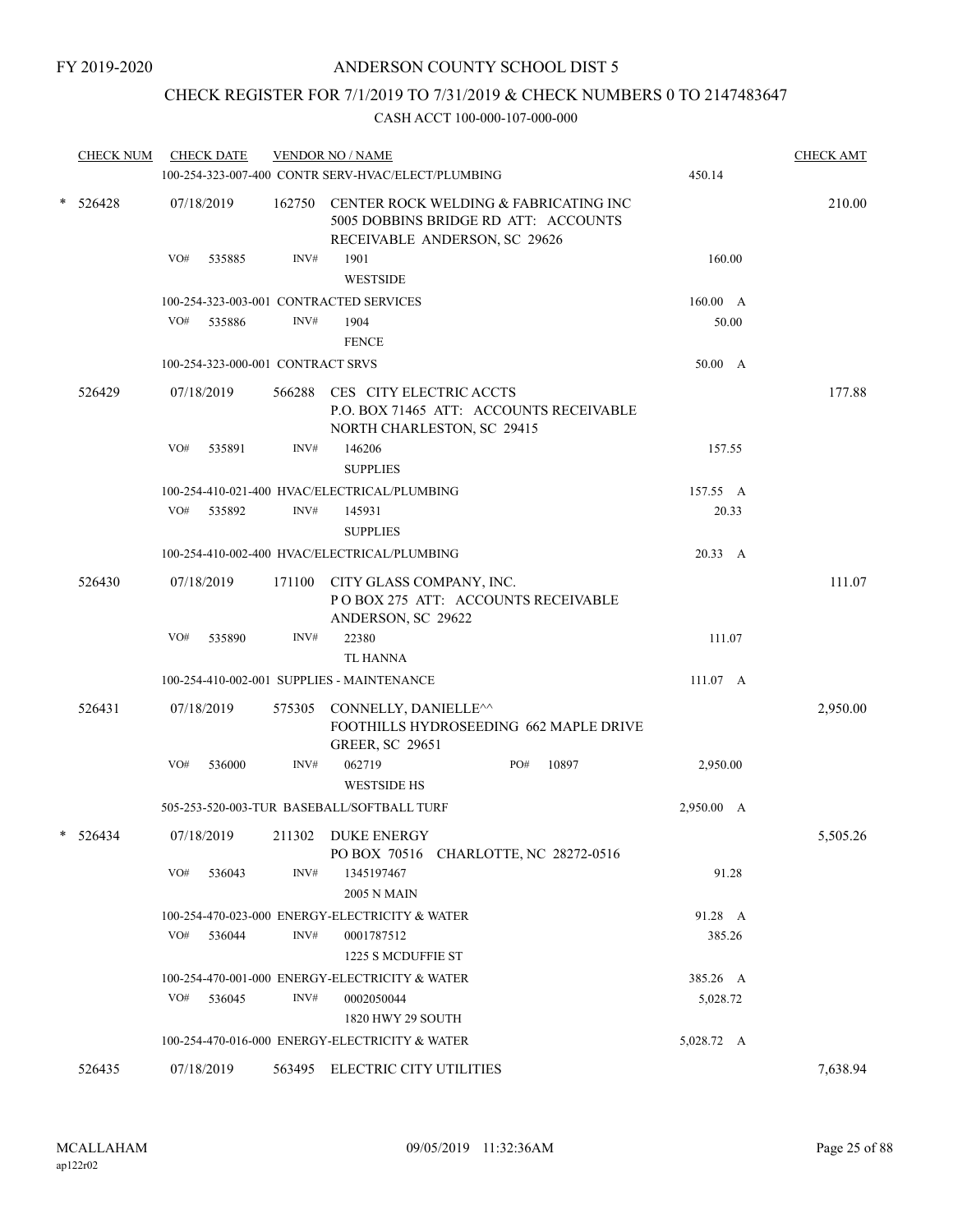# CHECK REGISTER FOR 7/1/2019 TO 7/31/2019 & CHECK NUMBERS 0 TO 2147483647

|   | <b>CHECK NUM</b> |     | <b>CHECK DATE</b>              |        | <b>VENDOR NO / NAME</b>                                                                 |                    | <b>CHECK AMT</b> |
|---|------------------|-----|--------------------------------|--------|-----------------------------------------------------------------------------------------|--------------------|------------------|
|   |                  |     |                                |        | CITY OF ANDERSON 601 SOUTH MAIN ST<br>ANDERSON, SC 29624                                |                    |                  |
|   |                  | VO# | 536042                         | INV#   | <b>DUE 7/26</b>                                                                         | 7,638.94           |                  |
|   |                  |     |                                |        | <b>WATER &amp; SEWER</b>                                                                |                    |                  |
|   |                  |     |                                |        | 100-254-470-001-000 ENERGY-ELECTRICITY & WATER                                          | 647.46 A           |                  |
|   |                  |     |                                |        | 100-254-470-005-000 ENERGY-ELECTRICITY & WATER                                          | $12.00\quad A$     |                  |
|   |                  |     |                                |        | 100-254-470-006-000 ENERGY-ELECTRICITY & WATER                                          | 3,665.74 A         |                  |
|   |                  |     |                                |        | 100-254-470-015-000 ENERGY-ELECTRICITY & WATER                                          | 314.17 A           |                  |
|   |                  |     |                                |        | 100-254-470-016-000 ENERGY-ELECTRICITY & WATER                                          | 886.35 A           |                  |
|   |                  |     |                                |        | 100-254-470-018-000 ENERGY-ELECTRICITY & WATER                                          | 843.81 A           |                  |
|   |                  |     |                                |        | 100-254-470-021-000 ENERGY-ELECTRICITY & WATER                                          | $1,269.41 \quad A$ |                  |
| * | 526438           |     | 07/18/2019                     | 575306 | <b>GRIFFORE, MARK^^</b><br>MAKE YOUR MARK 1074 MEMORY LANE<br>ALPENA, MI 49707          |                    | 727.60           |
|   |                  | VO# | 535927                         | INV#   | 1035<br><b>LOGO MATS</b>                                                                | 727.60             |                  |
|   |                  |     | 100-254-410-008-BUD SUPPLIES   |        |                                                                                         | 727.60 A           |                  |
|   | 526439           |     | 07/18/2019                     | 574279 | HALLIGAN MAHONEY & WILLIAMS<br>PO BOX 11367 COLUMBIA, SC 29211-1367                     |                    | 7,315.83         |
|   |                  | VO# | 536004                         | INV#   | 13500<br><b>JUNE SERVICES</b>                                                           | 7,315.83           |                  |
|   |                  |     | 100-231-319-000-000 LEGAL FEES |        |                                                                                         | 7,315.83 A         |                  |
|   | 526440           |     | 07/18/2019                     | 268000 | HOFFMAN & HOFFMAN, INC<br>PO BOX 896000 ATT: ACCOUNTS RECEIVABLE<br>CHARLOTTE, NC 28289 |                    | 2,538.48         |
|   |                  | VO# | 535919                         | INV#   | 117.705.10141<br><b>REPAIR PARTS</b>                                                    | 2,057.45           |                  |
|   |                  |     |                                |        | 100-254-410-002-400 HVAC/ELECTRICAL/PLUMBING                                            | 2,057.45 A         |                  |
|   |                  | VO# | 535920                         | INV#   | 495616<br><b>MOTOR</b>                                                                  | 481.03             |                  |
|   |                  |     |                                |        | 100-254-410-010-400 HVAC/ELECTRICAL/PLUMBING                                            | 481.03 A           |                  |
|   | 526441           |     | 07/18/2019                     |        | 576027 HOME DEPOT USA, INC<br>PO BOX 742604 ATLANTA, GA 30374-2604                      |                    | 1,702.20         |
|   |                  | VO# | 535921                         | INV#   | 499582153<br><b>TRASH CANS</b>                                                          | 1,500.35           |                  |
|   |                  |     | 515-253-540-031-CAR EQUIPMENT  |        |                                                                                         | $1,500.35$ A       |                  |
|   |                  | VO# | 535922                         | INV#   | 499121036<br><b>DISPENSERS</b>                                                          | 187.98             |                  |
|   |                  |     |                                |        | 100-254-410-021-001 SUPPLIES - MAINTENANCE                                              | 187.98 A           |                  |
|   |                  |     | VO# 535924                     | INV#   | 499582146<br><b>SUPPLIES</b>                                                            | 13.87              |                  |
|   |                  |     |                                |        | 100-254-410-000-000 CUSTODIAL SUPPLIES                                                  | 13.87 A            |                  |
|   | 526442           |     | 07/18/2019                     |        | 571483 ISOM ELECTRIC, LLC                                                               |                    | 568.00           |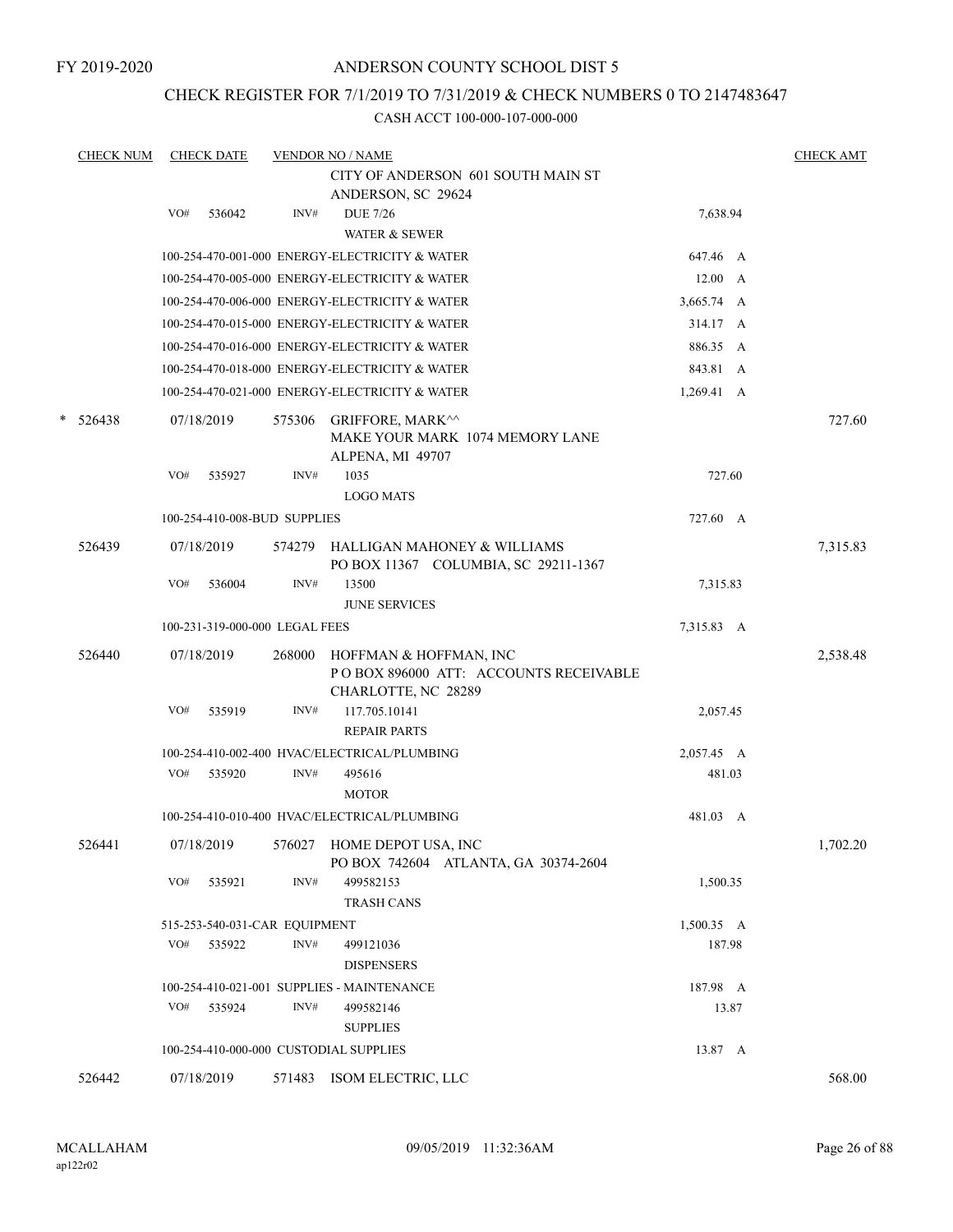FY 2019-2020

# ANDERSON COUNTY SCHOOL DIST 5

# CHECK REGISTER FOR 7/1/2019 TO 7/31/2019 & CHECK NUMBERS 0 TO 2147483647

|   | <b>CHECK NUM</b>                                    |     | <b>CHECK DATE</b>    |                | <b>VENDOR NO / NAME</b>                                                           |  |                                         |             | <b>CHECK AMT</b> |
|---|-----------------------------------------------------|-----|----------------------|----------------|-----------------------------------------------------------------------------------|--|-----------------------------------------|-------------|------------------|
|   | 3300-D N. MAIN STREET PMB 325 ANDERSON, SC<br>29621 |     |                      |                |                                                                                   |  |                                         |             |                  |
|   |                                                     | VO# | 536005               | INV#           | 8956<br><b>TL HANNA</b>                                                           |  | PO#<br>10106                            | 568.00      |                  |
|   |                                                     |     |                      |                | 100-254-323-002-400 CONTR SERV-HVAC/ELECT/PLUMBING                                |  |                                         | 568.00 A    |                  |
|   | 526444                                              |     | 07/18/2019           | 565250         | LANCASTER COUNTY SCHOOL DISTRICT<br>STREET LANCASTER, SC 29720                    |  | ATTN: JODIE JENKINS 300 SOUTH CATAWBA   |             | 692.54           |
|   |                                                     | VO# | 536007               | INV#           | 2018-19<br><b>PROVISO</b>                                                         |  |                                         | 692.54      |                  |
|   |                                                     |     |                      |                | 100-412-720-000-000 PAYMENTS TO OTHER GOV'T UNITS                                 |  |                                         | 692.54 A    |                  |
|   | 526445                                              | VO# | 07/18/2019<br>535987 | 572402<br>INV# | <b>EMPLOYEE VENDOR</b><br><b>LIVE FEED</b><br><b>GRADUATION</b>                   |  |                                         | 200.00      | 200.00           |
|   |                                                     |     |                      |                | 124-114-312-024-000 PURCHASED SERVICE                                             |  |                                         | 100.00 A    |                  |
|   |                                                     |     |                      |                | 356-223-312-023-000 PURCHASED SERVICES                                            |  |                                         | 100.00 A    |                  |
|   | 526446                                              |     | 07/18/2019           | 320795         | LESLEY COURTS AND PAVING, INC<br>RECEIVABLE ANDERSON, SC 29621                    |  | 3104 OLD WILLIAMSTON ROAD ATT: ACCOUNTS |             | 17,200.00        |
|   |                                                     | VO# | 536008               | INV#           | 3554<br><b>NEW PROSPECT</b>                                                       |  | PO#<br>11069                            | 17,200.00   |                  |
|   |                                                     |     |                      |                | 100-254-323-010-LOT RESTRIPE PARKING LOT                                          |  |                                         | 17,200.00 A |                  |
|   | 526447                                              |     | 07/18/2019           | 327600         | LOLLIS METALS, INC<br>ANDERSON, SC 29624                                          |  | POBOX 13042 ATT: ACCOUNTS RECEIVABLE    |             | 856.00           |
|   |                                                     | VO# | 535926               | INV#           | 81137<br><b>WESTSIDE</b>                                                          |  |                                         | 856.00      |                  |
|   |                                                     |     |                      |                | 600-256-323-003-000 REPAIRS TO EQUIPMENT                                          |  |                                         | 856.00 A    |                  |
| * | 526449                                              |     | 07/18/2019           | 567126         | MUSIC & ARTS CENTER<br>5295 WESTVIEW DR SUITE 300 ATTN: CA<br>FREDERICK, MD 21703 |  |                                         |             | 837.51           |
|   |                                                     | VO# | 536011               | INV#           | 017844614<br><b>MCCANTS</b>                                                       |  |                                         | 744.41      |                  |
|   |                                                     |     |                      |                | 100-113-314-005-000 BAND REPAIRS ACCOUNT                                          |  |                                         | 744.41      |                  |
|   |                                                     | VO# | 536048               | INV#           | 017636370<br><b>SOUTHWOOD</b>                                                     |  |                                         | 93.10       |                  |
|   |                                                     |     |                      |                | 100-113-314-021-000 BAND REPAIRS ACCOUNT                                          |  |                                         | 93.10 A     |                  |
|   | 526450                                              |     | 07/18/2019           | 382750         | 2300 STANDRIDGE ROAD ATT: DONNA<br>HARRINGTON ANDERSON, SC 29625                  |  | NEW FOUNDATIONS CHILDREN & FAM SVCS INC |             | 3,481.00         |
|   |                                                     | VO# | 536012               | INV#           | 1680                                                                              |  | PO#<br>11221                            | 3,481.00    |                  |
|   |                                                     |     |                      |                | <b>JUNE SALARIES</b><br>221-113-312-000-NFH ADMIN COORD/VOC FACIL/TUTORS          |  |                                         |             |                  |
|   |                                                     |     |                      |                |                                                                                   |  |                                         | 3,481.00 A  |                  |
|   | 526451                                              |     | 07/18/2019           |                | 576031 PATHS EDUCATION WORLDWIDE LLC                                              |  |                                         |             | 8,500.00         |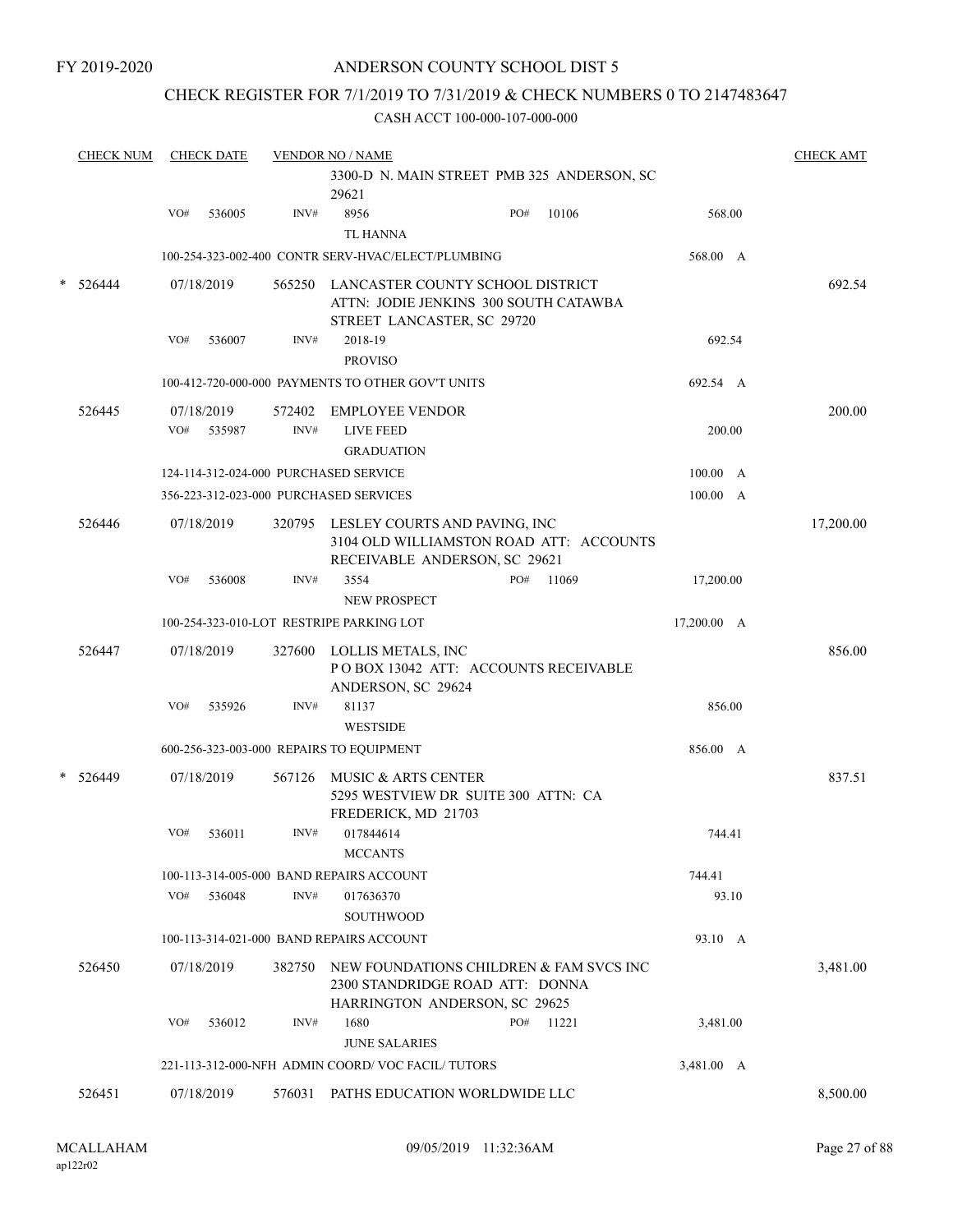# CHECK REGISTER FOR 7/1/2019 TO 7/31/2019 & CHECK NUMBERS 0 TO 2147483647

|   | <b>CHECK NUM</b> |     | <b>CHECK DATE</b> |                                   | <b>VENDOR NO / NAME</b><br>SOCIAL EMOTIONAL LEARNING WORLDWIDE 553<br>WILLOW OAK DRIVE BOWLING GREEN, KY 42103 |              | <b>CHECK AMT</b>   |           |  |
|---|------------------|-----|-------------------|-----------------------------------|----------------------------------------------------------------------------------------------------------------|--------------|--------------------|-----------|--|
|   |                  | VO# | 536046            | INV#                              | <b>NEVITT FOREST</b><br>PATHS TRAINING                                                                         | PO#<br>11220 | 8,500.00           |           |  |
|   |                  |     |                   | 201-224-312-012-000 PD CONSULTANT |                                                                                                                |              | 8,500.00           |           |  |
|   | $* 526453$       |     | 07/18/2019        |                                   | 571652 PROSOURCE LLC<br>P.O. BOX 5339 GREENVILLE, SC 29606                                                     |              |                    | 700.11    |  |
|   |                  | VO# | 535929            | INV#                              | S2093530<br><b>SUPPLIES</b>                                                                                    |              |                    | 44.02     |  |
|   |                  |     |                   |                                   | 100-254-410-006-400 HVAC/ELECTRICAL/PLUMBING                                                                   |              | 44.02 A            |           |  |
|   |                  | VO# | 535930            | INV#                              | S2080271<br><b>SUPPLIES</b>                                                                                    |              |                    | 641.24    |  |
|   |                  |     |                   | 100-254-410-016-BUD SUPPLIES      |                                                                                                                |              | 641.24 A           |           |  |
|   |                  | VO# | 535931            | INV#                              | S2092549<br><b>SUPPLIES</b>                                                                                    |              |                    | 14.85     |  |
|   |                  |     |                   |                                   | 100-254-312-000-ERP EMPLOYEE RECOGNITION PROGRAM                                                               |              |                    | 14.85 A   |  |
|   | 526454           |     | 07/18/2019        |                                   | 573501 OUALITY CARE PRESSURE CLEANING<br>210 SPRINGSIDE CIRCLE ANDERSON, SC 29625                              |              |                    | 150.00    |  |
|   |                  | VO# | 536018            | INV#                              | 5381<br>PARKING LOT                                                                                            | PO#<br>11200 |                    | 150.00    |  |
|   |                  |     |                   |                                   | 100-255-323-000-000 CONTRACTED SERVICES                                                                        |              | 150.00 A           |           |  |
| * | 526456           |     | 07/18/2019        |                                   | 567525 ROWLAND MECHANICAL<br>4035 HWY 24 ANDERSON, SC 29626                                                    |              |                    | 2,627.56  |  |
|   |                  | VO# | 536019            | INV#                              | 9383,84,85<br><b>BUS REPAIRS</b>                                                                               | PO#<br>11201 | 2,627.56           |           |  |
|   |                  |     |                   |                                   | 100-255-323-000-ACT ACTIVITY BUS CONTRACTED SERVICES                                                           |              | 333.90             |           |  |
|   |                  |     |                   |                                   | 100-255-323-000-ACT ACTIVITY BUS CONTRACTED SERVICES<br>100-255-323-000-ACT ACTIVITY BUS CONTRACTED SERVICES   |              | 518.37<br>1,775.29 |           |  |
|   | $* 526458$       |     | 07/18/2019        |                                   | 566995 SC DEPT OF JUVENILE JUSTICE<br>POBOX 21069 ATT: FISCAL AFFAIRS COLUMBIA,<br>SC 29221-1069               |              |                    | 974.63    |  |
|   |                  | VO# | 536021            | INV#                              | 2000456652<br><b>JUNE PROVISO</b>                                                                              |              |                    | 974.63    |  |
|   |                  |     |                   |                                   | 100-412-720-000-000 PAYMENTS TO OTHER GOV'T UNITS                                                              |              | 974.63 A           |           |  |
|   | 526459           |     | 07/18/2019        |                                   | 501885 SCHOOL DISTRICT OF GREENVILLE<br>POBOX 2848 GREENVILLE, SC 29602                                        |              |                    | 3,498.30  |  |
|   |                  | VO# | 536024            | INV#                              | UM2119<br>18-19 PROVISO                                                                                        |              |                    | 3,498.30  |  |
|   |                  |     |                   |                                   | 100-412-720-000-000 PAYMENTS TO OTHER GOV'T UNITS                                                              |              | 3,498.30 A         |           |  |
|   | 526460           |     | 07/18/2019        | 451201                            | SC SCHOOL BOARDS INSURANCE TRUST<br>111 RESEARCH DRIVE COLUMBIA, SC 29203                                      |              |                    | 25,816.00 |  |
|   |                  | VO# | 536022            | INV#                              | 3773<br>PROPERTY-CASUALTY                                                                                      |              | 20,549.00          |           |  |
|   |                  |     |                   |                                   | 131-233-324-031-000 PROPERTY INSURANCE                                                                         |              | 20,549.00          |           |  |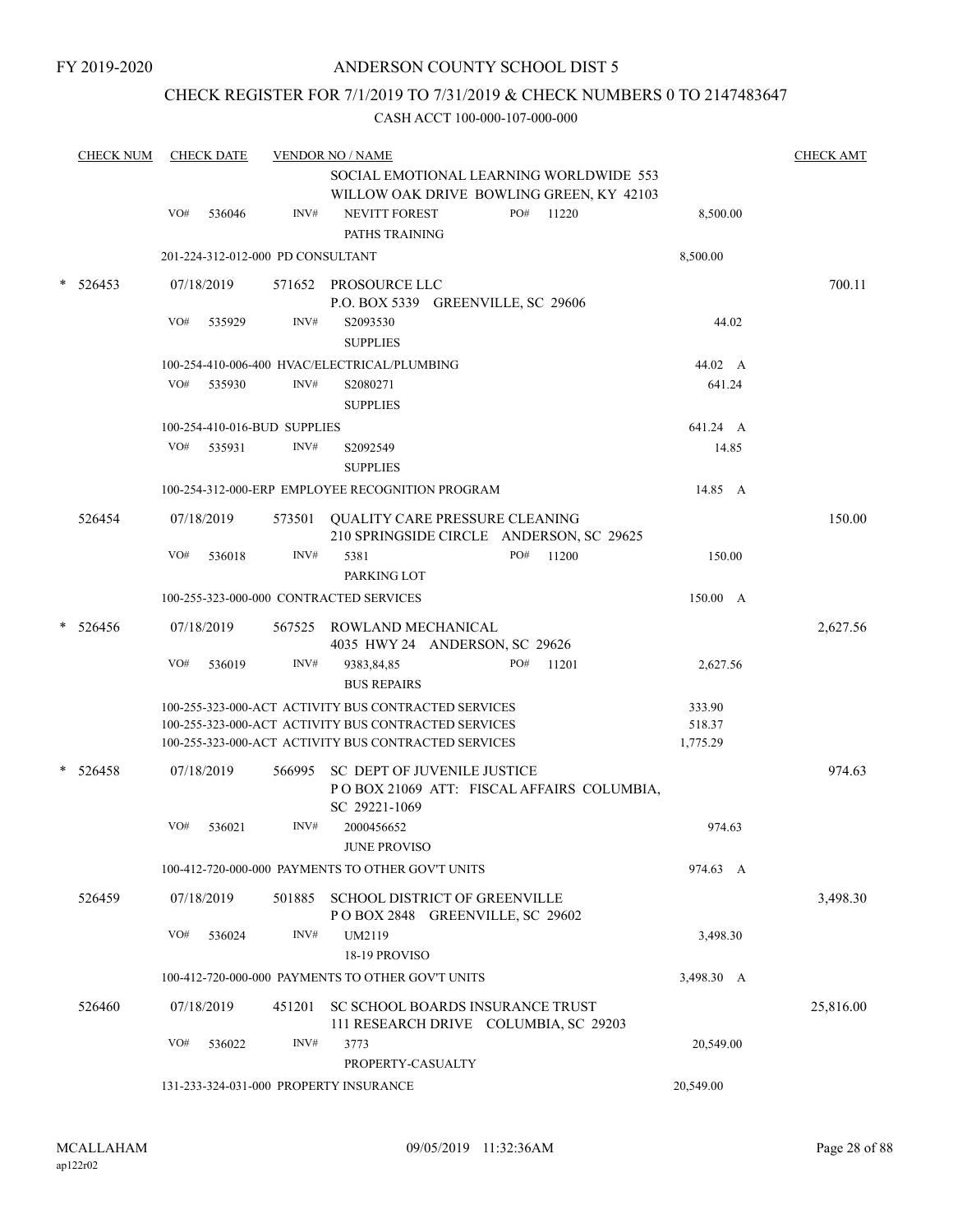# CHECK REGISTER FOR 7/1/2019 TO 7/31/2019 & CHECK NUMBERS 0 TO 2147483647

|        | <b>CHECK NUM</b> |     | <b>CHECK DATE</b>                 |                | <b>VENDOR NO / NAME</b>                                                    |     |       |            | <b>CHECK AMT</b> |
|--------|------------------|-----|-----------------------------------|----------------|----------------------------------------------------------------------------|-----|-------|------------|------------------|
|        |                  | VO# | 536023                            | INV#           | 12882                                                                      |     |       | 5,267.00   |                  |
|        |                  |     |                                   |                | <b>WORKERS COMP</b>                                                        |     |       |            |                  |
|        |                  |     |                                   |                | 131-233-270-031-000 WORKERS COMPENSATION                                   |     |       | 5,267.00   |                  |
| $\ast$ | 526462           |     | 07/18/2019                        |                | 573272 SHRED IT USA<br>28883 NETWORK PLACE CHICAGO, IL 60673-1288          |     |       |            | 111.98           |
|        |                  | VO# | 536030                            | INV#           | 8127609704<br><b>CALHOUN ELEM</b>                                          |     |       | 111.98     |                  |
|        |                  |     |                                   |                | 714-271-660-014-201 MISCELLANEOUS EXPENSE                                  |     |       | 111.98     |                  |
|        | 526463           |     | 07/18/2019                        |                | 480850 SOUTHERN EDUCATIONAL SYSTEMS<br>POBOX 170339 SPARTANBURG, SC 29301  |     |       |            | 636,316.16       |
|        |                  | VO# | 536039                            | INV#           | 19-1185<br>AIT ELECTRICITY                                                 | PO# | 10064 | 274,774.93 |                  |
|        |                  |     | 515-253-540-031-CAR EQUIPMENT     |                |                                                                            |     |       | 274,774.93 |                  |
|        |                  | VO# | 536040                            | INV#           | 19-1182<br><b>AIT AUTOMOTIVE</b>                                           | PO# | 10087 | 95,411.90  |                  |
|        |                  |     | 515-253-540-031-CAR EQUIPMENT     |                |                                                                            |     |       | 95,411.90  |                  |
|        |                  | VO# | 536041                            | INV#           | 19-1181<br><b>AIT FIRE SERVICES</b>                                        | PO# | 10065 | 266,129.33 |                  |
|        |                  |     | 515-253-540-031-CAR EQUIPMENT     |                |                                                                            |     |       | 266,129.33 |                  |
|        | 526464           |     | 07/18/2019                        |                | 574096 SUMMIT CONSTRUCTION GROUP LLS<br>101 CONCORD CIR ANDERSON, SC 29621 |     |       |            | 7,425.00         |
|        |                  | VO# | 535943                            | INV#           | 134<br><b>FOOD SERVICE</b>                                                 |     |       | 500.00     |                  |
|        |                  |     | 100-254-323-000-001 CONTRACT SRVS |                |                                                                            |     |       | 500.00 A   |                  |
|        |                  | VO# | 535944                            | INV#           | 131                                                                        |     |       | 2,500.00   |                  |
|        |                  |     |                                   |                | <b>MCLEES ELEM</b>                                                         |     |       |            |                  |
|        |                  |     |                                   |                | 100-254-323-008-001 CONTRACTED SERVICES                                    |     |       | 2,500.00 A |                  |
|        |                  | VO# | 535945                            | INV#           | 130<br><b>WESTSIDE</b>                                                     |     |       | 675.00     |                  |
|        |                  |     |                                   |                | 100-254-323-003-001 CONTRACTED SERVICES                                    |     |       | 675.00 A   |                  |
|        |                  | VO# | 535946                            | INV#           | 135<br><b>WEST MARKET</b>                                                  |     |       | 150.00     |                  |
|        |                  |     |                                   |                | 100-254-323-018-001 CONTRACTED SERVICES                                    |     |       | 150.00 A   |                  |
|        |                  | VO# | 535947                            | $\text{INV}\#$ | 140<br><b>WESTSIDE</b>                                                     |     |       | 2,500.00   |                  |
|        |                  |     |                                   |                | 100-254-323-003-001 CONTRACTED SERVICES                                    |     |       | 2,500.00 A |                  |
|        |                  | VO# | 535948                            | INV#           | 137<br><b>MCCANTS</b>                                                      |     |       | 700.00     |                  |
|        |                  |     |                                   |                | 100-254-323-005-001 CONTRACTED SERVICES                                    |     |       | 700.00 A   |                  |
|        |                  |     | VO# 535949                        | INV#           | 136<br><b>NORTH POINTE</b>                                                 |     |       | 400.00     |                  |
|        |                  |     |                                   |                | 100-254-323-013-001 CONTRACTED SERVICES                                    |     |       | 400.00 A   |                  |
|        | 526465           |     | 07/18/2019                        | 573161         | <b>SUNBELT RENTALS</b><br>PO BOX 409211 ATLANTA, GA 30384-9211             |     |       |            | 328.08           |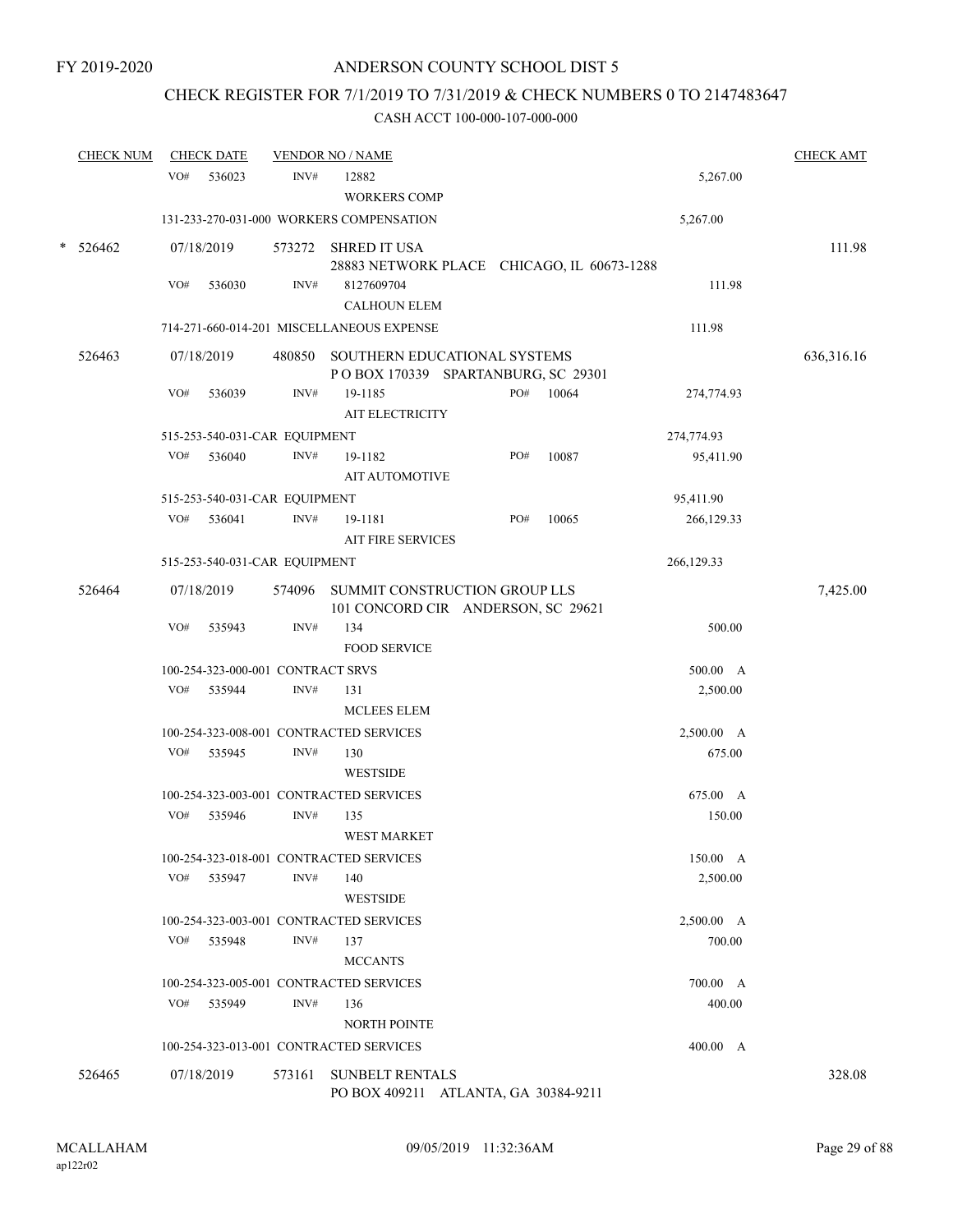# CHECK REGISTER FOR 7/1/2019 TO 7/31/2019 & CHECK NUMBERS 0 TO 2147483647

| <b>CHECK NUM</b> |     | <b>CHECK DATE</b>                  |        | <b>VENDOR NO / NAME</b>                                                                                                     |     |       |            | <b>CHECK AMT</b> |
|------------------|-----|------------------------------------|--------|-----------------------------------------------------------------------------------------------------------------------------|-----|-------|------------|------------------|
|                  | VO# | 535950                             | INV#   | 90617750<br><b>FORKLIFT</b>                                                                                                 |     |       | 328.08     |                  |
|                  |     | 100-254-325-000-001 RENTAL ACCOUNT |        |                                                                                                                             |     |       | 328.08 A   |                  |
| 526467           |     | 07/18/2019                         |        | 576015 TERMINIX SERVICE INC<br>PO BOX 2627 COLUMBIA, SC 29202                                                               |     |       |            | 9,777.77         |
|                  | VO# | 536034                             | INV#   | PO 11031<br><b>WESTSIDE</b>                                                                                                 | PO# | 11031 | 9,777.77   |                  |
|                  |     | 100-254-323-003-NET BIRD NETTING   |        |                                                                                                                             |     |       | 9,777.77 A |                  |
| 526468           |     | 07/18/2019                         | 575941 | <b>TRIPLE P AMERICA</b><br>ATTN: KRISTIN PATTERSON, TRAINING COORDI<br>1201 LINCOLN STREET, SUITE 201 COLUMBIA, SC<br>29201 |     |       |            | 1,525.00         |
|                  | VO# | 536035                             | INV#   | <b>INTPA13932</b><br><b>BRENDA KELLEY</b>                                                                                   |     |       | 1,525.00   |                  |
|                  |     | 201-188-333-000-000 TRIPS- PAT     |        |                                                                                                                             |     |       | 1,525.00   |                  |
| 526469           |     | 07/18/2019                         |        | 573815 UNITED REFRIGERATION, INC<br>PO BOX 740703 ATLANTA, GA 30374-0703                                                    |     |       |            | 430.87           |
|                  | VO# | 535923                             | INV#   | 68547311<br><b>SPRAYER</b>                                                                                                  |     |       | 84.40      |                  |
|                  |     | 100-254-410-000-400 HVAC SUPPLIES  |        |                                                                                                                             |     |       | 84.40 A    |                  |
|                  | VO# | 535951                             | INV#   | 68473536<br><b>SUPPLIES</b>                                                                                                 |     |       | 277.01     |                  |
|                  |     |                                    |        | 600-256-323-002-000 REPAIRS TO EQUIPMENT                                                                                    |     |       | 69.26 A    |                  |
|                  |     |                                    |        | 600-256-323-014-000 REPAIRS TO EQUIPMENT                                                                                    |     |       | 69.25 A    |                  |
|                  |     |                                    |        | 600-256-323-017-000 REPAIRS TO EQUIPMENT                                                                                    |     |       | 69.25 A    |                  |
|                  |     |                                    |        | 600-256-323-020-000 REPAIRS TO EQUIPMENT                                                                                    |     |       | 69.25 A    |                  |
|                  | VO# | 535952                             | INV#   | 68750378<br><b>SUPPLIES</b>                                                                                                 |     |       | 69.46      |                  |
|                  |     |                                    |        | 100-254-410-020-400 HVAC/ELECTRICAL/PLUMBING                                                                                |     |       | 69.46 A    |                  |
| 526470           |     | 07/18/2019                         | 574511 | VERIFIED SERVICES LTD, LLC<br>518 COUNTRY MDWS ANDERSON, SC 29626                                                           |     |       |            | 360.00           |
|                  | VO# | 535953                             | INV#   | 1810120<br><b>ROBERT ANDERSON</b>                                                                                           |     |       | 360.00     |                  |
|                  |     |                                    |        | 600-256-323-006-000 REPAIRS TO EQUIPMENT                                                                                    |     |       | 360.00 A   |                  |
| $* 526472$       |     | 07/18/2019                         | 566477 | W E BLACK TERMITE & PEST CONTROL, INC<br>POBOX 1053 ATT: ACCOUNTS RECEIVABLE                                                |     |       |            | 225.00           |
|                  | VO# | 535882                             | INV#   | ANDERSON, SC 29622<br>231329<br>TL HANNA GYM                                                                                |     |       | 225.00     |                  |
|                  |     |                                    |        | 100-254-323-002-001 CONTRACTED SERVICES                                                                                     |     |       | 225.00 A   |                  |
| 526473           |     | 07/18/2019                         | 569016 | YOUNG OFFICE ENVIRONMENTS<br>1280 RIDGE ROAD ATT: ACCOUNTS RECEIVABLE<br>GREENVILLE, SC 29607                               |     |       |            | 24,789.01        |
|                  | VO# | 536036                             | INV#   | 311 & 312                                                                                                                   | PO# | 11082 | 24,789.01  |                  |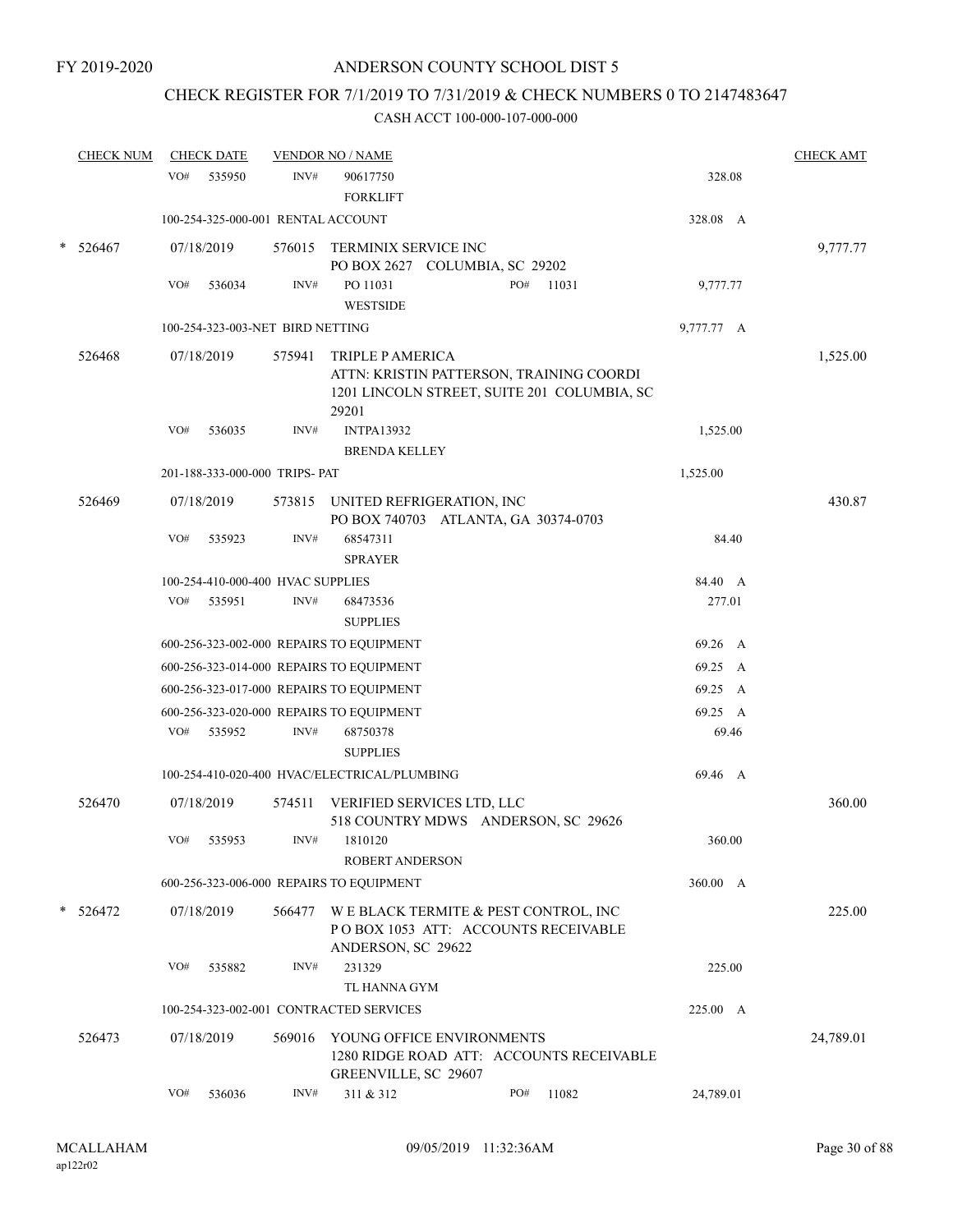# CHECK REGISTER FOR 7/1/2019 TO 7/31/2019 & CHECK NUMBERS 0 TO 2147483647

|   | <b>CHECK NUM</b> | <b>CHECK DATE</b>                        |        | <b>VENDOR NO / NAME</b><br><b>MCLEES &amp; MIDWAY</b>     |                                         |             | <b>CHECK AMT</b> |
|---|------------------|------------------------------------------|--------|-----------------------------------------------------------|-----------------------------------------|-------------|------------------|
|   |                  | 100-254-323-008-FLR FLOOR REPLACEMENT    |        |                                                           |                                         | 20,809.57 A |                  |
|   |                  | 100-254-323-017-FLR FLOOR REPLACEMENT    |        |                                                           |                                         | 3,979.44 A  |                  |
| * | 526476           | 07/23/2019                               |        | 573265 BILL SANDERS MOVING, INC.                          | 5526 HWY 81 NORTH WILLIAMSTON, SC 29697 |             | 275.00           |
|   |                  | VO#<br>536086                            | INV#   | 5252                                                      |                                         | 275.00      |                  |
|   |                  |                                          |        | <b>CAFETERIA ITEMS</b>                                    |                                         |             |                  |
|   |                  | 600-256-323-021-000 REPAIRS TO EQUIPMENT |        |                                                           |                                         | 275.00      |                  |
|   | 526477           | 07/23/2019                               | 574045 | BORDEN DAIRY COMPANY<br>PO BOX 933179 CLEVELAND, OH 44193 |                                         |             | 7,525.19         |
|   |                  | VO#<br>536087                            | INV#   | <b>JUNE 2019</b><br>CUST #138365                          |                                         | 7,525.19    |                  |
|   |                  | 600-256-460-002-000 FOOD                 |        |                                                           |                                         | 124.43 A    |                  |
|   |                  | 600-256-460-003-000 FOOD                 |        |                                                           |                                         | 2,625.96 A  |                  |
|   |                  | 600-256-460-005-000 FOOD                 |        |                                                           |                                         | 76.63 A     |                  |
|   |                  | 600-256-460-006-000 FOOD                 |        |                                                           |                                         | 258.73 A    |                  |
|   |                  | 600-256-460-007-000 FOOD                 |        |                                                           |                                         | 37.92 A     |                  |
|   |                  | 600-256-460-008-000 FOOD                 |        |                                                           |                                         | 134.30 A    |                  |
|   |                  | 600-256-460-009-000 FOOD                 |        |                                                           |                                         | 77.42 A     |                  |
|   |                  | 600-256-460-010-000 FOOD                 |        |                                                           |                                         | 403.70 A    |                  |
|   |                  | 600-256-460-011-000 FOOD                 |        |                                                           |                                         | 154.45 A    |                  |
|   |                  | 600-256-460-012-000 FOOD                 |        |                                                           |                                         | 47.80 A     |                  |
|   |                  | 600-256-460-013-000 FOOD                 |        |                                                           |                                         | 124.82 A    |                  |
|   |                  | 600-256-460-014-000 FOOD                 |        |                                                           |                                         | 191.18 A    |                  |
|   |                  | 600-256-460-015-000 FOOD                 |        |                                                           |                                         | 38.71 A     |                  |
|   |                  | 600-256-460-016-000 FOOD                 |        |                                                           |                                         | 144.18 A    |                  |
|   |                  | 600-256-460-017-000 FOOD                 |        |                                                           |                                         | 85.72 A     |                  |
|   |                  | 600-256-460-018-000 FOOD                 |        |                                                           |                                         | 79.00 A     |                  |
|   |                  | 600-256-460-019-000 FOOD                 |        |                                                           |                                         | 113.76 A    |                  |
|   |                  | 600-256-460-020-000 FOOD                 |        |                                                           |                                         | 2,777.64 A  |                  |
|   |                  | 600-256-460-021-000 FOOD                 |        |                                                           |                                         | 28.84 A     |                  |
|   | 526478           | 07/23/2019                               |        | 572945 COLUMBIA MARRIOTT<br>1200 HAMPTON STREET           | COLUMBIA, SC 29201                      |             | 870.87           |
|   |                  | VO#<br>536090                            | INV#   | AUGUST 4-5<br>ACCT #27213                                 | PO#<br>11267                            | 870.87      |                  |
|   |                  |                                          |        | 100-221-333-000-000 TRIPS AND CONFERENCES                 |                                         | 248.82      |                  |
|   |                  |                                          |        | 100-221-333-000-000 TRIPS AND CONFERENCES                 |                                         | 248.82      |                  |
|   |                  |                                          |        | 100-221-333-000-000 TRIPS AND CONFERENCES                 |                                         | 248.82      |                  |
|   |                  |                                          |        | 100-221-333-000-000 TRIPS AND CONFERENCES                 |                                         | 124.41      |                  |
|   | 526479           | 07/23/2019                               |        | 576059 DRIGGERS, WILLIAM**                                |                                         |             | 170.50           |
|   |                  |                                          |        | 135 WARREN DR. EASLEY, SC 29640                           |                                         |             |                  |
|   |                  | VO#<br>536089                            | INV#   | <b>JULY 10-12</b><br>TECHNOLOGY                           |                                         | 170.50      |                  |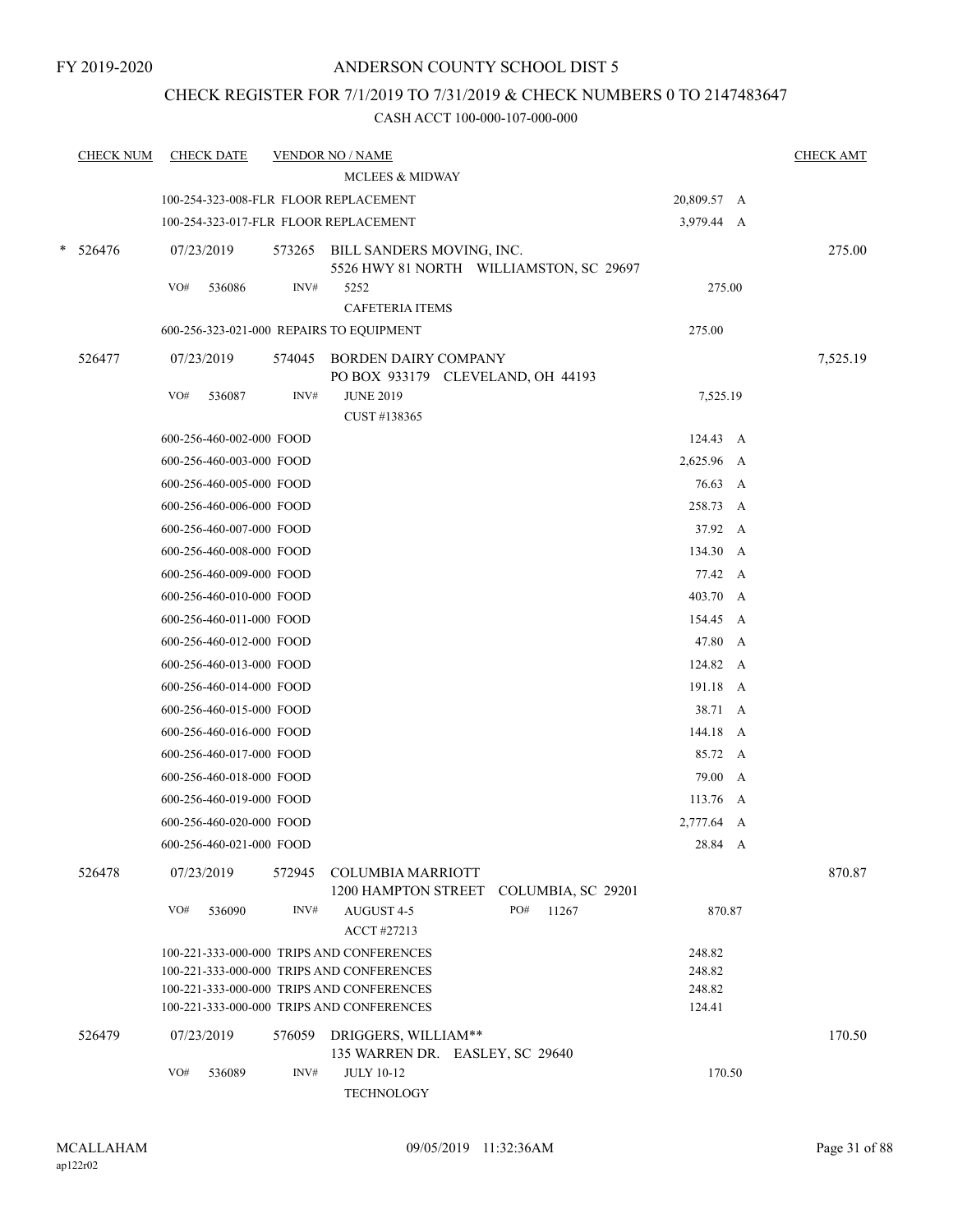# CHECK REGISTER FOR 7/1/2019 TO 7/31/2019 & CHECK NUMBERS 0 TO 2147483647

| <b>CHECK NUM</b> |     | <b>CHECK DATE</b>            |      | <b>VENDOR NO / NAME</b>                                                                  |                 | <b>CHECK AMT</b> |
|------------------|-----|------------------------------|------|------------------------------------------------------------------------------------------|-----------------|------------------|
|                  |     |                              |      | 866-266-115-000-000 COMPUTER ASSISTANTS                                                  | 170.50          |                  |
| 526480           |     | 07/23/2019                   |      | 323510 LINDA'S FLOWER SHOP<br>2300 N. MAIN STREET ANDERSON, SC 29621                     |                 | 117.70           |
|                  | VO# | 536058                       | INV# | 00371<br>WHITEHALL ELEM                                                                  | 117.70          |                  |
|                  |     |                              |      | 719-271-660-019-201 MISCELLANEOUS EXPENSE                                                | 117.70          |                  |
| 526481           |     | 07/23/2019                   |      | 329401 LOWES BUSINESS ACCOUNT<br>PO BOX 530954 CREDIT SERVICES ATLANTA, GA<br>30353-0954 |                 | 853.98           |
|                  | VO# | 536049                       | INV# | 04827                                                                                    | 723.87          |                  |
|                  |     |                              |      | <b>SUPPLIES</b>                                                                          |                 |                  |
|                  |     | 833-256-410-013-000 SUPPLIES |      |                                                                                          | 723.87 A        |                  |
|                  | VO# | 536050                       | INV# | 14209                                                                                    | 130.11          |                  |
|                  |     |                              |      | PARK BENCH                                                                               |                 |                  |
|                  |     | 833-256-410-013-000 SUPPLIES |      |                                                                                          | 130.11 A        |                  |
| $* 526484$       |     | 07/23/2019                   |      | 329401 LOWES BUSINESS ACCOUNT<br>PO BOX 530954 CREDIT SERVICES ATLANTA, GA<br>30353-0954 |                 | 881.11           |
|                  | VO# | 536053                       | INV# | 7288008<br><b>SUPPLIES</b>                                                               | 881.11          |                  |
|                  |     |                              |      | 100-254-323-001-MOV AVCC TRANSITION                                                      | 52.31 A         |                  |
|                  |     |                              |      | 100-254-410-000-001 MAINT. SUPPLIES-STRUCTURES                                           | 62.38 A         |                  |
|                  |     |                              |      | 100-254-410-000-500 PEST MANAGEMENT                                                      | $14.21 \quad A$ |                  |
|                  |     |                              |      | 100-254-410-001-001 SUPPLIES - MAINTENANCE                                               | $40.21 \quad A$ |                  |
|                  |     |                              |      | 100-254-410-002-001 SUPPLIES - MAINTENANCE                                               | 24.33 A         |                  |
|                  |     |                              |      | 100-254-410-002-400 HVAC/ELECTRICAL/PLUMBING                                             | 61.87 A         |                  |
|                  |     |                              |      | 100-254-410-003-001 SUPPLIES - MAINTENANCE                                               | 59.17 A         |                  |
|                  |     | 100-254-410-003-BUD SUPPLIES |      |                                                                                          | 15.60 A         |                  |
|                  |     | 100-254-410-005-000 SUPPLIES |      |                                                                                          | 25.40 A         |                  |
|                  |     |                              |      | 100-254-410-005-001 SUPPLIES - MAINTENANCE                                               | 94.87 A         |                  |
|                  |     |                              |      | 100-254-410-005-400 HVAC/ELECTRICAL/PLUMBING                                             | 18.58 A         |                  |
|                  |     | 100-254-410-005-BUD SUPPLIES |      |                                                                                          | 81.28 A         |                  |
|                  |     |                              |      | 100-254-410-006-001 SUPPLIES - MAINTENANCE                                               | 49.15 A         |                  |
|                  |     |                              |      | 100-254-410-006-400 HVAC/ELECTRICAL/PLUMBING                                             | 22.94 A         |                  |
|                  |     |                              |      | 100-254-410-007-001 SUPPLIES - MAINTENANCE                                               | $22.62 \quad A$ |                  |
|                  |     |                              |      | 100-254-410-007-400 HVAC/ELECTRICAL/PLUMBING                                             | 43.78 A         |                  |
|                  |     |                              |      | 100-254-410-008-001 SUPPLIES - MAINTENANCE                                               | 27.33 A         |                  |
|                  |     |                              |      | 100-254-410-009-001 SUPPLIES - MAINTENANCE                                               | 44.68 A         |                  |
|                  |     |                              |      | 100-254-410-012-001 SUPPLIES - MAINTENANCE                                               | 34.76 A         |                  |
|                  |     | 100-254-410-014-000 SUPPLIES |      |                                                                                          | $13.19 \quad A$ |                  |
|                  |     |                              |      | 100-254-410-014-001 SUPPLIES - MAINTENANCE                                               | 35.68 A         |                  |
|                  |     | 100-254-410-017-000 SUPPLIES |      |                                                                                          | $15.24 \quad A$ |                  |
|                  |     | 100-254-410-019-000 SUPPLIES |      |                                                                                          | $19.30\quad A$  |                  |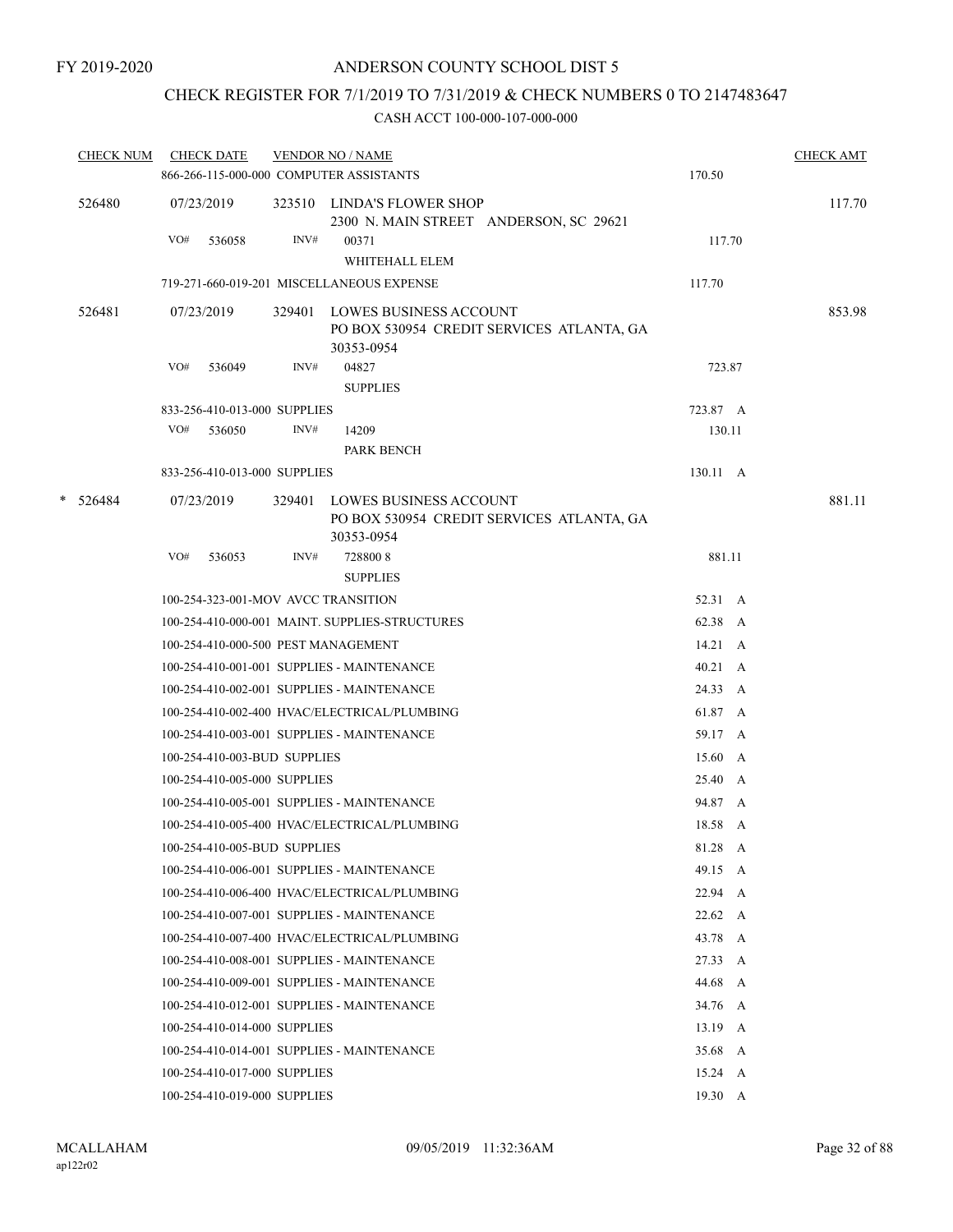# CHECK REGISTER FOR 7/1/2019 TO 7/31/2019 & CHECK NUMBERS 0 TO 2147483647

| <b>CHECK NUM</b> | <b>CHECK DATE</b>                   |        | <b>VENDOR NO / NAME</b>                                                                                            |                | <b>CHECK AMT</b> |
|------------------|-------------------------------------|--------|--------------------------------------------------------------------------------------------------------------------|----------------|------------------|
|                  |                                     |        | 100-254-410-021-400 HVAC/ELECTRICAL/PLUMBING                                                                       | 2.23 A         |                  |
| 526485           | 07/23/2019                          | 358500 | MINUTEMAN PRESS<br>3308 NORTH MAIN STREET ATT: ACCOUNTS<br>RECEIVABLE ANDERSON, SC 29621-4108                      |                | 736.59           |
|                  | VO#<br>536093                       | INV#   | 87279<br><b>MCCANTS</b>                                                                                            | 736.59         |                  |
|                  |                                     |        | 100-254-323-005-001 CONTRACTED SERVICES                                                                            | 368.29 A       |                  |
|                  |                                     |        | 600-256-323-005-000 REPAIRS TO EQUIPMENT                                                                           | 368.30 A       |                  |
| 526486           | 07/23/2019                          | 379100 | NATURE'S CORNER FLORIST<br>1205 WHITEHALL ROAD ATT: ACCOUNTS<br>RECEIVABLE ANDERSON, SC 29625                      |                | 213.60           |
|                  | VO#<br>536060                       | INV#   | 22539<br><b>ADULT ED</b>                                                                                           | 60.50          |                  |
|                  | 723-190-660-023-973 FACULTY EXPENSE |        |                                                                                                                    | 60.50          |                  |
|                  | VO#<br>536061                       | INV#   | 22540<br><b>ADULT ED</b>                                                                                           | 76.55          |                  |
|                  |                                     |        | 723-190-660-023-911 MISCELLANEOUS- ADULT ED EXPENSE                                                                | 76.55          |                  |
|                  | VO#<br>536062                       | INV#   | 22541<br><b>ADULT ED</b>                                                                                           | 76.55          |                  |
|                  | 124-114-410-024-000 SUPPLIES        |        |                                                                                                                    | 76.55 A        |                  |
| 526487           | 07/23/2019                          | 382750 | NEW FOUNDATIONS CHILDREN & FAM SVCS INC<br>2300 STANDRIDGE ROAD ATT: DONNA<br><b>HARRINGTON ANDERSON, SC 29625</b> |                | 882.90           |
|                  | VO#<br>536063                       | INV#   | 1682<br><b>JUNE MILEAGE</b>                                                                                        | 882.90         |                  |
|                  |                                     |        | 203-251-331-000-000 PS- STUDENT TRANSPORTATION                                                                     | 882.90 A       |                  |
| 526488           | 07/23/2019                          | 563620 | SC DEPT OF LABOR, LIC & REGULATION<br>PO BOX 11329 COLUMBIA, SC 29211                                              |                | 375.00           |
|                  | VO#<br>536095                       | INV#   | 12518<br>MIDWAY&WHITEHALL                                                                                          | 50.00          |                  |
|                  |                                     |        | 100-254-323-017-400 CONTR SERV-HVAC/ELECT/PLUMBING                                                                 | 25.00 A        |                  |
|                  |                                     |        | 100-254-323-019-400 CONTR SERV-HVAC/ELECT/PLUMBING                                                                 | 25.00 A        |                  |
|                  | VO#<br>536096                       | INV#   | 12535<br><b>CONCORD</b>                                                                                            | 50.00          |                  |
|                  |                                     |        | 100-254-323-009-400 CONTR SERV-HVAC/ELECT/PLUMBING                                                                 | $50.00\quad A$ |                  |
|                  | VO#<br>536097                       | INV#   | 12472<br><b>MCLEES</b>                                                                                             | 25.00          |                  |
|                  |                                     |        | 100-254-323-008-400 CONTR SERV-HVAC/ELECT/PLUMBING                                                                 | $25.00\quad A$ |                  |
|                  | VO#<br>536098                       | INV#   | 12588<br><b>INSPECTIONS</b>                                                                                        | 250.00         |                  |
|                  |                                     |        | 100-254-323-010-400 CONTR SERV-HVAC/ELECT/PLUMBING                                                                 | 50.00          |                  |
|                  |                                     |        | 100-254-323-012-400 CONTR SERV-HVAC/ELECT/PLUMBING                                                                 | 50.00          |                  |
|                  |                                     |        | 100-254-323-015-400 CONTR SERV-HVAC/ELECT/PLUMBING                                                                 | 50.00          |                  |
|                  |                                     |        | 100-254-323-016-400 CONTR SERV-HVAC/ELECT/PLUMBING                                                                 | 50.00          |                  |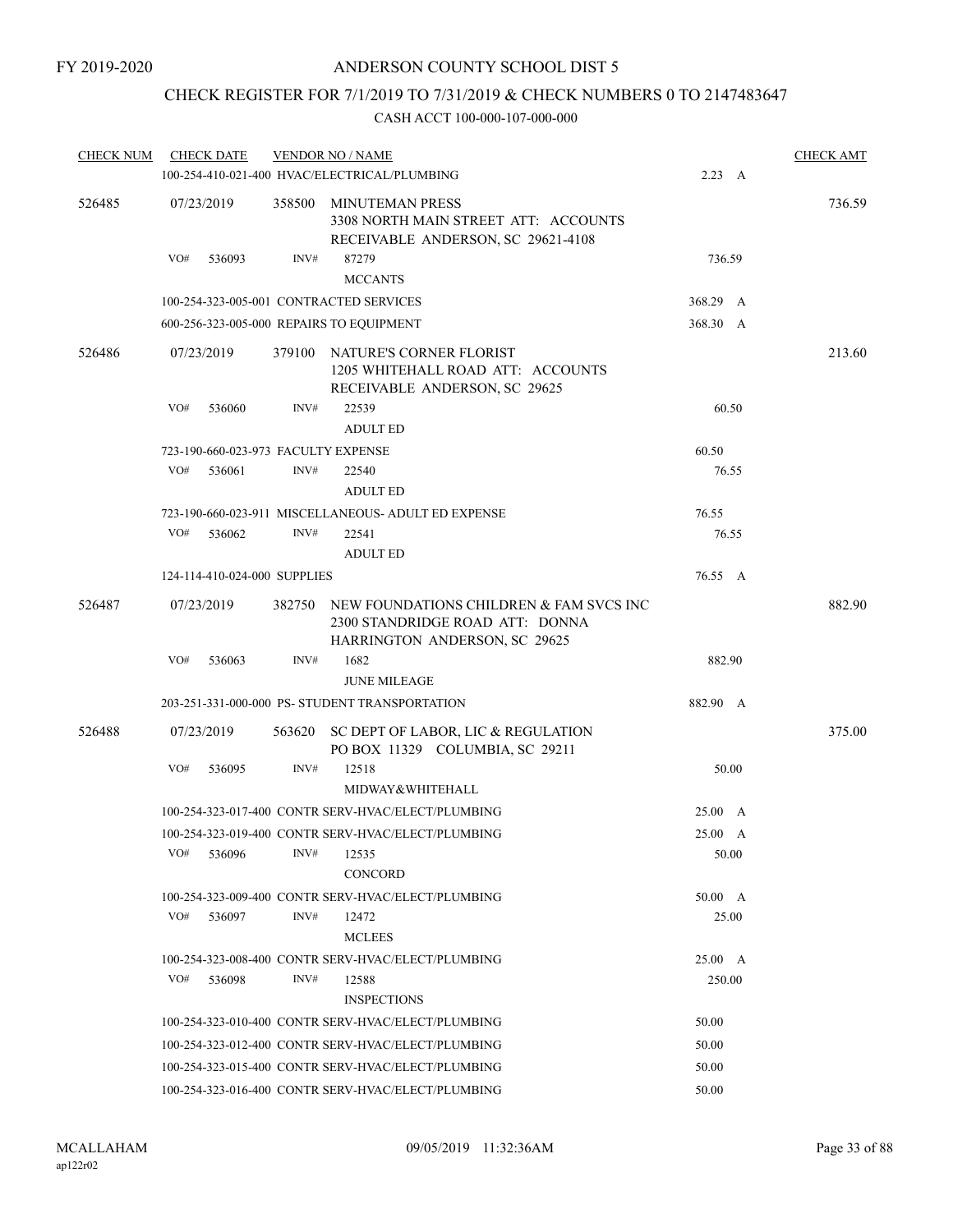# CHECK REGISTER FOR 7/1/2019 TO 7/31/2019 & CHECK NUMBERS 0 TO 2147483647

|   | <b>CHECK NUM</b> |     | <b>CHECK DATE</b> |                                    | <b>VENDOR NO / NAME</b><br>100-254-323-018-400 CONTR SERV-HVAC/ELECT/PLUMBING |                      |     |           | 50.00        | <b>CHECK AMT</b> |
|---|------------------|-----|-------------------|------------------------------------|-------------------------------------------------------------------------------|----------------------|-----|-----------|--------------|------------------|
|   |                  |     |                   |                                    |                                                                               |                      |     |           |              |                  |
|   | 526489           |     | 07/23/2019        | 570621                             | <b>SCHOOLSIN</b><br>POBOX 62026 CINCINNATI, OH 45262                          |                      |     |           |              | 339.68           |
|   |                  | VO# | 536101            | INV#                               | W209433                                                                       |                      |     |           | 339.68       |                  |
|   |                  |     |                   |                                    | <b>CONCORD ELEM</b>                                                           |                      |     |           |              |                  |
|   |                  |     |                   |                                    | 709-271-660-009-201 MISCELLANEOUS EXPENSE                                     |                      |     |           | 339.68       |                  |
| * | 526492           |     | 07/23/2019        | 480850                             | SOUTHERN EDUCATIONAL SYSTEMS                                                  |                      |     |           |              | 934,937.00       |
|   |                  |     |                   |                                    | POBOX 170339 SPARTANBURG, SC 29301                                            |                      |     |           |              |                  |
|   |                  | VO# | 536071            | INV#                               | 19-1192<br>COSMETOLOGY                                                        |                      | PO# | 10063     | 148,805.97   |                  |
|   |                  |     |                   | 515-253-540-031-CAR EQUIPMENT      |                                                                               |                      |     |           | 148,805.97   |                  |
|   |                  | VO# | 536104            | INV#                               | 19-1190                                                                       |                      | PO# | 10067     | 149, 168. 70 |                  |
|   |                  |     |                   |                                    | <b>MECHATRONICS</b>                                                           |                      |     |           |              |                  |
|   |                  |     |                   | 827-115-540-031-000 EQUIPMENT      |                                                                               |                      |     |           | 149,168.70   |                  |
|   |                  | VO# | 536105            | INV#                               | 19-1186                                                                       |                      | PO# | 10145     | 636,962.33   |                  |
|   |                  |     |                   |                                    | <b>FURNITURE</b>                                                              |                      |     |           |              |                  |
|   |                  |     |                   | 515-253-520-031-CAR CAREER CENTER  |                                                                               |                      |     |           | 615,711.13   |                  |
|   |                  |     |                   | 515-253-540-031-CAR EQUIPMENT      |                                                                               |                      |     |           | 21,251.20    |                  |
|   | 526493           |     | 07/23/2019        | 573138                             | SRC - SOLUTIONS, INC.<br>ATTN: BARBARA DECKER 4647 SAUCON CREEK               |                      |     |           |              | 30,615.00        |
|   |                  | VO# |                   | INV#                               | RD., SUITE SUITE 100 CENTER VALLEY, PA 18034<br>24126                         |                      | PO# |           |              |                  |
|   |                  |     | 536072            |                                    | <b>GATEWAY FEE</b>                                                            |                      |     | 11215     | 30,615.00    |                  |
|   |                  |     |                   |                                    | 100-233-312-000-000 PURCHASED SERVICES                                        |                      |     |           | 30,615.00    |                  |
|   |                  |     |                   |                                    |                                                                               |                      |     |           |              |                  |
|   | 526494           |     | 07/23/2019        | 573326                             | <b>VERNIER</b><br>13979 SW MILLIKAN WAY BEAVERTON, OR 97005                   |                      |     |           |              | 1,872.94         |
|   |                  | VO# | 536073            | INV#                               | 5339492                                                                       |                      |     |           | 1,872.94     |                  |
|   |                  |     |                   |                                    | CUST #606296                                                                  |                      |     |           |              |                  |
|   |                  |     |                   | 100-114-410-002-000 SUPPLIES       |                                                                               |                      |     |           | 1,872.94     |                  |
|   | 526495           |     | 07/23/2019        | 573864                             | WELLS FARGO VENDOR FIN SERV                                                   |                      |     |           |              | 252.52           |
|   |                  |     |                   |                                    | PO BOX 105710 ATLANTA, GA 30348-5710                                          |                      |     |           |              |                  |
|   |                  | VO# | 536074            | INV#                               | 69810472                                                                      |                      |     |           | 252.52       |                  |
|   |                  |     |                   | 723-190-660-023-913 COPIER EXPENSE | <b>COPIER</b>                                                                 |                      |     |           | 252.52       |                  |
|   |                  |     |                   |                                    |                                                                               |                      |     |           |              |                  |
|   | 526496           |     | 07/25/2019        |                                    | 571975 A3 COMMUNICATIONS                                                      |                      |     |           |              | 69,692.67        |
|   |                  | VO# | 536269            | INV#                               | P.O. BOX 603037 CHARLOTTE, NC 28260<br>66009<br>PROJ #5038                    |                      |     | PO# 10294 | 69,692.67    |                  |
|   |                  |     |                   | 515-253-520-031-CAR CAREER CENTER  |                                                                               |                      |     |           | 69,692.67    |                  |
|   | 526497           |     | 07/25/2019        |                                    | 573978 AAA SUPPLY INC                                                         |                      |     |           |              | 186.94           |
|   |                  |     |                   |                                    | PO BOX 17769                                                                  | GREENVILLE, SC 29606 |     |           |              |                  |
|   |                  | VO# | 536145            | INV#                               | 04-504810                                                                     |                      |     |           | 86.52        |                  |
|   |                  |     |                   |                                    | <b>SUPPLIES</b>                                                               |                      |     |           |              |                  |
|   |                  |     |                   |                                    | 100-254-410-013-400 HVAC/ELECTRICAL/PLUMBING                                  |                      |     |           | 86.52        |                  |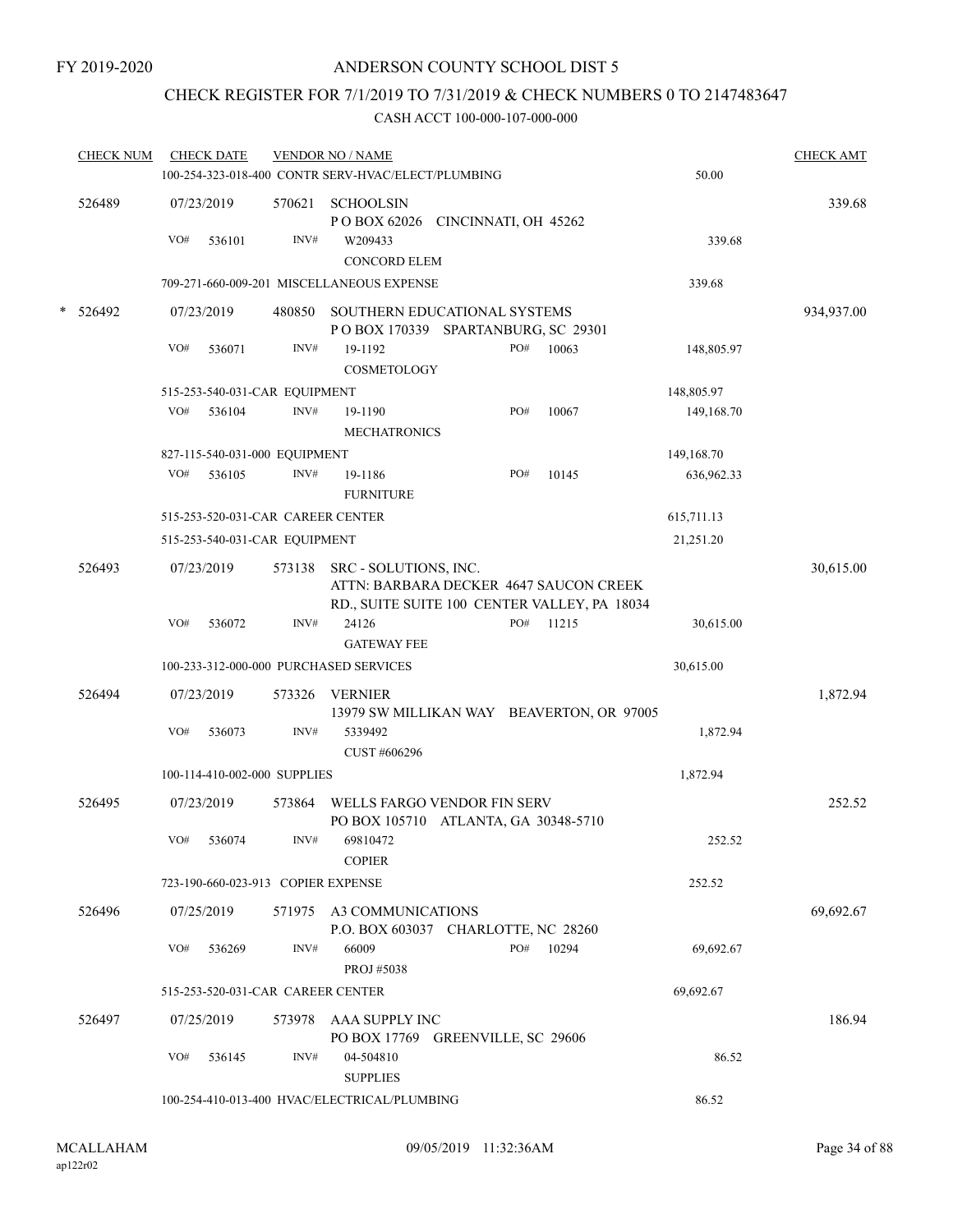# CHECK REGISTER FOR 7/1/2019 TO 7/31/2019 & CHECK NUMBERS 0 TO 2147483647

|   | <u>CHECK NUM</u><br><b>CHECK DATE</b> |     |                          |                                   | <b>VENDOR NO / NAME</b>                            |     |       |            | <b>CHECK AMT</b> |
|---|---------------------------------------|-----|--------------------------|-----------------------------------|----------------------------------------------------|-----|-------|------------|------------------|
|   |                                       | VO# | 536146                   | INV#                              | 04-504790                                          |     |       | 100.42     |                  |
|   |                                       |     |                          |                                   | <b>SUPPLIES</b>                                    |     |       |            |                  |
|   |                                       |     |                          | 100-254-410-000-400 HVAC SUPPLIES |                                                    |     |       | 100.42     |                  |
|   | 526498                                |     | 07/25/2019               | 570956 ADI                        |                                                    |     |       |            | 170.64           |
|   |                                       |     |                          |                                   | 25429 NETWORK PLACE CHICAGO, IL 60673-1254         |     |       |            |                  |
|   |                                       | VO# | 536144                   | INV#                              | CP34TC01                                           |     |       | 170.64     |                  |
|   |                                       |     |                          |                                   | <b>DETECTORS</b>                                   |     |       |            |                  |
|   |                                       |     |                          |                                   | 100-254-410-009-400 HVAC/ELECTRICAL/PLUMBING       |     |       | 170.64     |                  |
|   | 526499                                |     | 07/25/2019               | 569488                            | ANDERSON SCREEN PRINT                              |     |       |            | 1,004.62         |
|   |                                       |     |                          |                                   | 412 WILLIAMSTON ROAD ATT: ACCOUNTS                 |     |       |            |                  |
|   |                                       |     |                          |                                   | RECEIVABLE ANDERSON, SC 29621                      |     |       |            |                  |
|   |                                       | VO# | 536168                   | INV#                              | 3631                                               | PO# | 11186 | 1,004.62   |                  |
|   |                                       |     |                          |                                   | <b>BANNERS, BUS TAGS</b>                           |     |       |            |                  |
|   |                                       |     |                          | 100-255-410-000-000 SUPPLIES      |                                                    |     |       | 1,004.62   |                  |
| * | 526501                                |     | 07/25/2019               | 569220                            | <b>AUTECH</b>                                      |     |       |            | 150.00           |
|   |                                       |     |                          |                                   | POBOX 248 ATT: ACCOUNTS RECEIVABLE                 |     |       |            |                  |
|   |                                       |     |                          |                                   | WILLIAMSTON, SC 29697                              |     |       |            |                  |
|   |                                       | VO# | 536143                   | INV#                              | 7431                                               |     |       | 150.00     |                  |
|   |                                       |     |                          |                                   | <b>TL HANNA</b>                                    |     |       |            |                  |
|   |                                       |     |                          |                                   | 100-254-323-002-400 CONTR SERV-HVAC/ELECT/PLUMBING |     |       | 150.00     |                  |
|   | 526502                                |     | 07/25/2019               |                                   | 573265 BILL SANDERS MOVING, INC.                   |     |       |            | 2,277.50         |
|   |                                       |     |                          |                                   | 5526 HWY 81 NORTH WILLIAMSTON, SC 29697            |     |       |            |                  |
|   |                                       | VO# | 536170                   | INV#                              | <b>CAREER CAMPUS</b>                               | PO# | 10967 | 2,277.50   |                  |
|   |                                       |     |                          |                                   | INV5253,5208,5214                                  |     |       |            |                  |
|   |                                       |     |                          |                                   | 100-254-323-001-MOV AVCC TRANSITION                |     |       | 950.00     |                  |
|   |                                       |     |                          |                                   | 100-254-323-001-MOV AVCC TRANSITION                |     |       | 702.50     |                  |
|   |                                       |     |                          |                                   | 100-254-323-001-MOV AVCC TRANSITION                |     |       | 625.00     |                  |
|   | 526503                                |     | 07/25/2019               | 569249                            | <b>BIZCHAIR</b>                                    |     |       |            | 2,126.86         |
|   |                                       |     |                          |                                   | 4350 BALL GROUND HIGHWAY ATT: ACCOUNTS             |     |       |            |                  |
|   |                                       |     |                          |                                   | RECEIVABLE CANTON, GA 30114                        |     |       |            |                  |
|   |                                       | VO# | 536171                   | INV#                              | SOQ-302626                                         | PO# | 11047 | 2,126.86   |                  |
|   |                                       |     |                          |                                   | <b>MCCANTS MS</b>                                  |     |       |            |                  |
|   |                                       |     |                          |                                   | 100-113-410-005-INQ INQUIRY BASED LEARNING         |     |       | 2,000.00 A |                  |
|   |                                       |     |                          |                                   | 100-113-410-005-VEN SUPPLY-ADDT'L FOR LOST VENDING |     |       | 126.86 A   |                  |
|   | $*$ 526505                            |     | 07/25/2019               | 156900                            | CAROLINA PRODUCE COMPANY                           |     |       |            | 580.25           |
|   |                                       |     |                          |                                   | POBOX 3849 ATT: ACCOUNTS RECEIVABLE                |     |       |            |                  |
|   |                                       |     |                          |                                   | ANDERSON, SC 29622                                 |     |       |            |                  |
|   |                                       | VO# | 536175                   | INV#                              | 757248                                             |     |       | 118.00     |                  |
|   |                                       |     |                          |                                   | <b>CENTERVILLE</b>                                 |     |       |            |                  |
|   |                                       |     | 600-256-460-007-000 FOOD |                                   |                                                    |     |       | 118.00 A   |                  |
|   |                                       | VO# | 536176                   | INV#                              | 757325                                             |     |       | 232.75     |                  |
|   |                                       |     |                          |                                   | <b>CENTERVILLE</b>                                 |     |       |            |                  |
|   |                                       |     | 600-256-460-007-000 FOOD |                                   |                                                    |     |       | 232.75 A   |                  |
|   |                                       |     | VO# 536177               | INV#                              | 757421                                             |     |       | 19.50      |                  |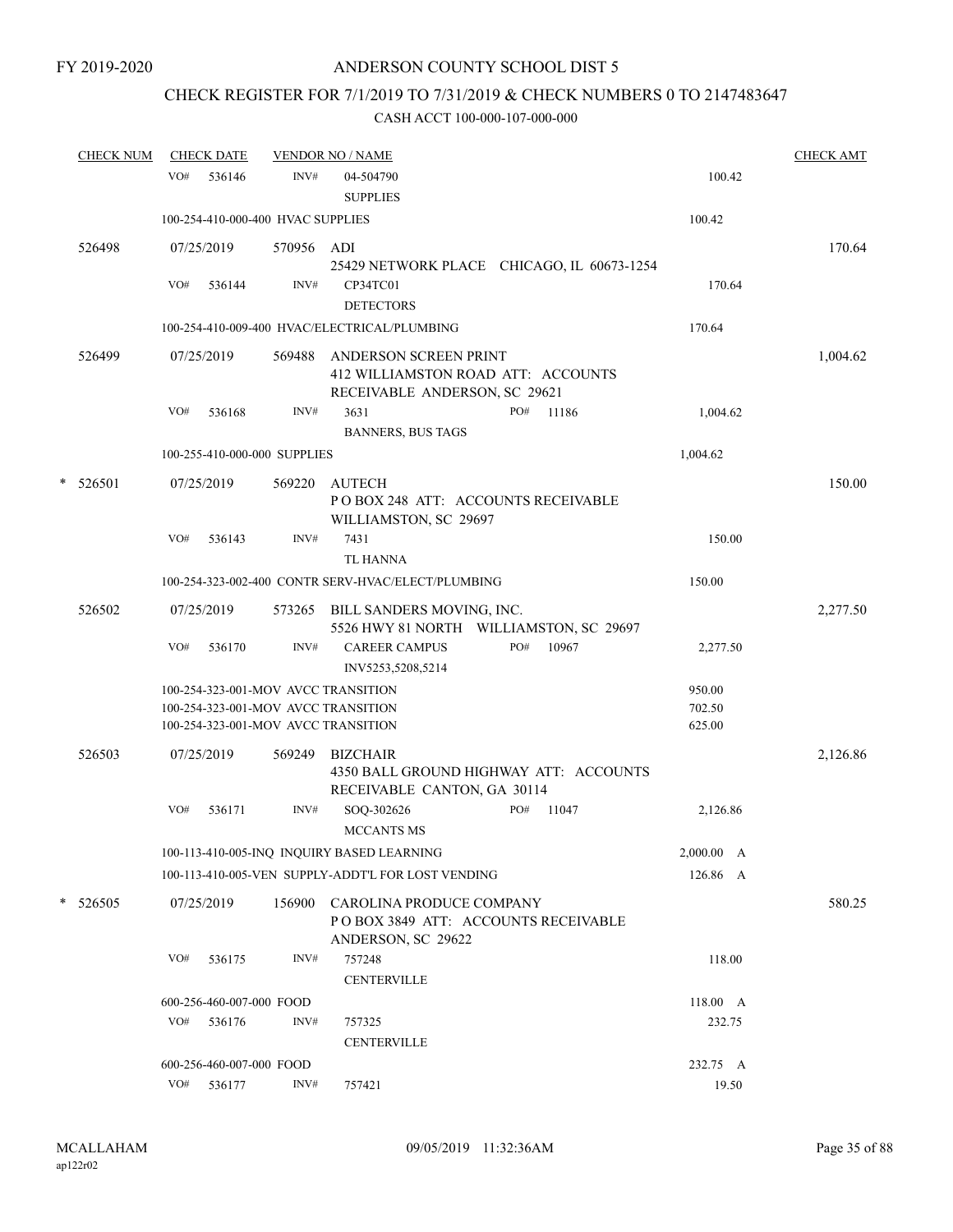FY 2019-2020

# ANDERSON COUNTY SCHOOL DIST 5

# CHECK REGISTER FOR 7/1/2019 TO 7/31/2019 & CHECK NUMBERS 0 TO 2147483647

| <b>CHECK NUM</b> |     | <b>CHECK DATE</b>        |                              | <b>VENDOR NO / NAME</b>                                                |     |                     |           | <b>CHECK AMT</b> |
|------------------|-----|--------------------------|------------------------------|------------------------------------------------------------------------|-----|---------------------|-----------|------------------|
|                  |     |                          |                              | SOUTHWOOD                                                              |     |                     |           |                  |
|                  |     | 600-256-460-021-000 FOOD |                              |                                                                        |     |                     | 19.50 A   |                  |
|                  | VO# | 536178                   | INV#                         | 757261                                                                 |     |                     | 132.00    |                  |
|                  |     |                          |                              | <b>SOUTHWOOD</b>                                                       |     |                     |           |                  |
|                  |     | 600-256-460-021-000 FOOD |                              |                                                                        |     |                     | 132.00 A  |                  |
|                  | VO# | 536179                   | INV#                         | 757517                                                                 |     |                     | 39.00     |                  |
|                  |     |                          |                              | <b>SOUTHWOOD</b>                                                       |     |                     |           |                  |
|                  |     | 600-256-460-021-000 FOOD |                              |                                                                        |     |                     | 39.00 A   |                  |
|                  | VO# | 536180                   | INV#                         | 757808                                                                 |     |                     | 39.00     |                  |
|                  |     |                          |                              | ROBERT ANDERSON                                                        |     |                     |           |                  |
|                  |     | 600-256-460-006-000 FOOD |                              |                                                                        |     |                     | 39.00 A   |                  |
| 526506           |     | 07/25/2019               | 574628                       | CENTERVILLE PETTY CASH                                                 |     |                     |           | 400.00           |
|                  | VO# | 536161                   | INV#                         | AUGUST 8-9                                                             |     |                     | 400.00    |                  |
|                  |     |                          |                              | <b>SCHOOL FEES</b>                                                     |     |                     |           |                  |
|                  |     |                          |                              | 707-190-660-007-201 MISCELLANEOUS EXPENSE                              |     |                     | 400.00    |                  |
| 526507           |     | 07/25/2019               | 569704                       | CONVERGED NETWORKS, LLC<br>2 STILL SHADOW DRIVE                        |     | <b>SUITE G ATT:</b> |           | 34,311.90        |
|                  |     |                          |                              | ACCOUNTS RECEIVABLE CHARLESTON, SC 29414                               |     |                     |           |                  |
|                  | VO# | 536183                   | INV#                         | 7592                                                                   | PO# | 11234               | 34,311.90 |                  |
|                  |     |                          |                              | <b>MITEL SUPPORT</b>                                                   |     |                     |           |                  |
|                  |     |                          |                              | 100-266-445-000-000 SOFTWARE TECHNOLOGY                                |     |                     | 34,311.90 |                  |
|                  |     |                          |                              |                                                                        |     |                     |           |                  |
| 526508           |     | 07/25/2019               | 568759                       | CRESTLINE SPECIALITIES, INC<br>PO BOX 712144 ATT: ACCOUNTS RECEIVABLE  |     |                     |           | 1,678.04         |
|                  | VO# | 536184                   | INV#                         | CINCINNATI, OH 45271-2144<br>3929466                                   | PO# | 11167               | 1,678.04  |                  |
|                  |     |                          |                              | ACCT 1673583                                                           |     |                     |           |                  |
|                  |     |                          | 100-212-410-003-000 SUPPLIES |                                                                        |     |                     | 138.31    |                  |
|                  |     |                          | 100-233-410-003-000 SUPPLIES |                                                                        |     |                     | 1,539.73  |                  |
| 526509           |     | 07/25/2019               | 198651                       | DELL MARKETING LP                                                      |     |                     |           | 649.49           |
|                  |     |                          |                              | POBOX 534118 ATT: ACCOUNTS RECEIVABLE<br>ATLANTA, GA 30353-4118        |     |                     |           |                  |
|                  | VO# | 536185                   | INV#                         | 10324931051                                                            | PO# | 11142               | 353.10    |                  |
|                  |     |                          |                              | <b>TECH SUPPLIES</b>                                                   |     |                     |           |                  |
|                  |     |                          |                              | 100-221-410-000-000 SUPPLIES AND MATERIALS                             |     |                     | 353.10    |                  |
|                  | VO# | 536266                   | INV#                         | 10323918851                                                            | PO# | 11135               | 296.39    |                  |
|                  |     |                          |                              | <b>CHROMEBOOK</b>                                                      |     |                     |           |                  |
|                  |     |                          | 100-212-410-005-000 SUPPLIES |                                                                        |     |                     | 296.39 A  |                  |
| 526510           |     | 07/25/2019               | 202950                       | DISCOUNT BARK COMPANY                                                  |     |                     |           | 363.80           |
|                  |     |                          |                              | 1820 PEARMAN DAIRY ROAD ATT: ACCOUNTS<br>RECEIVABLE ANDERSON, SC 29625 |     |                     |           |                  |
|                  | VO# | 536122                   | INV#                         | 13355                                                                  |     |                     | 363.80    |                  |
|                  |     |                          |                              | <b>MULCH</b>                                                           |     |                     |           |                  |
|                  |     |                          | 100-254-410-005-BUD SUPPLIES |                                                                        |     |                     | 181.90 A  |                  |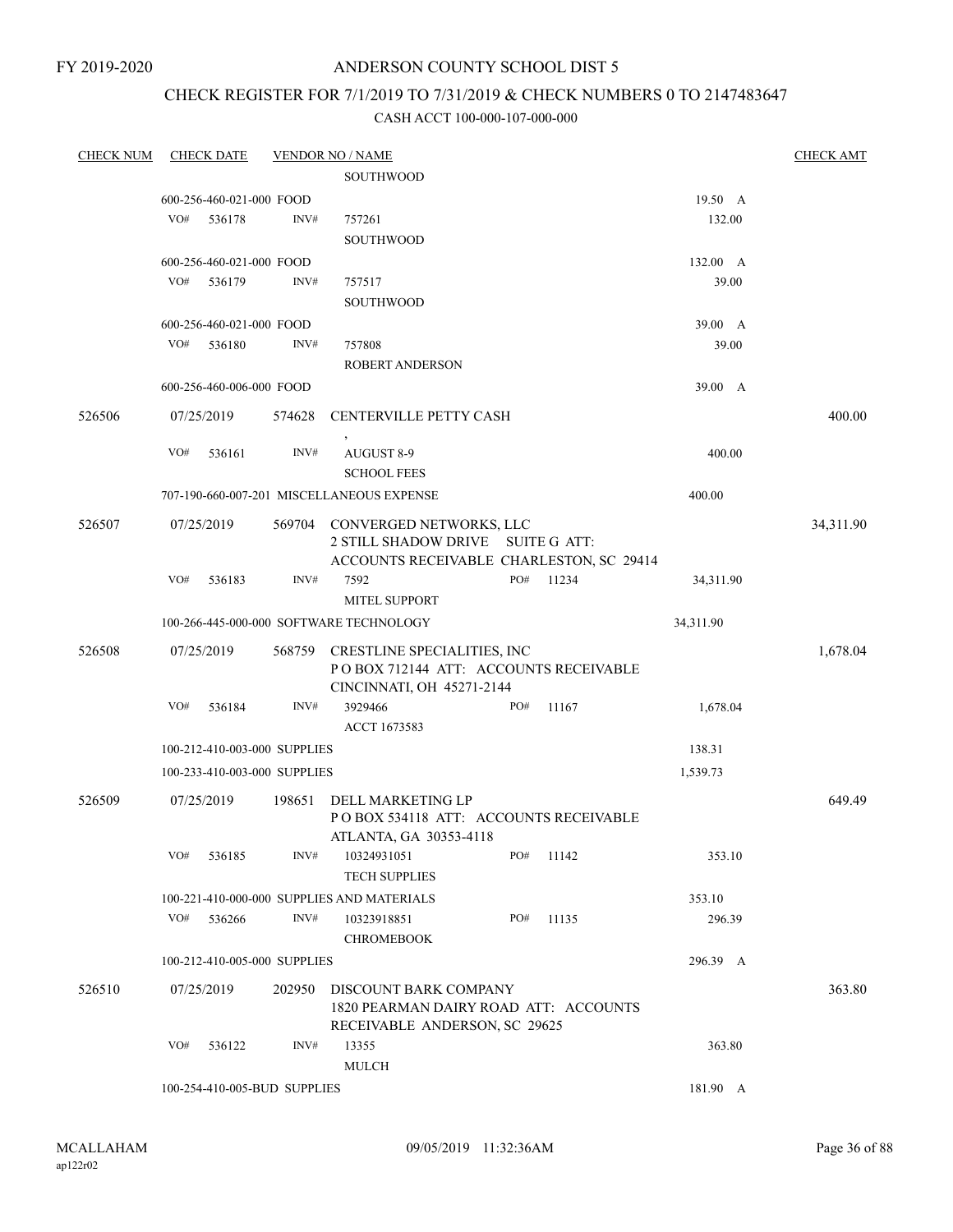## CHECK REGISTER FOR 7/1/2019 TO 7/31/2019 & CHECK NUMBERS 0 TO 2147483647

| <b>CHECK NUM</b> |     | <b>CHECK DATE</b> |                                  | <b>VENDOR NO / NAME</b>                                                                               |     |       |                    | <b>CHECK AMT</b> |
|------------------|-----|-------------------|----------------------------------|-------------------------------------------------------------------------------------------------------|-----|-------|--------------------|------------------|
|                  |     |                   | 100-254-410-014-BUD SUPPLIES     |                                                                                                       |     |       | 181.90 A           |                  |
| 526511           |     | 07/25/2019        | 211302                           | DUKE ENERGY<br>PO BOX 70516 CHARLOTTE, NC 28272-0516                                                  |     |       |                    | 17,235.42        |
|                  | VO# | 536276            | INV#                             | <b>DUE 8/2</b><br><b>UTILITIES</b>                                                                    |     |       | 17,235.42          |                  |
|                  |     |                   |                                  | 100-254-470-001-000 ENERGY-ELECTRICITY & WATER                                                        |     |       | 8,502.94 A         |                  |
|                  |     |                   |                                  | 100-254-470-008-000 ENERGY-ELECTRICITY & WATER                                                        |     |       | 26.40 A            |                  |
|                  |     |                   |                                  | 100-254-470-010-000 ENERGY-ELECTRICITY & WATER                                                        |     |       | 30.88 A            |                  |
|                  |     |                   |                                  | 100-254-470-019-000 ENERGY-ELECTRICITY & WATER                                                        |     |       | 5,811.14 A         |                  |
|                  |     |                   |                                  | 100-254-470-023-000 ENERGY-ELECTRICITY & WATER                                                        |     |       | 2,864.06 A         |                  |
| $*$ 526513       |     | 07/25/2019        | 563495                           | ELECTRIC CITY UTILITIES<br>CITY OF ANDERSON 601 SOUTH MAIN ST<br>ANDERSON, SC 29624                   |     |       |                    | 820.66           |
|                  | VO# | 536273            | INV#                             | 295758061<br><b>NEVITT FOREST</b>                                                                     |     |       | 709.16             |                  |
|                  |     |                   |                                  | 100-254-470-012-000 ENERGY-ELECTRICITY & WATER                                                        |     |       | 709.16 A           |                  |
|                  | VO# | 536274            | INV#                             | 495402011<br>506 E WHITNER                                                                            |     |       | 111.50             |                  |
|                  |     |                   |                                  | 100-254-470-000-000 ENERGY-ELECTRICITY & WATER                                                        |     |       | $111.50 \text{ A}$ |                  |
| 526514           |     | 07/25/2019        |                                  | 574612 FORTNET SECURITY, INC<br>7411 CAMOUSTIE COURT GILROY, CA 95020                                 |     |       |                    | 42,000.00        |
|                  | VO# | 536189            | INV#                             | 1829<br><b>RENEWAL</b>                                                                                | PO# | 11278 | 42,000.00          |                  |
|                  |     |                   |                                  | 100-266-445-000-000 SOFTWARE TECHNOLOGY                                                               |     |       | 42,000.00          |                  |
| 526515           |     | 07/25/2019        | 571282                           | GAGGLE.NET, INC<br>POBOX 1352 BLOOMINGTON, IL 61702-1352                                              |     |       |                    | 43,225.00        |
|                  | VO# | 536190            | INV#                             | 38165<br><b>SOFTWARE</b>                                                                              | PO# | 11233 | 43,225.00          |                  |
|                  |     |                   |                                  | 100-114-445-000-000 VIRTUAL COURSEWARE                                                                |     |       | 43,225.00          |                  |
| $* 526517$       |     | 07/25/2019        | 249700                           | GLENN PLUMBING COMPANY, INC<br>481 EAST WHITNER STREET ATT: ACCOUNTS<br>RECEIVABLE ANDERSON, SC 29624 |     |       |                    | 15,950.00        |
|                  | VO# | 536191            | INV#                             | 0619285<br>NEVITT FOREST                                                                              | PO# | 10846 | 15,950.00          |                  |
|                  |     |                   | 100-254-323-012-LFT LIFT STATION |                                                                                                       |     |       | 15,950.00 A        |                  |
| 526518           |     | 07/25/2019        | 576075                           | <b>EMPLOYEE VENDOR</b>                                                                                |     |       |                    | 676.40           |
|                  | VO# | 536278            | INV#                             | <b>JULY 15-19</b><br><b>LEXINGTON SC</b>                                                              |     |       | 676.40             |                  |
|                  |     |                   |                                  | 131-115-333-031-000 TRIPS AND CONFERENCES                                                             |     |       | 676.40             |                  |
| 526519           |     | 07/25/2019        | 570160                           | INFINITE ELECTRONICS INTERNATIONAL                                                                    |     |       |                    | 829.26           |
|                  |     |                   |                                  | 115 CHESTERFIELD BLVD CHESTEFIELD, MO<br>63005                                                        |     |       |                    |                  |
|                  | VO# | 536261            | INV#                             | 000831786<br><b>TECH SUPPLIES</b>                                                                     | PO# | 11175 | 829.26             |                  |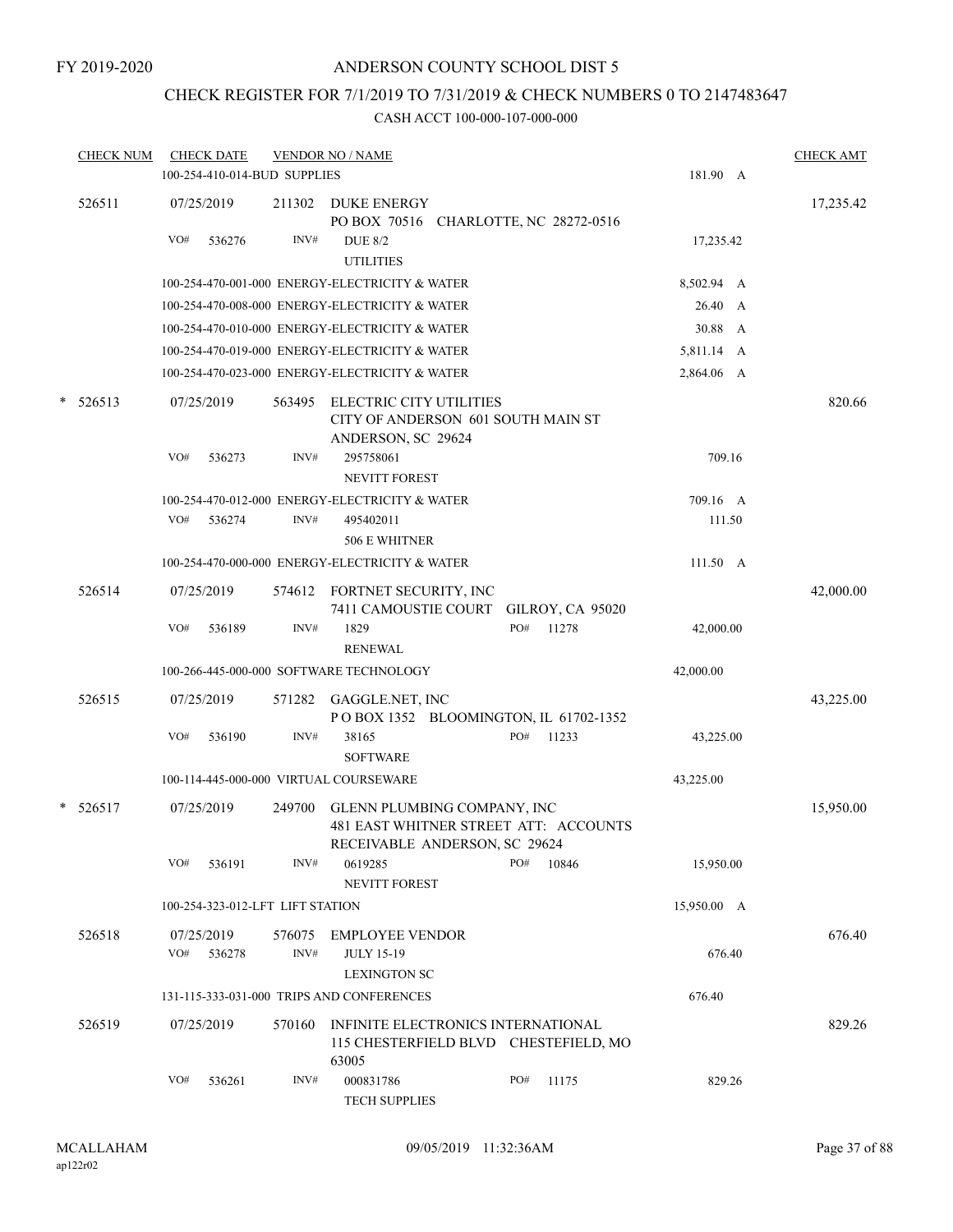## CHECK REGISTER FOR 7/1/2019 TO 7/31/2019 & CHECK NUMBERS 0 TO 2147483647

| <b>CHECK NUM</b> |     | <b>CHECK DATE</b>                 |        | <b>VENDOR NO / NAME</b>                                                                                 |     |                           |              | <b>CHECK AMT</b> |
|------------------|-----|-----------------------------------|--------|---------------------------------------------------------------------------------------------------------|-----|---------------------------|--------------|------------------|
|                  |     |                                   |        | 100-266-314-000-000 REPAIRS TO EQUIPMENT                                                                |     |                           | 829.26       |                  |
| 526520           |     | 07/25/2019                        | 563862 | <b>JOHNSON CONTROLS</b><br>PO BOX 93107 ATT: ACCOUNTS RECEIVABLE<br>CHICAGO, IL 60673-3107              |     |                           |              | 1,013.50         |
|                  | VO# | 536121                            | INV#   | 1-87162137892<br><b>SOUTH FANT</b>                                                                      |     |                           | 1,013.50     |                  |
|                  |     |                                   |        | 100-254-323-015-400 CONTR SERV-HVAC/ELECT/PLUMBING                                                      |     |                           | $1,013.50$ A |                  |
| 526521           |     | 07/25/2019                        | 307795 | KEPHART SERVICES<br>PO BOX 5748<br>ACCOUNTS RECEIVABLE ANDERSON, SC 29623                               |     | DBA RCI SERVICES INC ATT: |              | 30,520.00        |
|                  | VO# | 536259                            | INV#   | <b>PAINT</b><br><b>NEW PROSPECT</b>                                                                     | PO# | 11129                     | 21,500.00    |                  |
|                  |     |                                   |        | 100-254-323-010-CAP CONTRACTED SERVICES                                                                 |     |                           | 21,500.00 A  |                  |
|                  | VO# | 536260                            | INV#   | <b>RBT ANDERSON</b><br><b>GLENVIEW,CENTRVILE</b>                                                        | PO# | 11120                     | 9,020.00     |                  |
|                  |     |                                   |        | 100-254-323-005-BUD CONTRACTED SERVICES                                                                 |     |                           | 0.00 A       |                  |
|                  |     |                                   |        | 100-254-323-006-BUD CONTRACTED SERVICES                                                                 |     |                           | 800.00 A     |                  |
|                  |     |                                   |        | 100-254-323-007-BUD CONTRACTED SERVICES                                                                 |     |                           | 500.00<br>A  |                  |
|                  |     | 100-254-410-020-BUD SUPPLIES      |        |                                                                                                         |     |                           | 7,720.00 A   |                  |
| 526522           |     | 07/25/2019                        | 313476 | LAKESHORE LEARNING MATERIALS<br>2695 EAST DOMINGUEZ STREET ATT: ACCOUNTS<br>RECEIVABLE CARSON, CA 90895 |     |                           |              | 3,284.31         |
|                  | VO# | 536264                            | INV#   | 2785980519<br><b>TABLES</b>                                                                             | PO# | 10766                     | 3,284.31     |                  |
|                  |     | 397-112-410-011-000 SUPPLIES      |        |                                                                                                         |     |                           | 3,284.31 A   |                  |
| 526523           |     | 07/25/2019                        | 572623 | LEADERSHIP SOUTH CAROLINA<br>PO BOX 23205 COLUMBIA, SC 29224-3205                                       |     |                           |              | 3,750.00         |
|                  | VO# | 536192                            | INV#   | <b>TUITION</b><br><b>DICKIE SMITH</b>                                                                   | PO# | 11243                     | 3,750.00     |                  |
|                  |     |                                   |        | 100-224-312-000-000 STAFF DEV. - PURCHASED SERVICES                                                     |     |                           | 3,750.00     |                  |
| 526524           |     | 07/25/2019                        |        | 576072 EMPLOYEE VENDOR                                                                                  |     |                           |              | 1,351.00         |
|                  |     | VO# 536226                        |        | $INV#$ JULY 14-17<br>PHILADELPHIA                                                                       |     |                           | 1,351.00     |                  |
|                  |     |                                   |        | 201-224-333-006-000 TRIPS AND CONFERENCES                                                               |     |                           | 1,351.00     |                  |
| 526525           |     | 07/25/2019                        | 569988 | MCMILLAN PAZDAN SMITH, LLC<br>DEPT 999450 PO BOX 537044 ATLANTA, GA<br>30353-7044                       |     |                           |              | 11,800.03        |
|                  | VO# | 536193                            | INV#   | 01902334                                                                                                |     |                           | 5,739.91     |                  |
|                  |     |                                   |        | PROJ 015013                                                                                             |     |                           |              |                  |
|                  |     | 515-253-520-031-CAR CAREER CENTER |        |                                                                                                         |     |                           | 5,739.91 A   |                  |
|                  | VO# | 536194                            | INV#   | 01902335<br>PROJ 015013.01                                                                              |     |                           | 689.00       |                  |
|                  |     | 515-253-520-031-CAR CAREER CENTER |        |                                                                                                         |     |                           | 689.00 A     |                  |
|                  | VO# | 536195                            | INV#   | 01902344                                                                                                |     |                           | 2,990.02     |                  |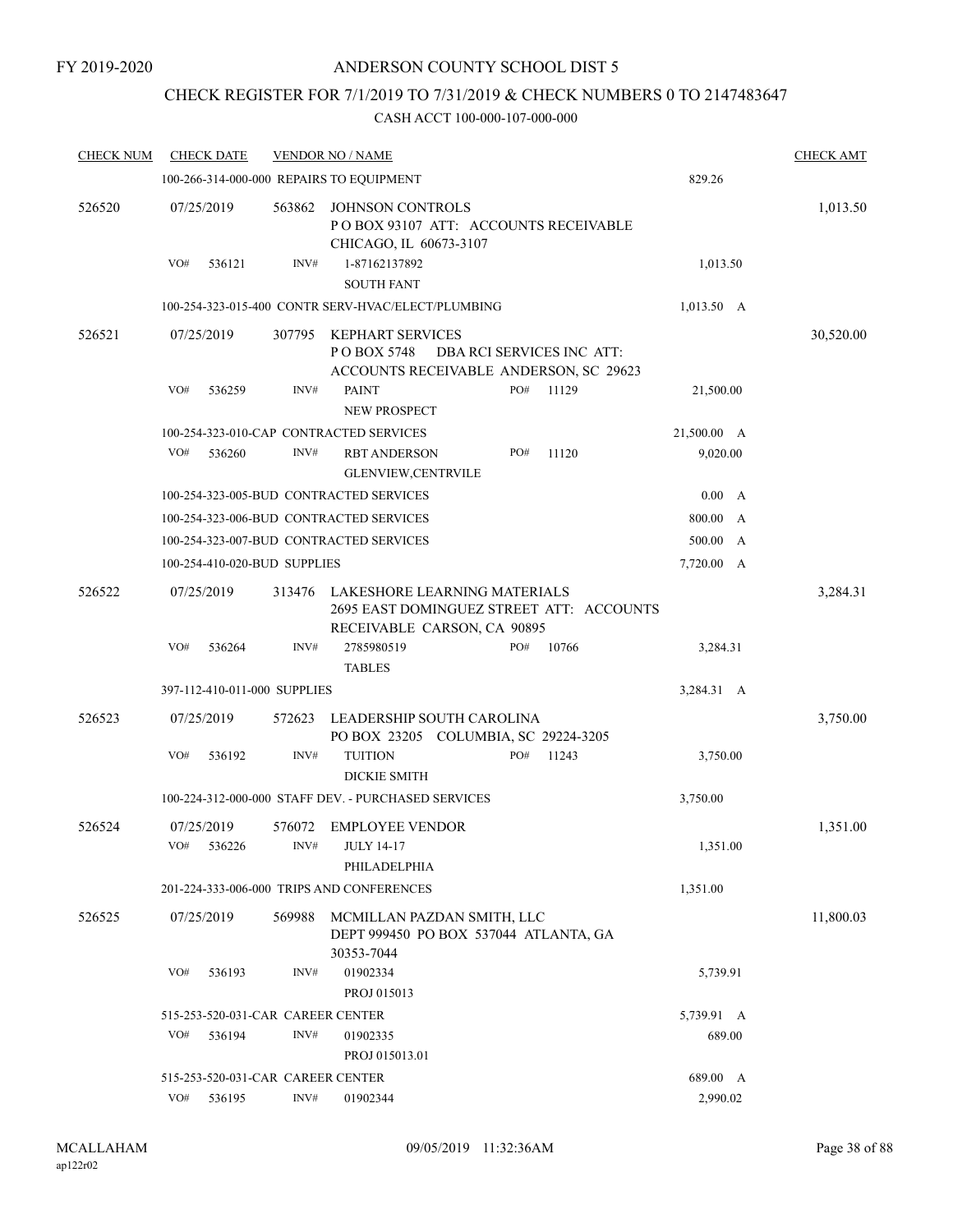## CHECK REGISTER FOR 7/1/2019 TO 7/31/2019 & CHECK NUMBERS 0 TO 2147483647

| <b>CHECK NUM</b> | <b>CHECK DATE</b>                      |        | <b>VENDOR NO / NAME</b>                                                             |     |       |            | <b>CHECK AMT</b> |
|------------------|----------------------------------------|--------|-------------------------------------------------------------------------------------|-----|-------|------------|------------------|
|                  |                                        |        | PROJ 018489                                                                         |     |       |            |                  |
|                  |                                        |        | 505-253-520-002-STD STADIUM RENOVATIONS                                             |     |       | 2,990.02 A |                  |
|                  | VO#<br>536196                          | INV#   | 01902337                                                                            |     |       | 2,381.10   |                  |
|                  |                                        |        | PROJ 017396                                                                         |     |       |            |                  |
|                  |                                        |        | 505-271-540-002-BSC BASEBALL&SOFTBALL COMPLEX                                       |     |       | 1,190.55 A |                  |
|                  |                                        |        | 505-271-540-003-BSC BASEBALL&SOFTBALL COMPLEX                                       |     |       | 1,190.55 A |                  |
| 526526           | 07/25/2019                             | 567126 | MUSIC & ARTS CENTER<br>5295 WESTVIEW DR SUITE 300 ATTN: CA<br>FREDERICK, MD 21703   |     |       |            | 2,977.71         |
|                  | VO#<br>536267                          | INV#   | 017356620<br><b>TROMBONE</b>                                                        | PO# | 10929 | 2,977.71   |                  |
|                  | 100-114-410-002-001 BAND SUPPLIES      |        |                                                                                     |     |       | 2,977.71 A |                  |
|                  |                                        |        |                                                                                     |     |       |            |                  |
| 526527           | 07/25/2019<br>VO#<br>536150            | INV#   | 576062 EMPLOYEE VENDOR<br><b>JULY 14-17</b><br>PHILADELPHIA                         |     |       | 1,468.74   | 1,468.74         |
|                  |                                        |        | 201-224-333-006-000 TRIPS AND CONFERENCES                                           |     |       | 1,468.74   |                  |
| 526528           | 07/25/2019                             | 571987 | OLDCASTLE ARCHITECTURAL<br>ADAMS PRODUCTS P.O. BOX 281479 ATLANTA,<br>GA 30384-1479 |     |       |            | 417.84           |
|                  | VO#<br>536120                          | INV#   | 1014783049<br><b>REPAIR PARTS</b>                                                   |     |       | 417.84     |                  |
|                  |                                        |        | 100-254-410-003-001 SUPPLIES - MAINTENANCE                                          |     |       | 417.84 A   |                  |
| 526529           | 07/25/2019                             | 568036 | PIEDMONT NATURAL GAS<br>PO BOX 1246 CHARLOTTE, NC 28201-1246                        |     |       |            | 1,037.75         |
|                  | VO#<br>536275                          | INV#   | <b>DUE 8/2</b><br><b>UTILITIES</b>                                                  |     |       | 1,037.75   |                  |
|                  | 100-254-472-000-000 ENERGY-GAS         |        |                                                                                     |     |       | 23.54 A    |                  |
|                  | 100-254-472-000-000 ENERGY-GAS         |        |                                                                                     |     |       | 56.52 A    |                  |
|                  | 100-254-472-003-000 ENERGY-GAS         |        |                                                                                     |     |       | 401.30 A   |                  |
|                  | 100-254-472-006-000 ENERGY-GAS         |        |                                                                                     |     |       | 98.29 A    |                  |
|                  | 100-254-472-007-000 ENERGY-GAS         |        |                                                                                     |     |       | 23.54 A    |                  |
|                  | 100-254-472-010-000 ENERGY-GAS         |        |                                                                                     |     |       | 23.54 A    |                  |
|                  | 131-254-472-031-000 ENERGY-NATURAL GAS |        |                                                                                     |     |       | 107.91 A   |                  |
|                  | 600-256-470-003-000 ENERGY             |        |                                                                                     |     |       | 23.54 A    |                  |
|                  | 600-256-470-007-000 ENERGY             |        |                                                                                     |     |       | 49.93 A    |                  |
|                  | 600-256-470-008-000 ENERGY             |        |                                                                                     |     |       | 68.97 A    |                  |
|                  | 600-256-470-010-000 ENERGY             |        |                                                                                     |     |       | 99.75 A    |                  |
|                  | 600-256-470-018-000 ENERGY             |        |                                                                                     |     |       | 60.92 A    |                  |
| 526530           | 07/25/2019                             | 572037 | PLANBOOKEDU LLC<br>710 MARKET ST #14 CHAPEL HILL, NC 27516                          |     |       |            | 1,680.00         |
|                  | VO#<br>536205                          | INV#   | 2019-9938<br><b>WESTSIDE HS</b>                                                     | PO# | 11127 | 1,680.00   |                  |
|                  |                                        |        | 100-114-410-003-VEN SUPPLY-ADDT'L FOR LOST VENDING                                  |     |       | 1,680.00 A |                  |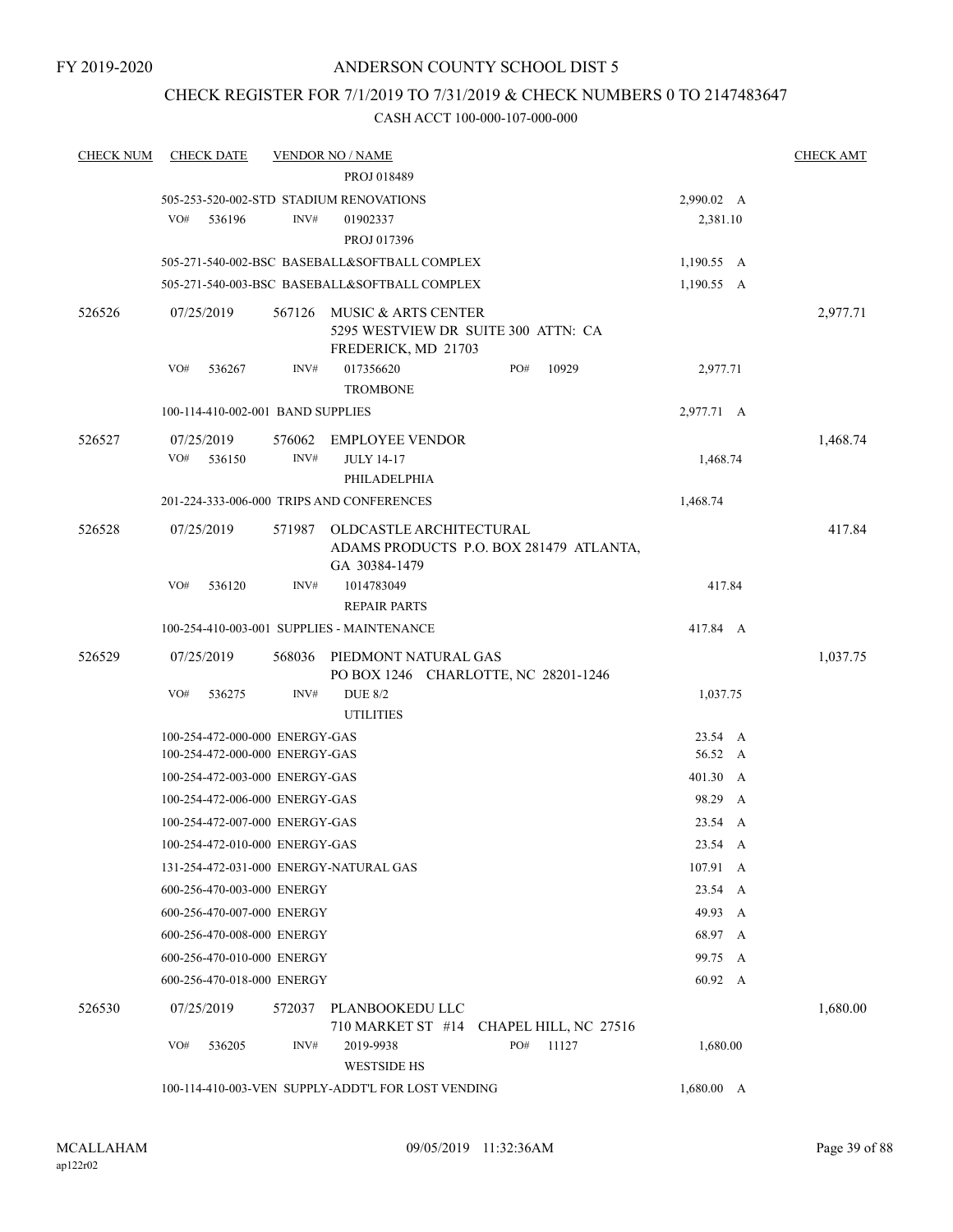## CHECK REGISTER FOR 7/1/2019 TO 7/31/2019 & CHECK NUMBERS 0 TO 2147483647

|   | <b>CHECK NUM</b> | <b>CHECK DATE</b>                       |                | <b>VENDOR NO / NAME</b>                                                                            |       |            | <b>CHECK AMT</b> |
|---|------------------|-----------------------------------------|----------------|----------------------------------------------------------------------------------------------------|-------|------------|------------------|
|   | 526531           | 07/25/2019                              |                | 573746 PUBLIC CONSULTING GROUP<br>PO BOX 845308 BOSTON, MA 02284-5308                              |       |            | 12,994.24        |
|   |                  | VO#<br>536206                           | INV#           | 195108<br>PO#<br>PROJ #00566.19                                                                    | 11235 | 12,994.24  |                  |
|   |                  | 283-126-312-000-000 CONTRACTED SERVICES |                |                                                                                                    |       | 12,994.24  |                  |
|   | 526532           | 07/25/2019                              | 572061         | QUALITY LOGO PRODUCTS, INC<br>724 NORTH HIGHLAND AVENUE AURORA, IL<br>60506                        |       |            | 525.88           |
|   |                  | VO#<br>536207                           | INV#           | QSI735115<br>PO#<br><b>ACCT 259671</b>                                                             | 10991 | 525.88     |                  |
|   |                  |                                         |                | 100-233-312-000-APA ASSISTANT PRINCIPAL ACADEMY                                                    |       | 525.88 A   |                  |
|   | 526533           | 07/25/2019                              | 448502         | SC DEPT OF EDUCATION/ACCOUNTING<br>1429 SENATE ST ROOM 307 ATTN: DIANE<br>HOUSE COLUMBIA, SC 29201 |       |            | 892.80           |
|   |                  | VO#<br>536272                           | INV#           | QTR 2 REFUND<br>18 IDEA                                                                            |       | 892.80     |                  |
|   |                  | 203-004-510-000-000 IDEA                |                |                                                                                                    |       | 892.80 A   |                  |
| * | 526536           | 07/25/2019                              | 575989         | SEASONS DEMOLITION, INC<br>PO BOX 15590 WILMINGTON, NC 28408                                       |       |            | 41,400.00        |
|   |                  | VO#<br>536214                           | INV#           | 1040<br>PO#<br><b>MCDUFFIE STREET</b>                                                              | 10928 | 41,400.00  |                  |
|   |                  | 505-253-530-001-000 AVCC DEMOLITION     |                |                                                                                                    |       | 41,400.00  |                  |
|   | 526537           | 07/25/2019                              | 480850         | SOUTHERN EDUCATIONAL SYSTEMS<br>POBOX 170339 SPARTANBURG, SC 29301                                 |       |            | 105,650.73       |
|   |                  | VO#<br>536263                           | INV#           | 19-1183<br>PO#<br><b>AIT NETWORK</b>                                                               | 10068 | 105,650.73 |                  |
|   |                  | 515-253-540-031-CAR EQUIPMENT           |                |                                                                                                    |       | 105,650.73 |                  |
|   | 526538           | 07/25/2019                              | 482701         | <b>SOUTHWOOD PETTY CASH</b><br>, ---                                                               |       |            | 200.00           |
|   |                  | VO#<br>536159                           | INV#           | <b>AUGUST 5TH</b><br><b>SCHOOL FEES</b>                                                            |       | 200.00     |                  |
|   |                  |                                         |                | 721-190-660-021-412 MATERIAL FEES EXPENSE                                                          |       | 200.00     |                  |
|   | 526539           | 07/25/2019                              | 564384         | STEPS TO LITERACY, LLC<br>POBOX 6737 ATT: ORDER DEPARTMENT<br>BRIDGEWATER, NJ 08807                |       |            | 123.60           |
|   |                  | VO#<br>536262                           | $\text{INV}\#$ | PO#<br>190039<br>WHITEHALL ELEM                                                                    | 10889 | 123.60     |                  |
|   |                  |                                         |                | 100-112-410-019-INQ INQUIRY BASED LEARNING                                                         |       | 123.60 A   |                  |
|   | 526540           | 07/25/2019                              | 574626         | <b>TEAM ASSURE</b><br>556 CLAY STREET<br>MONTGOMERY, AL 36104                                      |       |            | 34,750.00        |
|   |                  | VO#<br>536216                           | INV#           | PO#<br>2019-2020<br><b>RENEWAL</b>                                                                 | 11245 | 34,750.00  |                  |
|   |                  | 100-271-312-000-000 PURCHASED SERVICE   |                |                                                                                                    |       | 34,750.00  |                  |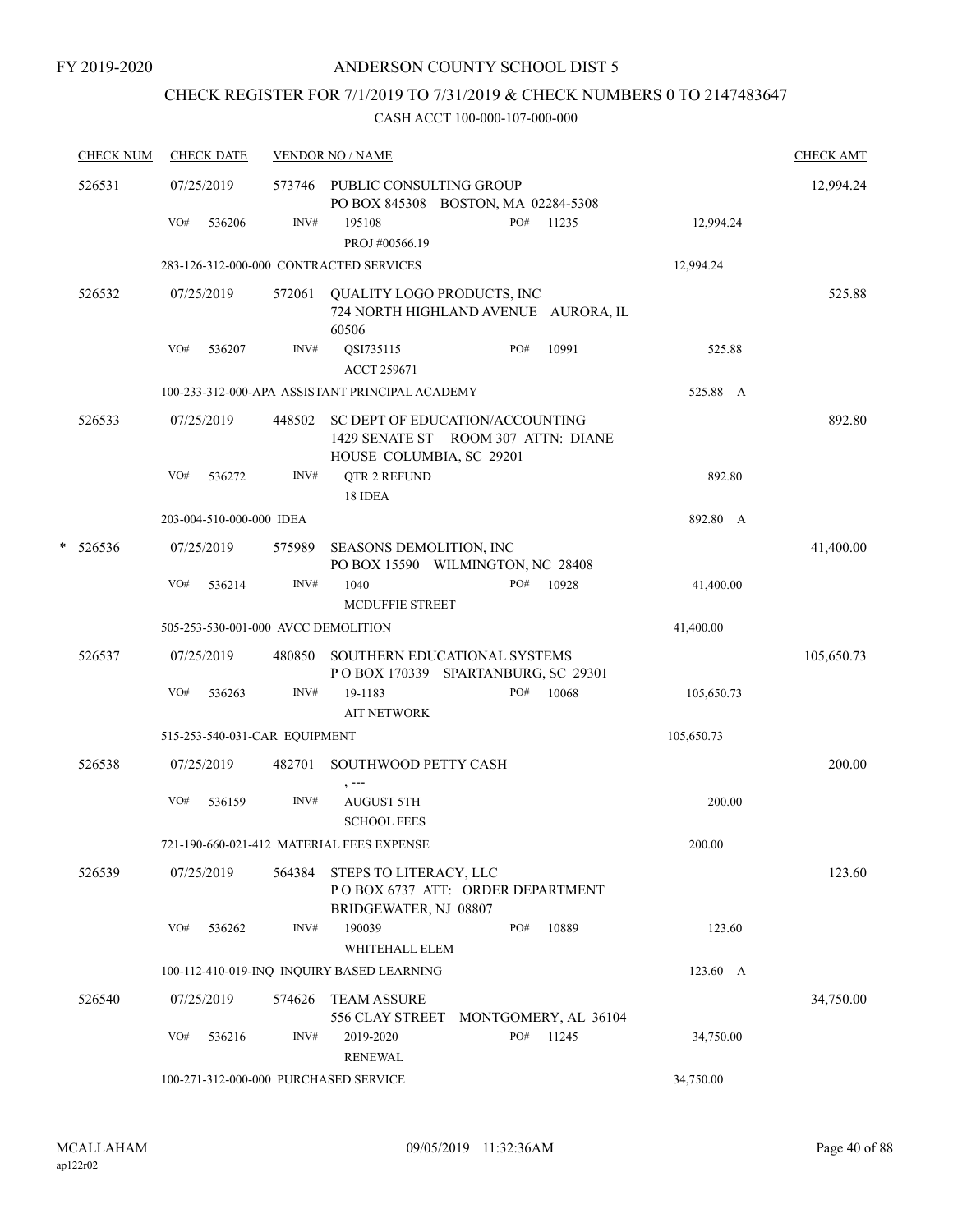## CHECK REGISTER FOR 7/1/2019 TO 7/31/2019 & CHECK NUMBERS 0 TO 2147483647

| <b>CHECK NUM</b> |     | <b>CHECK DATE</b>            |        | <b>VENDOR NO / NAME</b>                                                                      |                    | <b>CHECK AMT</b> |
|------------------|-----|------------------------------|--------|----------------------------------------------------------------------------------------------|--------------------|------------------|
| 526541           |     | 07/25/2019                   |        | 573139 TOP SHELF IMAGING<br>PO BOX 17194 ENCINO, CA 91416                                    |                    | 396.00           |
|                  | VO# | 536217                       | INV#   | PO#<br>2045<br>10760<br><b>INK</b>                                                           | 396.00             |                  |
|                  |     | 100-113-410-005-000 SUPPLIES |        |                                                                                              | 396.00             |                  |
| 526542           |     | 07/25/2019                   |        | 573815 UNITED REFRIGERATION, INC<br>PO BOX 740703 ATLANTA, GA 30374-0703                     |                    | 513.54           |
|                  | VO# | 536108                       | INV#   | 68645839<br><b>SUPPLIES</b>                                                                  | 177.47             |                  |
|                  |     | 600-256-410-000-000 SUPPLIES |        |                                                                                              | 177.47 A           |                  |
|                  | VO# | 536109                       | INV#   | 68762128<br><b>SUPPLIES</b>                                                                  | 120.71             |                  |
|                  |     | 600-256-410-000-000 SUPPLIES |        |                                                                                              | 120.71 A           |                  |
|                  |     | $VO#$ 536110                 | INV#   | 68686356<br><b>SUPPLIES</b>                                                                  | 110.05             |                  |
|                  |     | 600-256-410-000-000 SUPPLIES |        |                                                                                              | $110.05 \text{ A}$ |                  |
|                  | VO# | 536111                       | INV#   | 68694048<br><b>NITROGEN</b>                                                                  | 55.57              |                  |
|                  |     | 600-256-410-000-000 SUPPLIES |        |                                                                                              | 55.57 A            |                  |
|                  | VO# | 536117                       | INV#   | 68547165<br><b>FILTER</b>                                                                    | 22.97              |                  |
|                  |     |                              |        | 600-256-323-002-000 REPAIRS TO EQUIPMENT                                                     | 22.97 A            |                  |
|                  |     | $VO#$ 536131                 | INV#   | 69035576<br><b>SUPPLIES</b>                                                                  | 26.77              |                  |
|                  |     |                              |        | 100-254-410-002-400 HVAC/ELECTRICAL/PLUMBING                                                 | 26.77              |                  |
| $*$ 526544       |     | 07/25/2019                   |        | 574962 WESCAD, INC.<br>PO BOX 1085 SIMPSONVILLE, SC 29681                                    |                    | 15,550.00        |
|                  | VO# | 536258                       | INV#   | 1928-W<br>PO#<br>11081<br><b>WESTSIDE</b>                                                    | 15,550.00          |                  |
|                  |     | 505-254-323-003-LOC LOCKERS  |        |                                                                                              | 15,550.00 A        |                  |
| * 526546         |     | 07/30/2019                   | 569488 | ANDERSON SCREEN PRINT<br>412 WILLIAMSTON ROAD ATT: ACCOUNTS<br>RECEIVABLE ANDERSON, SC 29621 |                    | 1,850.83         |
|                  | VO# | 536343                       | INV#   | 3620<br><b>APRONS</b>                                                                        | 1,802.95           |                  |
|                  |     | 600-256-410-000-000 SUPPLIES |        |                                                                                              | 1,802.95           |                  |
|                  | VO# | 536344                       | INV#   | 3651<br><b>JACKETS</b>                                                                       | 47.88              |                  |
|                  |     | 600-256-410-000-000 SUPPLIES |        |                                                                                              | 47.88              |                  |
| 526547           |     | 07/30/2019                   | 115202 | ASD5 CULINARY SERVICES PETTY CASH                                                            |                    | 1,250.00         |
|                  | VO# | 536357                       | INV#   | 2019-2020<br><b>CASH BOX</b>                                                                 | 1,250.00           |                  |
|                  |     |                              |        | 600-000-102-002-000 PETTY CASH-T.L. HANNA                                                    | 300.00             |                  |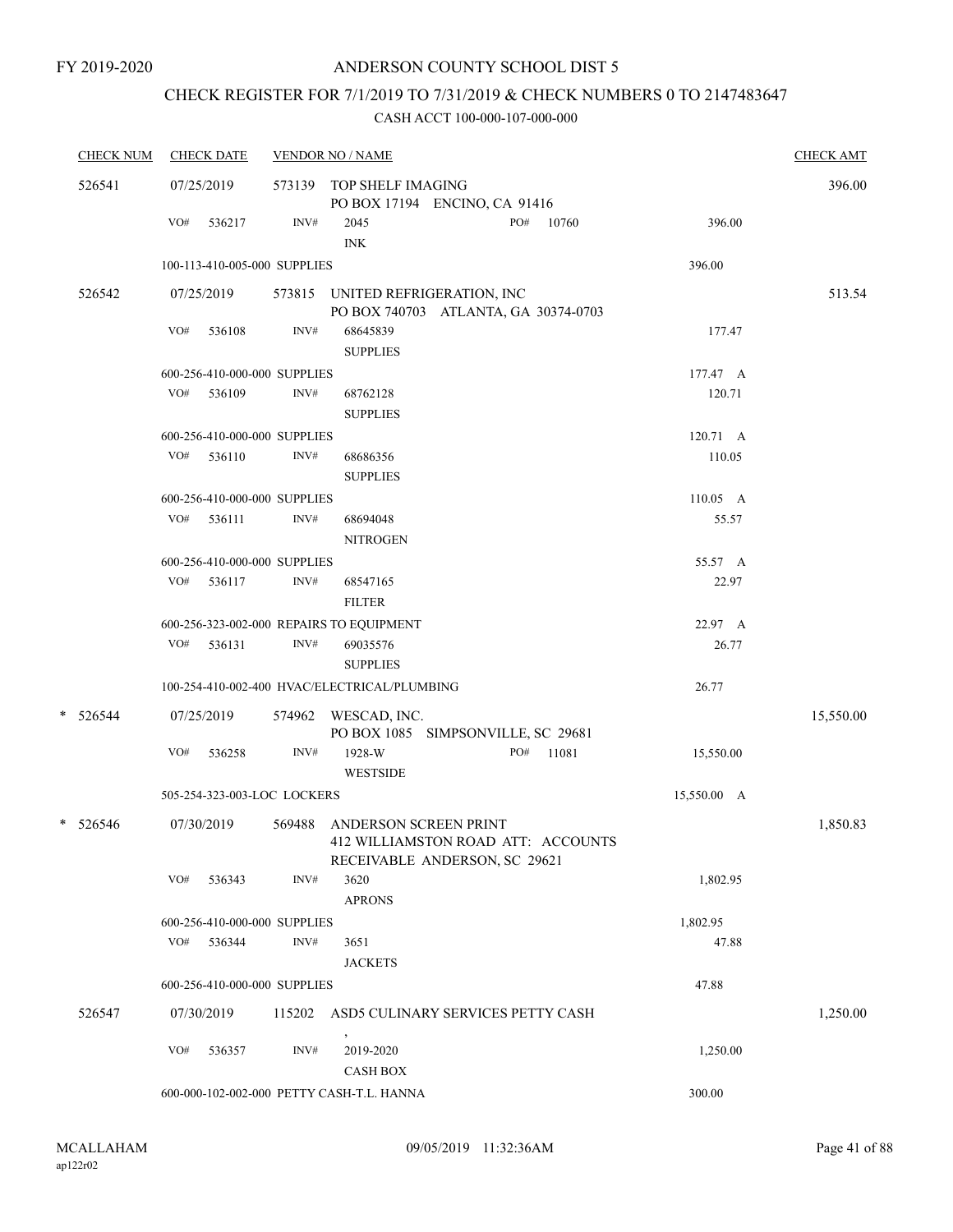## CHECK REGISTER FOR 7/1/2019 TO 7/31/2019 & CHECK NUMBERS 0 TO 2147483647

|   | <b>CHECK NUM</b> |            | <b>CHECK DATE</b>                 |        | <b>VENDOR NO / NAME</b>                            |                                              |             | <b>CHECK AMT</b> |
|---|------------------|------------|-----------------------------------|--------|----------------------------------------------------|----------------------------------------------|-------------|------------------|
|   |                  |            |                                   |        | 600-000-102-005-000 PETTY CASH- MCCANTS            |                                              | 100.00      |                  |
|   |                  |            |                                   |        | 600-000-102-006-000 PETTY CASH-ROBERT ANDERSON     |                                              | 100.00      |                  |
|   |                  |            |                                   |        | 600-000-102-007-000 PETTY CASH- CENTERVILLE        |                                              | 50.00       |                  |
|   |                  |            |                                   |        | 600-000-102-008-000 PETTY CASH- MCLEES             |                                              | 100.00      |                  |
|   |                  |            |                                   |        | 600-000-102-009-000 PETTY CASH- CONCORD            |                                              | 50.00       |                  |
|   |                  |            |                                   |        | 600-000-102-010-000 PETTY CASH-NEW PROSPECT        |                                              | 50.00       |                  |
|   |                  |            |                                   |        | 600-000-102-011-000 PETTY CASH- HOMELAND PARK      |                                              | 50.00       |                  |
|   |                  |            |                                   |        | 600-000-102-012-000 PETTY CASH- NEVITT FOREST      |                                              | 50.00       |                  |
|   |                  |            |                                   |        | 600-000-102-013-000 PETTY CASH- NORTH POINTE       |                                              | 50.00       |                  |
|   |                  |            |                                   |        | 600-000-102-014-000 PETTY CASH- CALHOUN            |                                              | 50.00       |                  |
|   |                  |            |                                   |        | 600-000-102-015-000 PETTY CASH- SOUTH FANT         |                                              | 25.00       |                  |
|   |                  |            |                                   |        | 600-000-102-016-000 PETTY CASH-VARENNES            |                                              | 50.00       |                  |
|   |                  |            |                                   |        | 600-000-102-017-000 PETTY CASH- MIDWAY             |                                              | 50.00       |                  |
|   |                  |            |                                   |        | 600-000-102-018-000 PETTY CASH-WEST MARKET         |                                              | 25.00       |                  |
|   |                  |            |                                   |        | 600-000-102-019-000 PETTY CASH-WHITEHALL           |                                              | 50.00       |                  |
|   |                  |            |                                   |        | 600-000-102-021-000 PETTY CASH- SOUTHWOOD          |                                              | 100.00      |                  |
|   | 526548           |            | 07/30/2019                        |        | 569972 BREAKOUT GREENVILLE                         |                                              |             | 1,272.00         |
|   |                  |            |                                   |        |                                                    | 614 N. MAIN STREET GREENVILLE, SC 29601      |             |                  |
|   |                  | VO#        | 536361                            | INV#   | 7/30/19                                            |                                              | 1,272.00    |                  |
|   |                  |            |                                   |        | <b>GALLOWAY 8/12/19</b>                            |                                              |             |                  |
|   |                  |            |                                   |        | 100-113-410-020-VEN SUPPLY-ADDT'L FOR LOST VENDING |                                              | 1,272.00    |                  |
| * | 526550           |            | 07/30/2019                        | 174700 | <b>CLERK OF COURT</b>                              |                                              |             | 802.18           |
|   |                  |            |                                   |        | <b>FAMILY COURT RECORD PO BOX 8002</b>             |                                              |             |                  |
|   |                  |            |                                   |        | ANDERSON, SC 29622                                 |                                              |             |                  |
|   |                  | VO#        | 536287                            | INV#   | 7/30 PAYROLL                                       |                                              | 802.18      |                  |
|   |                  |            |                                   |        | <b>DEDUCTIONS</b>                                  |                                              |             |                  |
|   |                  |            |                                   |        | 100-000-435-000-000 WAGE GARNISH/CH SUPPORT        |                                              | 802.18      |                  |
|   | 526551           | 07/30/2019 |                                   | 573962 | ECMC                                               |                                              |             | 230.27           |
|   |                  |            |                                   |        | 55116-0478                                         | LOCKBOX 7096 P.O. BOX 16478 ST. PAUL, MN     |             |                  |
|   |                  | VO#        | 536291                            | INV#   | 7/30 PAYROLL                                       |                                              | 230.27      |                  |
|   |                  |            |                                   |        | <b>DEDUCTIONS</b>                                  |                                              |             |                  |
|   |                  |            | 100-000-441-000-000 MISCELLANEOUS |        |                                                    |                                              | 230.27      |                  |
|   | 526552           |            | 07/30/2019                        | 179840 | ENCORE TECHNOLOGY GROUP LLC                        |                                              |             | 20,800.59        |
|   |                  |            |                                   |        |                                                    | DEPT 720017 P.O. BOX 1335 CHARLOTTE, NC      |             |                  |
|   |                  |            |                                   |        | 28201-1335                                         |                                              |             |                  |
|   |                  | VO#        | 536331                            | INV#   | 143395                                             | PO#<br>10879                                 | 20,800.59   |                  |
|   |                  |            |                                   |        | <b>TECHNOLOGY</b>                                  |                                              |             |                  |
|   |                  |            |                                   |        | 505-271-540-002-BSC BASEBALL&SOFTBALL COMPLEX      |                                              | 10,400.29 A |                  |
|   |                  |            |                                   |        | 505-271-540-003-BSC BASEBALL&SOFTBALL COMPLEX      |                                              | 10,400.30 A |                  |
|   | 526553           |            | 07/30/2019                        | 572552 |                                                    | <b>GREAT LAKES HIGHER EDUC GUARANTY CORP</b> |             | 221.53           |
|   |                  |            |                                   |        | BOX 83230 CHICAGO, IL 60691-0230                   | ADMINISTRATIVE WAGE GARNISHMENT UNIT PO      |             |                  |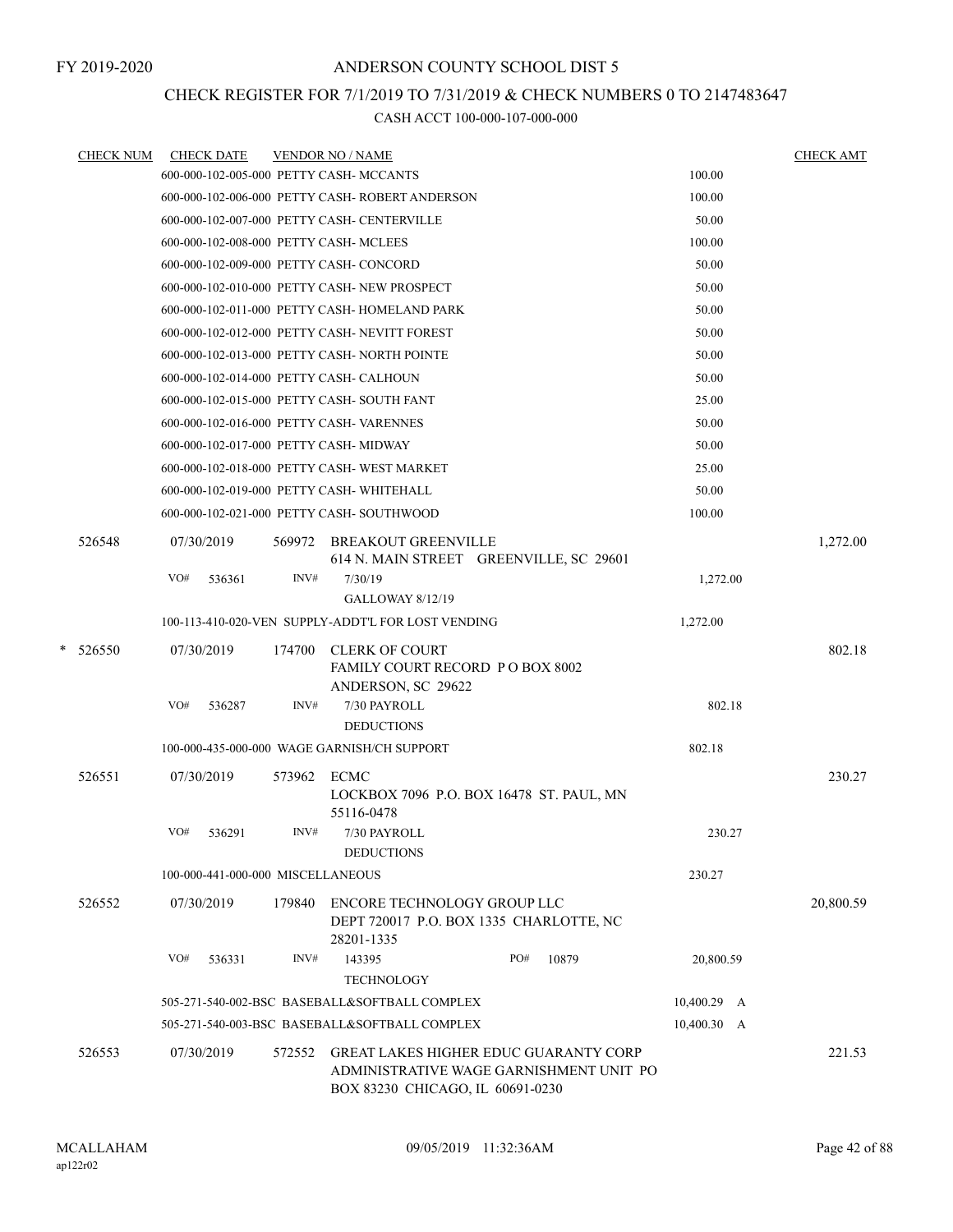## CHECK REGISTER FOR 7/1/2019 TO 7/31/2019 & CHECK NUMBERS 0 TO 2147483647

|   | <b>CHECK NUM</b> |     | <b>CHECK DATE</b>    |                                   | <b>VENDOR NO / NAME</b>                                                                              |              |            | <b>CHECK AMT</b> |
|---|------------------|-----|----------------------|-----------------------------------|------------------------------------------------------------------------------------------------------|--------------|------------|------------------|
|   |                  | VO# | 536290               | INV#                              | 7/30 PAYROLL<br><b>DEDUCTIONS</b>                                                                    |              | 221.53     |                  |
|   |                  |     |                      | 100-000-441-000-000 MISCELLANEOUS |                                                                                                      |              | 221.53     |                  |
|   | 526554           |     | 07/30/2019           |                                   | 575976 MCCULLOUGH, DYLAN**<br>3507 ALLSTON STREET ANDERSON, SC 29624                                 |              |            | 172.50           |
|   |                  | VO# | 536304               | INV#                              | <b>JUNE 10-29</b><br><b>INTERNSHIP</b>                                                               |              | 172.50     |                  |
|   |                  |     |                      |                                   | 100-115-312-031-000 PURCHASED SERVICES                                                               |              | 172.50 A   |                  |
|   | 526555           |     | 07/30/2019           | 574529                            | MIDWAY PETTY CASH<br>$, --$                                                                          |              |            | 825.00           |
|   |                  | VO# | 536339               | INV#                              | AUGUST 6<br><b>STUDENT FEES</b>                                                                      |              | 825.00     |                  |
|   |                  |     |                      |                                   | 717-190-660-017-210 MATERIAL FEES EXPENSE                                                            |              | 825.00     |                  |
| * | 526557           |     | 07/30/2019           |                                   | 564010 NC CHILD SUPPORT CENTRALIZED COLLECTNS<br>POBOX 900012 RALEIGH, NC 27675-9012                 |              |            | 305.50           |
|   |                  | VO# | 536286               | INV#                              | 7/30 PAYROLL<br><b>DEDUCTIONS</b>                                                                    |              | 305.50     |                  |
|   |                  |     |                      |                                   | 100-000-435-000-000 WAGE GARNISH/CH SUPPORT                                                          |              | 305.50     |                  |
|   | 526558           |     | 07/30/2019           | 574487                            | NORTH POINTE PETTY CASH                                                                              |              |            | 300.00           |
|   |                  | VO# | 536311               | INV#                              | AUG 8-9<br><b>STUDENT FEES</b>                                                                       |              | 300.00     |                  |
|   |                  |     |                      |                                   | 713-271-660-013-210 MATERIAL FEES EXPENSE                                                            |              | 300.00     |                  |
|   | 526559           |     | 07/30/2019           | 387500                            | NU-IDEA SCHOOL SUPPLY COMPANY, INC<br>POBOX 1248 ATT: ACCOUNTS RECEIVABLE<br><b>SUMTER, SC 29151</b> |              |            | 13,051.02        |
|   |                  | VO# | 536312               | INV#                              | 3009162-165<br><b>TABLES</b>                                                                         | PO#<br>11133 | 13,051.02  |                  |
|   |                  |     |                      |                                   | 100-113-410-006-INQ INQUIRY BASED LEARNING                                                           |              | 464.00 A   |                  |
|   |                  |     |                      |                                   | 100-113-410-021-INQ INQUIRY BASED LEARNING                                                           |              | 1,774.42 A |                  |
|   |                  |     |                      |                                   | 100-221-410-000-INQ INQUIRY BASED SUPPLIES                                                           |              | 7,500.00 A |                  |
|   |                  |     |                      | 871-113-410-005-000 SUPPLIES      |                                                                                                      |              | 161.64 A   |                  |
|   |                  |     |                      | 871-113-410-006-000 SUPPLIES      |                                                                                                      |              | 2,655.00 A |                  |
|   |                  |     |                      | 871-113-410-020-000 SUPPLIES      |                                                                                                      |              | 495.96 A   |                  |
|   | 526560           |     | 07/30/2019           |                                   | 565985 PANERA BREAD<br>103 ANDERSON STATION ANDERSON, SC 29621                                       |              |            | 703.18           |
|   |                  | VO# | 536317               | INV#                              | <b>AUGUST 12</b><br><b>NEVITT FOREST</b>                                                             |              | 703.18     |                  |
|   |                  |     |                      |                                   | 712-271-660-012-201 MISCELLANEOUS EXPENSE                                                            |              | 703.18     |                  |
|   | 526561           | VO# | 07/30/2019<br>536325 | 576080<br>INV#                    | <b>EMPLOYEE VENDOR</b><br><b>JULY 16-18</b>                                                          |              | 417.26     | 417.26           |
|   |                  |     |                      |                                   | <b>BEAUFORT</b><br>131-115-333-031-000 TRIPS AND CONFERENCES                                         |              | 417.26     |                  |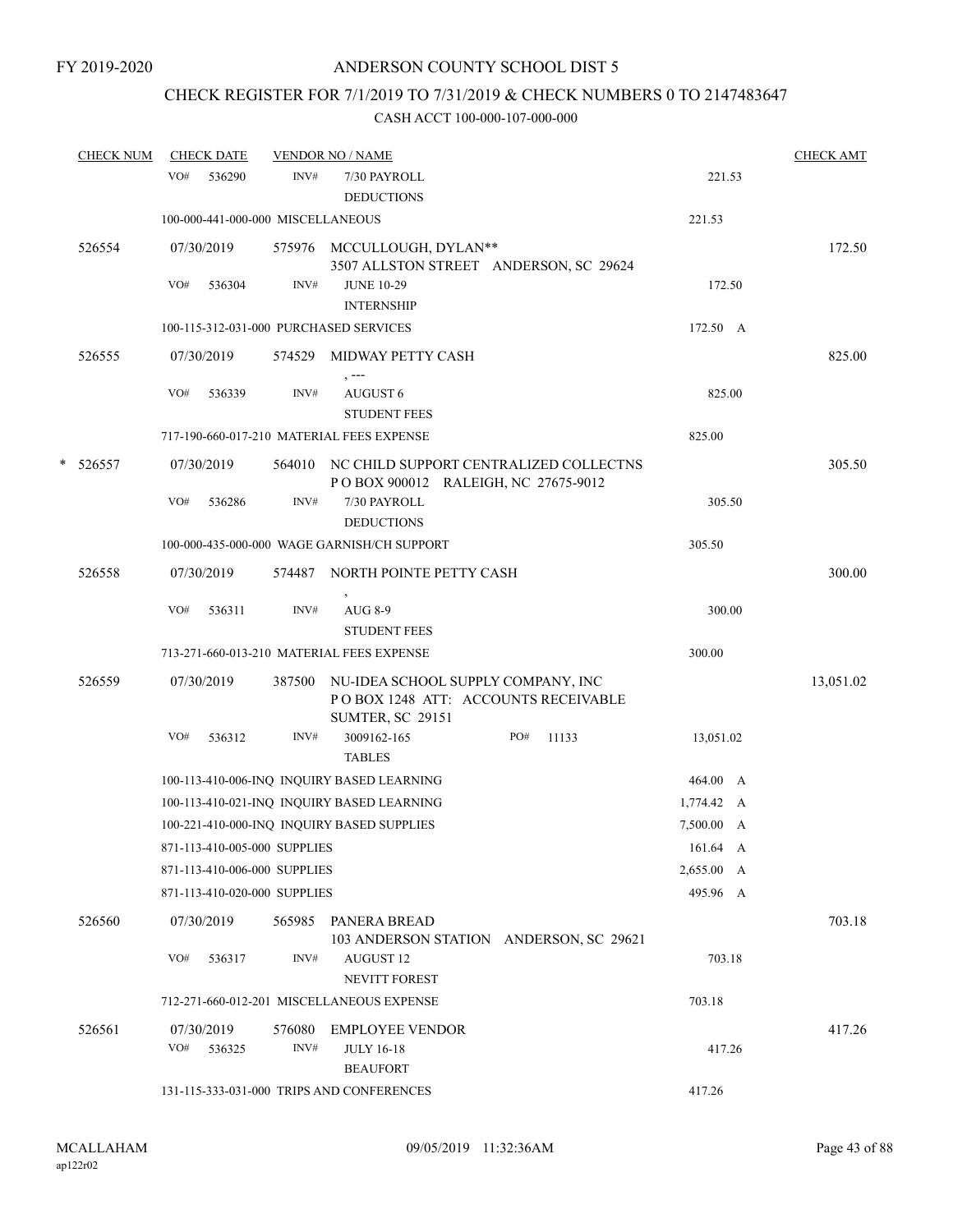## CHECK REGISTER FOR 7/1/2019 TO 7/31/2019 & CHECK NUMBERS 0 TO 2147483647

| <b>CHECK NUM</b> | <b>CHECK DATE</b>                 |        | <b>VENDOR NO / NAME</b>                                                                                          |           | <b>CHECK AMT</b> |
|------------------|-----------------------------------|--------|------------------------------------------------------------------------------------------------------------------|-----------|------------------|
| 526562           | 07/30/2019                        | 450701 | SC RETIREMENT SYSTEM (SPP)<br>POBOX 11960 CAPITOL STATION COLUMBIA, SC<br>29211                                  |           | 903.81           |
|                  | VO#<br>536284                     | INV#   | 7/30 PAYROLL<br><b>DEDUCTIONS</b>                                                                                | 903.81    |                  |
|                  |                                   |        | 100-000-438-000-000 RETIREMENT SERV PURCHASE                                                                     | 903.81    |                  |
| 526563           | 07/30/2019                        | 570749 | SNA OF SC<br>PO BOX 1795 COLUMBIA, SC 29202                                                                      |           | 300.00           |
|                  | VO#<br>536326                     | INV#   | 2019 SIFT<br><b>REGISTRATIONS</b>                                                                                | 300.00    |                  |
|                  | 600-256-640-000-000 DUES AND FEES |        |                                                                                                                  | 300.00    |                  |
| 526564           | 07/30/2019                        | 573721 | SSBT AS TTEE FOR SCORP MM61953-001-042<br>MASS MUTUAL RETIREMENT SERVICES PO BOX<br>219062 KANSAS CITY, MO 64121 |           | 20,973.92        |
|                  | VO#<br>536358                     | INV#   | 7/30 PAYROLL<br><b>DEDUCTIONS</b>                                                                                | 20,973.92 |                  |
|                  |                                   |        | 100-000-468-000-000 OPTIONAL RETIREMENT PLAN                                                                     | 13,483.24 |                  |
|                  |                                   |        | 100-000-484-000-000 EMPLOYER RETIREMENT PAYABLE                                                                  | 7,490.68  |                  |
| 526565           | 07/30/2019                        | 569467 | STUDICA, INC<br>2326 LOCKPORT ROAD ATT: ACCOUNTS<br>RECEIVABLE SANBORN, NY 14132                                 |           | 77,523.87        |
|                  | VO#<br>536341                     | INV#   | 077317<br>PO#<br>10555<br><b>AEROSPACE ENG</b>                                                                   | 77,523.87 |                  |
|                  | 515-253-520-031-CAR CAREER CENTER |        |                                                                                                                  | 77,523.87 |                  |
| 526566           | 07/30/2019                        | 575405 | TC EDUCATIONAL CONSULTING LLC<br>219 COUNTRY GLEN LANE PELZER, SC 29669                                          |           | 600.00           |
|                  | VO#<br>536323                     | INV#   | <b>JULY 22-24</b><br>WEST MARKET                                                                                 | 600.00    |                  |
|                  |                                   |        | 100-224-312-000-TEF TEACHER EFFECTIVENESS                                                                        | 600.00    |                  |
| 526567           | 07/30/2019                        | 572503 | TG<br>P O BOX 659601 SAN ANTONIO, TX 78265-9601                                                                  |           | 478.73           |
|                  | VO#<br>536288                     | INV#   | 7/30 PAYROLL<br><b>DEDUCTIONS</b>                                                                                | 478.73    |                  |
|                  | 100-000-441-000-000 MISCELLANEOUS |        |                                                                                                                  | 478.73    |                  |
| 526568           | 07/30/2019                        | 501373 | THE LAMAR COMPANIES<br>POBOX 96030 BATON ROUGE, LA 70896                                                         |           | 4,000.00         |
|                  | VO#<br>536346                     | INV#   | PO#<br>110428998<br>11313<br>CUST #728343                                                                        | 4,000.00  |                  |
|                  | 600-256-410-000-000 SUPPLIES      |        |                                                                                                                  | 4,000.00  |                  |
| 526569           | 07/30/2019                        | 504890 | <b>TIAA-CREF</b><br>P O BOX 105316<br>ATLANTA, GA 30348-5316                                                     |           | 24,117.40        |
|                  | VO#<br>536360                     | INV#   | 7/30 PAYROLL<br><b>DEDUCTIONS</b>                                                                                | 24,117.40 |                  |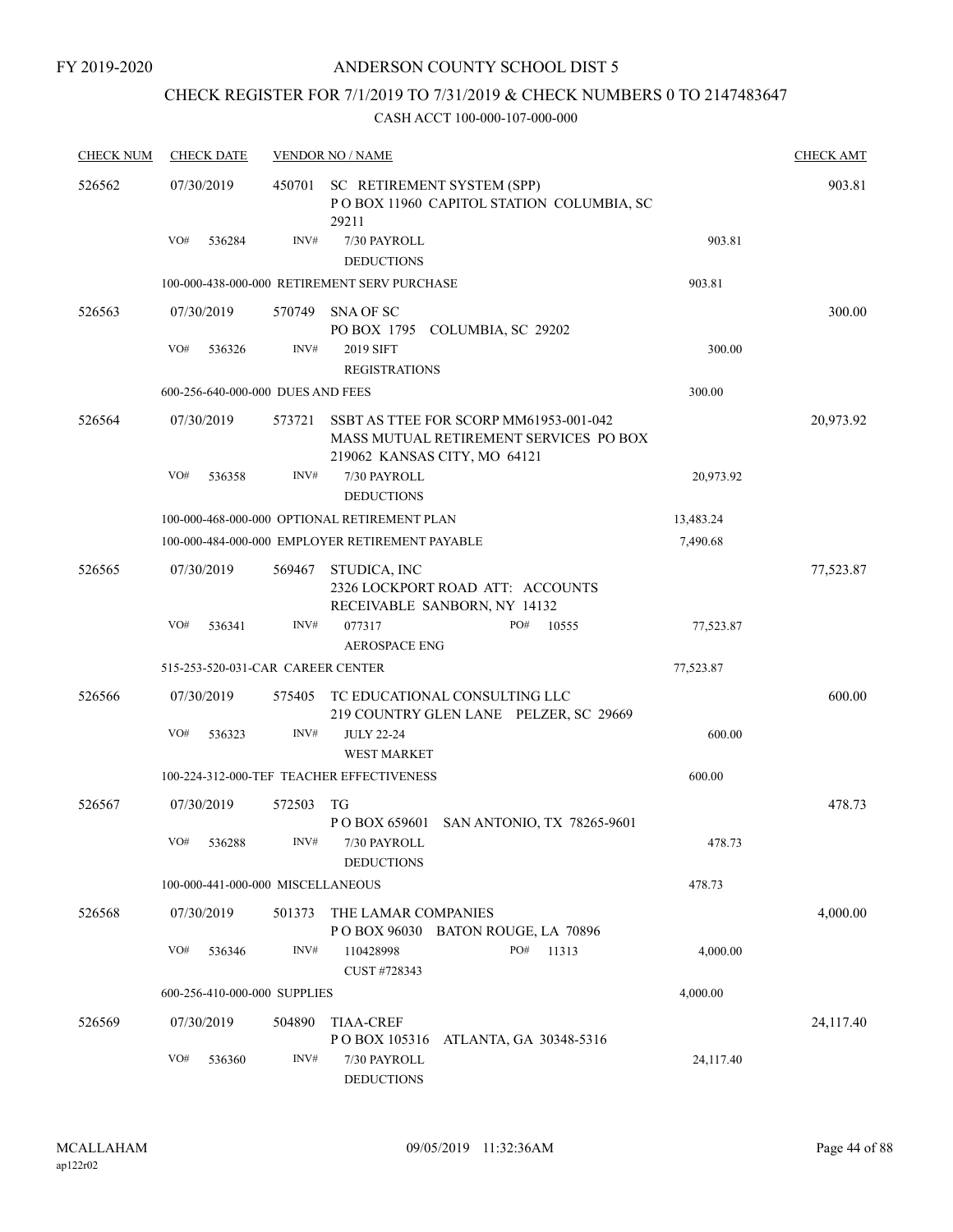# CHECK REGISTER FOR 7/1/2019 TO 7/31/2019 & CHECK NUMBERS 0 TO 2147483647

| <b>CHECK NUM</b> |     | <b>CHECK DATE</b>                 |                | <b>VENDOR NO / NAME</b>                                                                            |     |       |           | <b>CHECK AMT</b> |  |
|------------------|-----|-----------------------------------|----------------|----------------------------------------------------------------------------------------------------|-----|-------|-----------|------------------|--|
|                  |     |                                   |                | 100-000-468-000-000 OPTIONAL RETIREMENT PLAN                                                       |     |       | 15,504.05 |                  |  |
|                  |     |                                   |                | 100-000-484-000-000 EMPLOYER RETIREMENT PAYABLE                                                    |     |       | 8,613.35  |                  |  |
| 526570           |     | 07/30/2019                        | 507500         | <b>TRACTOR SUPPLY</b><br>3719 CLEMSON BLVD ATT: ACCOUNTS<br>RECEIVABLE ANDERSON, SC 29621          |     |       |           | 273.99           |  |
|                  | VO# | 536324                            | INV#           | 26211<br><b>SHAVINGS</b>                                                                           |     |       | 273.99    |                  |  |
|                  |     |                                   |                | 131-254-410-031-001 SUPPLIES - MAINTENANCE                                                         |     |       | 273.99    |                  |  |
| 526571           |     | 07/30/2019                        | 564298         | UNITED WAY OF ANDERSON COUNTY<br>POBOX 2067 ANDERSON, SC 29622                                     |     |       |           | 2,013.58         |  |
|                  | VO# | 536285                            | INV#           | 7/30 PAYROLL<br><b>DEDUCTIONS</b>                                                                  |     |       | 2,013.58  |                  |  |
|                  |     |                                   |                | 100-000-455-000-000 UNITED FUND - PAYABLE                                                          |     |       | 2,013.58  |                  |  |
| 526572           |     | 07/30/2019                        | 572350         | US DEPARTMENT OF EDUCATION AWG<br>NATIONAL PAYMENT CENTER PO BOX 790356 ST<br>LOUIS, MO 63179-0356 |     |       |           | 568.55           |  |
|                  | VO# | 536289                            | INV#           | 7/30 PAYROLL<br><b>DEDUCTIONS</b>                                                                  |     |       | 568.55    |                  |  |
|                  |     | 100-000-441-000-000 MISCELLANEOUS |                |                                                                                                    |     |       | 568.55    |                  |  |
| 526573           |     | 07/30/2019                        | 575086         | <b>VALIC</b><br>C/O JP MORGAN CHASE PO BOX 301701<br>DALLAS, TX 75303-1701                         |     |       |           | 48,140.61        |  |
|                  | VO# | 536359                            | INV#           | 7/30 PAYROLL<br><b>DEDUCTIONS</b>                                                                  |     |       | 48,140.61 |                  |  |
|                  |     |                                   |                | 100-000-468-000-000 OPTIONAL RETIREMENT PLAN                                                       |     |       | 30,947.54 |                  |  |
|                  |     |                                   |                | 100-000-484-000-000 EMPLOYER RETIREMENT PAYABLE                                                    |     |       | 17,193.07 |                  |  |
| $* 526575$       |     | 07/30/2019                        | 573864         | WELLS FARGO VENDOR FIN SERV<br>PO BOX 105710 ATLANTA, GA 30348-5710                                |     |       |           | 27,526.26        |  |
|                  | VO# | 536333                            | INV#           | 69823704<br><b>COPIER LEASE</b>                                                                    | PO# | 11253 | 4,339.92  |                  |  |
|                  |     |                                   |                | 100-112-410-008-000 SUPPLIES AND MATERIALS                                                         |     |       | 4,339.92  |                  |  |
|                  | VO# | 536334                            | INV#           | 69653815<br><b>COPIER LEASE</b>                                                                    | PO# | 11263 | 4,185.84  |                  |  |
|                  |     |                                   |                | 124-114-445-024-000 TECHNOLOGY SUPPLIES                                                            |     |       | 4,185.84  |                  |  |
|                  | VO# | 536335                            | INV#           | 69647044<br><b>COPIER LEASE</b>                                                                    | PO# | 11256 | 1,707.72  |                  |  |
|                  |     |                                   |                | 329-115-690-031-000 OTHER OBJECTS-WBL                                                              |     |       | 1,707.72  |                  |  |
|                  | VO# | 536336                            | INV#           | 69649973<br><b>COPIER LEASE</b>                                                                    | PO# | 11258 | 17,292.78 |                  |  |
|                  |     | 100-115-410-002-000 SUPPLIES      |                |                                                                                                    |     |       | 17,292.78 |                  |  |
| * 8138           | VO# | 07/02/2019<br>535512              | 574512<br>INV# | <b>EMPLOYEE VENDOR</b><br><b>JUNE 22-26</b>                                                        |     |       | 453.37    | 453.37 E         |  |
|                  |     |                                   |                | PHILADELPHIA<br>311-224-333-000-TEC TRIPS AND CONFERENCES                                          |     |       | 453.37 A  |                  |  |
|                  |     |                                   |                |                                                                                                    |     |       |           |                  |  |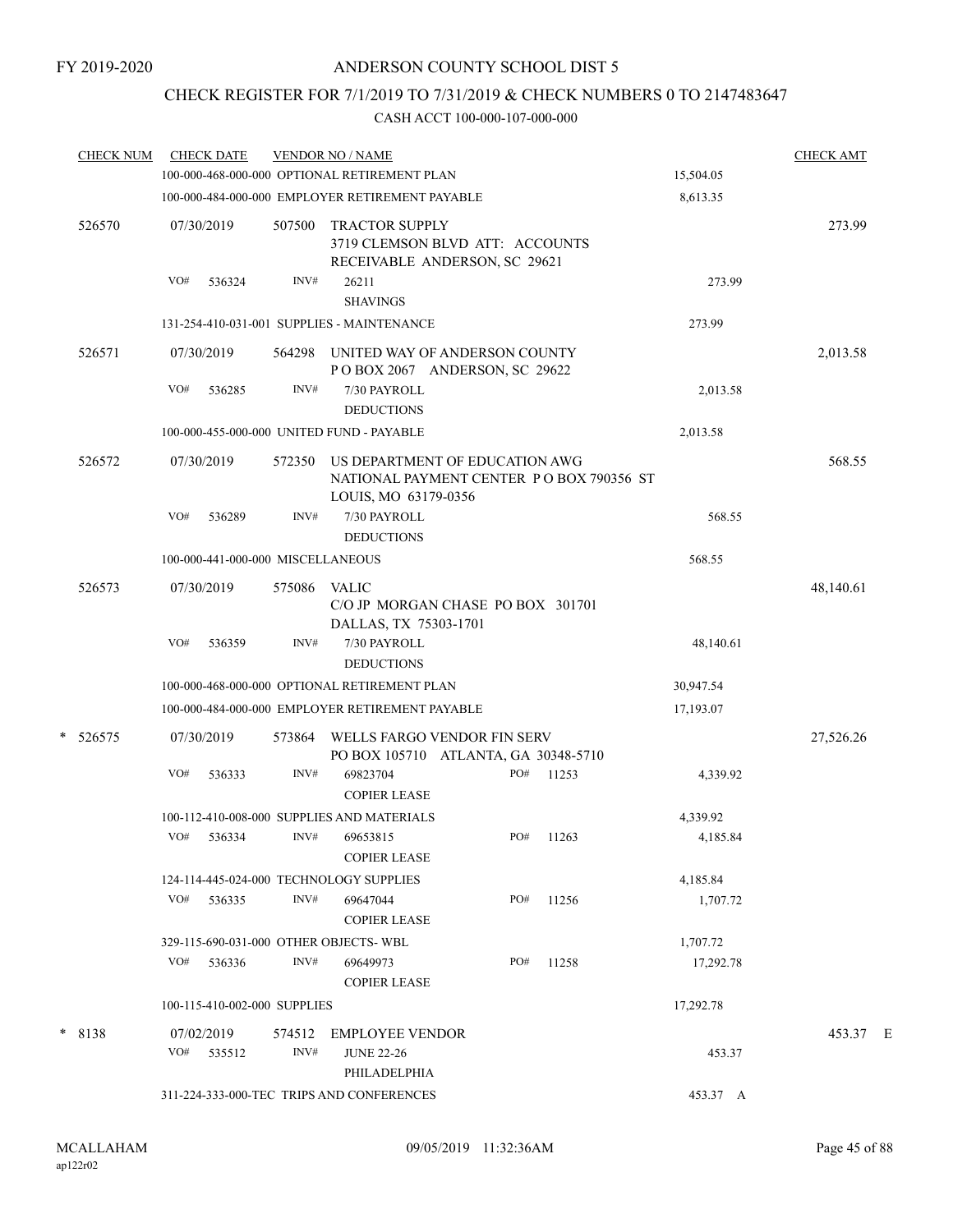## CHECK REGISTER FOR 7/1/2019 TO 7/31/2019 & CHECK NUMBERS 0 TO 2147483647

| <b>CHECK NUM</b> | <b>CHECK DATE</b>                     |                | <b>VENDOR NO / NAME</b>                                                         |                   | <b>CHECK AMT</b> |   |
|------------------|---------------------------------------|----------------|---------------------------------------------------------------------------------|-------------------|------------------|---|
| 8139             | 07/02/2019<br>VO#<br>535510           | 133925<br>INV# | <b>EMPLOYEE VENDOR</b><br><b>JUNE 22-26</b><br>PHILADELPHIA                     | 1,836.60          | 1,836.60         | E |
|                  | 267-224-333-020-P11 TRIPS- TECHNOLOGY |                |                                                                                 | 1,836.60 A        |                  |   |
| 8140             | 07/02/2019<br>VO# 535509              | 575278<br>INV# | <b>EMPLOYEE VENDOR</b><br><b>JUNE 22-26</b><br>PHILADELPHIA                     | 235.15            | 235.15 E         |   |
|                  | 267-224-333-020-P11 TRIPS- TECHNOLOGY |                |                                                                                 | 235.15 A          |                  |   |
| $* 8142$         | 07/02/2019<br>VO# 535552              | 141800<br>INV# | EMPLOYEE VENDOR<br><b>JUNE 24-27</b><br><b>GREENVILLE</b>                       | 153.08            | 153.08 E         |   |
|                  |                                       |                | 207-224-333-001-004 TRIPS AND CONFERENCES                                       | 153.08 A          |                  |   |
| 8143             | 07/02/2019<br>VO#<br>535513           | 144200<br>INV# | <b>EMPLOYEE VENDOR</b><br><b>JUNE 22-26</b><br>PHILADELPHIA                     | 685.70            | 685.70 E         |   |
|                  |                                       |                | 311-224-333-000-TEC TRIPS AND CONFERENCES                                       | 685.70 A          |                  |   |
| 8144             | 07/02/2019<br>VO#<br>535529           | 576044<br>INV# | <b>EMPLOYEE VENDOR</b><br><b>JUNE 22-26</b><br>PHILADELPHIA                     | 901.75            | 901.75 E         |   |
|                  |                                       |                | 201-224-333-012-000 TRIPS AND CONFERENCES                                       | 901.75 A          |                  |   |
| 8145             | 07/02/2019<br>VO#<br>535473           | 149150<br>INV# | <b>EMPLOYEE VENDOR</b><br><b>LEARNING TEE</b><br>REIMBURSEMENT                  | 42.88             | 164.34 E         |   |
|                  | VO#<br>535536                         | INV#           | 900-171-410-000-017 CAMP DISCOVERY SUPPLIES<br><b>SUPPLIES</b><br>REIMBURSEMENT | 42.88 A<br>121.46 |                  |   |
|                  |                                       |                | 900-171-410-000-017 CAMP DISCOVERY SUPPLIES                                     | 121.46 A          |                  |   |
| 8146             | 07/02/2019<br>VO#<br>535511           | 564954<br>INV# | <b>EMPLOYEE VENDOR</b><br><b>JUNE 22-26</b><br><b>FLORIDA</b>                   | 722.38            | 722.38 E         |   |
|                  |                                       |                | 394-114-410-063-000 SUPPLIES-SUCCESS CONN/ SUMMER                               | 722.38 A          |                  |   |
| 8147             | 07/02/2019<br>VO#                     | 568574         | CCP CROWE'S CORPORATE PROMOTIONS<br>PO BOX 2647 ANDERSON, SC 29622              |                   | 1,365.44 E       |   |
|                  | 535480                                | INV#           | 13906,13907<br><b>AIT SHIRTS</b>                                                | 1,365.44          |                  |   |
|                  | 100-115-410-031-000 SUPPLIES          |                |                                                                                 | 569.24 A          |                  |   |
|                  | 100-233-410-031-000 SUPPLIES          |                |                                                                                 | 796.20 A          |                  |   |
| 8148             | 07/02/2019<br>VO#<br>535508           | 573679<br>INV# | EMPLOYEE VENDOR<br><b>JUNE 22-26</b><br>PHILADELPHIA                            | 939.99            | 939.99 E         |   |
|                  |                                       |                | 201-224-333-012-000 TRIPS AND CONFERENCES                                       | 939.99 A          |                  |   |
| 8149             | 07/02/2019                            |                | 575525 EMPLOYEE VENDOR                                                          |                   | 137.00 E         |   |
|                  |                                       |                |                                                                                 |                   |                  |   |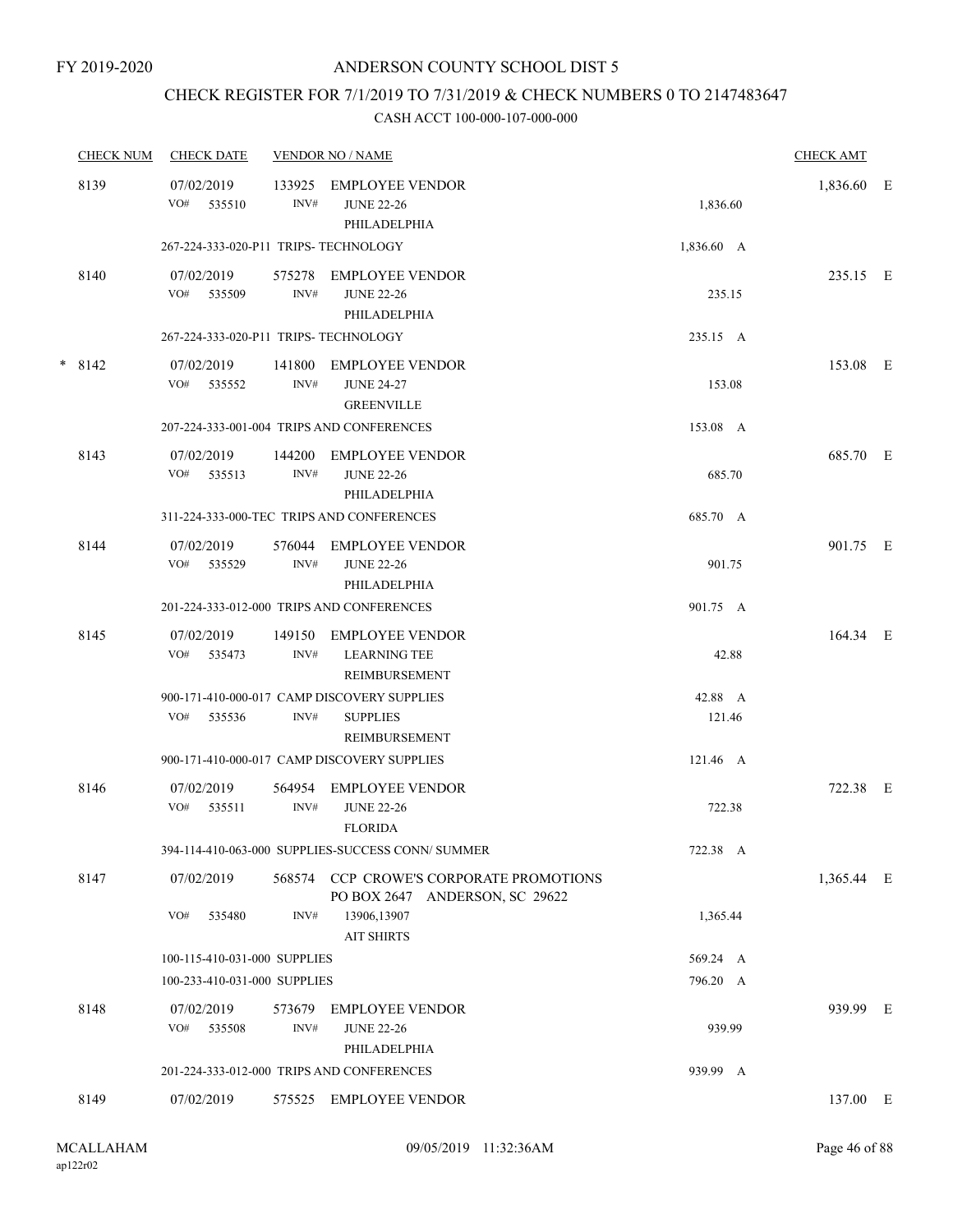## CHECK REGISTER FOR 7/1/2019 TO 7/31/2019 & CHECK NUMBERS 0 TO 2147483647

|   | <b>CHECK NUM</b> |     | <b>CHECK DATE</b>    |                                   | <b>VENDOR NO / NAME</b>                                                                                           |     |       |                         | <b>CHECK AMT</b> |     |
|---|------------------|-----|----------------------|-----------------------------------|-------------------------------------------------------------------------------------------------------------------|-----|-------|-------------------------|------------------|-----|
|   |                  | VO# | 535514               | INV#                              | <b>JUNE 22-26</b><br>PHILADELPHIA                                                                                 |     |       | 137.00                  |                  |     |
|   |                  |     |                      |                                   | 311-224-333-000-TEC TRIPS AND CONFERENCES                                                                         |     |       | 137.00 A                |                  |     |
|   | 8150             |     | 07/02/2019           | 569871                            | FOLLETT SCHOOL SOLUTIONS, INC<br>91826 COLLECTION CENTER DRIVE ATT:<br>ACCOUNTS RECEIVABLE CHICAGO, IL 60693-0918 |     |       |                         | 7,999.89         | - E |
|   |                  | VO# | 535490               | INV#                              | 454362<br>CUST #3902470                                                                                           | PO# | 10532 | 7,999.89                |                  |     |
|   |                  |     |                      |                                   | 100-222-430-009-001 LIBRARY ALLOCATION                                                                            |     |       | 81.38 A                 |                  |     |
|   |                  |     |                      |                                   | 100-222-430-009-001 LIBRARY ALLOCATION                                                                            |     |       | 5,524.23 A              |                  |     |
|   |                  |     |                      |                                   | 100-222-430-009-001 LIBRARY ALLOCATION                                                                            |     |       | 931.54 A                |                  |     |
|   |                  |     |                      |                                   | 100-222-430-009-001 LIBRARY ALLOCATION                                                                            |     |       | 1,462.74 A              |                  |     |
|   | 8151             |     | 07/02/2019           | 237555                            | FORMS & SUPPLY<br>POBOX 563953 ATT: ACCOUNTS RECEIVABLE<br>CHARLOTTE, NC 28256                                    |     |       |                         | 167,347.49 E     |     |
|   |                  | VO# | 535541               | INV#                              | 5060471<br><b>HEADPHONES</b>                                                                                      | PO# | 11011 | 47.79                   |                  |     |
|   |                  |     |                      |                                   | 203-127-410-000-000 SUPPLIES-LD/DD/OHI, SUPPLEMENTAL                                                              |     |       | 47.79 A                 |                  |     |
|   |                  | VO# | 535542               | INV#                              | 4943618<br><b>FURNITURE</b>                                                                                       | PO# | 10368 | 167,299.70              |                  |     |
|   |                  |     |                      | 515-253-520-031-CAR CAREER CENTER |                                                                                                                   |     |       | 167,299.70 A            |                  |     |
|   |                  |     |                      |                                   |                                                                                                                   |     |       |                         |                  |     |
| * | 8154             | VO# | 07/02/2019<br>535466 | 573256<br>INV#                    | <b>EMPLOYEE VENDOR</b><br><b>JUNE 22-26</b>                                                                       |     |       | 1,011.35                | $1,011.35$ E     |     |
|   |                  |     |                      |                                   | PHILADELPHIA                                                                                                      |     |       |                         |                  |     |
|   |                  |     |                      |                                   | 311-224-333-000-TEC TRIPS AND CONFERENCES                                                                         |     |       | $1,011.35$ A            |                  |     |
|   | 8155             |     | 07/02/2019           | 576042                            | <b>EMPLOYEE VENDOR</b>                                                                                            |     |       |                         | 774.29 E         |     |
|   |                  | VO# | 535531               | INV#                              | <b>JUNE 21-26</b><br>PHILADELPHIA                                                                                 |     |       | 774.29                  |                  |     |
|   |                  |     |                      |                                   | 311-224-333-000-TEC TRIPS AND CONFERENCES                                                                         |     |       | 774.29 A                |                  |     |
|   | 8156             |     | 07/02/2019           | 264114                            | HEINEMANN                                                                                                         |     |       |                         | 27,774.67 E      |     |
|   |                  |     |                      |                                   | 15963 COLLECTIONS CENTER DRIVE ATT:<br>ACCOUNTS RECEIVABLE CHICAGO, IL 60693                                      |     |       |                         |                  |     |
|   |                  | VO# | 535492               | INV#                              | 7086211                                                                                                           | PO# | 11144 | 8,698.20                |                  |     |
|   |                  |     |                      |                                   | CUST #63606<br>100-221-312-000-000 PURCHASED SERVICES                                                             |     |       |                         |                  |     |
|   |                  |     |                      |                                   |                                                                                                                   |     |       | 0.00 A                  |                  |     |
|   |                  | VO# | 535493               | INV#                              | 358-221-410-000-000 SUPPLIES AND MATERIALS<br>7060615                                                             | PO# | 10470 | 8,698.20 A<br>19,076.47 |                  |     |
|   |                  |     |                      |                                   | <b>MCLEES ELEM</b>                                                                                                |     |       |                         |                  |     |
|   |                  |     |                      | 397-112-410-008-000 SUPPLIES      |                                                                                                                   |     |       | 19,076.47 A             |                  |     |
|   | $*$ 8159         |     | 07/02/2019           | 574559                            | <b>EMPLOYEE VENDOR</b>                                                                                            |     |       |                         | $1,261.75$ E     |     |
|   |                  | VO# | 535533               | INV#                              | <b>JUNE 21-26</b><br><b>FLORIDA</b>                                                                               |     |       | 517.60                  |                  |     |
|   |                  |     |                      |                                   | 394-114-410-063-000 SUPPLIES-SUCCESS CONN/ SUMMER                                                                 |     |       | 517.60 A                |                  |     |
|   |                  |     | VO# 535534           | INV#                              | <b>JUNE 15-19</b>                                                                                                 |     |       | 673.19                  |                  |     |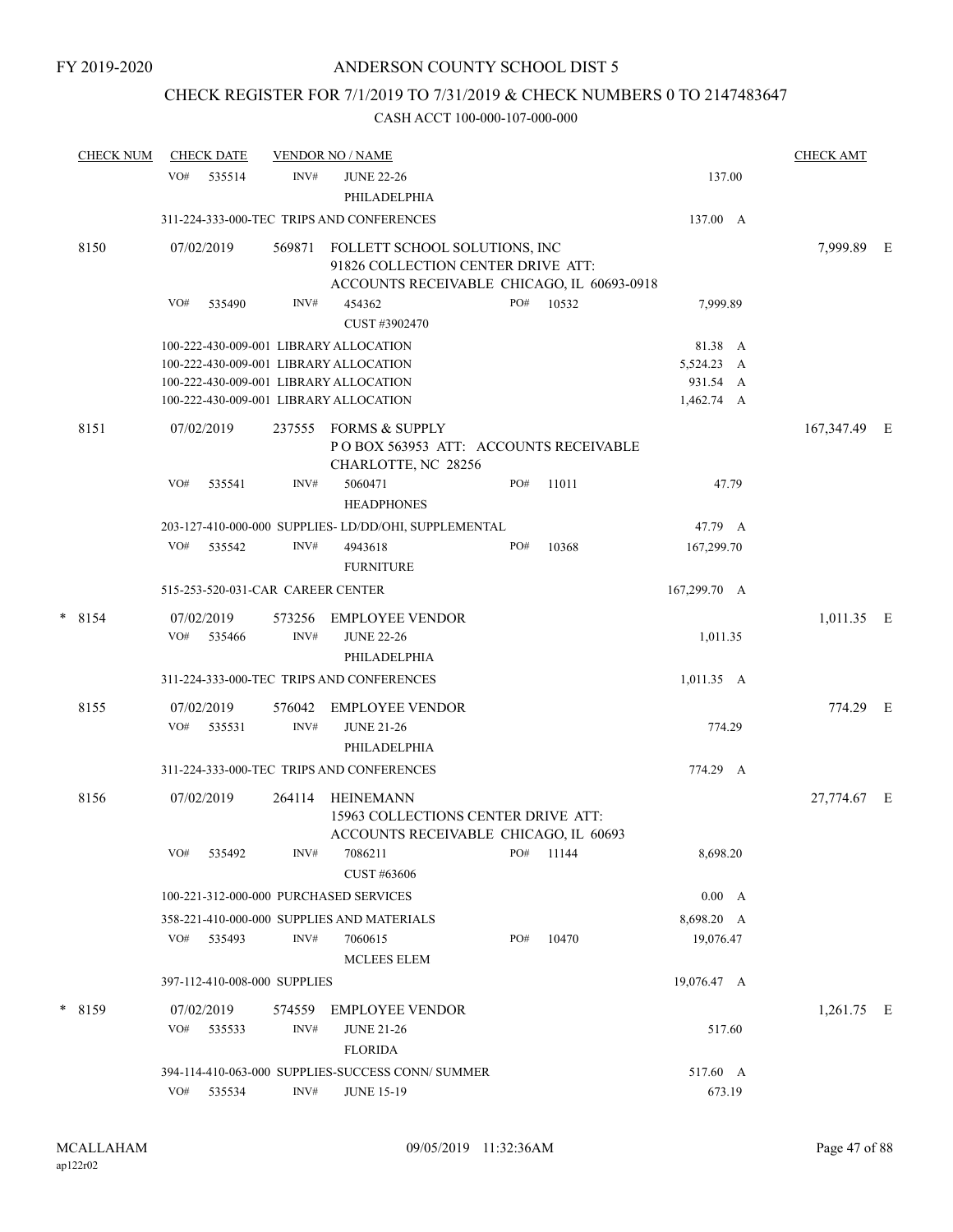## CHECK REGISTER FOR 7/1/2019 TO 7/31/2019 & CHECK NUMBERS 0 TO 2147483647

|        | <b>CHECK NUM</b> | <b>CHECK DATE</b>                      |                | <b>VENDOR NO / NAME</b>                                                                               |                    | <b>CHECK AMT</b> |  |
|--------|------------------|----------------------------------------|----------------|-------------------------------------------------------------------------------------------------------|--------------------|------------------|--|
|        |                  | VO#<br>535539                          | INV#           | <b>MYRTLE BEACH</b><br>100-233-333-000-000 TRIPS AND CONFERENCES<br><b>MAY-JUNE</b><br><b>MILEAGE</b> | 673.19 A<br>70.96  |                  |  |
|        |                  |                                        |                | 100-233-333-000-000 TRIPS AND CONFERENCES                                                             | 70.96 A            |                  |  |
|        | $*8162$          | 07/02/2019<br>VO# 535556               | INV#           | 563964 EMPLOYEE VENDOR<br><b>APR-JUNE</b><br><b>MILEAGE</b>                                           | 121.21             | $121.21$ E       |  |
|        |                  | 100-266-332-000-000 IN-DISTRICT TRAVEL |                |                                                                                                       | 121.21 A           |                  |  |
| $\ast$ | 8164             | 07/02/2019<br>VO#<br>535463            | 327400<br>INV# | <b>EMPLOYEE VENDOR</b><br><b>JUNE 22-27</b><br>PHILADELPHIA                                           | 593.10             | 1,157.58 E       |  |
|        |                  | VO#<br>535565                          | INV#           | 311-224-333-000-TEC TRIPS AND CONFERENCES<br><b>JUNE 17-20</b><br><b>ATLANTA</b>                      | 593.10 A<br>564.48 |                  |  |
|        |                  |                                        |                | 100-221-333-000-000 TRIPS AND CONFERENCES                                                             | 564.48 A           |                  |  |
| $\ast$ | 8166             | 07/02/2019<br>VO# 535515               | INV#           | 574557 EMPLOYEE VENDOR<br><b>JUNE 22-26</b><br>PHILADELPHIA                                           | 836.41             | 836.41 E         |  |
|        |                  |                                        |                | 311-224-333-000-TEC TRIPS AND CONFERENCES                                                             | 836.41 A           |                  |  |
|        | 8167             | 07/02/2019<br>VO#<br>535462            | 338700<br>INV# | EMPLOYEE VENDOR<br><b>JUNE 23-27</b><br>PHILADELPHIA                                                  | 778.05             | 1,476.61 E       |  |
|        |                  | VO#<br>535566                          | INV#           | 311-224-333-000-TEC TRIPS AND CONFERENCES<br><b>JUNE 17-20</b><br><b>ATLANTA</b>                      | 778.05 A<br>698.56 |                  |  |
|        |                  |                                        |                | 100-221-333-000-000 TRIPS AND CONFERENCES                                                             | 698.56 A           |                  |  |
| *      | 8169             | 07/02/2019<br>VO# 535465               | 262185<br>INV# | EMPLOYEE VENDOR<br><b>JUNE 23-26</b><br><b>ORLANDO &amp; TAMPA</b>                                    | 1,243.87           | 1,243.87 E       |  |
|        |                  |                                        |                | 871-224-333-000-000 TRIPS AND CONFERENCES                                                             | 1,243.87 A         |                  |  |
|        | $*$ 8171         | 07/02/2019<br>VO#<br>535576            | INV#           | 571837 EMPLOYEE VENDOR<br><b>LONGHORNS</b><br>REIMBURSEMENT                                           | 190.00             | 190.00 E         |  |
|        |                  |                                        |                | 717-190-660-017-201 MISCELLANEOUS EXPENSE                                                             | 190.00 A           |                  |  |
|        | 8172             | 07/02/2019<br>VO#<br>535530            | INV#           | 576043 EMPLOYEE VENDOR<br><b>JUNE 22-26</b><br>PHILADELPHIA                                           | 901.75             | 901.75 E         |  |
|        |                  |                                        |                | 201-224-333-012-000 TRIPS AND CONFERENCES                                                             | 901.75 A           |                  |  |
|        | 8173             | 07/02/2019<br>VO#<br>535555            | $\text{INV}\#$ | 370175 EMPLOYEE VENDOR<br><b>JUNE 18-23</b><br>ORLANDO                                                | 430.90             | 430.90 E         |  |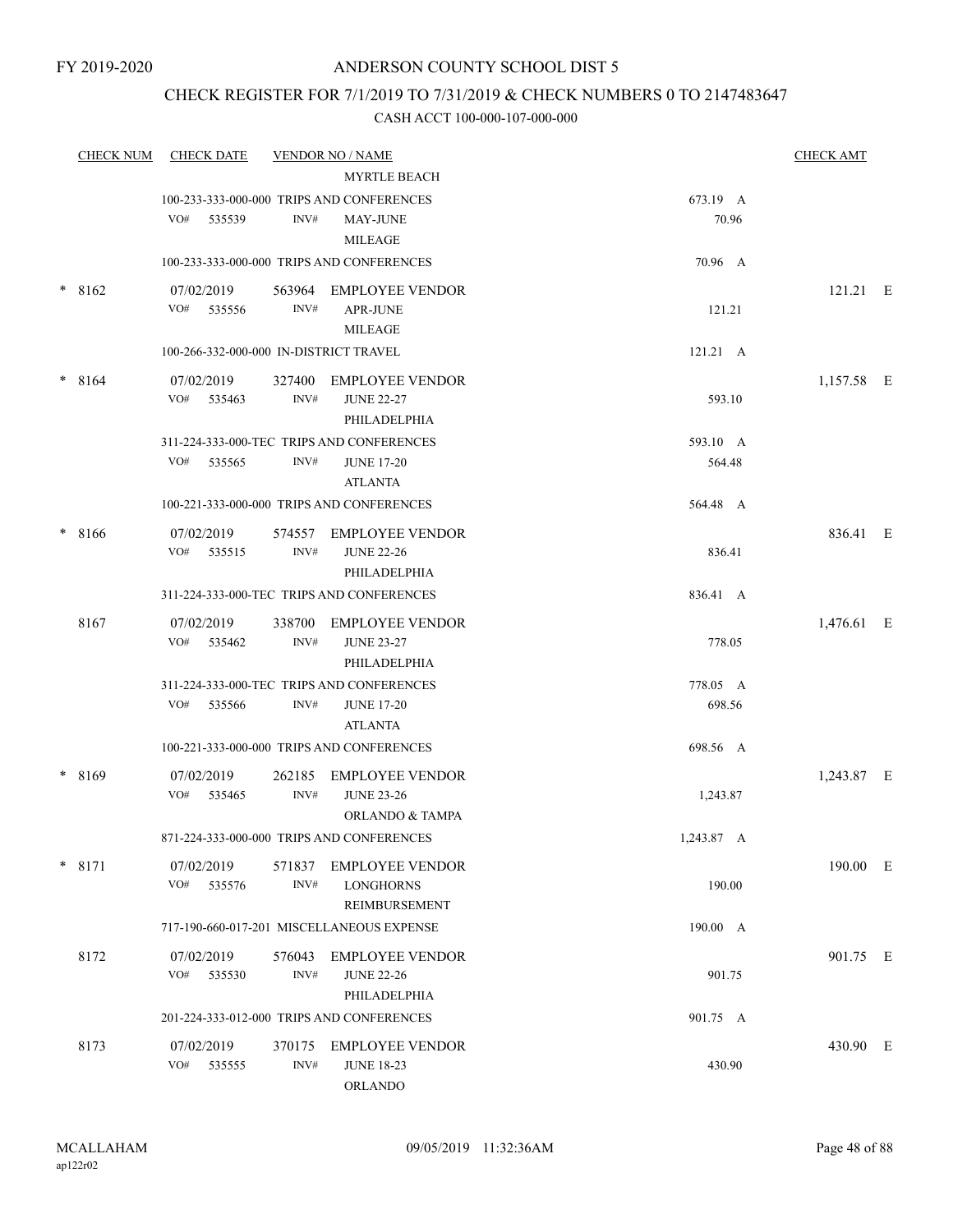## CHECK REGISTER FOR 7/1/2019 TO 7/31/2019 & CHECK NUMBERS 0 TO 2147483647

|     |                                |                                                                                                                                                                                             |                                 |                                                                                                                                                                                                                                                                                                                                                                                                                                                                                                                                                           |                                                                                                                                                                                                                                                                                                                                                                                             |       |                                              |       | <b>CHECK AMT</b>                                                                                                                                                                                                                                                                                                                              |  |
|-----|--------------------------------|---------------------------------------------------------------------------------------------------------------------------------------------------------------------------------------------|---------------------------------|-----------------------------------------------------------------------------------------------------------------------------------------------------------------------------------------------------------------------------------------------------------------------------------------------------------------------------------------------------------------------------------------------------------------------------------------------------------------------------------------------------------------------------------------------------------|---------------------------------------------------------------------------------------------------------------------------------------------------------------------------------------------------------------------------------------------------------------------------------------------------------------------------------------------------------------------------------------------|-------|----------------------------------------------|-------|-----------------------------------------------------------------------------------------------------------------------------------------------------------------------------------------------------------------------------------------------------------------------------------------------------------------------------------------------|--|
|     |                                |                                                                                                                                                                                             |                                 |                                                                                                                                                                                                                                                                                                                                                                                                                                                                                                                                                           |                                                                                                                                                                                                                                                                                                                                                                                             |       |                                              |       |                                                                                                                                                                                                                                                                                                                                               |  |
|     |                                |                                                                                                                                                                                             |                                 |                                                                                                                                                                                                                                                                                                                                                                                                                                                                                                                                                           |                                                                                                                                                                                                                                                                                                                                                                                             |       |                                              |       |                                                                                                                                                                                                                                                                                                                                               |  |
| VO# |                                | INV#                                                                                                                                                                                        | <b>JUNE 23-27</b>               |                                                                                                                                                                                                                                                                                                                                                                                                                                                                                                                                                           |                                                                                                                                                                                                                                                                                                                                                                                             |       |                                              |       | 2,117.33 E                                                                                                                                                                                                                                                                                                                                    |  |
|     |                                |                                                                                                                                                                                             |                                 |                                                                                                                                                                                                                                                                                                                                                                                                                                                                                                                                                           |                                                                                                                                                                                                                                                                                                                                                                                             |       |                                              |       |                                                                                                                                                                                                                                                                                                                                               |  |
|     |                                |                                                                                                                                                                                             |                                 |                                                                                                                                                                                                                                                                                                                                                                                                                                                                                                                                                           |                                                                                                                                                                                                                                                                                                                                                                                             |       |                                              |       | 4,291.54 E                                                                                                                                                                                                                                                                                                                                    |  |
| VO# |                                | INV#                                                                                                                                                                                        | PO 11033<br><b>SUPPLIES</b>     |                                                                                                                                                                                                                                                                                                                                                                                                                                                                                                                                                           | PO#                                                                                                                                                                                                                                                                                                                                                                                         | 11033 |                                              |       |                                                                                                                                                                                                                                                                                                                                               |  |
|     |                                |                                                                                                                                                                                             |                                 |                                                                                                                                                                                                                                                                                                                                                                                                                                                                                                                                                           |                                                                                                                                                                                                                                                                                                                                                                                             |       |                                              |       |                                                                                                                                                                                                                                                                                                                                               |  |
|     |                                |                                                                                                                                                                                             |                                 |                                                                                                                                                                                                                                                                                                                                                                                                                                                                                                                                                           |                                                                                                                                                                                                                                                                                                                                                                                             |       |                                              |       |                                                                                                                                                                                                                                                                                                                                               |  |
|     |                                |                                                                                                                                                                                             |                                 |                                                                                                                                                                                                                                                                                                                                                                                                                                                                                                                                                           |                                                                                                                                                                                                                                                                                                                                                                                             |       |                                              |       |                                                                                                                                                                                                                                                                                                                                               |  |
| VO# |                                | INV#                                                                                                                                                                                        | 326067842001                    |                                                                                                                                                                                                                                                                                                                                                                                                                                                                                                                                                           |                                                                                                                                                                                                                                                                                                                                                                                             |       |                                              |       |                                                                                                                                                                                                                                                                                                                                               |  |
|     |                                |                                                                                                                                                                                             |                                 |                                                                                                                                                                                                                                                                                                                                                                                                                                                                                                                                                           |                                                                                                                                                                                                                                                                                                                                                                                             |       |                                              |       |                                                                                                                                                                                                                                                                                                                                               |  |
| VO# |                                | INV#                                                                                                                                                                                        | 318550326001                    |                                                                                                                                                                                                                                                                                                                                                                                                                                                                                                                                                           |                                                                                                                                                                                                                                                                                                                                                                                             |       |                                              |       |                                                                                                                                                                                                                                                                                                                                               |  |
|     |                                |                                                                                                                                                                                             |                                 |                                                                                                                                                                                                                                                                                                                                                                                                                                                                                                                                                           |                                                                                                                                                                                                                                                                                                                                                                                             |       |                                              |       |                                                                                                                                                                                                                                                                                                                                               |  |
|     |                                |                                                                                                                                                                                             |                                 |                                                                                                                                                                                                                                                                                                                                                                                                                                                                                                                                                           |                                                                                                                                                                                                                                                                                                                                                                                             |       |                                              |       |                                                                                                                                                                                                                                                                                                                                               |  |
|     |                                |                                                                                                                                                                                             | <b>SUPPLIES</b>                 |                                                                                                                                                                                                                                                                                                                                                                                                                                                                                                                                                           |                                                                                                                                                                                                                                                                                                                                                                                             |       |                                              |       |                                                                                                                                                                                                                                                                                                                                               |  |
|     |                                |                                                                                                                                                                                             |                                 |                                                                                                                                                                                                                                                                                                                                                                                                                                                                                                                                                           |                                                                                                                                                                                                                                                                                                                                                                                             |       |                                              |       |                                                                                                                                                                                                                                                                                                                                               |  |
| VO# |                                | INV#                                                                                                                                                                                        | 324014333001<br><b>SUPPLIES</b> |                                                                                                                                                                                                                                                                                                                                                                                                                                                                                                                                                           | PO#                                                                                                                                                                                                                                                                                                                                                                                         | 10976 |                                              |       |                                                                                                                                                                                                                                                                                                                                               |  |
|     |                                |                                                                                                                                                                                             |                                 |                                                                                                                                                                                                                                                                                                                                                                                                                                                                                                                                                           |                                                                                                                                                                                                                                                                                                                                                                                             |       |                                              |       |                                                                                                                                                                                                                                                                                                                                               |  |
| VO# |                                | INV#                                                                                                                                                                                        | 324030048001<br><b>PRINTER</b>  |                                                                                                                                                                                                                                                                                                                                                                                                                                                                                                                                                           | PO#                                                                                                                                                                                                                                                                                                                                                                                         | 10976 |                                              |       |                                                                                                                                                                                                                                                                                                                                               |  |
|     |                                |                                                                                                                                                                                             |                                 |                                                                                                                                                                                                                                                                                                                                                                                                                                                                                                                                                           |                                                                                                                                                                                                                                                                                                                                                                                             |       |                                              |       |                                                                                                                                                                                                                                                                                                                                               |  |
| VO# |                                | INV#                                                                                                                                                                                        | PO 10978                        |                                                                                                                                                                                                                                                                                                                                                                                                                                                                                                                                                           | PO#                                                                                                                                                                                                                                                                                                                                                                                         | 10978 |                                              |       |                                                                                                                                                                                                                                                                                                                                               |  |
|     |                                |                                                                                                                                                                                             |                                 |                                                                                                                                                                                                                                                                                                                                                                                                                                                                                                                                                           |                                                                                                                                                                                                                                                                                                                                                                                             |       |                                              |       |                                                                                                                                                                                                                                                                                                                                               |  |
|     |                                |                                                                                                                                                                                             |                                 |                                                                                                                                                                                                                                                                                                                                                                                                                                                                                                                                                           |                                                                                                                                                                                                                                                                                                                                                                                             |       |                                              |       |                                                                                                                                                                                                                                                                                                                                               |  |
|     |                                |                                                                                                                                                                                             |                                 |                                                                                                                                                                                                                                                                                                                                                                                                                                                                                                                                                           |                                                                                                                                                                                                                                                                                                                                                                                             |       |                                              |       |                                                                                                                                                                                                                                                                                                                                               |  |
|     |                                | INV#                                                                                                                                                                                        | 325844092001                    |                                                                                                                                                                                                                                                                                                                                                                                                                                                                                                                                                           | PO#                                                                                                                                                                                                                                                                                                                                                                                         | 11006 |                                              | 99.87 |                                                                                                                                                                                                                                                                                                                                               |  |
|     |                                |                                                                                                                                                                                             |                                 |                                                                                                                                                                                                                                                                                                                                                                                                                                                                                                                                                           |                                                                                                                                                                                                                                                                                                                                                                                             |       |                                              |       |                                                                                                                                                                                                                                                                                                                                               |  |
|     |                                | INV#                                                                                                                                                                                        | 2313935334                      |                                                                                                                                                                                                                                                                                                                                                                                                                                                                                                                                                           | PO#                                                                                                                                                                                                                                                                                                                                                                                         | 11119 |                                              |       |                                                                                                                                                                                                                                                                                                                                               |  |
|     |                                |                                                                                                                                                                                             |                                 |                                                                                                                                                                                                                                                                                                                                                                                                                                                                                                                                                           |                                                                                                                                                                                                                                                                                                                                                                                             |       |                                              |       |                                                                                                                                                                                                                                                                                                                                               |  |
|     |                                |                                                                                                                                                                                             |                                 |                                                                                                                                                                                                                                                                                                                                                                                                                                                                                                                                                           |                                                                                                                                                                                                                                                                                                                                                                                             |       |                                              |       |                                                                                                                                                                                                                                                                                                                                               |  |
|     |                                |                                                                                                                                                                                             | <b>SUPPLIES</b>                 |                                                                                                                                                                                                                                                                                                                                                                                                                                                                                                                                                           |                                                                                                                                                                                                                                                                                                                                                                                             |       |                                              |       |                                                                                                                                                                                                                                                                                                                                               |  |
|     |                                |                                                                                                                                                                                             |                                 |                                                                                                                                                                                                                                                                                                                                                                                                                                                                                                                                                           |                                                                                                                                                                                                                                                                                                                                                                                             |       |                                              |       |                                                                                                                                                                                                                                                                                                                                               |  |
| VO# |                                | INV#                                                                                                                                                                                        | <b>JUNE 23-27</b>               |                                                                                                                                                                                                                                                                                                                                                                                                                                                                                                                                                           |                                                                                                                                                                                                                                                                                                                                                                                             |       |                                              |       | 296.69 E                                                                                                                                                                                                                                                                                                                                      |  |
|     | <b>CHECK NUM</b><br>VO#<br>VO# | <b>CHECK DATE</b><br>07/02/2019<br>535461<br>07/02/2019<br>535499<br>535500<br>535501<br>535502<br>535522<br>535523<br>535524<br>VO# 535525<br>VO# 535543<br>535544<br>07/02/2019<br>535460 | INV#<br>INV#                    | <b>VENDOR NO / NAME</b><br>357-171-410-000-000 SUPPLIES<br>357-171-410-000-000 SUPPLIES<br>357-171-410-000-000 SUPPLIES<br><b>CREDIT</b><br>100-221-445-000-000 TECHNOLOGY SUPPLIES<br><b>SUPPLIES</b><br>326-111-410-000-000 SCIENCE KITS SUPPLIES<br>321760367001<br>357-171-410-000-000 SUPPLIES<br>100-211-410-005-000 SUPPLIES<br>100-211-410-005-000 SUPPLIES<br><b>SUPPLIES</b><br>100-211-410-006-000 SUPPLIES<br>100-211-410-006-000 SUPPLIES<br>100-211-410-006-000 SUPPLIES<br><b>SUPPLIES</b><br>100-233-410-000-000 SUPPLIES<br>332217297001 | 207-115-312-001-010 STUDENT ORGANIZATIONS<br>329-271-312-001-000 PUPIL ACTIVITY/ FIELD TRIPS-WBL<br>572840 EMPLOYEE VENDOR<br>PHILADELPHIA<br>100-222-333-000-MDA MEDIA SPECIALIST TRAVEL<br>389900 OFFICE DEPOT<br><b>CALCULATORS</b><br>394-114-410-063-000 SUPPLIES-SUCCESS CONN/ SUMMER<br>100-114-410-003-VEN SUPPLY-ADDT'L FOR LOST VENDING<br>575205 EMPLOYEE VENDOR<br>PHILADELPHIA | PO#   | POBOX 1413 CHARLOTTE, NC 28201-1413<br>11124 |       | 161.45 A<br>269.45 A<br>2,117.33<br>2,117.33 A<br>678.19<br>239.25 A<br>82.82 A<br>356.12 A<br>$-113.82$<br>$-113.82 \, A$<br>22.99<br>22.99 A<br>14.18<br>14.18 A<br>102.40<br>$102.40 \, A$<br>399.63<br>399.63 A<br>597.97<br>233.38 A<br>$13.11 \quad A$<br>351.48 A<br>99.87 A<br>120.18<br>120.18 A<br>2,369.95<br>2,369.95 A<br>296.69 |  |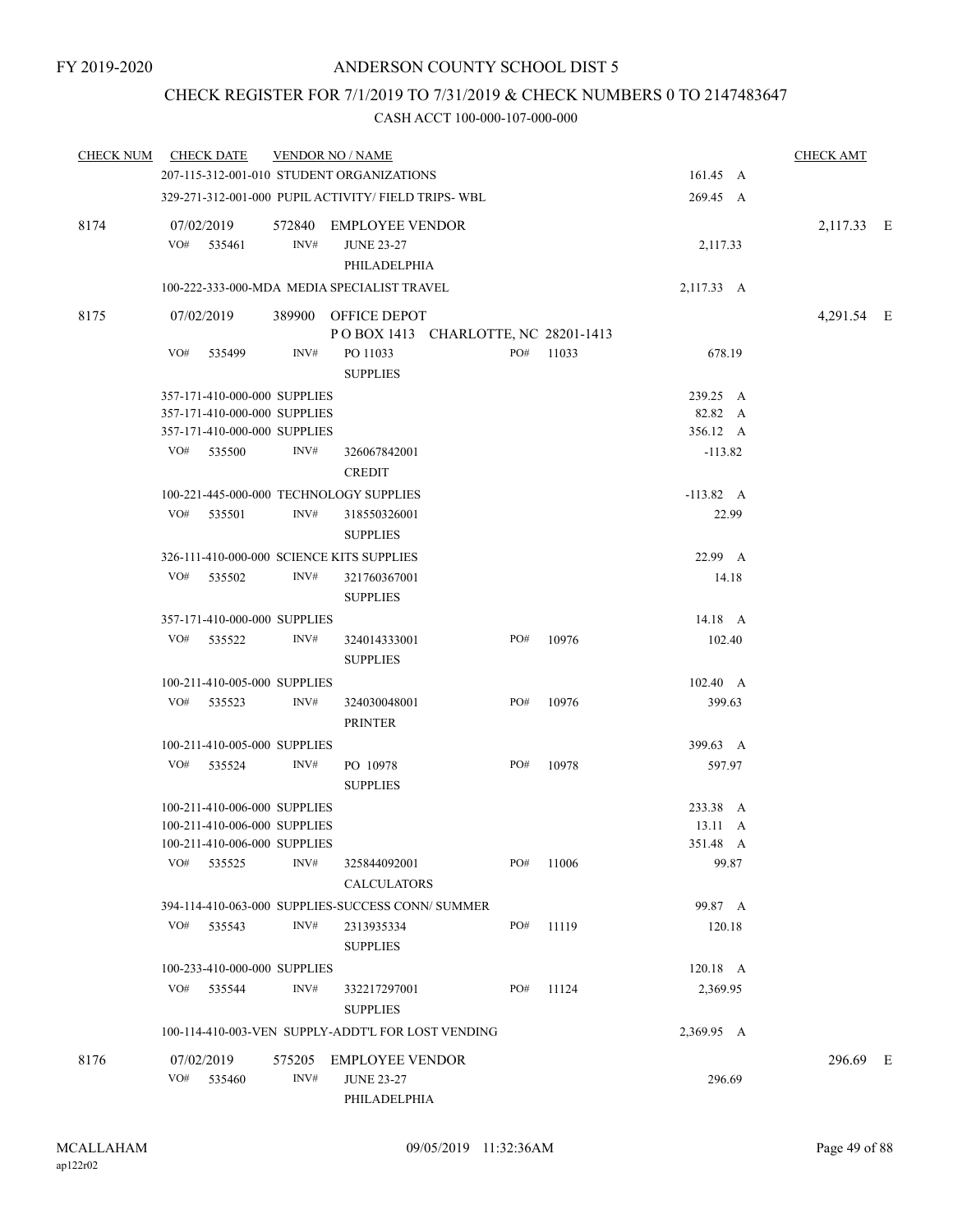## CHECK REGISTER FOR 7/1/2019 TO 7/31/2019 & CHECK NUMBERS 0 TO 2147483647

| <b>CHECK NUM</b> |                   | <b>CHECK DATE</b> |                              | <b>VENDOR NO / NAME</b>                                                                                  |     |       |              | <b>CHECK AMT</b> |  |
|------------------|-------------------|-------------------|------------------------------|----------------------------------------------------------------------------------------------------------|-----|-------|--------------|------------------|--|
|                  |                   |                   |                              | 100-222-333-000-MDA MEDIA SPECIALIST TRAVEL                                                              |     |       | 296.69 A     |                  |  |
| * 8178           | 07/02/2019<br>VO# | 535553            | 563687<br>INV#               | <b>EMPLOYEE VENDOR</b><br><b>JUNE 16-19</b><br><b>MYRTLE BEACH</b>                                       |     |       | 1,176.78     | $1,176.78$ E     |  |
|                  |                   |                   |                              | 207-224-333-001-004 TRIPS AND CONFERENCES                                                                |     |       | $1,176.78$ A |                  |  |
| 8179             | 07/02/2019        |                   | 570443                       | PROJECT LEAD THE WAY<br>3939 PRIORITY WAY SOUTH DRIVE SUITE 400<br>INDIANAPOLIS, IN 46240                |     |       |              | 2,400.00 E       |  |
|                  | VO#               | 535570            | INV#                         | 172674<br><b>TRAINING</b>                                                                                | PO# | 10680 | 2,400.00     |                  |  |
|                  |                   |                   |                              | 515-253-323-031-CAR CONTRACTED SERVICES                                                                  |     |       | 2,400.00 A   |                  |  |
| 8180             | 07/02/2019<br>VO# | 535554            | 573851<br>INV#               | <b>EMPLOYEE VENDOR</b><br><b>JUNE 18-23</b><br><b>ORLANDO</b>                                            |     |       | 471.86       | 471.86 E         |  |
|                  |                   |                   |                              | 207-115-312-001-010 STUDENT ORGANIZATIONS                                                                |     |       | 471.86 A     |                  |  |
| 8181             | 07/02/2019<br>VO# | 535516            | INV#                         | 437335 EMPLOYEE VENDOR<br><b>JUNE 22-26</b><br>PHILADELPHIA                                              |     |       | 615.22       | 615.22 E         |  |
|                  |                   |                   |                              | 311-224-333-000-TEC TRIPS AND CONFERENCES                                                                |     |       | 615.22 A     |                  |  |
| 8182             | 07/02/2019<br>VO# | 535567            | 574672<br>INV#               | <b>EMPLOYEE VENDOR</b><br><b>JUNE 22-26</b><br>PHILADELPHIA                                              |     |       | 1,461.65     | 1,461.65 E       |  |
|                  |                   |                   |                              | 201-224-333-012-000 TRIPS AND CONFERENCES                                                                |     |       | 1,461.65 A   |                  |  |
| 8183             | 07/02/2019        |                   | 567435                       | <b>SCHOLASTIC INC</b><br>POBOX 3720 ATT: ACCOUNTS RECEIVABLE<br>JEFFERSON CITY, MO 65102-3720            |     |       |              | 215.82 E         |  |
|                  | VO#               | 535505            | INV#                         | 19468350<br><b>MATERIALS</b>                                                                             | PO# | 10941 | 215.82       |                  |  |
|                  |                   |                   | 357-171-410-000-000 SUPPLIES |                                                                                                          |     |       | 215.82 A     |                  |  |
| 8184             | 07/02/2019        |                   | 570099                       | SCHOOL SPECIALTY, INC.<br>32656 COLLECTION CENTER DR. ATT:<br>ACCOUNTS RECEIVABLE CHICAGO, IL 60693-0656 |     |       |              | 11,471.55 E      |  |
|                  | VO#               | 535549            | INV#                         | 208123037029<br><b>DESK &amp; CHAIRS</b>                                                                 | PO# | 10953 | 9,755.83     |                  |  |
|                  |                   |                   |                              | 100-112-410-011-BUD NEW CLASSROOMS                                                                       |     |       | 9,755.83 A   |                  |  |
|                  | VO#               | 535550            | INV#                         | 208123025591<br><b>DESK</b>                                                                              | PO# | 10953 | 1,715.72     |                  |  |
|                  |                   |                   |                              | 100-112-410-011-BUD NEW CLASSROOMS                                                                       |     |       | 1,715.72 A   |                  |  |
| $* 8187$         | 07/02/2019<br>VO# | 535464            | INV#                         | 574884 EMPLOYEE VENDOR<br><b>JUNE 17-20</b><br><b>ATLANTA</b>                                            |     |       | 772.88       | 772.88 E         |  |
|                  |                   |                   |                              | 100-221-333-000-IBO TRIPS AND CONFERENCES                                                                |     |       | 772.88 A     |                  |  |
| * 8189           | 07/02/2019        |                   |                              | 529000 WEST ANDERSON WATER COMPANY                                                                       |     |       |              | 7,746.75 E       |  |
|                  |                   |                   |                              |                                                                                                          |     |       |              |                  |  |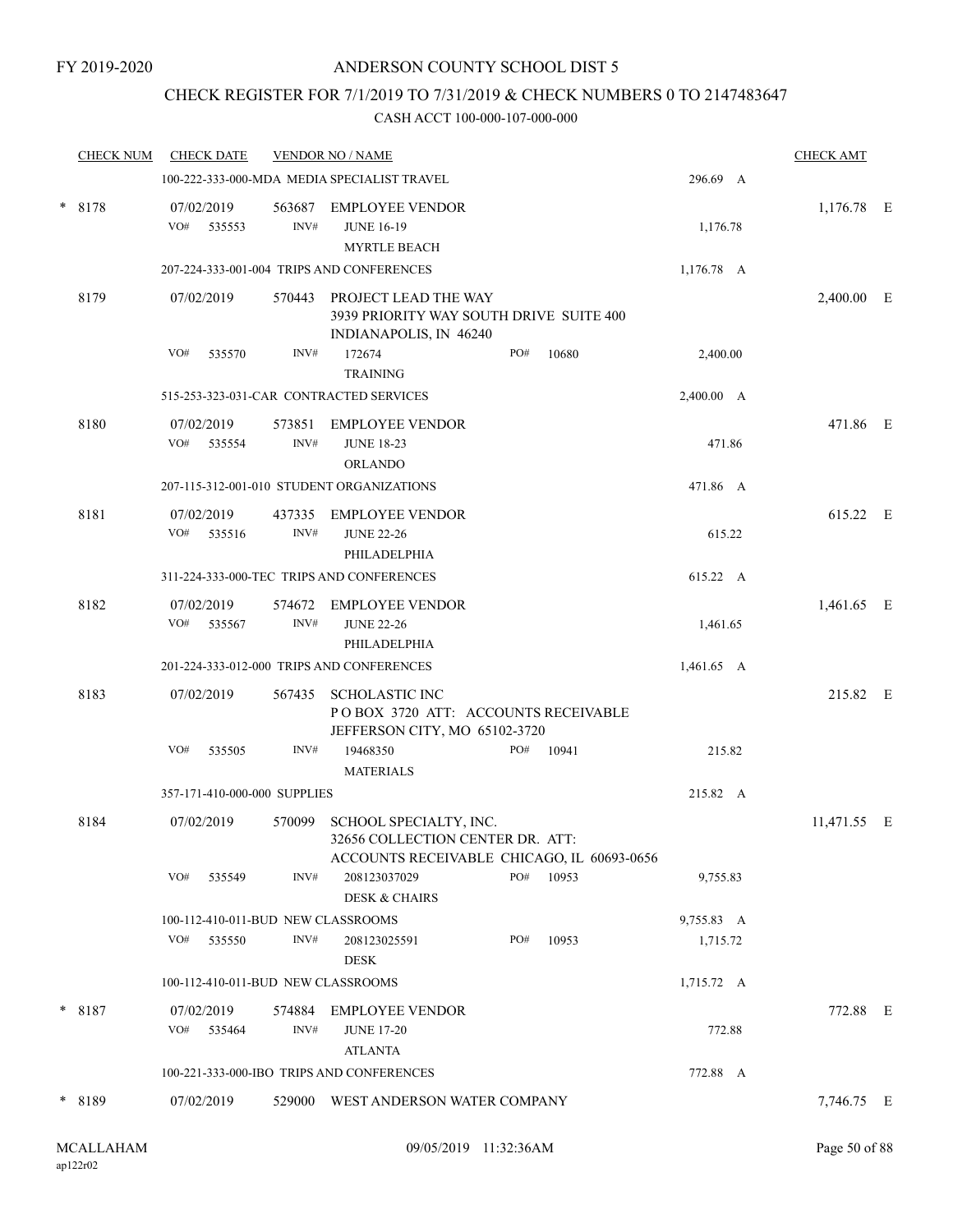## CHECK REGISTER FOR 7/1/2019 TO 7/31/2019 & CHECK NUMBERS 0 TO 2147483647

|  | <b>CHECK NUM</b> |     | <b>CHECK DATE</b>                 |                | <b>VENDOR NO / NAME</b>                                                                        |     |       |              | <b>CHECK AMT</b> |  |
|--|------------------|-----|-----------------------------------|----------------|------------------------------------------------------------------------------------------------|-----|-------|--------------|------------------|--|
|  |                  |     |                                   |                | 504 HWY 187 SOUTH ATT: ACCOUNTS<br>RECEIVABLE ANDERSON, SC 29626                               |     |       |              |                  |  |
|  |                  | VO# | 535573                            | INV#           | <b>APR-JUNE</b>                                                                                |     |       | 7,746.75     |                  |  |
|  |                  |     |                                   |                | <b>WATER &amp; SEWER</b>                                                                       |     |       |              |                  |  |
|  |                  |     |                                   |                | 100-254-470-008-000 ENERGY-ELECTRICITY & WATER                                                 |     |       | 2,649.75 A   |                  |  |
|  |                  |     |                                   |                | 100-254-470-010-000 ENERGY-ELECTRICITY & WATER                                                 |     |       | 5,097.00 A   |                  |  |
|  | * 8191           |     | 07/10/2019                        | 574682         | EMPLOYEE VENDOR                                                                                |     |       |              | 105.00 E         |  |
|  |                  | VO# | 535661                            | INV#           | <b>JUNE 24-27</b>                                                                              |     |       | 105.00       |                  |  |
|  |                  |     |                                   |                | <b>TAMPA FL</b>                                                                                |     |       |              |                  |  |
|  |                  |     | 100-221-333-006-AVD AVID TRAINING |                |                                                                                                |     |       | 105.00 A     |                  |  |
|  | 8192             |     | 07/10/2019                        | 576049         | <b>EMPLOYEE VENDOR</b>                                                                         |     |       |              | 774.61 E         |  |
|  |                  | VO# | 535631                            | INV#           | <b>JUNE 22-26</b>                                                                              |     |       | 774.61       |                  |  |
|  |                  |     |                                   |                | PHILADELPHIA                                                                                   |     |       |              |                  |  |
|  |                  |     |                                   |                | 267-224-333-007-P11 TRIPS- TECHNOLOGY                                                          |     |       | 774.61 A     |                  |  |
|  | 8193             |     | 07/10/2019                        | 155900         | CAROLINA BIOLOGICAL SUPPLY<br>POBOX 60232 ATT: ACCOUNTS RECEIVABLE<br>CHARLOTTE, NC 28260-0232 |     |       |              | 156.74 E         |  |
|  |                  | VO# | 535584                            | INV#           | 50730809<br><b>SUPPLIES</b>                                                                    |     |       | 156.74       |                  |  |
|  |                  |     | 100-111-410-000-000 SUPPLIES      |                |                                                                                                |     |       | 50.55 A      |                  |  |
|  |                  |     |                                   |                | 326-111-410-000-000 SCIENCE KITS SUPPLIES                                                      |     |       | 106.19 A     |                  |  |
|  | 8194             |     | 07/10/2019                        |                | 573157 CAROLINA INTERNATIONAL TRUCKS, INC<br>PO BOX 12228 GREENVILLE, SC 29612                 |     |       |              | 21,975.14 E      |  |
|  |                  | VO# | 535585                            | INV#           | R106011162<br><b>TRUCK REPAIR</b>                                                              | PO# | 11093 | 21,975.14    |                  |  |
|  |                  |     | 100-271-312-003-BAN BAND REPAIRS  |                |                                                                                                |     |       | 21,975.14 A  |                  |  |
|  | * 8197           |     | 07/10/2019                        | 237555         | FORMS & SUPPLY<br>POBOX 563953 ATT: ACCOUNTS RECEIVABLE<br>CHARLOTTE, NC 28256                 |     |       |              | 2,023.52 E       |  |
|  |                  | VO# | 535590                            | INV#           | C5070314<br><b>CREDIT</b>                                                                      |     |       | $-15.24$     |                  |  |
|  |                  |     |                                   |                | 719-271-660-019-201 MISCELLANEOUS EXPENSE                                                      |     |       | $-15.24$     |                  |  |
|  |                  |     | VO# 535591                        | INV#           | 5074389<br><b>SUPPLIES</b>                                                                     | PO# | 11128 | 16.81        |                  |  |
|  |                  |     |                                   |                | 100-252-410-000-000 SUPPLIES AND MATERIALS                                                     |     |       | 16.81 A      |                  |  |
|  |                  | VO# | 535592                            | INV#           | 5059700<br><b>CONCORD ELEM</b>                                                                 |     |       | 744.72       |                  |  |
|  |                  |     |                                   |                | 709-271-660-009-201 MISCELLANEOUS EXPENSE                                                      |     |       | 744.72       |                  |  |
|  |                  |     | VO# 535636                        | INV#           | 5050050<br><b>MCCANTS</b>                                                                      | PO# | 10885 | 1,277.23     |                  |  |
|  |                  |     | 100-113-410-005-000 SUPPLIES      |                |                                                                                                |     |       | $1,277.23$ A |                  |  |
|  | 8198             |     | 07/10/2019<br>$VO#$ 535621        | 565398<br>INV# | <b>EMPLOYEE VENDOR</b><br><b>JUNE 24-28</b>                                                    |     |       | 1,914.76     | 1,914.76 E       |  |
|  |                  |     |                                   |                | TAMPA FL                                                                                       |     |       |              |                  |  |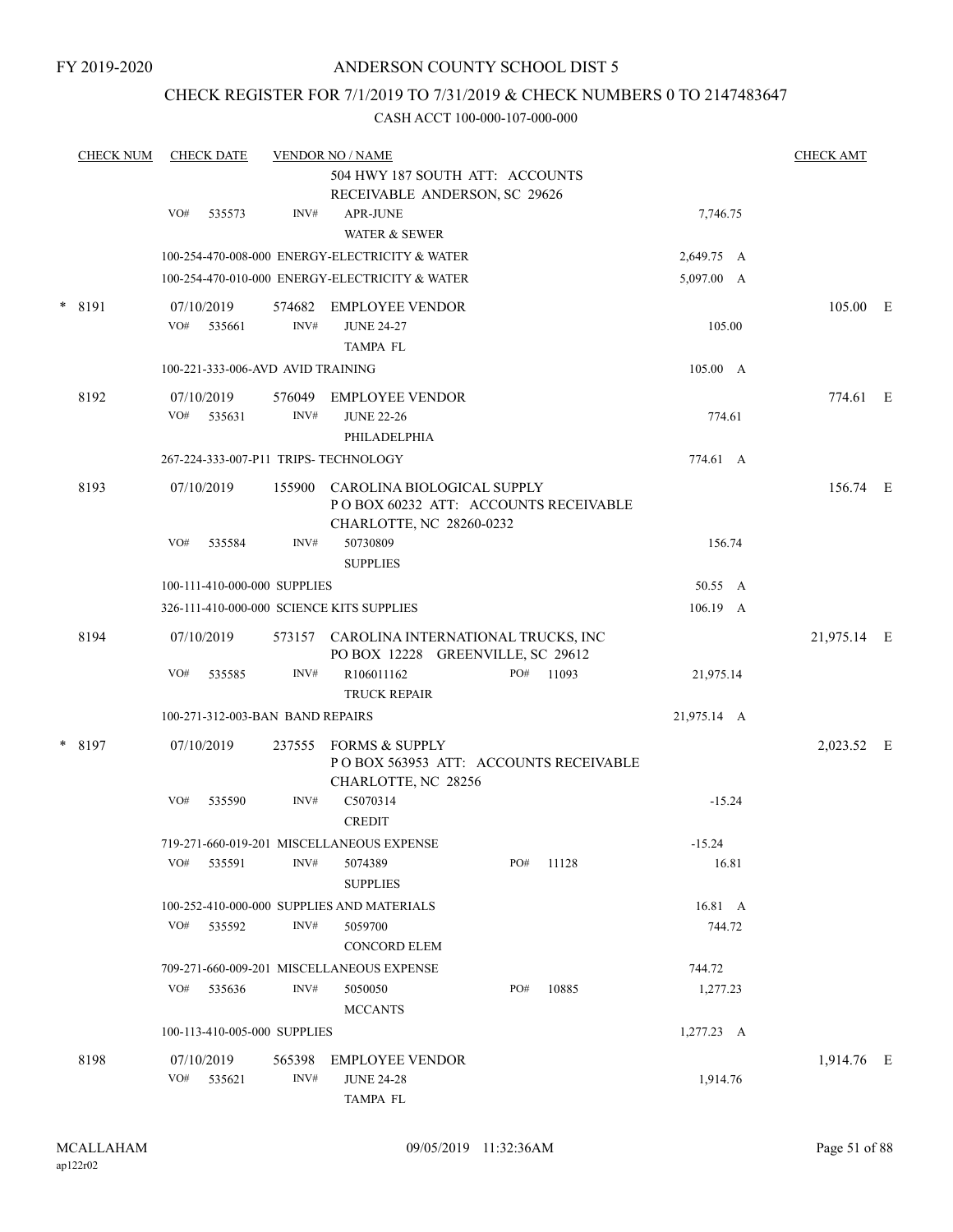## CHECK REGISTER FOR 7/1/2019 TO 7/31/2019 & CHECK NUMBERS 0 TO 2147483647

|   | <b>CHECK NUM</b> |                   | <b>CHECK DATE</b>                 |                | <b>VENDOR NO / NAME</b>                                                                          |     |       |            |       | <b>CHECK AMT</b> |   |
|---|------------------|-------------------|-----------------------------------|----------------|--------------------------------------------------------------------------------------------------|-----|-------|------------|-------|------------------|---|
|   |                  |                   | 100-221-333-006-AVD AVID TRAINING |                |                                                                                                  |     |       | 1,914.76 A |       |                  |   |
|   | 8199             | 07/10/2019<br>VO# | 535622                            | 574915<br>INV# | <b>EMPLOYEE VENDOR</b><br><b>JUNE 10</b><br><b>COLUMBIA</b>                                      |     |       | 144.26     |       | 144.26 E         |   |
|   |                  |                   |                                   |                | 207-224-333-001-004 TRIPS AND CONFERENCES                                                        |     |       | 144.26 A   |       |                  |   |
|   | 8200             | 07/10/2019<br>VO# | 535659                            | 575414<br>INV# | <b>EMPLOYEE VENDOR</b><br><b>JUNE 24-27</b><br><b>TAMPA FL</b>                                   |     |       | 115.00     |       | 115.00 E         |   |
|   |                  |                   | 100-221-333-006-AVD AVID TRAINING |                |                                                                                                  |     |       | 115.00 A   |       |                  |   |
|   | 8201             | 07/10/2019<br>VO# | 535629                            | 573954<br>INV# | <b>EMPLOYEE VENDOR</b><br><b>SUPPLIES</b><br>REIMBURSEMENT                                       |     |       | 492.79     |       | 492.79 E         |   |
|   |                  |                   |                                   |                | 203-127-410-020-000 SUPPLIES-LD/DD/OHI                                                           |     |       | 370.90 A   |       |                  |   |
|   |                  |                   | 883-223-410-000-000 SUPPLIES      |                |                                                                                                  |     |       | 121.89 A   |       |                  |   |
|   | 8202             | 07/10/2019<br>VO# | 535623                            | 573862<br>INV# | <b>EMPLOYEE VENDOR</b><br><b>JUNE 22-26</b><br><b>WASHINGTON DC</b>                              |     |       | 1,886.63   |       | 1,886.63         | E |
|   |                  |                   | 100-252-380-000-000 TRAVEL        |                |                                                                                                  |     |       | 296.00 A   |       |                  |   |
|   |                  |                   |                                   |                | 267-224-333-000-P10 TRIPS- LEADERSHIP                                                            |     |       | 1,590.63 A |       |                  |   |
|   | 8203             | 07/10/2019        |                                   | 264114         | <b>HEINEMANN</b><br>15963 COLLECTIONS CENTER DRIVE ATT:<br>ACCOUNTS RECEIVABLE CHICAGO, IL 60693 |     |       |            |       | 3,600.00         | Е |
|   |                  | VO#               | 535593                            | INV#           | ANDSC190905<br><b>SEPT 5 TRAINING</b>                                                            | PO# | 11144 | 3,600.00   |       |                  |   |
|   |                  |                   |                                   |                | 100-221-312-000-000 PURCHASED SERVICES                                                           |     |       | 900.00     |       |                  |   |
|   |                  |                   |                                   |                | 358-221-410-000-000 SUPPLIES AND MATERIALS                                                       |     |       | 2,700.00   |       |                  |   |
| * | 8205             | 07/10/2019<br>VO# | 535632                            | 576050<br>INV# | <b>EMPLOYEE VENDOR</b><br><b>JUNE 22-26</b><br>PHILADELPHIA                                      |     |       | 1,998.34   |       | 1,998.34 E       |   |
|   |                  |                   |                                   |                | 267-224-333-007-P11 TRIPS- TECHNOLOGY                                                            |     |       | 1,998.34 A |       |                  |   |
|   | 8206             | 07/10/2019        |                                   | 563608         | JW PEPPER & SON, INC<br>POBOX 642 ATT: ACCOUNTS RECEIVABLE<br><b>EXTON, PA 19341</b>             |     |       |            |       | 621.77 E         |   |
|   |                  | VO#               | 535637                            | INV#           | 155555241<br><b>MCCANTS</b>                                                                      |     |       |            | 96.98 |                  |   |
|   |                  |                   |                                   |                | 705-271-660-005-411 MISCELLANEOUS EXPENSE                                                        |     |       | 96.98      |       |                  |   |
|   |                  | VO#               | 535638                            | INV#           | 155588172<br><b>MCCANTS</b>                                                                      |     |       |            | 59.99 |                  |   |
|   |                  |                   |                                   |                | 705-271-660-005-411 MISCELLANEOUS EXPENSE                                                        |     |       | 59.99      |       |                  |   |
|   |                  | VO#               | 535639                            | INV#           | 157875602<br><b>MCCANTS</b>                                                                      |     |       |            | 59.99 |                  |   |
|   |                  |                   |                                   |                | 705-271-660-005-411 MISCELLANEOUS EXPENSE                                                        |     |       | 59.99      |       |                  |   |
|   |                  | VO#               | 535640                            | INV#           | 158097106                                                                                        |     |       |            | 79.90 |                  |   |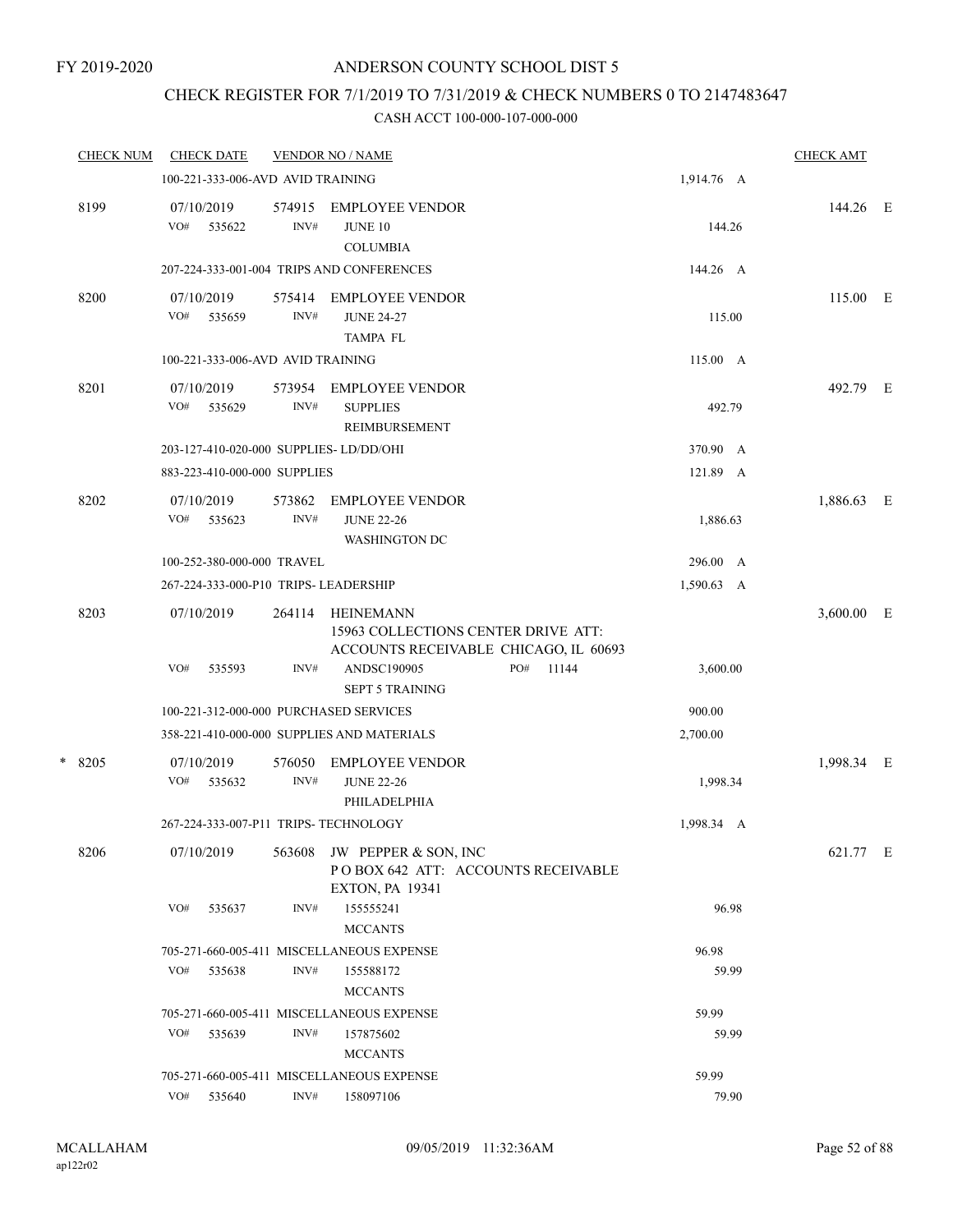## CHECK REGISTER FOR 7/1/2019 TO 7/31/2019 & CHECK NUMBERS 0 TO 2147483647

| <b>CHECK NUM</b> |            | <b>CHECK DATE</b> |                                   | <b>VENDOR NO / NAME</b>                                                        |                    | <b>CHECK AMT</b> |  |
|------------------|------------|-------------------|-----------------------------------|--------------------------------------------------------------------------------|--------------------|------------------|--|
|                  |            |                   |                                   | <b>MCCANTS</b>                                                                 |                    |                  |  |
|                  |            |                   |                                   | 705-271-660-005-411 MISCELLANEOUS EXPENSE                                      | 79.90              |                  |  |
|                  | VO#        | 535641            | INV#                              | 147595836                                                                      | 269.96             |                  |  |
|                  |            |                   |                                   | <b>MIDWAY ELEM</b>                                                             |                    |                  |  |
|                  |            |                   | 717-271-660-017-220 MUSIC EXPENSE |                                                                                | 269.96             |                  |  |
|                  | VO#        | 535642            | INV#                              | 155913481                                                                      | 54.95              |                  |  |
|                  |            |                   |                                   | <b>MIDWAY ELEM</b>                                                             |                    |                  |  |
|                  |            |                   | 717-271-660-017-220 MUSIC EXPENSE |                                                                                | 54.95              |                  |  |
| * 8208           | 07/10/2019 |                   | 574761                            | EMPLOYEE VENDOR                                                                |                    | 613.98 E         |  |
|                  | VO#        | 535620            | INV#                              | <b>JUNE 22-26</b>                                                              | 613.98             |                  |  |
|                  |            |                   |                                   | PHILADELPHIA                                                                   |                    |                  |  |
|                  |            |                   |                                   | 311-224-333-000-TEC TRIPS AND CONFERENCES                                      | 613.98 A           |                  |  |
| 8209             | 07/10/2019 |                   |                                   | 566173 LEGO EDUCATION                                                          |                    | 999.22 E         |  |
|                  |            |                   |                                   | 13569 COLLECTIONS CENTER DRIVE ATT:                                            |                    |                  |  |
|                  | VO#        | 535597            | INV#                              | ACCOUNTS RECEIVABLE CHICAGO, IL 60693<br>PO#<br>1190356722<br>11076            | 999.22             |                  |  |
|                  |            |                   |                                   | <b>GLENVIEW MS</b>                                                             |                    |                  |  |
|                  |            |                   | 100-113-410-020-0RE RELATED ARTS  |                                                                                | 999.22 A           |                  |  |
|                  |            |                   |                                   |                                                                                |                    |                  |  |
| $* 8211$         | 07/10/2019 |                   |                                   | 568354 MCKAY, ZORN & ASSOCIATES, PA<br>110 FEDERAL STREET STE 5-C ANDERSON, SC |                    | 6,075.66 E       |  |
|                  |            |                   |                                   | 29625                                                                          |                    |                  |  |
|                  | VO#        | 535598            | INV#                              | 1465.0619                                                                      | 6,075.66           |                  |  |
|                  |            |                   |                                   | <b>SOUTHWOOD</b>                                                               |                    |                  |  |
|                  |            |                   |                                   | 515-253-520-000-ART FINE ARTS CENTER                                           | 6,075.66 A         |                  |  |
| 8212             | 07/10/2019 |                   | 355225                            | EMPLOYEE VENDOR                                                                |                    | 105.00 E         |  |
|                  | VO#        | 535660            | INV#                              | <b>JUNE 24-27</b>                                                              | 105.00             |                  |  |
|                  |            |                   |                                   | <b>TAMPA FL</b>                                                                |                    |                  |  |
|                  |            |                   | 100-221-333-006-AVD AVID TRAINING |                                                                                | 105.00 A           |                  |  |
| $* 8214$         | 07/10/2019 |                   |                                   | 389900 OFFICE DEPOT                                                            |                    | 103.46 E         |  |
|                  |            |                   |                                   | POBOX 1413 CHARLOTTE, NC 28201-1413                                            |                    |                  |  |
|                  | VO#        | 535602            | INV#                              | 331031697001                                                                   | 103.46             |                  |  |
|                  |            |                   |                                   | <b>SUPPLIES</b>                                                                |                    |                  |  |
|                  |            |                   |                                   | 900-112-410-019-043 DUKE ENERGY - READING CAMP                                 | 103.46 A           |                  |  |
| 8215             | 07/10/2019 |                   |                                   | 574722 EMPLOYEE VENDOR                                                         |                    | 128.34 E         |  |
|                  |            | VO# 535579        | INV#                              | <b>MATERIALS</b>                                                               | 128.34             |                  |  |
|                  |            |                   |                                   | REIMBURSEMENT                                                                  |                    |                  |  |
|                  |            |                   | 817-113-410-021-000 SUPPLIES      |                                                                                | 128.34 A           |                  |  |
| 8216             | 07/10/2019 |                   |                                   | 570443 PROJECT LEAD THE WAY                                                    |                    | $1,265.00$ E     |  |
|                  |            |                   |                                   | 3939 PRIORITY WAY SOUTH DRIVE SUITE 400                                        |                    |                  |  |
|                  |            |                   |                                   | INDIANAPOLIS, IN 46240                                                         |                    |                  |  |
|                  | VO#        | 535644            | INV#                              | 166019                                                                         | 1,265.00           |                  |  |
|                  |            |                   |                                   | <b>CAREER CAMPUS</b>                                                           |                    |                  |  |
|                  |            |                   |                                   | 207-224-333-001-004 TRIPS AND CONFERENCES                                      | $1,265.00 \quad A$ |                  |  |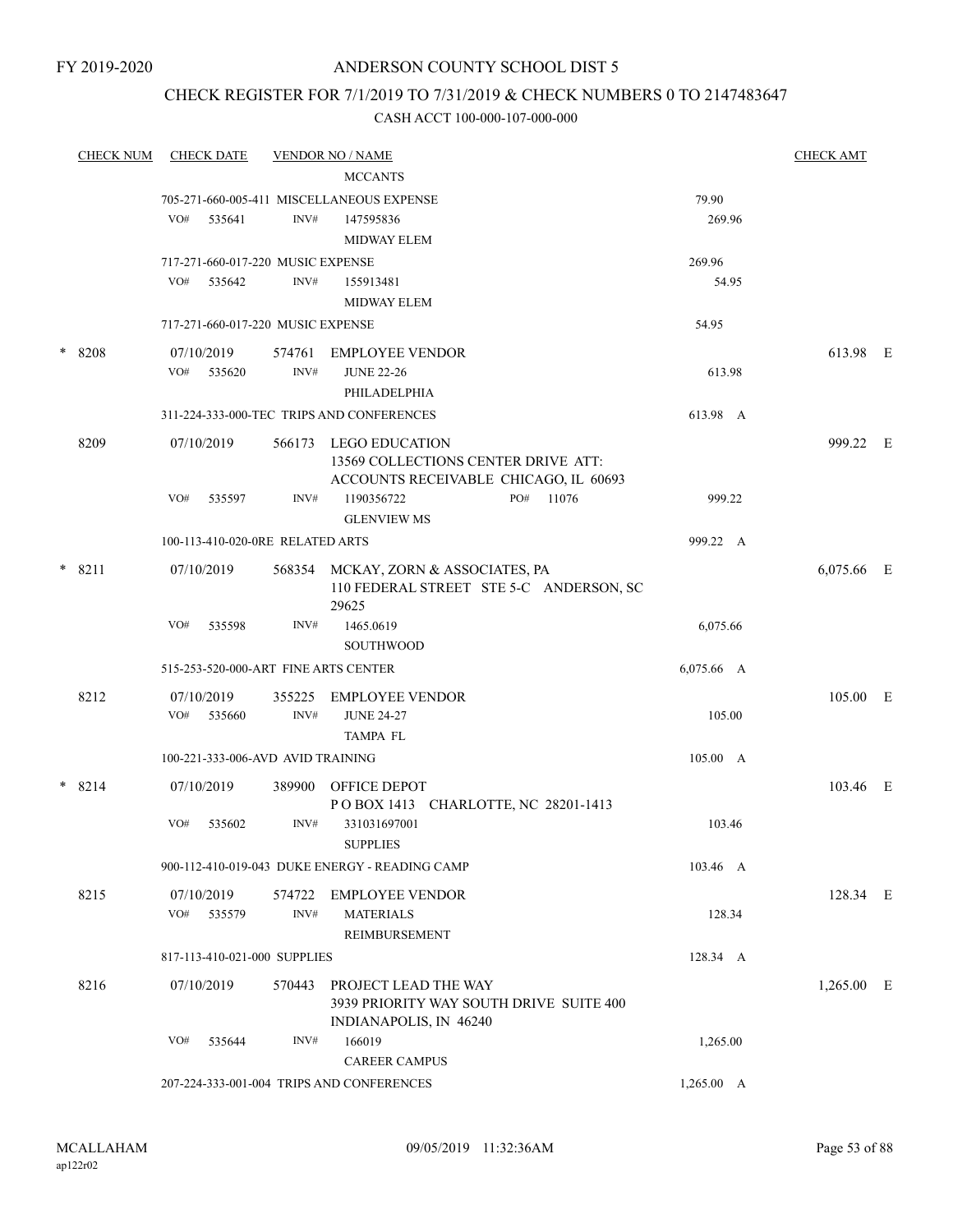## CHECK REGISTER FOR 7/1/2019 TO 7/31/2019 & CHECK NUMBERS 0 TO 2147483647

| <b>CHECK NUM</b> | <b>CHECK DATE</b> |        |                              | <b>VENDOR NO / NAME</b>                                                                                  |     |       |             | <b>CHECK AMT</b> |  |
|------------------|-------------------|--------|------------------------------|----------------------------------------------------------------------------------------------------------|-----|-------|-------------|------------------|--|
| * 8218           | 07/10/2019        |        | 463575                       | <b>SCHOOL HEALTH CORPORATION</b><br>6764 EAGLE WAY ATT: ACCOUNTS RECEIVABLE<br>CHICAGO, IL 60678-1067    |     |       |             | 233.41 E         |  |
|                  | VO#               | 535605 | INV#                         | 3613075<br><b>SUPPLIES</b>                                                                               | PO# | 11008 | 233.41      |                  |  |
|                  |                   |        |                              | 100-213-410-000-000 SUPPLIES AND MATERIALS                                                               |     |       | 198.98 A    |                  |  |
|                  |                   |        |                              | 100-213-410-003-000 SUPPLIES-HEALTH SERVICES                                                             |     |       | 34.43 A     |                  |  |
|                  |                   |        | 100-213-410-021-000 SUPPLIES |                                                                                                          |     |       | 0.00 A      |                  |  |
|                  |                   |        |                              |                                                                                                          |     |       |             |                  |  |
| 8219             | 07/10/2019        |        | 570099                       | SCHOOL SPECIALTY, INC.<br>32656 COLLECTION CENTER DR. ATT:<br>ACCOUNTS RECEIVABLE CHICAGO, IL 60693-0656 |     |       |             | 8,547.62 E       |  |
|                  | VO#               | 535606 | INV#                         | PO 10738<br><b>SUPPLIES</b>                                                                              | PO# | 10738 | 7,646.26    |                  |  |
|                  |                   |        |                              | 100-000-170-000-000 WAREHOUSE INVENTORY                                                                  |     |       | 780.07 A    |                  |  |
|                  |                   |        |                              | 100-000-170-000-000 WAREHOUSE INVENTORY                                                                  |     |       | 7,164.72 A  |                  |  |
|                  |                   |        |                              | 100-000-170-000-000 WAREHOUSE INVENTORY                                                                  |     |       | $-298.53 A$ |                  |  |
|                  | VO#               | 535607 | INV#                         | PO 99311<br><b>SUPPLIES</b>                                                                              | PO# | 99311 | 901.36      |                  |  |
|                  |                   |        |                              | 100-000-170-000-000 WAREHOUSE INVENTORY                                                                  |     |       | 387.12 A    |                  |  |
|                  |                   |        |                              | 100-000-170-000-000 WAREHOUSE INVENTORY                                                                  |     |       | 390.97 A    |                  |  |
|                  |                   |        |                              | 100-000-170-000-000 WAREHOUSE INVENTORY                                                                  |     |       | 310.73<br>A |                  |  |
|                  |                   |        |                              | 100-000-170-000-000 WAREHOUSE INVENTORY                                                                  |     |       | $-187.46$ A |                  |  |
| 8220             | 07/10/2019        |        | 570059                       | <b>SHARP BUSINESS SYSTEMS</b><br>DEPT 1216 PO BOX 121216 DALLAS, TX<br>75312-1216                        |     |       |             | 2,725.71 E       |  |
|                  | VO#               | 535608 | INV#                         | 9002047429<br><b>COPIES</b>                                                                              |     |       | 16.73       |                  |  |
|                  |                   |        |                              | 709-271-660-009-362 COPIER EXPENSE                                                                       |     |       | 16.73       |                  |  |
|                  | VO#               | 535609 | INV#                         | 9002053836<br><b>COPIES</b>                                                                              |     |       | 46.38       |                  |  |
|                  |                   |        |                              | 705-271-660-005-562 COPIERS EXPENSE                                                                      |     |       | 46.38       |                  |  |
|                  | VO#               | 535610 | INV#                         | 9002041820<br><b>COPIES</b>                                                                              |     |       | 170.98      |                  |  |
|                  |                   |        |                              | 707-190-660-007-362 COPIER EXPENSE                                                                       |     |       | 170.98      |                  |  |
|                  | VO# 535648        |        | INV#                         | 9002045688<br><b>COPIES</b>                                                                              |     |       | 63.26       |                  |  |
|                  |                   |        |                              | 201-112-490-016-000 OTHER/COPIER COST                                                                    |     |       | 63.26 A     |                  |  |
|                  | VO#               | 535649 | INV#                         | 11962635                                                                                                 |     |       | 2,428.36    |                  |  |
|                  |                   |        |                              | <b>COPIER</b>                                                                                            |     |       |             |                  |  |
|                  |                   |        |                              | 100-233-410-012-COP SUPPLIES- COPIER                                                                     |     |       | 2,428.36 A  |                  |  |
| 8221             | 07/10/2019        |        |                              | 574928 EMPLOYEE VENDOR                                                                                   |     |       |             | 292.56 E         |  |
|                  | VO# 535624        |        | INV#                         | <b>JUNE 17-18</b>                                                                                        |     |       | 292.56      |                  |  |
|                  |                   |        |                              | <b>COLUMBIA</b>                                                                                          |     |       |             |                  |  |
|                  |                   |        |                              | 100-211-333-006-000 TRIPS AND CONFERENCES                                                                |     |       | 292.56 A    |                  |  |
|                  |                   |        |                              |                                                                                                          |     |       |             |                  |  |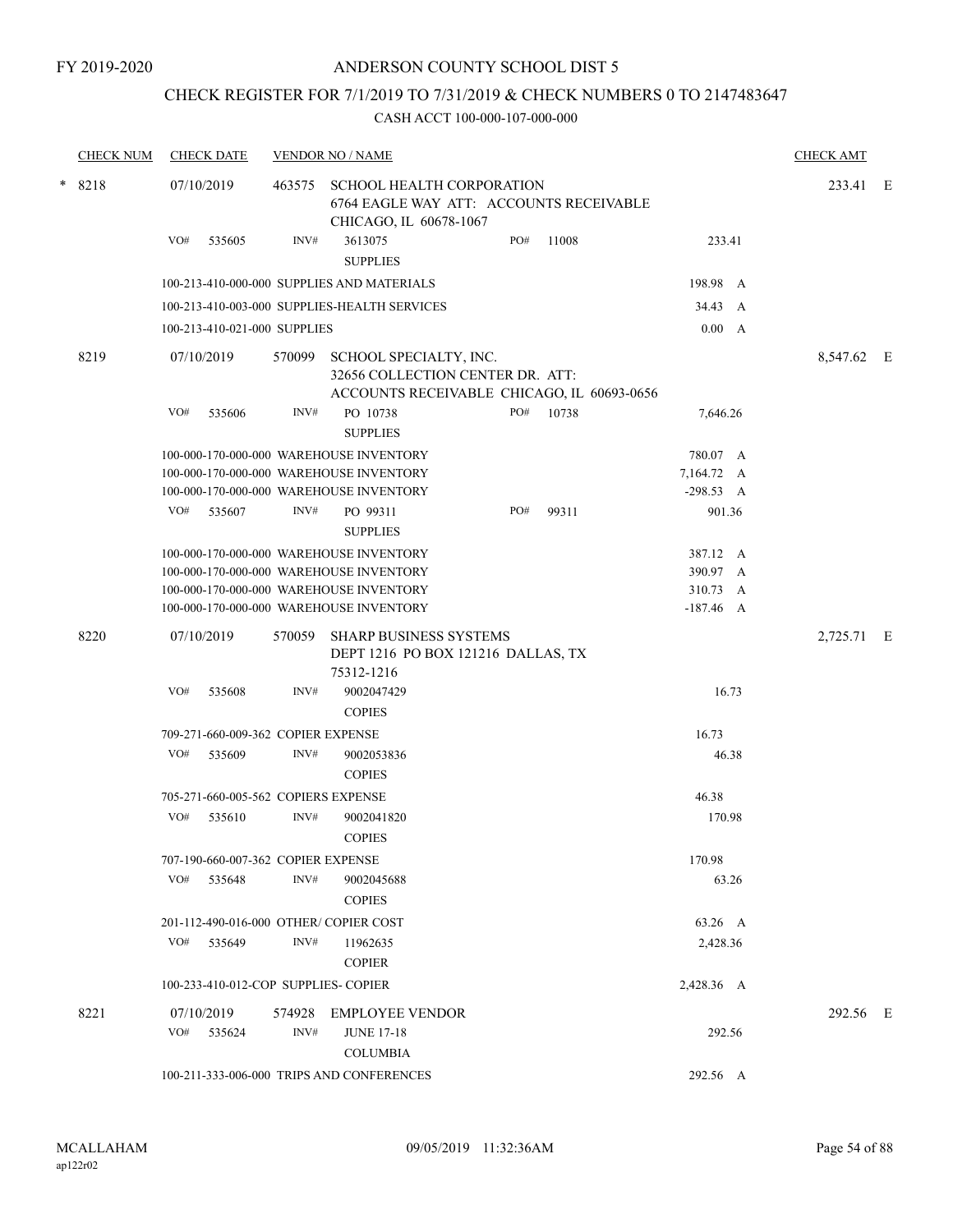## CHECK REGISTER FOR 7/1/2019 TO 7/31/2019 & CHECK NUMBERS 0 TO 2147483647

| <b>CHECK NUM</b> | <b>CHECK DATE</b>                                                            |        | <b>VENDOR NO / NAME</b>                                                                         |                    | <b>CHECK AMT</b> |   |
|------------------|------------------------------------------------------------------------------|--------|-------------------------------------------------------------------------------------------------|--------------------|------------------|---|
| 8222             | 07/10/2019                                                                   | 573363 | VARSITY SPIRIT FASHION<br>PO BOX 751210 MEMPHIS, TN 38175-1210                                  |                    | 2,622.02 E       |   |
|                  | VO#<br>535613                                                                | INV#   | 41603423-3424<br>ACCT 34940489                                                                  | 2,622.02           |                  |   |
|                  | 720-271-660-020-611 PEP CLUB EXPENSE<br>720-271-660-020-611 PEP CLUB EXPENSE |        |                                                                                                 | 2,463.23<br>158.79 |                  |   |
| $*8224$          | 07/10/2019                                                                   |        | 574530 WEST INTERACTIVE SERVICES<br>PO BOX 74007082 CHICAGO, IL 60674-7082                      |                    | 22,840.98 E      |   |
|                  | VO#<br>535618                                                                | INV#   | PO#<br>11159<br>126750<br><b>RENEWAL</b>                                                        | 22,840.98          |                  |   |
|                  |                                                                              |        | 100-266-445-000-000 SOFTWARE TECHNOLOGY                                                         | 22,840.98 A        |                  |   |
| $*8226$          | 07/10/2019                                                                   | 332750 | WILLIAM V MACGILL & CO<br>1000 NORTH LOMBARD ROAD ATT: ACCOUNTS<br>RECEIVABLE LOMBARD, IL 60148 |                    | 1,158.00 E       |   |
|                  | VO#<br>535619                                                                | INV#   | PO#<br>0680007<br>11010<br><b>SUPPLIES</b>                                                      | 1,158.00           |                  |   |
|                  |                                                                              |        | 100-213-410-000-000 SUPPLIES AND MATERIALS                                                      | 902.55 A           |                  |   |
|                  |                                                                              |        | 100-213-410-002-000 SUPPLIES-HEALTH SERVICE                                                     | 255.45 A           |                  |   |
| 8227             | 07/11/2019                                                                   | 113600 | <b>ANDERSON FIRE &amp; SAFETY</b><br>POBOX 1265 ATT: ACCOUNTS RECEIVABLE<br>ANDERSON, SC 29622  |                    | 125.00 E         |   |
|                  | VO#<br>535721                                                                | INV#   | 469<br>NEW PROSPECT                                                                             | 125.00             |                  |   |
|                  |                                                                              |        | 100-254-410-010-400 HVAC/ELECTRICAL/PLUMBING                                                    | 125.00 A           |                  |   |
| * 8229           | 07/11/2019                                                                   | 149150 | <b>EMPLOYEE VENDOR</b>                                                                          |                    | 539.23 E         |   |
|                  | VO#<br>535742                                                                | INV#   | <b>JUNE 26-27</b><br>REIMBURSEMENT                                                              | 539.23             |                  |   |
|                  |                                                                              |        | 900-171-410-000-017 CAMP DISCOVERY SUPPLIES                                                     | 539.23 A           |                  |   |
| 8230             | 07/11/2019                                                                   | 566330 | <b>CLEAN CARE OF ANDERSON</b><br>P.O. BOX 1563 ATT: ACCOUNTS RECEIVABLE<br>ANDERSON, SC 29622   |                    | 2,620.00         | E |
|                  | VO#<br>535715                                                                | INV#   | 26057<br><b>AVCC</b>                                                                            | 125.00             |                  |   |
|                  | 100-254-323-001-001 CONTRACTED SERVICES                                      |        |                                                                                                 | 125.00 A           |                  |   |
|                  | VO#<br>535716                                                                | INV#   | 26056<br><b>MIDWAY &amp; MCLEES</b>                                                             | 2,495.00           |                  |   |
|                  | 100-254-323-008-001 CONTRACTED SERVICES                                      |        |                                                                                                 | $1,247.50 \, A$    |                  |   |
|                  | 100-254-323-017-001 CONTRACTED SERVICES                                      |        |                                                                                                 | 1,247.50 A         |                  |   |
| $*8232$          | 07/11/2019                                                                   | 187300 | CRESCENT SUPPLY CO, INC<br>POBOX 8798 ATT: ACCOUNTS RECEIVABLE<br>GREENVILLE, SC 29604          |                    | 1,732.64 E       |   |
|                  | VO#<br>535709                                                                | INV#   | 396082<br><b>SUPPLIES</b>                                                                       | 24.21              |                  |   |
|                  | 100-254-410-000-400 HVAC SUPPLIES                                            |        |                                                                                                 | 24.21 A            |                  |   |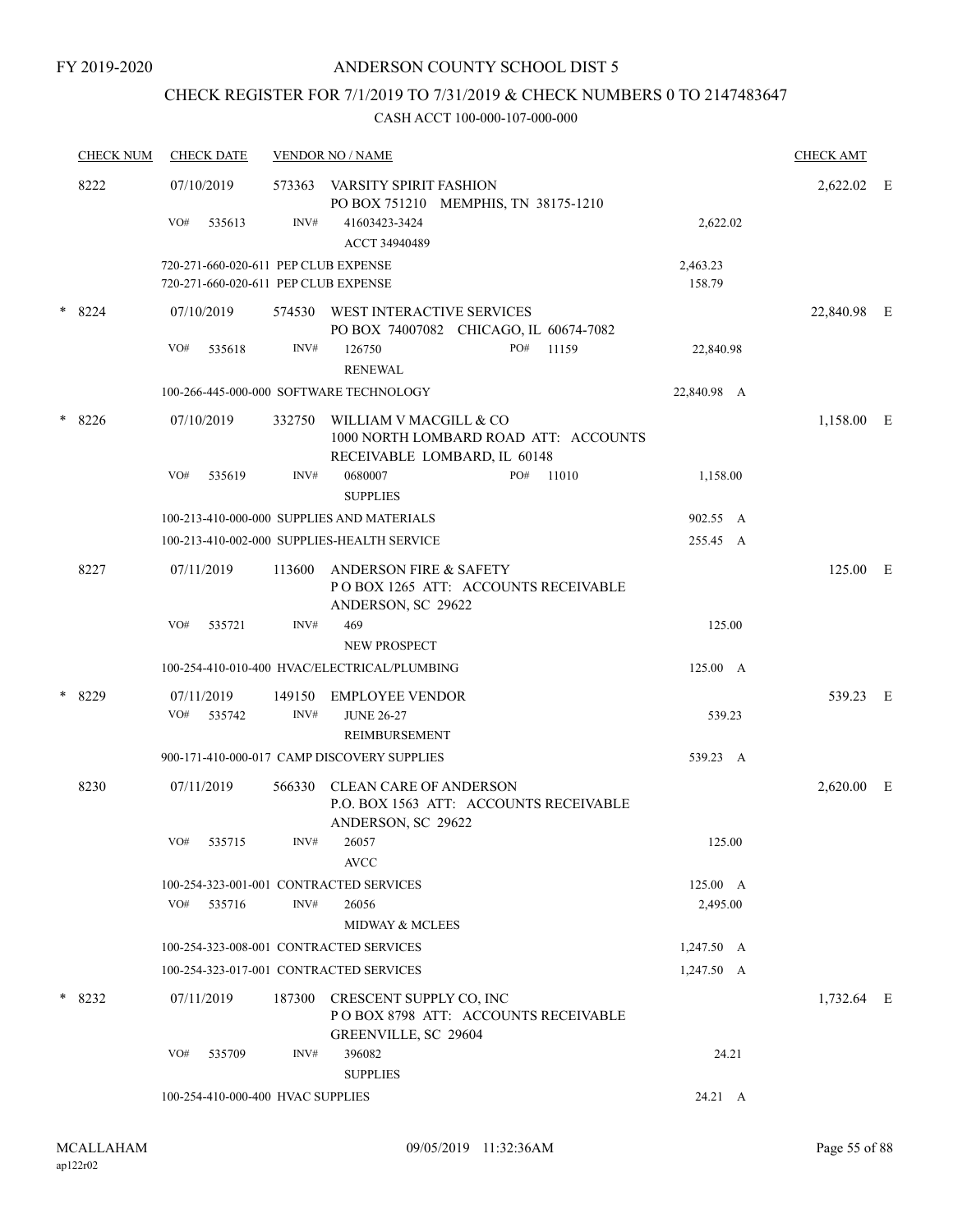# CHECK REGISTER FOR 7/1/2019 TO 7/31/2019 & CHECK NUMBERS 0 TO 2147483647

| <b>CHECK NUM</b> | <b>CHECK DATE</b>                       | <b>VENDOR NO / NAME</b> | <b>CHECK AMT</b>                                                                        |               |            |  |
|------------------|-----------------------------------------|-------------------------|-----------------------------------------------------------------------------------------|---------------|------------|--|
|                  | VO#<br>535710                           | INV#                    | 396084<br><b>SUPPLIES</b>                                                               | 104.63        |            |  |
|                  | 100-254-410-000-400 HVAC SUPPLIES       |                         |                                                                                         | 104.63 A      |            |  |
|                  | VO#<br>535711                           | INV#                    | 396081<br><b>SUPPLIES</b>                                                               | 288.75        |            |  |
|                  |                                         |                         | 100-254-410-002-400 HVAC/ELECTRICAL/PLUMBING                                            | 288.75 A      |            |  |
|                  | VO# 535712                              | INV#                    | 396083<br><b>SUPPLIES</b>                                                               | 188.33        |            |  |
|                  | 100-254-410-000-400 HVAC SUPPLIES       |                         |                                                                                         | 188.33 A      |            |  |
|                  | VO# 535713                              | INV#                    | 396191<br><b>SUPPLIES</b>                                                               | 329.12        |            |  |
|                  | 100-254-410-000-400 HVAC SUPPLIES       |                         |                                                                                         | 329.12 A      |            |  |
|                  | VO#<br>535714                           | INV#                    | 396080,396150<br><b>LED LIGHTS</b>                                                      | 797.60        |            |  |
|                  | 100-254-410-000-400 HVAC SUPPLIES       |                         |                                                                                         | 2,637.60 A    |            |  |
|                  | 100-254-410-000-400 HVAC SUPPLIES       |                         |                                                                                         | $-1,840.00$ A |            |  |
| 8233             | 07/11/2019                              |                         | 213300 EBS, INC<br>615 EAST RIVER STREET ATT: ACCOUNTS<br>RECEIVABLE ANDERSON, SC 29624 |               | 163.92 E   |  |
|                  | VO#<br>535705                           | INV#                    | 105426<br><b>REKEY</b>                                                                  | 24.55         |            |  |
|                  |                                         |                         | 100-254-323-005-001 CONTRACTED SERVICES                                                 | 24.55 A       |            |  |
|                  | VO#<br>535706                           | INV#                    | 105424<br><b>KEYS</b>                                                                   | 31.83         |            |  |
|                  |                                         |                         | 100-254-410-000-001 MAINT. SUPPLIES-STRUCTURES                                          | 31.83 A       |            |  |
|                  | VO# 535707                              | INV#                    | 105420<br><b>KEYS</b>                                                                   | 107.54        |            |  |
|                  |                                         |                         | 100-254-410-006-001 SUPPLIES - MAINTENANCE                                              | 107.54 A      |            |  |
| 8234             | 07/11/2019<br>VO# 535790                | 226585<br>INV#          | <b>EMPLOYEE VENDOR</b><br><b>JULY 7-9</b>                                               | 923.60        | 923.60 E   |  |
|                  |                                         |                         | <b>BALTIMORE</b>                                                                        |               |            |  |
|                  | 267-224-333-005-PD5 TRIPS- SC STANDARDS |                         |                                                                                         | 923.60        |            |  |
| * 8238           | 07/11/2019<br>VO#<br>535793             | 575071<br>INV#          | <b>EMPLOYEE VENDOR</b><br><b>JULY 7-9</b><br><b>BALTIMORE</b>                           | 749.50        | 749.50 E   |  |
|                  | 267-224-333-005-PD5 TRIPS- SC STANDARDS |                         |                                                                                         | 749.50        |            |  |
| 8239             | 07/11/2019                              | 574142                  | EMPLOYEE VENDOR                                                                         |               | 746.51 E   |  |
|                  | VO#<br>535791                           | INV#                    | <b>JULY 7-9</b><br><b>BALTIMORE</b>                                                     | 746.51        |            |  |
|                  | 267-224-333-005-PD5 TRIPS- SC STANDARDS |                         |                                                                                         | 746.51        |            |  |
| $* 8241$         | 07/11/2019                              | 564696                  | JOHNSTONE SUPPLY<br>POBOX 17466 GREENVILLE, SC 29606                                    |               | 1,176.90 E |  |
|                  | VO#<br>535693                           | INV#                    | 4010438<br><b>REPAIR PARTS</b>                                                          | 205.40        |            |  |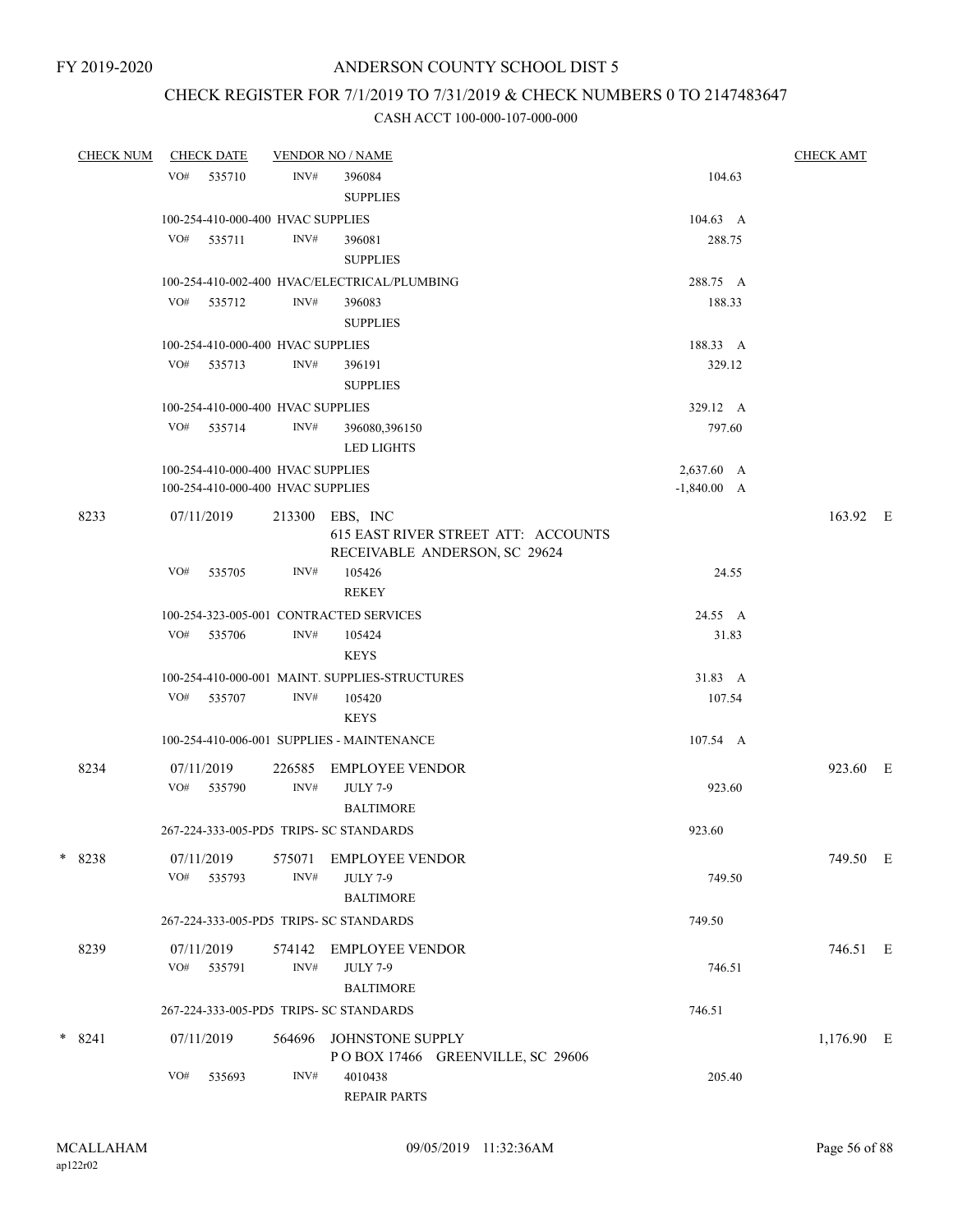# CHECK REGISTER FOR 7/1/2019 TO 7/31/2019 & CHECK NUMBERS 0 TO 2147483647

| <b>CHECK NUM</b> | <b>CHECK DATE</b>                       |        | <b>VENDOR NO / NAME</b>                                                                                      |     |       |            | <b>CHECK AMT</b> |  |
|------------------|-----------------------------------------|--------|--------------------------------------------------------------------------------------------------------------|-----|-------|------------|------------------|--|
|                  |                                         |        | 100-254-410-006-400 HVAC/ELECTRICAL/PLUMBING                                                                 |     |       | 205.40 A   |                  |  |
|                  | VO# 535694                              | INV#   | 4010448                                                                                                      |     |       | 393.27     |                  |  |
|                  |                                         |        | <b>REPAIR PARTS</b>                                                                                          |     |       |            |                  |  |
|                  |                                         |        | 100-254-410-021-400 HVAC/ELECTRICAL/PLUMBING                                                                 |     |       | 393.27 A   |                  |  |
|                  | VO#<br>535695                           | INV#   | 4010455                                                                                                      |     |       | 15.37      |                  |  |
|                  |                                         |        | <b>SUPPLIES</b>                                                                                              |     |       |            |                  |  |
|                  |                                         |        | 100-254-410-000-001 MAINT. SUPPLIES-STRUCTURES                                                               |     |       | 15.37 A    |                  |  |
|                  | VO#<br>535696                           | INV#   | 4010242                                                                                                      |     |       | 562.86     |                  |  |
|                  |                                         |        | <b>SUPPLIES</b>                                                                                              |     |       |            |                  |  |
|                  |                                         |        | 100-254-410-006-400 HVAC/ELECTRICAL/PLUMBING                                                                 |     |       | 562.86 A   |                  |  |
| 8242             | 07/11/2019                              |        | 305300 KATHY'S ENTERPRISES                                                                                   |     |       |            | 540.35 E         |  |
|                  |                                         |        | 500 MT LEBANON CHURCH ROAD ATT:<br>ACCOUNTS RECEIVABLE GREER, SC 29651                                       |     |       |            |                  |  |
|                  | VO#<br>535797                           | INV#   | 5084                                                                                                         | PO# | 11084 | 540.35     |                  |  |
|                  |                                         |        | <b>TL HANNA</b>                                                                                              |     |       |            |                  |  |
|                  | 100-114-410-002-001 BAND SUPPLIES       |        |                                                                                                              |     |       | 540.35 A   |                  |  |
| 8243             |                                         |        | 563964 EMPLOYEE VENDOR                                                                                       |     |       |            | 158.83 E         |  |
|                  | 07/11/2019<br>VO# 535747                | INV#   | MAY 2                                                                                                        |     |       | 43.39      |                  |  |
|                  |                                         |        | <b>GREENVILLE</b>                                                                                            |     |       |            |                  |  |
|                  | 100-266-333-000-000 TRIPS & CONFERENCES |        |                                                                                                              |     |       | 43.39 A    |                  |  |
|                  | VO#<br>535748                           | INV#   | <b>CABLES</b>                                                                                                |     |       | 115.44     |                  |  |
|                  |                                         |        | REIMBURSEMENT                                                                                                |     |       |            |                  |  |
|                  | 515-253-520-031-CAR CAREER CENTER       |        |                                                                                                              |     |       | 115.44 A   |                  |  |
| 8244             | 07/11/2019                              |        | 349701 MED CENTRAL HEALTH RESOURCES<br>3424 CLEMSON BLVD ATT: ACCOUNTS<br>RECEIVABLE ANDERSON, SC 29621      |     |       |            | 170.00 E         |  |
|                  | VO#<br>535759                           | INV#   | 4781<br><b>MCCLAIN</b>                                                                                       |     |       | 85.00      |                  |  |
|                  | 100-255-323-000-000 CONTRACTED SERVICES |        |                                                                                                              |     |       | 85.00 A    |                  |  |
|                  | VO# 535760                              | INV#   | 54452                                                                                                        |     |       | 85.00      |                  |  |
|                  |                                         |        | <b>HEATON</b>                                                                                                |     |       |            |                  |  |
|                  |                                         |        |                                                                                                              |     |       |            |                  |  |
|                  | 100-255-323-000-000 CONTRACTED SERVICES |        |                                                                                                              |     |       | 85.00 A    |                  |  |
| 8245             | 07/11/2019                              | 574558 | <b>EMPLOYEE VENDOR</b>                                                                                       |     |       |            | 1,248.25 E       |  |
|                  | VO#<br>535749                           | INV#   | <b>JUNE 22-26</b>                                                                                            |     |       | 1,248.25   |                  |  |
|                  |                                         |        | PHILADELPHIA                                                                                                 |     |       |            |                  |  |
|                  |                                         |        | 311-224-333-000-TEC TRIPS AND CONFERENCES                                                                    |     |       | 1,248.25 A |                  |  |
| 8246             | 07/11/2019                              |        | 570395 NETWORK CONTROLS & ELECTRIC, INC<br>136 JOHNS ROAD ATT: ACCOUNTS RECEIVABLE<br><b>GREER, SC 29650</b> |     |       |            | 2,931.98 E       |  |
|                  | VO#<br>535731                           | INV#   | 23292<br><b>INSTALLATION</b>                                                                                 | PO# | 10895 | 2,931.98   |                  |  |
|                  | 100-254-323-001-REN RENOVATIONS         |        |                                                                                                              |     |       | 2,931.98 A |                  |  |
| 8247             | 07/11/2019                              | 389900 | OFFICE DEPOT<br>POBOX 1413 CHARLOTTE, NC 28201-1413                                                          |     |       |            | 518.59 E         |  |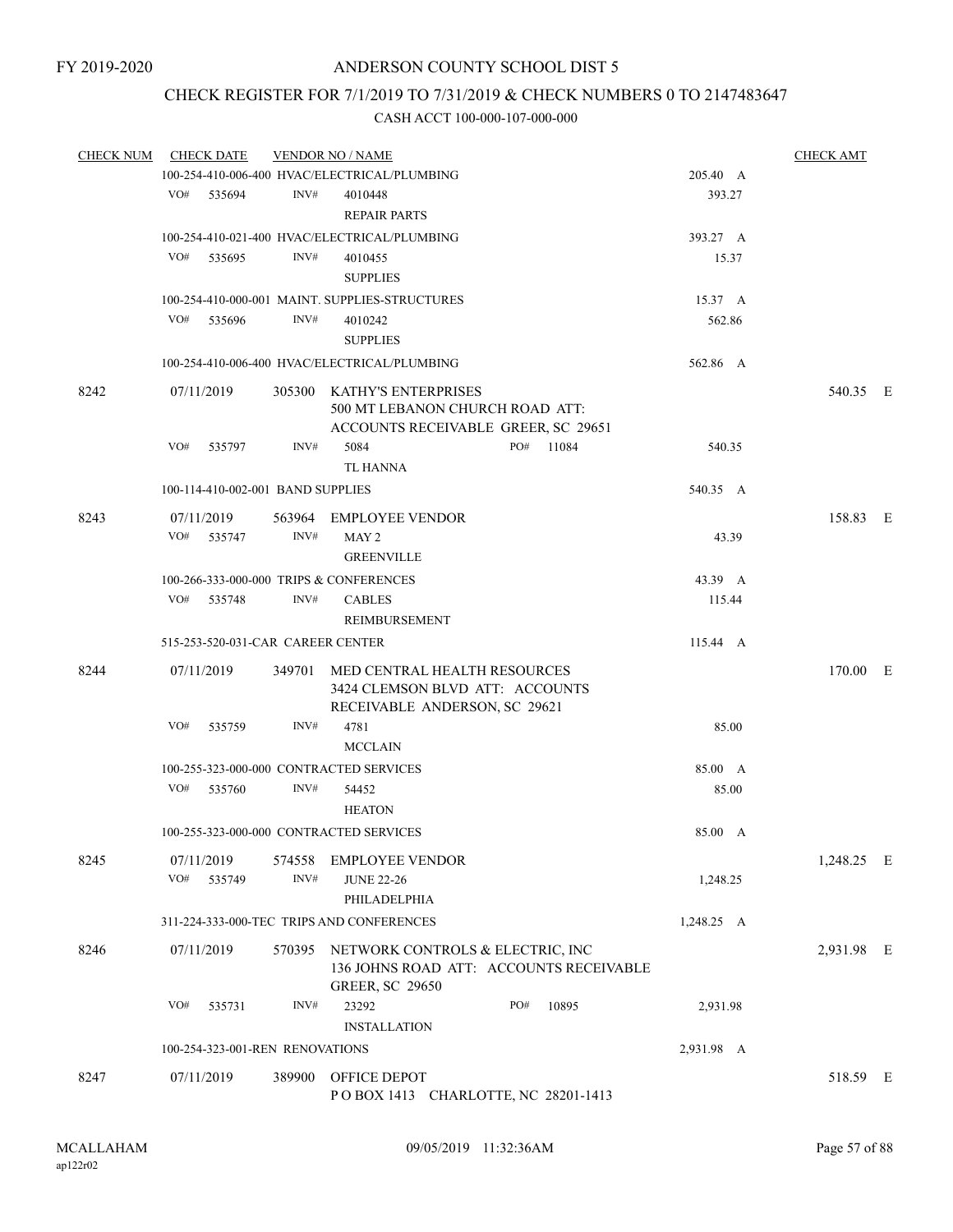# CHECK REGISTER FOR 7/1/2019 TO 7/31/2019 & CHECK NUMBERS 0 TO 2147483647

| <b>CHECK NUM</b> | <b>CHECK DATE</b>                       |                | <b>VENDOR NO / NAME</b>                                                                            |     |       |             | <b>CHECK AMT</b> |  |
|------------------|-----------------------------------------|----------------|----------------------------------------------------------------------------------------------------|-----|-------|-------------|------------------|--|
|                  | VO#<br>535771                           | INV#           | 2314250198<br><b>SUPPLIES</b>                                                                      |     |       | 100.86      |                  |  |
|                  | 100-114-410-003-000 SUPPLIES            |                |                                                                                                    |     |       | 100.86 A    |                  |  |
|                  | VO#<br>535772                           | INV#           | 328325900001<br><b>SUPPLIES</b>                                                                    |     |       | 129.78      |                  |  |
|                  | 100-114-410-003-000 SUPPLIES            |                |                                                                                                    |     |       | 129.78 A    |                  |  |
|                  | VO#<br>535799                           | INV#           | 328303475001<br><b>CREDIT</b>                                                                      |     |       | $-247.30$   |                  |  |
|                  |                                         |                | 713-271-660-013-201 MISCELLANEOUS EXPENSE                                                          |     |       | $-247.30$   |                  |  |
|                  | VO#<br>535800                           | INV#           | 333473824001<br><b>CREDIT</b>                                                                      |     |       | $-155.46$   |                  |  |
|                  |                                         |                | 100-113-410-020-VEN SUPPLY-ADDT'L FOR LOST VENDING                                                 |     |       | $-155.46$ A |                  |  |
|                  | VO#<br>535801                           | INV#           | 335030592001<br><b>SUPPLIES</b>                                                                    | PO# | 11169 | 626.76      |                  |  |
|                  |                                         |                | 100-221-410-000-000 SUPPLIES AND MATERIALS                                                         |     |       | 626.76 A    |                  |  |
|                  | VO# 535802                              | INV#           | 335113254001<br><b>SUPPLIES</b>                                                                    | PO# | 11171 | 63.95       |                  |  |
|                  | 100-233-410-000-000 SUPPLIES            |                |                                                                                                    |     |       | 63.95 A     |                  |  |
| 8248             | 07/11/2019                              |                | 391100 OLD STONE TRACTOR CO, INC<br>PO BOX 13565 ATT: ACCOUNTS RECEIVABLE<br>ANDERSON, SC 29624    |     |       |             | 437.76 E         |  |
|                  | VO#<br>535690                           | INV#           | CT01329<br><b>BLADES</b>                                                                           |     |       | 169.36      |                  |  |
|                  |                                         |                | 100-254-410-000-001 MAINT. SUPPLIES-STRUCTURES                                                     |     |       | 169.36 A    |                  |  |
|                  | VO#<br>535691                           | INV#           | CT00860<br><b>REPAIR PARTS</b>                                                                     |     |       | 268.40      |                  |  |
|                  |                                         |                | 100-254-410-000-001 MAINT. SUPPLIES-STRUCTURES                                                     |     |       | 268.40 A    |                  |  |
| 8249             | 07/11/2019<br>VO# 535792                | INV#           | 574976 EMPLOYEE VENDOR<br><b>JULY 7-9</b><br><b>BALTIMORE</b>                                      |     |       | 304.10      | 304.10 E         |  |
|                  | 267-224-333-005-PD5 TRIPS- SC STANDARDS |                |                                                                                                    |     |       | 304.10      |                  |  |
| 8250             | 07/11/2019                              |                | 469775 SEVEN OAKS DOORS & HARDWARE, INC<br>POBOX 280 ATT: ACCOUNTS RECEIVABLE<br>OAKBORO, NC 28129 |     |       |             | 1,336.43 E       |  |
|                  | VO#<br>535689                           | INV#           | 978334                                                                                             |     |       | 1,336.43    |                  |  |
|                  |                                         |                | <b>DOOR</b>                                                                                        |     |       |             |                  |  |
|                  |                                         |                | 100-254-410-008-001 SUPPLIES - MAINTENANCE                                                         |     |       | 1,336.43 A  |                  |  |
| 8251             | 07/11/2019                              |                | 570059 SHARP BUSINESS SYSTEMS<br>DEPT 1216 PO BOX 121216 DALLAS, TX<br>75312-1216                  |     |       |             | 406.78 E         |  |
|                  | VO#<br>535763                           | INV#           | 9002053804<br><b>COPIES</b>                                                                        |     |       | 103.23      |                  |  |
|                  | 100-255-323-000-000 CONTRACTED SERVICES |                |                                                                                                    |     |       | 103.23 A    |                  |  |
|                  | VO#<br>535775                           | $\text{INV}\#$ | 9002060977                                                                                         |     |       | 271.45      |                  |  |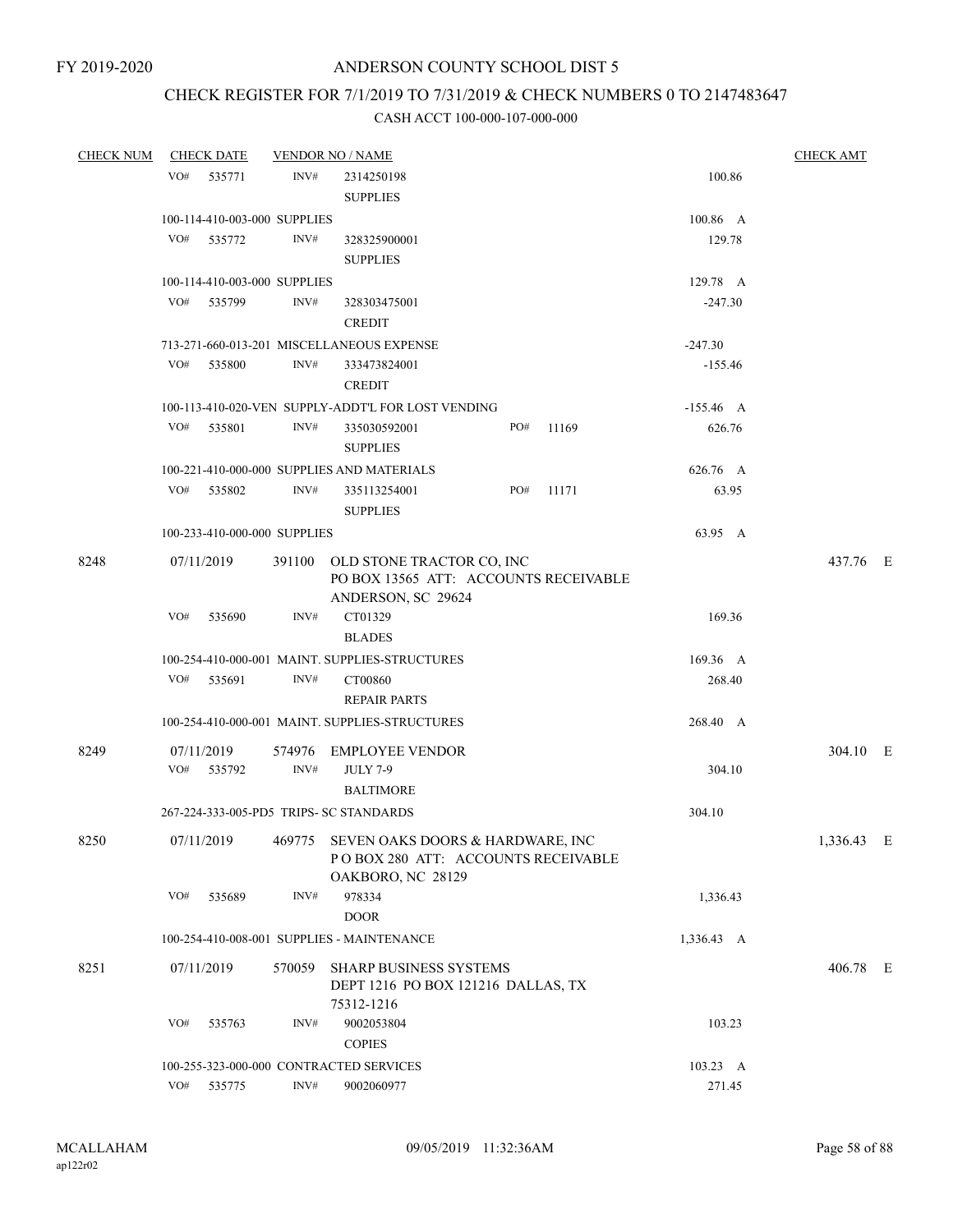FY 2019-2020

## ANDERSON COUNTY SCHOOL DIST 5

## CHECK REGISTER FOR 7/1/2019 TO 7/31/2019 & CHECK NUMBERS 0 TO 2147483647

|         | <b>CHECK NUM</b> |            | <b>CHECK DATE</b>        |                                                                                                | <b>VENDOR NO / NAME</b>                                                                           |            | <b>CHECK AMT</b> |  |
|---------|------------------|------------|--------------------------|------------------------------------------------------------------------------------------------|---------------------------------------------------------------------------------------------------|------------|------------------|--|
|         |                  |            |                          |                                                                                                | <b>COPIES</b>                                                                                     |            |                  |  |
|         |                  |            |                          | 100-115-410-003-000 SUPPLIES                                                                   |                                                                                                   | 271.45 A   |                  |  |
|         |                  | VO#        | 535776                   | INV#                                                                                           | 9002069113<br><b>COPIER</b>                                                                       | 6.42       |                  |  |
|         |                  |            |                          | 717-190-660-017-362 COPIER EXPENSE                                                             |                                                                                                   | 6.42       |                  |  |
|         |                  |            | VO# 535777               | INV#                                                                                           | 9002069112<br><b>COPIER</b>                                                                       | 12.84      |                  |  |
|         |                  |            |                          | 708-271-660-008-362 COPIER EXPENSE                                                             |                                                                                                   | 12.84      |                  |  |
|         |                  | VO#        | 535778                   | INV#                                                                                           | 9002069159<br><b>COPIER</b>                                                                       | 12.84      |                  |  |
|         |                  |            |                          | 100-113-410-020-000 SUPPLIES                                                                   |                                                                                                   | 12.84      |                  |  |
|         | 8252             |            | 07/11/2019               | 472700                                                                                         | <b>SHERWIN WILLIAMS</b><br>613 NORTH MURRAY AVENUE ATT: ACCOUNTS<br>RECEIVABLE ANDERSON, SC 29625 |            | 127.05 E         |  |
|         |                  | VO#        | 535687                   | INV#                                                                                           | 0329-4<br><b>SUPPLIES</b>                                                                         | 64.18      |                  |  |
|         |                  |            |                          |                                                                                                | 100-254-410-002-001 SUPPLIES - MAINTENANCE                                                        | 64.18 A    |                  |  |
|         |                  | VO#        | 535688                   | INV#                                                                                           | 0403-7<br><b>SUPPLIES</b>                                                                         | 62.87      |                  |  |
|         |                  |            |                          |                                                                                                | 100-254-410-002-001 SUPPLIES - MAINTENANCE                                                        | 62.87 A    |                  |  |
| $*8254$ |                  | 07/11/2019 | 563982                   | SOUTHEASTERN PAPER GROUP<br>PO BOX 890671 ATT: ACCOUNTS RECEIVABLE<br>CHARLOTTE, NC 28289-0671 |                                                                                                   | 2,817.26 E |                  |  |
|         |                  | VO#        | 535736                   | INV#                                                                                           | 4507664<br>PO#<br>11140<br><b>MATS</b>                                                            | 2,817.26   |                  |  |
|         |                  |            | 100-254-410-011-MAT MATS |                                                                                                |                                                                                                   | 2,817.26 A |                  |  |
|         | 8255             |            | 07/11/2019               | 574196                                                                                         | EMPLOYEE VENDOR                                                                                   |            | 319.07 E         |  |
|         |                  |            | VO# 535794               | INV#                                                                                           | <b>DEPT LUNCH</b><br><b>REIMBURSEMENT</b>                                                         | 319.07     |                  |  |
|         |                  |            |                          |                                                                                                | 100-254-312-000-ERP EMPLOYEE RECOGNITION PROGRAM                                                  | 319.07 A   |                  |  |
|         | 8256             |            | 07/11/2019               |                                                                                                | 507850 TRANE<br>POBOX 406469 ATT: ACCOUNTS RECEIVABLE<br>ATLANTA, GA 30384-6469                   |            | 634.59 E         |  |
|         |                  | VO#        | 535744                   | INV#                                                                                           | 6394103<br><b>DRAIN PANS</b>                                                                      | 634.59     |                  |  |
|         |                  |            |                          |                                                                                                | 100-254-410-011-400 HVAC/ELECTRICAL/PLUMBING                                                      | 634.59 A   |                  |  |
|         | * 8259           |            | 07/11/2019               | 532300                                                                                         | WHITE JONES ACE HARDWARE<br>POBOX 13012 ATT: ACCOUNTS RECEIVABLE<br>ANDERSON, SC 29624            |            | 205.73 E         |  |
|         |                  | VO#        | 535663                   | INV#                                                                                           | 883078<br><b>SUPPLIES</b>                                                                         | 8.82       |                  |  |
|         |                  |            |                          |                                                                                                | 100-254-410-010-400 HVAC/ELECTRICAL/PLUMBING                                                      | 8.82 A     |                  |  |
|         |                  | VO#        | 535664                   | INV#                                                                                           | 883085<br><b>SUPPLIES</b>                                                                         | 54.58      |                  |  |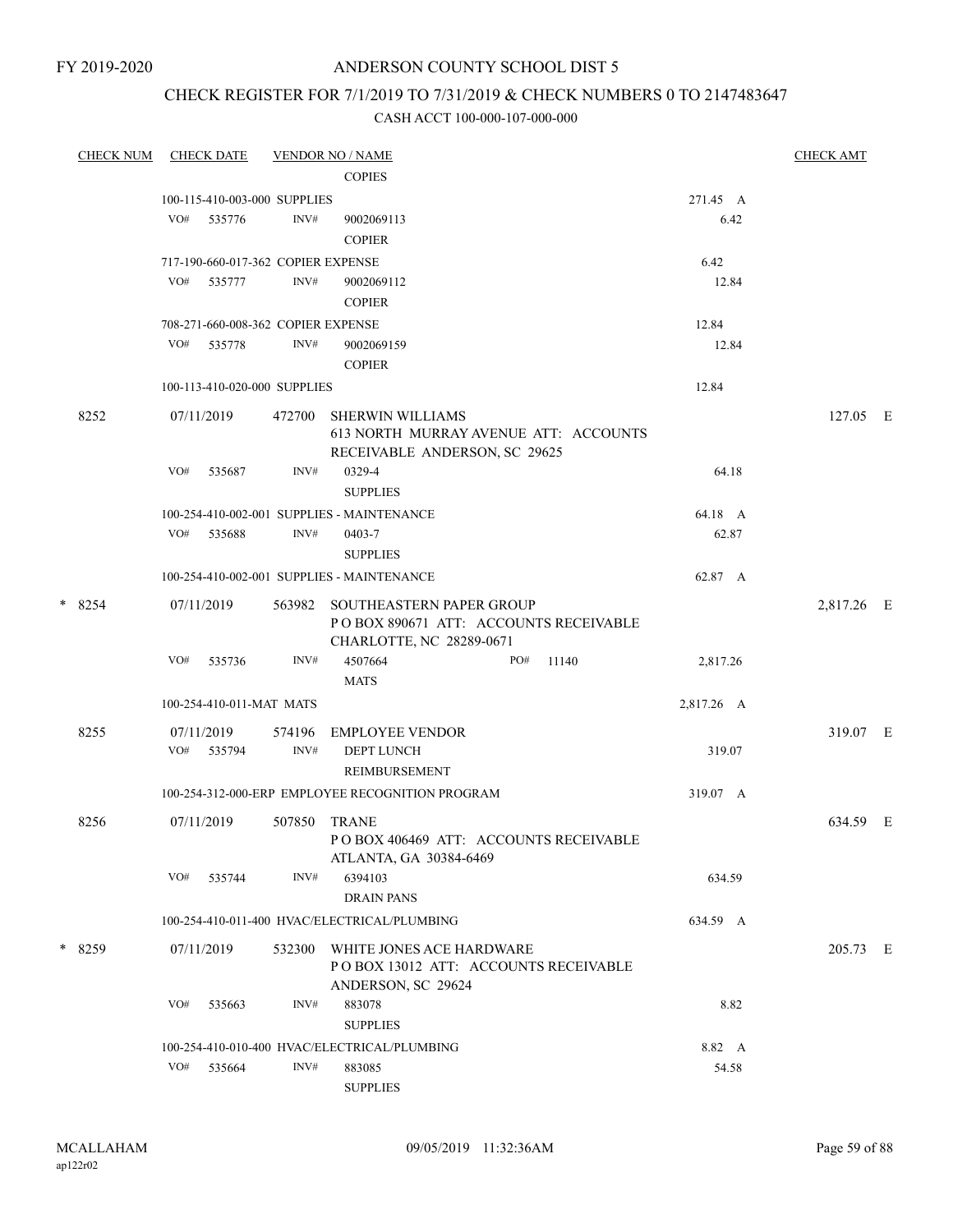# CHECK REGISTER FOR 7/1/2019 TO 7/31/2019 & CHECK NUMBERS 0 TO 2147483647

|  | <b>CHECK NUM</b> | <b>CHECK DATE</b>                                                                    |                                   |      | <b>VENDOR NO / NAME</b>                                        |     |           |                 | <b>CHECK AMT</b> |  |  |
|--|------------------|--------------------------------------------------------------------------------------|-----------------------------------|------|----------------------------------------------------------------|-----|-----------|-----------------|------------------|--|--|
|  |                  |                                                                                      |                                   |      | 100-254-410-000-001 MAINT. SUPPLIES-STRUCTURES                 |     |           | 54.58 A         |                  |  |  |
|  |                  | VO#                                                                                  | 535665                            | INV# | 398624                                                         |     |           | 16.32           |                  |  |  |
|  |                  |                                                                                      |                                   |      | <b>SUPPLIES</b>                                                |     |           |                 |                  |  |  |
|  |                  |                                                                                      |                                   |      | 100-254-410-005-400 HVAC/ELECTRICAL/PLUMBING                   |     |           | $16.32 \quad A$ |                  |  |  |
|  |                  | VO#                                                                                  | 535666                            | INV# | 882906                                                         |     |           | 6.57            |                  |  |  |
|  |                  |                                                                                      |                                   |      | <b>SUPPLIES</b>                                                |     |           |                 |                  |  |  |
|  |                  |                                                                                      |                                   |      | 100-254-410-001-001 SUPPLIES - MAINTENANCE                     |     |           | 6.57 A          |                  |  |  |
|  |                  |                                                                                      | VO# 535667                        | INV# | 882789                                                         |     |           | 7.71            |                  |  |  |
|  |                  |                                                                                      |                                   |      | <b>SUPPLIES</b>                                                |     |           |                 |                  |  |  |
|  |                  |                                                                                      |                                   |      | 100-254-410-011-400 HVAC/ELECTRICAL/PLUMBING                   |     |           | $7.71 \quad A$  |                  |  |  |
|  |                  |                                                                                      | VO# 535668                        | INV# | 882796                                                         |     |           | 21.76           |                  |  |  |
|  |                  |                                                                                      |                                   |      | <b>SUPPLIES</b>                                                |     |           |                 |                  |  |  |
|  |                  |                                                                                      |                                   |      | 100-254-410-011-400 HVAC/ELECTRICAL/PLUMBING                   |     |           | 21.76 A         |                  |  |  |
|  |                  | VO#                                                                                  | 535669                            | INV# |                                                                |     |           | 47.74           |                  |  |  |
|  |                  |                                                                                      |                                   |      | 398650<br><b>SUPPLIES</b>                                      |     |           |                 |                  |  |  |
|  |                  |                                                                                      |                                   |      |                                                                |     |           |                 |                  |  |  |
|  |                  |                                                                                      |                                   |      | 100-254-410-019-001 SUPPLIES - MAINTENANCE                     |     |           | 47.74 A         |                  |  |  |
|  |                  |                                                                                      | VO# 535670                        | INV# | 398505                                                         |     |           | 8.84            |                  |  |  |
|  |                  | <b>SUPPLIES</b><br>100-254-410-003-BUD SUPPLIES                                      |                                   |      |                                                                |     |           |                 |                  |  |  |
|  |                  |                                                                                      |                                   |      |                                                                |     |           | 8.84 A          |                  |  |  |
|  |                  |                                                                                      | VO# 535671                        | INV# | 882719                                                         |     |           | 33.39           |                  |  |  |
|  |                  |                                                                                      |                                   |      | <b>SUPPLIES</b>                                                |     |           |                 |                  |  |  |
|  |                  |                                                                                      | 100-254-410-003-BUD SUPPLIES      |      |                                                                |     |           | 33.39 A         |                  |  |  |
|  | $*8261$          |                                                                                      | 07/16/2019                        |      | 572787 CC&I SERVICES LLC                                       |     |           |                 | 4,307.50 E       |  |  |
|  |                  |                                                                                      |                                   |      | 4795 S CHURCH ST EXT SUITE 2 ROEBUCK, SC                       |     |           |                 |                  |  |  |
|  |                  |                                                                                      |                                   |      | 29376                                                          |     |           |                 |                  |  |  |
|  |                  | VO#                                                                                  | 535817                            | INV# | 4675                                                           | PO# | 98318     | 597.50          |                  |  |  |
|  |                  |                                                                                      |                                   |      | <b>WESTSIDE</b>                                                |     |           |                 |                  |  |  |
|  |                  |                                                                                      |                                   |      | 505-271-540-003-BSC BASEBALL&SOFTBALL COMPLEX                  |     |           | 597.50 A        |                  |  |  |
|  |                  | VO#                                                                                  | 535818                            | INV# | 4674                                                           | PO# | 98317     | 597.50          |                  |  |  |
|  |                  |                                                                                      |                                   |      | TL HANNA                                                       |     |           |                 |                  |  |  |
|  |                  |                                                                                      |                                   |      | 505-271-540-002-BSC BASEBALL&SOFTBALL COMPLEX                  |     |           | 597.50 A        |                  |  |  |
|  |                  | VO#                                                                                  | 535819                            | INV# | 4672                                                           | PO# | 96454     | 1,525.50        |                  |  |  |
|  |                  |                                                                                      |                                   |      | AIT                                                            |     |           |                 |                  |  |  |
|  |                  |                                                                                      | 515-253-520-031-CAR CAREER CENTER |      |                                                                |     |           | 1,525.50 A      |                  |  |  |
|  |                  | VO#                                                                                  | 535820                            | INV# | 4673                                                           | PO# | 99365     | 1,587.00        |                  |  |  |
|  |                  |                                                                                      |                                   |      | <b>FINE ARTS</b>                                               |     |           |                 |                  |  |  |
|  |                  |                                                                                      |                                   |      | 515-253-520-000-ART FINE ARTS CENTER                           |     |           | 1,587.00 A      |                  |  |  |
|  |                  |                                                                                      |                                   |      |                                                                |     |           |                 |                  |  |  |
|  | 8262             |                                                                                      | 07/16/2019                        |      | 237555 FORMS & SUPPLY<br>POBOX 563953 ATT: ACCOUNTS RECEIVABLE |     |           |                 | 2,276.32 E       |  |  |
|  |                  |                                                                                      |                                   |      | CHARLOTTE, NC 28256                                            |     |           |                 |                  |  |  |
|  |                  | VO#                                                                                  | 535821                            | INV# | 5074305                                                        | PO# | 11125     | 1,913.16        |                  |  |  |
|  |                  |                                                                                      |                                   |      | <b>SUPPLIES</b>                                                |     |           |                 |                  |  |  |
|  |                  |                                                                                      |                                   |      |                                                                |     |           | 1,913.16 A      |                  |  |  |
|  |                  | 100-114-410-003-SCI SUPPLIES AND MATERIALS - SCIENCE<br>100-233-410-003-000 SUPPLIES |                                   |      |                                                                |     |           |                 |                  |  |  |
|  |                  |                                                                                      |                                   |      |                                                                |     |           | 0.00 A          |                  |  |  |
|  |                  |                                                                                      | VO# 535822                        | INV# | 5074305                                                        |     | PO# 11125 | 363.16          |                  |  |  |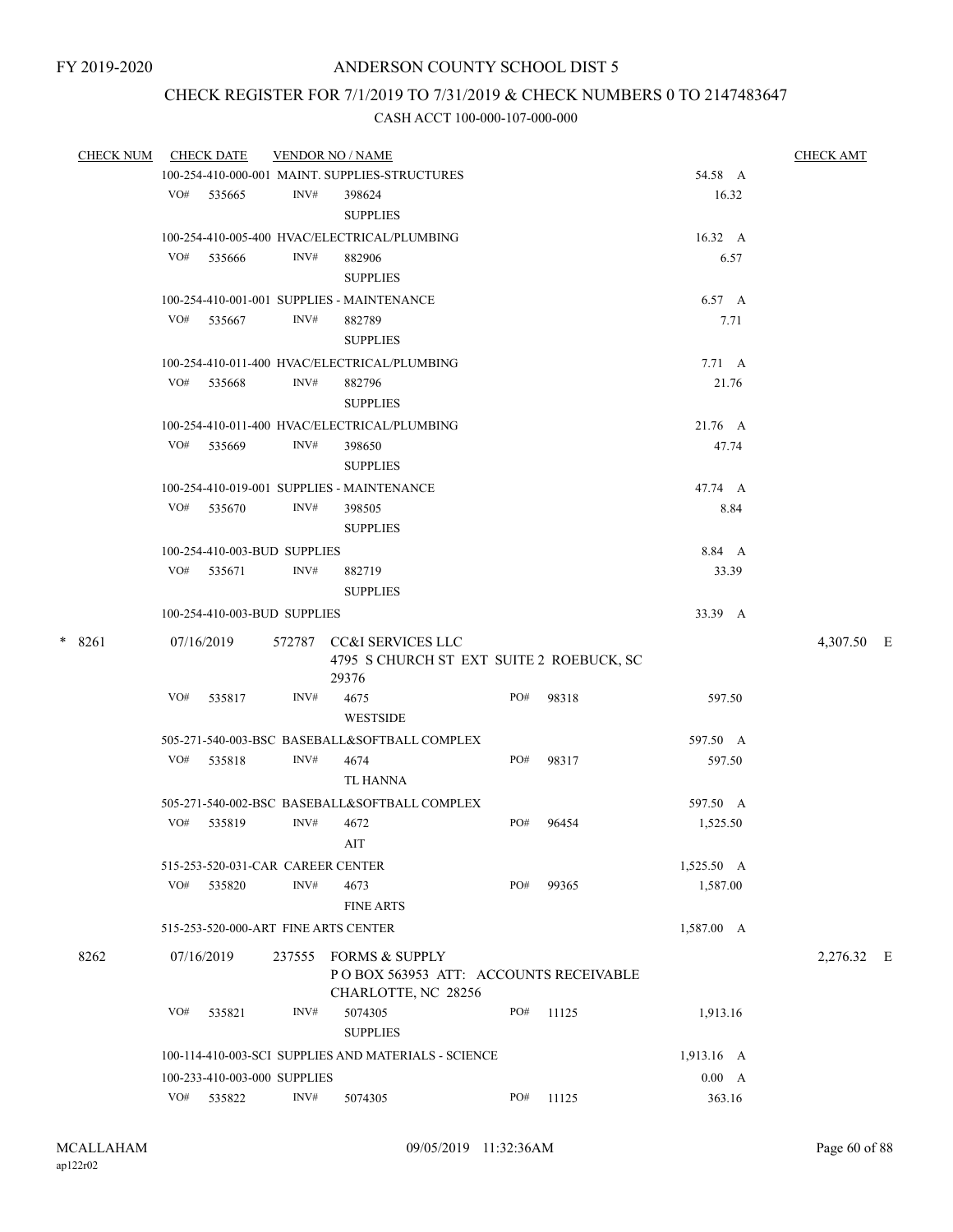## CHECK REGISTER FOR 7/1/2019 TO 7/31/2019 & CHECK NUMBERS 0 TO 2147483647

|        | <b>CHECK NUM</b> |     | <b>CHECK DATE</b> |                                      | <b>VENDOR NO / NAME</b>                                                                  |     |       |                     |       | <b>CHECK AMT</b> |  |
|--------|------------------|-----|-------------------|--------------------------------------|------------------------------------------------------------------------------------------|-----|-------|---------------------|-------|------------------|--|
|        |                  |     |                   |                                      | <b>SUPPLIES</b>                                                                          |     |       |                     |       |                  |  |
|        |                  |     |                   |                                      | 100-114-410-003-SCI SUPPLIES AND MATERIALS - SCIENCE                                     |     |       | 309.66 A            |       |                  |  |
|        |                  |     |                   | 100-233-410-003-000 SUPPLIES         |                                                                                          |     |       | 53.50 A             |       |                  |  |
| $\ast$ | 8265             |     | 07/16/2019        | 264114                               | <b>HEINEMANN</b>                                                                         |     |       |                     |       | 1,082.82 E       |  |
|        |                  |     |                   |                                      | 15963 COLLECTIONS CENTER DRIVE ATT:                                                      |     |       |                     |       |                  |  |
|        |                  |     |                   |                                      | ACCOUNTS RECEIVABLE CHICAGO, IL 60693                                                    |     |       |                     |       |                  |  |
|        |                  | VO# | 535849            | INV#                                 | 7085211                                                                                  | PO# | 11057 | 1,082.82            |       |                  |  |
|        |                  |     |                   |                                      | <b>MATERIALS</b>                                                                         |     |       |                     |       |                  |  |
|        |                  |     |                   |                                      | 100-113-410-008-000 SUPPLIES AND MATERIALS<br>100-113-410-008-000 SUPPLIES AND MATERIALS |     |       | 984.38 A<br>98.44 A |       |                  |  |
|        |                  |     |                   |                                      |                                                                                          |     |       |                     |       |                  |  |
|        | $*8267$          |     | 07/16/2019        | 574565                               | <b>EMPLOYEE VENDOR</b>                                                                   |     |       |                     |       | 127.69 E         |  |
|        |                  | VO# | 535877            | INV#                                 | <b>JAN-JUNE</b>                                                                          |     |       | 127.69              |       |                  |  |
|        |                  |     |                   |                                      | <b>MILEAGE</b>                                                                           |     |       |                     |       |                  |  |
|        |                  |     |                   |                                      | 100-264-333-000-000 TRIPS AND CONFERENCES                                                |     |       | $127.69 \quad A$    |       |                  |  |
|        | * 8269           |     | 07/16/2019        | 349701                               | MED CENTRAL HEALTH RESOURCES                                                             |     |       |                     |       | 170.00 E         |  |
|        |                  |     |                   |                                      | 3424 CLEMSON BLVD ATT: ACCOUNTS                                                          |     |       |                     |       |                  |  |
|        |                  |     |                   |                                      | RECEIVABLE ANDERSON, SC 29621                                                            |     |       |                     |       |                  |  |
|        |                  | VO# | 535825            | INV#                                 | 22863                                                                                    |     |       |                     | 85.00 |                  |  |
|        |                  |     |                   |                                      | <b>STURGEON</b>                                                                          |     |       |                     |       |                  |  |
|        |                  |     |                   |                                      | 100-255-323-000-000 CONTRACTED SERVICES                                                  |     |       | 85.00               |       |                  |  |
|        |                  | VO# | 535826            | INV#                                 | 15847                                                                                    |     |       |                     | 85.00 |                  |  |
|        |                  |     |                   |                                      | <b>GLEW</b>                                                                              |     |       |                     |       |                  |  |
|        |                  |     |                   |                                      | 100-255-323-000-000 CONTRACTED SERVICES                                                  |     |       | 85.00               |       |                  |  |
|        | 8270             |     | 07/16/2019        | 389900                               | OFFICE DEPOT                                                                             |     |       |                     |       | 1,673.07 E       |  |
|        |                  |     |                   |                                      | POBOX 1413 CHARLOTTE, NC 28201-1413                                                      |     |       |                     |       |                  |  |
|        |                  | VO# | 535830            | INV#                                 | 335306899001                                                                             | PO# | 11173 |                     | 90.71 |                  |  |
|        |                  |     |                   |                                      | <b>SUPPLIES</b>                                                                          |     |       |                     |       |                  |  |
|        |                  |     |                   | 100-212-410-003-000 SUPPLIES         |                                                                                          |     |       | 90.71 A             |       |                  |  |
|        |                  | VO# | 535831            | INV#                                 | 335301730001<br><b>SUPPLIES</b>                                                          | PO# | 11173 | 562.14              |       |                  |  |
|        |                  |     |                   |                                      |                                                                                          |     |       |                     |       |                  |  |
|        |                  | VO# | 535851            | 100-212-410-003-000 SUPPLIES<br>INV# |                                                                                          | PO# | 11131 | 562.14 A<br>740.63  |       |                  |  |
|        |                  |     |                   |                                      | 333561229001<br><b>SUPPLIES</b>                                                          |     |       |                     |       |                  |  |
|        |                  |     |                   |                                      |                                                                                          |     |       |                     |       |                  |  |
|        |                  | VO# |                   | INV#                                 | 100-213-410-000-000 SUPPLIES AND MATERIALS                                               | PO# | 11131 | 740.63 A            |       |                  |  |
|        |                  |     | 535852            |                                      | 333563987001<br><b>SUPPLIES</b>                                                          |     |       | 110.20              |       |                  |  |
|        |                  |     |                   |                                      | 100-213-410-000-000 SUPPLIES AND MATERIALS                                               |     |       | $110.20\quad A$     |       |                  |  |
|        |                  | VO# | 535878            | INV#                                 | 331133657001                                                                             |     |       | 169.39              |       |                  |  |
|        |                  |     |                   |                                      | <b>SUPPLIES</b>                                                                          |     |       |                     |       |                  |  |
|        |                  |     |                   | 600-256-410-000-000 SUPPLIES         |                                                                                          |     |       | 169.39 A            |       |                  |  |
|        |                  |     |                   |                                      |                                                                                          |     |       |                     |       |                  |  |
|        | 8271             |     | 07/16/2019        | 570443                               | PROJECT LEAD THE WAY                                                                     |     |       |                     |       | 2,409.75 E       |  |
|        |                  |     |                   |                                      | 3939 PRIORITY WAY SOUTH DRIVE SUITE 400<br>INDIANAPOLIS, IN 46240                        |     |       |                     |       |                  |  |
|        |                  | VO# | 535853            | INV#                                 | 190998                                                                                   | PO# | 10974 | 150.00              |       |                  |  |
|        |                  |     |                   |                                      |                                                                                          |     |       |                     |       |                  |  |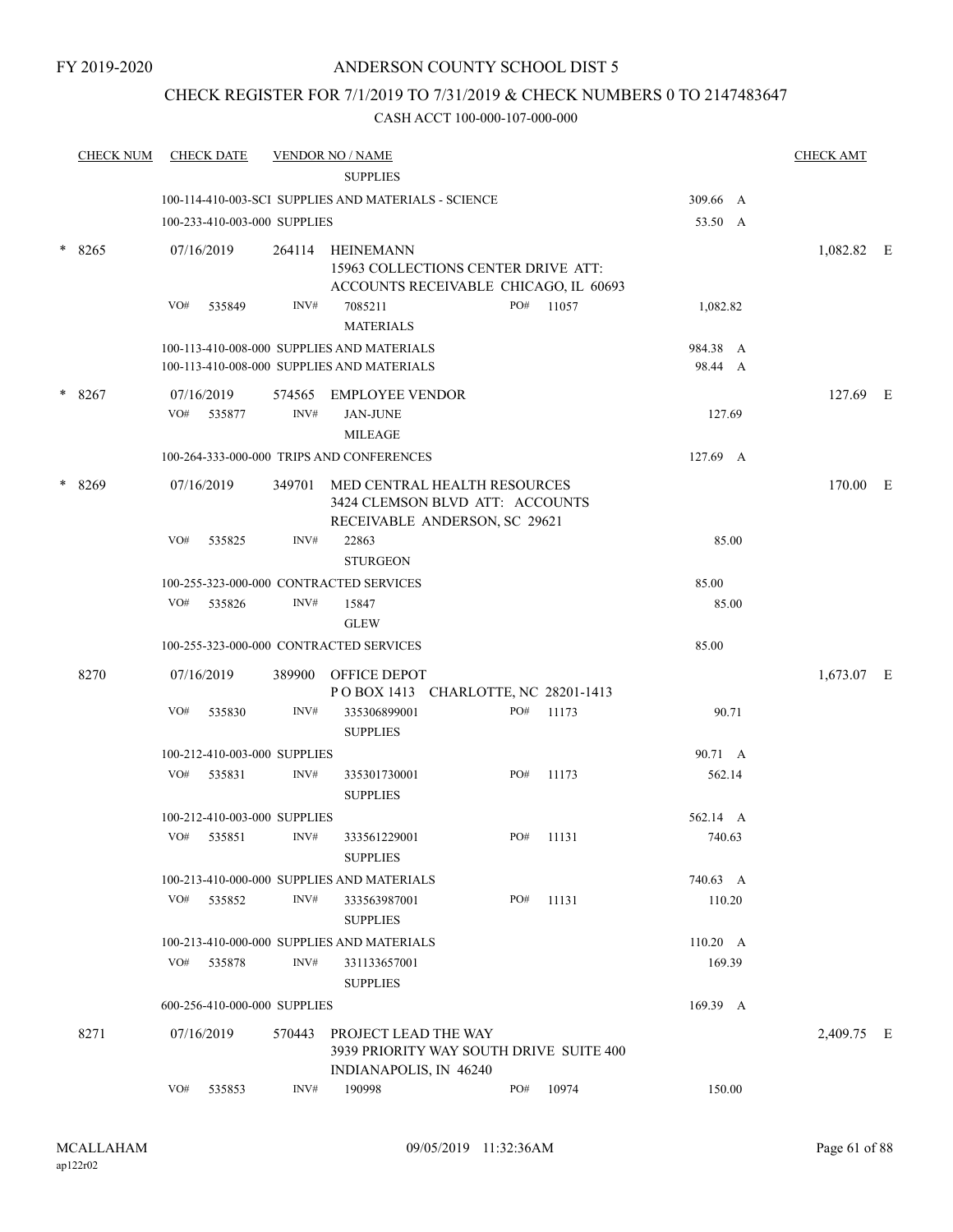## CHECK REGISTER FOR 7/1/2019 TO 7/31/2019 & CHECK NUMBERS 0 TO 2147483647

| <b>CHECK NUM</b> | <b>CHECK DATE</b>                       |        | <b>VENDOR NO / NAME</b>                                                                    |     |           |            | <b>CHECK AMT</b> |  |
|------------------|-----------------------------------------|--------|--------------------------------------------------------------------------------------------|-----|-----------|------------|------------------|--|
|                  |                                         |        | <b>MIDWAY ELEM</b>                                                                         |     |           |            |                  |  |
|                  |                                         |        | 100-221-410-017-PLW PROJECT LEAD THE WAY                                                   |     |           | 150.00 A   |                  |  |
|                  | VO#<br>535854                           | INV#   | 191029,191634                                                                              |     | PO# 11161 | 2,259.75   |                  |  |
|                  |                                         |        | <b>GLENVIEW</b>                                                                            |     |           |            |                  |  |
|                  |                                         |        | 100-221-410-020-PLW PROJECT LEAD THE WAY                                                   |     |           | 1,884.75 A |                  |  |
|                  |                                         |        | 100-221-410-020-PLW PROJECT LEAD THE WAY                                                   |     |           | 375.00 A   |                  |  |
| 8272             | 07/16/2019                              |        | 570059 SHARP BUSINESS SYSTEMS<br>DEPT 1216 PO BOX 121216 DALLAS, TX<br>75312-1216          |     |           |            | 212.42 E         |  |
|                  | VO#<br>535859                           | INV#   | 9002034474<br><b>COPIES</b>                                                                |     |           | 35.00      |                  |  |
|                  | 124-114-445-024-000 TECHNOLOGY SUPPLIES |        |                                                                                            |     |           | 35.00 A    |                  |  |
|                  | VO#<br>535860                           | INV#   | 9002034483<br><b>COPIES</b>                                                                |     |           | 99.92      |                  |  |
|                  | 723-190-660-023-913 COPIER EXPENSE      |        |                                                                                            |     |           | 99.92      |                  |  |
|                  | VO#<br>535861                           | INV#   | 9002069085<br><b>COPIER</b>                                                                |     |           | 12.84      |                  |  |
|                  | 723-190-660-023-913 COPIER EXPENSE      |        |                                                                                            |     |           | 12.84      |                  |  |
|                  | VO#<br>535862                           | INV#   | 9002037264<br><b>COPIES</b>                                                                |     |           | 64.25      |                  |  |
|                  | 723-190-660-023-913 COPIER EXPENSE      |        |                                                                                            |     |           | 64.25      |                  |  |
|                  | VO#<br>535863                           | INV#   | 9002080334<br><b>COPIES</b>                                                                |     |           | 0.41       |                  |  |
|                  | 723-190-660-023-913 COPIER EXPENSE      |        |                                                                                            |     |           | 0.41       |                  |  |
| 8273             | 07/16/2019                              |        | 573568 EMPLOYEE VENDOR                                                                     |     |           |            | 335.10 E         |  |
|                  | VO#<br>535843                           | INV#   | <b>JULY 7-9</b><br><b>BALTIMORE</b>                                                        |     |           | 335.10     |                  |  |
|                  | 267-224-333-005-PD5 TRIPS- SC STANDARDS |        |                                                                                            |     |           | 335.10     |                  |  |
| 8274             | 07/16/2019                              |        | 567940 STRAWBRIDGE STUDIOS, INC<br>POBOX 3005 ATT: ACCOUNTS RECEIVABLE<br>DURHAM, NC 27715 |     |           |            | 1,544.39 E       |  |
|                  | VO#<br>535864                           | INV#   | 92590<br><b>WEST MARKET</b>                                                                |     |           | 1,544.39   |                  |  |
|                  | 718-271-660-018-230 PICTURES EXPENSE    |        |                                                                                            |     |           | 1,544.39   |                  |  |
| 8275             | 07/16/2019                              | 568718 | THE READING WAREHOUSE<br>POBOX 41328 ATT: ACCOUNTS RECEIVABLE                              |     |           |            | 1,269.97 E       |  |
|                  | VO#<br>535876                           | INV#   | NORTH CHARLESTON, SC 29423<br>192890<br><b>BOOKS</b>                                       | PO# | 10638     | 1,269.97   |                  |  |
|                  |                                         |        | 900-171-410-000-017 CAMP DISCOVERY SUPPLIES                                                |     |           | 1,269.97 A |                  |  |
| 8276             | 07/18/2019                              | 572731 | ACCO BRANDS USA LLC<br>PO BOX 203412 DALLAS, TX 75320-3412                                 |     |           |            | 312.00 E         |  |
|                  | VO#<br>535994                           | INV#   | 2844492<br><b>SERVICES</b>                                                                 |     |           | 312.00     |                  |  |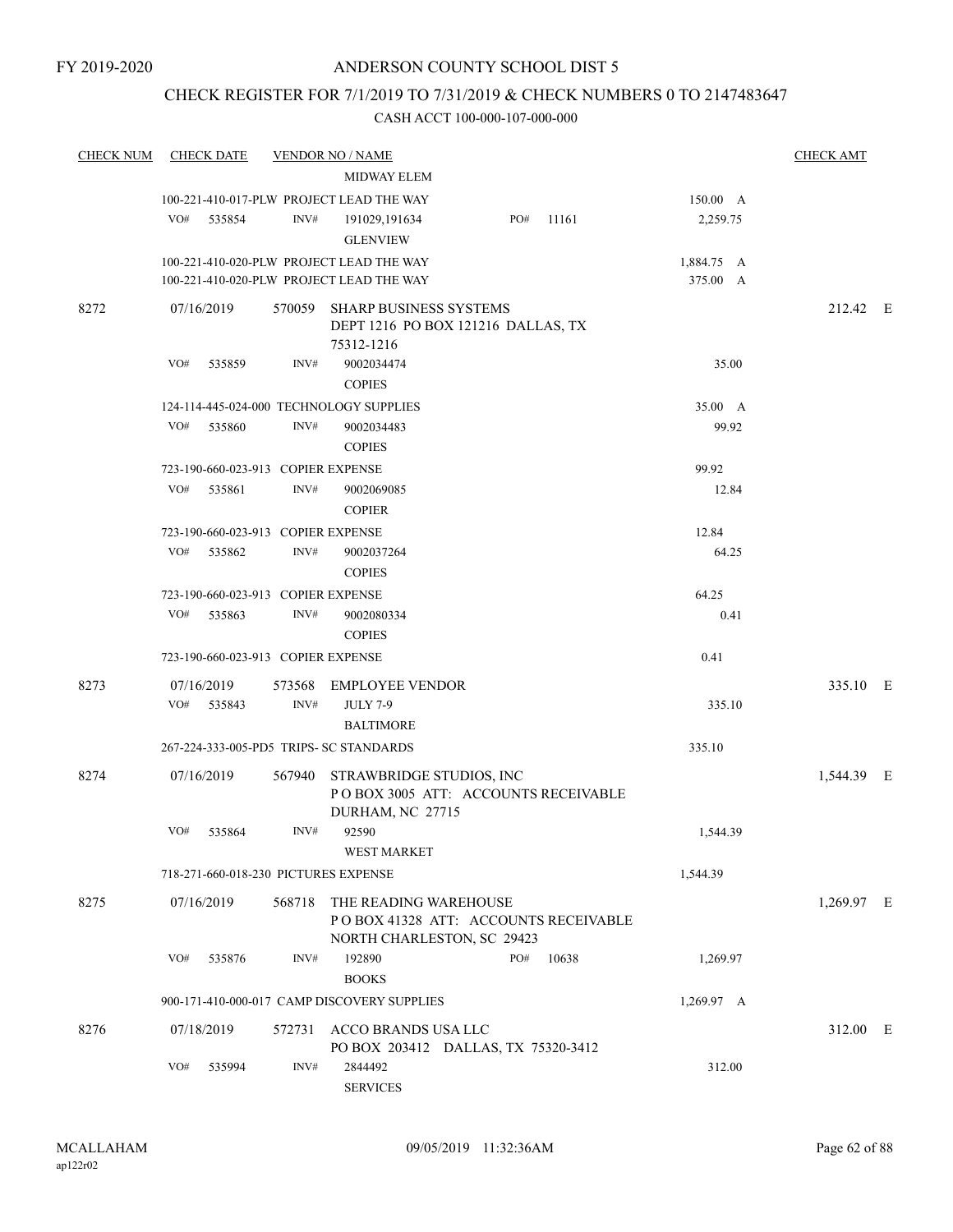# CHECK REGISTER FOR 7/1/2019 TO 7/31/2019 & CHECK NUMBERS 0 TO 2147483647

|   | <b>CHECK NUM</b> |     | <b>CHECK DATE</b>                 |        | <b>VENDOR NO / NAME</b>                                                                                   |     |       |                 | <b>CHECK AMT</b> |  |
|---|------------------|-----|-----------------------------------|--------|-----------------------------------------------------------------------------------------------------------|-----|-------|-----------------|------------------|--|
|   |                  |     |                                   |        | 713-271-660-013-305 LIBRARY EXPENSE                                                                       |     |       | 312.00          |                  |  |
|   | 8277             |     | 07/18/2019                        | 566562 | ANDERSON OUTDOOR POWER EQUIPMENT<br>110 MIRACLE MILE DRIVE ATT: ACCOUNTS<br>RECEIVABLE ANDERSON, SC 29621 |     |       |                 | 158.42 E         |  |
|   |                  | VO# | 535880                            | INV#   | 220358<br><b>BLADES</b>                                                                                   |     |       | 29.57           |                  |  |
|   |                  |     |                                   |        | 100-254-410-000-001 MAINT. SUPPLIES-STRUCTURES                                                            |     |       | 29.57 A         |                  |  |
|   |                  | VO# | 535957                            | INV#   | 220911<br><b>SUPPLIES</b>                                                                                 |     |       | 128.85          |                  |  |
|   |                  |     |                                   |        | 100-254-410-000-001 MAINT. SUPPLIES-STRUCTURES                                                            |     |       | 128.85          |                  |  |
|   | 8278             |     | 07/18/2019                        |        | 574273 BARRS RECREATION, LLC<br>9521 LUMLEY ROAD MORRISVILLE, NC 27560                                    |     |       |                 | 6,011.33 E       |  |
|   |                  | VO# | 535996                            | INV#   | 71898<br><b>SOUTH FANT</b>                                                                                | PO# | 10852 | 6,011.33        |                  |  |
|   |                  |     | 100-221-410-015-PLY PLAYGROUND    |        |                                                                                                           |     |       | 6,011.33 A      |                  |  |
| * | 8280             |     | 07/18/2019                        |        | 572771 EMPLOYEE VENDOR                                                                                    |     |       |                 | $127.12$ E       |  |
|   |                  |     | VO# 535991                        | INV#   | <b>STAMPS</b><br><b>REIMBURSEMENT</b>                                                                     |     |       | 127.12          |                  |  |
|   |                  |     | 124-114-410-024-000 SUPPLIES      |        |                                                                                                           |     |       | 127.12          |                  |  |
|   | 8281             |     | 07/18/2019                        |        | 569307 CAROLINA PCO SUPPLY CO. INC<br>PO BOX 3517 ATT: ACCOUNTS RECEIVABLE<br>CAYCE, SC 29171             |     |       |                 | 145.52 E         |  |
|   |                  | VO# | 535962                            | INV#   | 002263<br><b>SUPPLIES</b>                                                                                 |     |       | 145.52          |                  |  |
|   |                  |     |                                   |        | 100-254-410-000-500 PEST MANAGEMENT                                                                       |     |       | 145.52          |                  |  |
|   | $*8283$          |     | 07/18/2019                        | 566330 | <b>CLEAN CARE OF ANDERSON</b><br>P.O. BOX 1563 ATT: ACCOUNTS RECEIVABLE<br>ANDERSON, SC 29622             |     |       |                 | 2,925.00 E       |  |
|   |                  | VO# | 535887                            | INV#   | 26064<br><b>DISTRICT OFFICE</b>                                                                           |     |       | 1,100.00        |                  |  |
|   |                  |     | 100-254-323-000-001 CONTRACT SRVS |        |                                                                                                           |     |       | 1,100.00 A      |                  |  |
|   |                  | VO# | 535888                            | INV#   | 26052                                                                                                     |     |       | 1,200.00        |                  |  |
|   |                  |     |                                   |        | <b>HOMELAND PARK</b>                                                                                      |     |       |                 |                  |  |
|   |                  |     |                                   |        | 100-254-323-011-BUD CONTRACTED SERVICES                                                                   |     |       | 1,200.00 A      |                  |  |
|   |                  | VO# | 535889                            | INV#   | 26082,26083                                                                                               |     |       | 625.00          |                  |  |
|   |                  |     |                                   |        | N POINTE & RBT AND                                                                                        |     |       |                 |                  |  |
|   |                  |     |                                   |        | 100-254-323-006-001 CONTRACTED SERVICES                                                                   |     |       | $125.00\quad A$ |                  |  |
|   |                  |     |                                   |        | 100-254-323-013-001 CONTRACTED SERVICES                                                                   |     |       | 500.00 A        |                  |  |
|   | 8284             |     | 07/18/2019                        | 573082 | COOLE SCHOOL<br>1213 WEST LOOP NORTH, SUITE 100 HOUSTON,<br>TX 77055                                      |     |       |                 | 1,458.25 E       |  |
|   |                  | VO# | 535997                            | INV#   | 191802-191803                                                                                             |     |       | 1,458.25        |                  |  |
|   |                  |     |                                   |        | <b>NORTH POINTE</b>                                                                                       |     |       |                 |                  |  |
|   |                  |     |                                   |        | 713-271-660-013-256 FUNDRAISERS EXPENSE                                                                   |     |       | 1,458.25        |                  |  |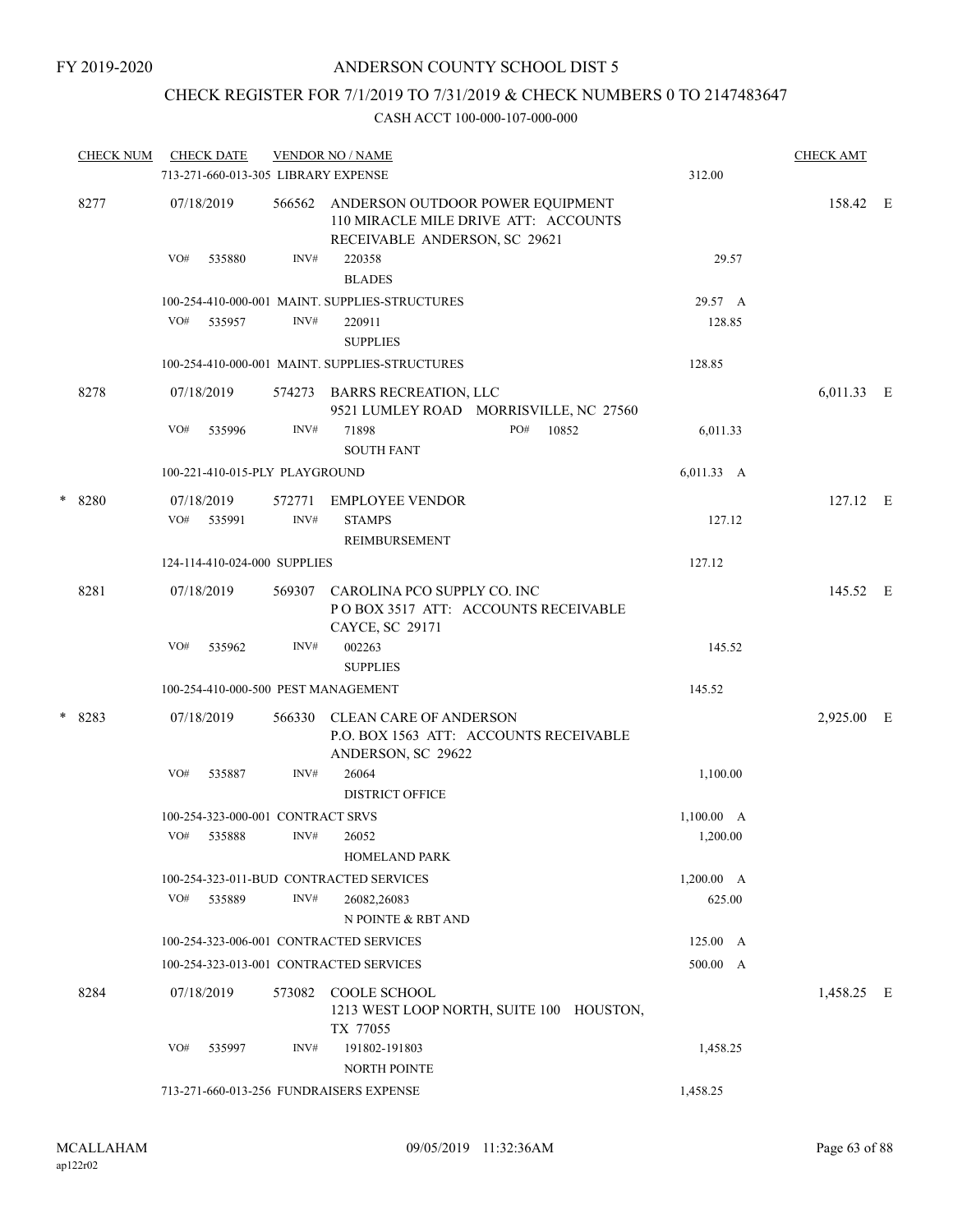## CHECK REGISTER FOR 7/1/2019 TO 7/31/2019 & CHECK NUMBERS 0 TO 2147483647

| <b>CHECK NUM</b> | <b>CHECK DATE</b>                | <b>VENDOR NO / NAME</b>                                |                                           | <b>CHECK AMT</b> |
|------------------|----------------------------------|--------------------------------------------------------|-------------------------------------------|------------------|
| 8285             | 07/18/2019                       | 187300 CRESCENT SUPPLY CO, INC<br>GREENVILLE, SC 29604 | POBOX 8798 ATT: ACCOUNTS RECEIVABLE       | 1,595.38 E       |
|                  | VO#<br>535893                    | INV#<br>396193<br><b>REPAIR PARTS</b>                  | 44.22                                     |                  |
|                  |                                  | 600-256-323-006-000 REPAIRS TO EQUIPMENT               | 44.22 A                                   |                  |
|                  | VO# 535894                       | INV#<br>396192                                         | 1,016.50                                  |                  |
|                  |                                  | <b>REPAIR PARTS</b>                                    |                                           |                  |
|                  |                                  | 600-256-323-006-000 REPAIRS TO EQUIPMENT               | $1,016.50 \, A$                           |                  |
|                  | VO# 535895                       | INV#<br>396285<br><b>REPAIR PARTS</b>                  | 76.78                                     |                  |
|                  |                                  | 100-254-410-003-400 HVAC/ELECTRICAL/PLUMBING           | 76.78 A                                   |                  |
|                  | VO# 535896                       | INV#<br>396352<br><b>SUPPLIES</b>                      | 21.40                                     |                  |
|                  |                                  | 100-254-410-005-400 HVAC/ELECTRICAL/PLUMBING           | 21.40 A                                   |                  |
|                  | VO# 535897                       | INV#<br>396351<br><b>SUPPLIES</b>                      | 9.90                                      |                  |
|                  |                                  | 100-254-410-005-400 HVAC/ELECTRICAL/PLUMBING           | 9.90 A                                    |                  |
|                  | VO#<br>535898                    | INV#<br>396286<br><b>SUPPLIES</b>                      | 9.59                                      |                  |
|                  |                                  | 100-254-410-005-400 HVAC/ELECTRICAL/PLUMBING           | 9.59 A                                    |                  |
|                  | VO# 535899                       | INV#<br>396505<br><b>LIGHTS</b>                        | 75.44                                     |                  |
|                  |                                  | 100-254-410-000-400 HVAC SUPPLIES                      | 75.44 A                                   |                  |
|                  | VO# 535900                       | INV#<br>396423<br><b>SUPPLIES</b>                      | 112.35                                    |                  |
|                  |                                  | 100-254-410-001-400 HVAC/ELECTRICAL/PLUMBING           | $112.35 \text{ A}$                        |                  |
|                  | VO# 535901                       | INV#<br>396422<br><b>SUPPLIES</b>                      | 127.87                                    |                  |
|                  |                                  | 100-254-410-001-400 HVAC/ELECTRICAL/PLUMBING           | 127.87 A                                  |                  |
|                  | VO# 535902                       | INV#<br>396506<br><b>SUPPLIES</b>                      | 55.11                                     |                  |
|                  |                                  | 100-254-410-021-400 HVAC/ELECTRICAL/PLUMBING           | 55.11 A                                   |                  |
|                  | VO#<br>535903                    | INV#<br>396424<br><b>SUPPLIES</b>                      | 46.22                                     |                  |
|                  |                                  | 100-254-410-019-400 HVAC/ELECTRICAL/PLUMBING           | 46.22 A                                   |                  |
| 8286             | 07/18/2019                       | 569462 CROSSROADS ENVIRONMENTAL, LLC<br>29303          | 1258 BOILING SPRINGS ROAD SPARTANBURG, SC | 1,708.00 E       |
|                  | VO# 535904                       | INV#<br>7836<br><b>WATER ANALYSIS</b>                  | 208.00                                    |                  |
|                  |                                  | 100-254-410-000-400 HVAC SUPPLIES                      | 208.00 A                                  |                  |
|                  | VO# 535998                       | INV#<br>7837<br><b>PROJ#16912-RIN</b>                  | PO#<br>99292<br>1,500.00                  |                  |
|                  | 100-254-323-000-AES A-E SERVICES |                                                        | 250.00 A                                  |                  |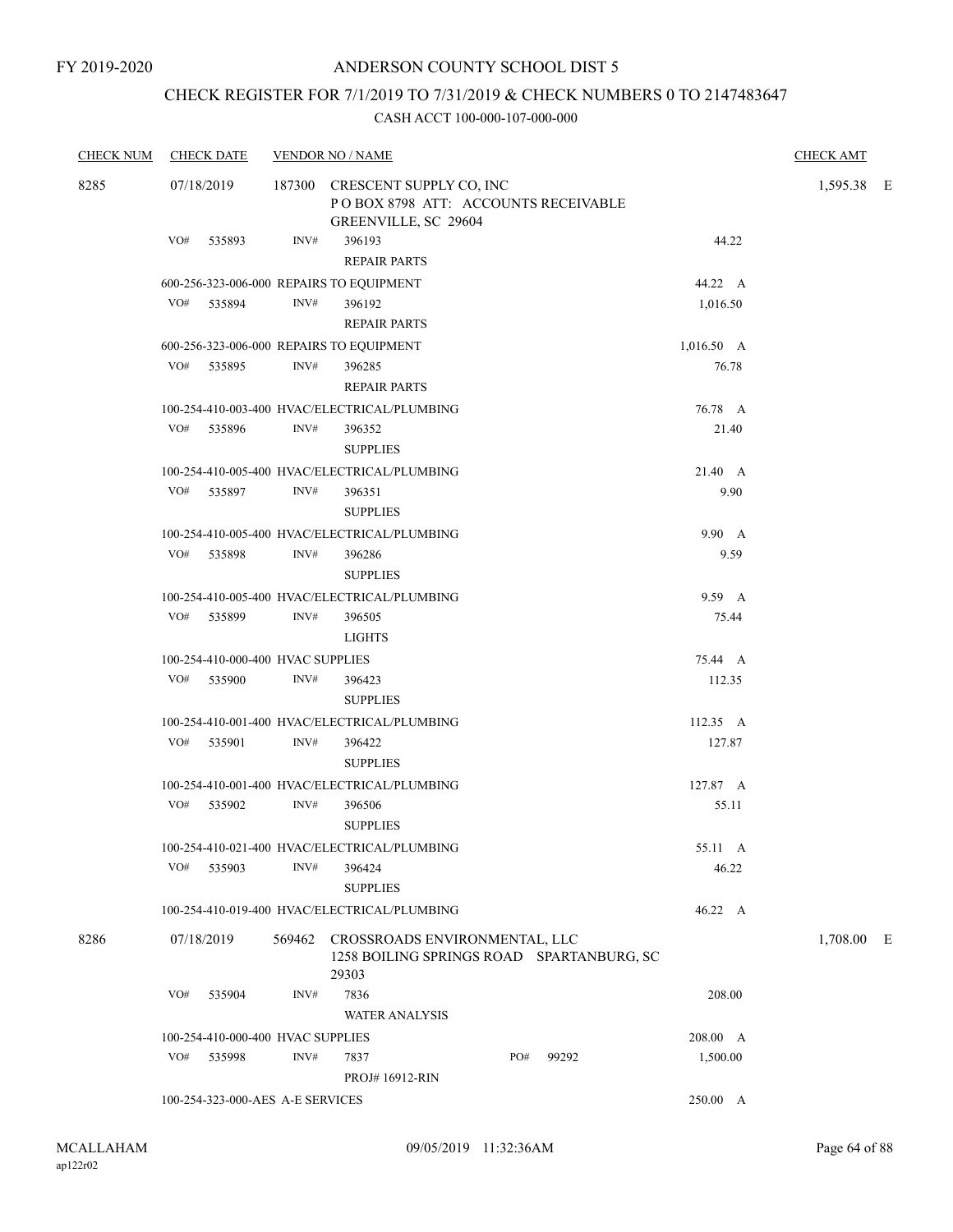## CHECK REGISTER FOR 7/1/2019 TO 7/31/2019 & CHECK NUMBERS 0 TO 2147483647

| <b>CHECK NUM</b> | <b>CHECK DATE</b>                       |        | <b>VENDOR NO / NAME</b>                                                                        |           |      | <b>CHECK AMT</b> |  |
|------------------|-----------------------------------------|--------|------------------------------------------------------------------------------------------------|-----------|------|------------------|--|
|                  | 100-254-323-001-AES A-E SERVICES        |        |                                                                                                | 125.00 A  |      |                  |  |
|                  | 100-254-323-003-AES A-E SERVICES        |        |                                                                                                | 125.00 A  |      |                  |  |
|                  | 100-254-323-005-AES A-E SERVICES        |        |                                                                                                | 125.00 A  |      |                  |  |
|                  | 100-254-323-010-AES A-E SERVICES        |        |                                                                                                | 125.00 A  |      |                  |  |
|                  | 100-254-323-012-AES A-E SERVICES        |        |                                                                                                | 125.00 A  |      |                  |  |
|                  | 100-254-323-014-AES A-E SERVICES        |        |                                                                                                | 125.00 A  |      |                  |  |
|                  | 100-254-323-016-AES A-E SERVICES        |        |                                                                                                | 125.00 A  |      |                  |  |
|                  | 100-254-323-019-AES A-E SERVICES        |        |                                                                                                | 125.00 A  |      |                  |  |
|                  | 100-254-323-021-AES A-E SERVICES        |        |                                                                                                | 125.00 A  |      |                  |  |
|                  | 100-254-323-023-AES A-E SERVICES        |        |                                                                                                | 125.00 A  |      |                  |  |
| 8287             | 07/18/2019                              | 202600 | DILLARD'S SPORTS CENTER<br>708 WHITEHALL ROAD ATT: ACCOUNTS<br>RECEIVABLE ANDERSON, SC 29625   |           |      | 250.81 E         |  |
|                  | VO#<br>535905                           | INV#   | 103261                                                                                         | 250.81    |      |                  |  |
|                  |                                         |        | <b>WINDSTREAMS</b>                                                                             |           |      |                  |  |
|                  |                                         |        | 100-254-410-002-001 SUPPLIES - MAINTENANCE                                                     | 125.41 A  |      |                  |  |
|                  |                                         |        | 100-254-410-003-001 SUPPLIES - MAINTENANCE                                                     | 125.40 A  |      |                  |  |
| 8288             | 07/18/2019                              |        | 213300 EBS, INC<br><b>615 EAST RIVER STREET ATT: ACCOUNTS</b><br>RECEIVABLE ANDERSON, SC 29624 |           |      | 170.26 E         |  |
|                  | VO#<br>535906                           | INV#   | 105448<br><b>KEYS</b>                                                                          | 50.02     |      |                  |  |
|                  |                                         |        | 100-254-410-002-001 SUPPLIES - MAINTENANCE                                                     | 50.02 A   |      |                  |  |
|                  | VO#<br>535907                           | INV#   | 105452                                                                                         |           | 5.89 |                  |  |
|                  |                                         |        | <b>KEYS</b>                                                                                    |           |      |                  |  |
|                  |                                         |        | 100-254-410-000-001 MAINT. SUPPLIES-STRUCTURES                                                 | 5.89 A    |      |                  |  |
|                  | VO#<br>535908                           | INV#   | 105461<br><b>KEYS</b>                                                                          |           | 7.49 |                  |  |
|                  |                                         |        | 100-254-410-000-001 MAINT. SUPPLIES-STRUCTURES                                                 | 7.49 A    |      |                  |  |
|                  | VO#<br>535963                           | INV#   | 105481<br><b>KEYS</b>                                                                          | 34.63     |      |                  |  |
|                  | 100-254-323-003-001 CONTRACTED SERVICES |        |                                                                                                | 34.63     |      |                  |  |
|                  | VO#<br>535964                           | INV#   | 105466                                                                                         | 54.57     |      |                  |  |
|                  |                                         |        | <b>KEYS</b>                                                                                    |           |      |                  |  |
|                  |                                         |        | 100-254-410-001-001 SUPPLIES - MAINTENANCE                                                     | 54.57     |      |                  |  |
|                  | VO#<br>535965                           | INV#   | 105475                                                                                         | 17.66     |      |                  |  |
|                  |                                         |        | <b>KEYS</b>                                                                                    |           |      |                  |  |
|                  |                                         |        | 100-254-410-000-001 MAINT. SUPPLIES-STRUCTURES                                                 | 17.66     |      |                  |  |
| 8289             | 07/18/2019                              |        | 237555 FORMS & SUPPLY<br>POBOX 563953 ATT: ACCOUNTS RECEIVABLE<br>CHARLOTTE, NC 28256          |           |      | 71,887.19 E      |  |
|                  | VO#<br>536001                           | INV#   | C5078580<br><b>CREDIT</b>                                                                      | $-114.39$ |      |                  |  |
|                  |                                         |        | 100-252-410-000-000 SUPPLIES AND MATERIALS                                                     | $-114.39$ |      |                  |  |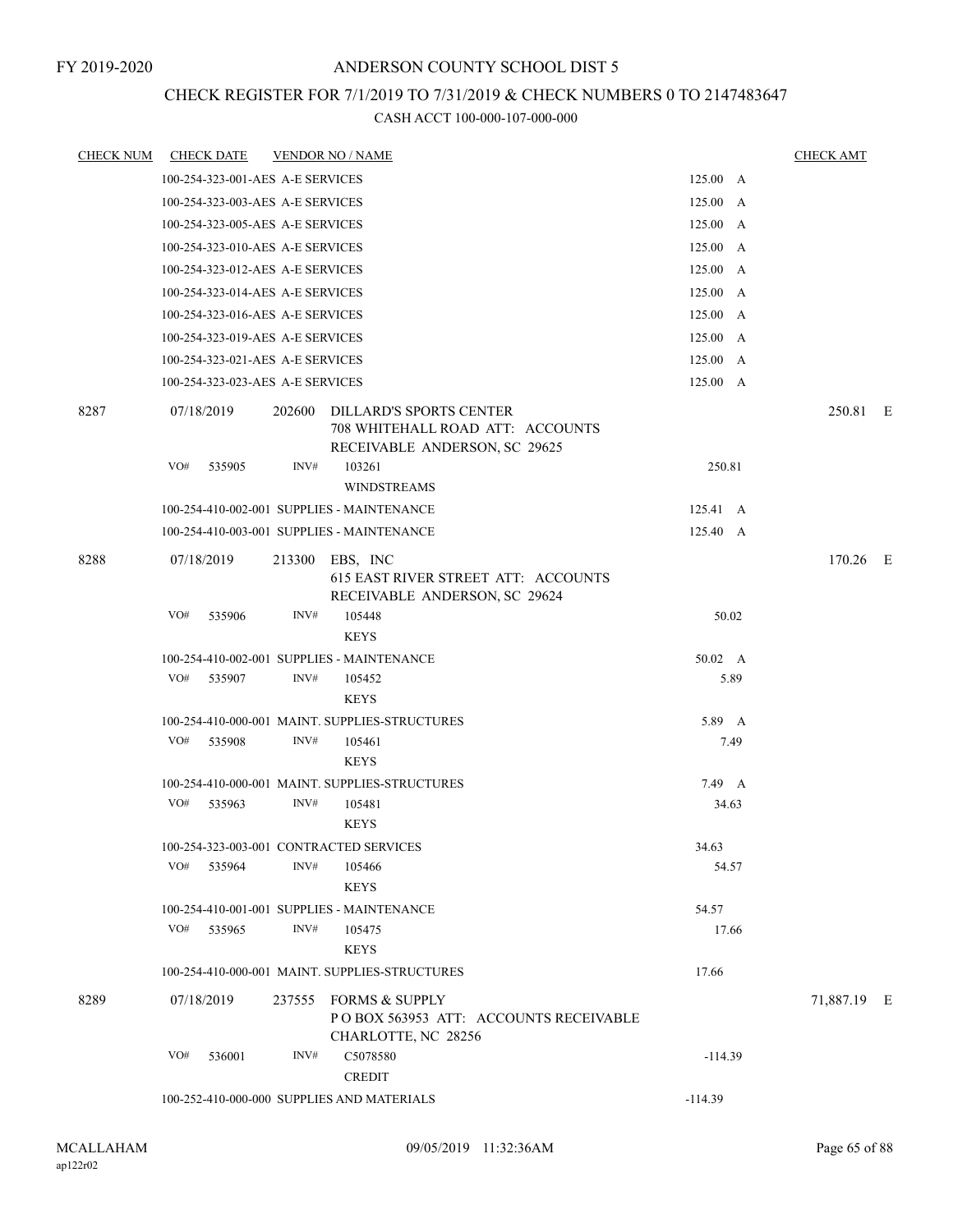# CHECK REGISTER FOR 7/1/2019 TO 7/31/2019 & CHECK NUMBERS 0 TO 2147483647

| <b>CHECK DATE</b> |                          |                                   |                                                                                                                                                                                                                                                                                                                                                                                                                                                                                                                                                                                                                                                                                                        |                                                                                                                        |                                                                                                         | <b>CHECK AMT</b>                                                                                                                               |                                    |
|-------------------|--------------------------|-----------------------------------|--------------------------------------------------------------------------------------------------------------------------------------------------------------------------------------------------------------------------------------------------------------------------------------------------------------------------------------------------------------------------------------------------------------------------------------------------------------------------------------------------------------------------------------------------------------------------------------------------------------------------------------------------------------------------------------------------------|------------------------------------------------------------------------------------------------------------------------|---------------------------------------------------------------------------------------------------------|------------------------------------------------------------------------------------------------------------------------------------------------|------------------------------------|
| VO#<br>536002     | INV#                     | 5061606,5014<br><b>SUPPLIES</b>   |                                                                                                                                                                                                                                                                                                                                                                                                                                                                                                                                                                                                                                                                                                        |                                                                                                                        | 248.33                                                                                                  |                                                                                                                                                |                                    |
|                   |                          |                                   |                                                                                                                                                                                                                                                                                                                                                                                                                                                                                                                                                                                                                                                                                                        |                                                                                                                        |                                                                                                         |                                                                                                                                                |                                    |
|                   |                          |                                   |                                                                                                                                                                                                                                                                                                                                                                                                                                                                                                                                                                                                                                                                                                        |                                                                                                                        | 66.22 A                                                                                                 |                                                                                                                                                |                                    |
| VO# 536047        | INV#                     | 5022010                           | PO#                                                                                                                                                                                                                                                                                                                                                                                                                                                                                                                                                                                                                                                                                                    | 10706                                                                                                                  | 71,753.25                                                                                               |                                                                                                                                                |                                    |
|                   |                          | <b>TLH FURNITURE</b>              |                                                                                                                                                                                                                                                                                                                                                                                                                                                                                                                                                                                                                                                                                                        |                                                                                                                        |                                                                                                         |                                                                                                                                                |                                    |
|                   |                          |                                   |                                                                                                                                                                                                                                                                                                                                                                                                                                                                                                                                                                                                                                                                                                        |                                                                                                                        | 71,753.25 A                                                                                             |                                                                                                                                                |                                    |
| 07/18/2019        |                          | SC 29202                          |                                                                                                                                                                                                                                                                                                                                                                                                                                                                                                                                                                                                                                                                                                        |                                                                                                                        |                                                                                                         |                                                                                                                                                |                                    |
| VO#<br>535910     | INV#                     | S4613843<br>PLASTIC SEATS         |                                                                                                                                                                                                                                                                                                                                                                                                                                                                                                                                                                                                                                                                                                        |                                                                                                                        | 63.98                                                                                                   |                                                                                                                                                |                                    |
|                   |                          |                                   |                                                                                                                                                                                                                                                                                                                                                                                                                                                                                                                                                                                                                                                                                                        |                                                                                                                        | 63.98 A                                                                                                 |                                                                                                                                                |                                    |
| VO#<br>535911     | INV#                     | S <sub>46</sub> 01122             |                                                                                                                                                                                                                                                                                                                                                                                                                                                                                                                                                                                                                                                                                                        |                                                                                                                        | 567.62                                                                                                  |                                                                                                                                                |                                    |
|                   |                          |                                   |                                                                                                                                                                                                                                                                                                                                                                                                                                                                                                                                                                                                                                                                                                        |                                                                                                                        |                                                                                                         |                                                                                                                                                |                                    |
|                   |                          |                                   |                                                                                                                                                                                                                                                                                                                                                                                                                                                                                                                                                                                                                                                                                                        |                                                                                                                        | 203.82 A                                                                                                |                                                                                                                                                |                                    |
|                   |                          |                                   |                                                                                                                                                                                                                                                                                                                                                                                                                                                                                                                                                                                                                                                                                                        |                                                                                                                        | 145.52 A                                                                                                |                                                                                                                                                |                                    |
|                   |                          |                                   |                                                                                                                                                                                                                                                                                                                                                                                                                                                                                                                                                                                                                                                                                                        |                                                                                                                        | 72.76 A                                                                                                 |                                                                                                                                                |                                    |
|                   |                          |                                   |                                                                                                                                                                                                                                                                                                                                                                                                                                                                                                                                                                                                                                                                                                        |                                                                                                                        | 72.76 A                                                                                                 |                                                                                                                                                |                                    |
|                   |                          |                                   |                                                                                                                                                                                                                                                                                                                                                                                                                                                                                                                                                                                                                                                                                                        |                                                                                                                        | 72.76 A                                                                                                 |                                                                                                                                                |                                    |
| VO# 535912        | INV#                     | S4588851                          |                                                                                                                                                                                                                                                                                                                                                                                                                                                                                                                                                                                                                                                                                                        |                                                                                                                        | 1,534.03                                                                                                |                                                                                                                                                |                                    |
|                   |                          |                                   |                                                                                                                                                                                                                                                                                                                                                                                                                                                                                                                                                                                                                                                                                                        |                                                                                                                        |                                                                                                         |                                                                                                                                                |                                    |
|                   |                          |                                   |                                                                                                                                                                                                                                                                                                                                                                                                                                                                                                                                                                                                                                                                                                        |                                                                                                                        |                                                                                                         |                                                                                                                                                |                                    |
|                   |                          |                                   |                                                                                                                                                                                                                                                                                                                                                                                                                                                                                                                                                                                                                                                                                                        |                                                                                                                        |                                                                                                         |                                                                                                                                                |                                    |
| VO#<br>536003     | INV#                     | 9604822                           |                                                                                                                                                                                                                                                                                                                                                                                                                                                                                                                                                                                                                                                                                                        |                                                                                                                        | 331.75                                                                                                  |                                                                                                                                                |                                    |
|                   |                          | <b>BALL RACK</b>                  |                                                                                                                                                                                                                                                                                                                                                                                                                                                                                                                                                                                                                                                                                                        |                                                                                                                        |                                                                                                         |                                                                                                                                                |                                    |
|                   |                          |                                   |                                                                                                                                                                                                                                                                                                                                                                                                                                                                                                                                                                                                                                                                                                        |                                                                                                                        | 331.75 A                                                                                                |                                                                                                                                                |                                    |
| 07/18/2019        | 570057                   |                                   |                                                                                                                                                                                                                                                                                                                                                                                                                                                                                                                                                                                                                                                                                                        |                                                                                                                        |                                                                                                         |                                                                                                                                                |                                    |
| VO#<br>535913     | INV#                     | 0005851037<br><b>REPAIR PARTS</b> |                                                                                                                                                                                                                                                                                                                                                                                                                                                                                                                                                                                                                                                                                                        |                                                                                                                        | 91.80                                                                                                   |                                                                                                                                                |                                    |
|                   |                          |                                   |                                                                                                                                                                                                                                                                                                                                                                                                                                                                                                                                                                                                                                                                                                        |                                                                                                                        |                                                                                                         |                                                                                                                                                |                                    |
| VO#<br>535914     | INV#                     | 5874580                           |                                                                                                                                                                                                                                                                                                                                                                                                                                                                                                                                                                                                                                                                                                        |                                                                                                                        | 102.67                                                                                                  |                                                                                                                                                |                                    |
|                   |                          | <b>SUPPLIES</b>                   |                                                                                                                                                                                                                                                                                                                                                                                                                                                                                                                                                                                                                                                                                                        |                                                                                                                        |                                                                                                         |                                                                                                                                                |                                    |
|                   |                          |                                   |                                                                                                                                                                                                                                                                                                                                                                                                                                                                                                                                                                                                                                                                                                        |                                                                                                                        | $102.67 \text{ A}$                                                                                      |                                                                                                                                                |                                    |
| VO#<br>535915     | INV#                     | 5857660                           |                                                                                                                                                                                                                                                                                                                                                                                                                                                                                                                                                                                                                                                                                                        |                                                                                                                        | 244.80                                                                                                  |                                                                                                                                                |                                    |
|                   |                          |                                   |                                                                                                                                                                                                                                                                                                                                                                                                                                                                                                                                                                                                                                                                                                        |                                                                                                                        |                                                                                                         |                                                                                                                                                |                                    |
|                   |                          |                                   |                                                                                                                                                                                                                                                                                                                                                                                                                                                                                                                                                                                                                                                                                                        |                                                                                                                        |                                                                                                         |                                                                                                                                                |                                    |
|                   |                          | <b>REPAIR PARTS</b>               |                                                                                                                                                                                                                                                                                                                                                                                                                                                                                                                                                                                                                                                                                                        |                                                                                                                        |                                                                                                         |                                                                                                                                                |                                    |
|                   |                          |                                   |                                                                                                                                                                                                                                                                                                                                                                                                                                                                                                                                                                                                                                                                                                        |                                                                                                                        | 66.93 A                                                                                                 |                                                                                                                                                |                                    |
|                   | 07/18/2019<br>VO# 535916 | 251600<br>INV#                    | <b>VENDOR NO / NAME</b><br>100-114-410-002-000 SUPPLIES<br>100-114-410-002-000 SUPPLIES<br>100-233-410-002-FUR FURNITURE<br>570843 GATEWAY SUPPLY CO<br>100-254-410-016-BUD SUPPLIES<br><b>WATER FILTERS</b><br>100-254-410-000-400 HVAC SUPPLIES<br>100-254-410-002-400 HVAC/ELECTRICAL/PLUMBING<br>100-254-410-003-400 HVAC/ELECTRICAL/PLUMBING<br>100-254-410-005-400 HVAC/ELECTRICAL/PLUMBING<br><b>WATER FILTERS</b><br>100-254-410-005-400 HVAC/ELECTRICAL/PLUMBING<br><b>GOPHER SPORT</b><br>100-114-410-002-000 SUPPLIES<br>600-256-323-003-000 REPAIRS TO EQUIPMENT<br>600-256-323-002-000 REPAIRS TO EQUIPMENT<br><b>REPAIR PARTS</b><br>600-256-323-017-000 REPAIRS TO EQUIPMENT<br>5864495 | 100-254-410-023-400 SUPPLIES-HVAC/ELECT/PLUMBING<br>CHICAGO, IL 60694-1595<br>600-256-323-003-000 REPAIRS TO EQUIPMENT | POBOX 1450 NW5634 ATT: ACCOUNTS<br>RECEIVABLE MINNEAPOLIS, MN 55485-5634<br>HERITAGE FOOD SERVICE GROUP | 182.11 A<br>CORPORATE OFFICES P.O. BOX 2826 COLUMBIA,<br>1,534.03 A<br>P.O. BOX 71595 ATT: ACCOUNTS RECEIVABLE<br>91.80 A<br>244.80 A<br>66.93 | 2,165.63 E<br>331.75 E<br>955.55 E |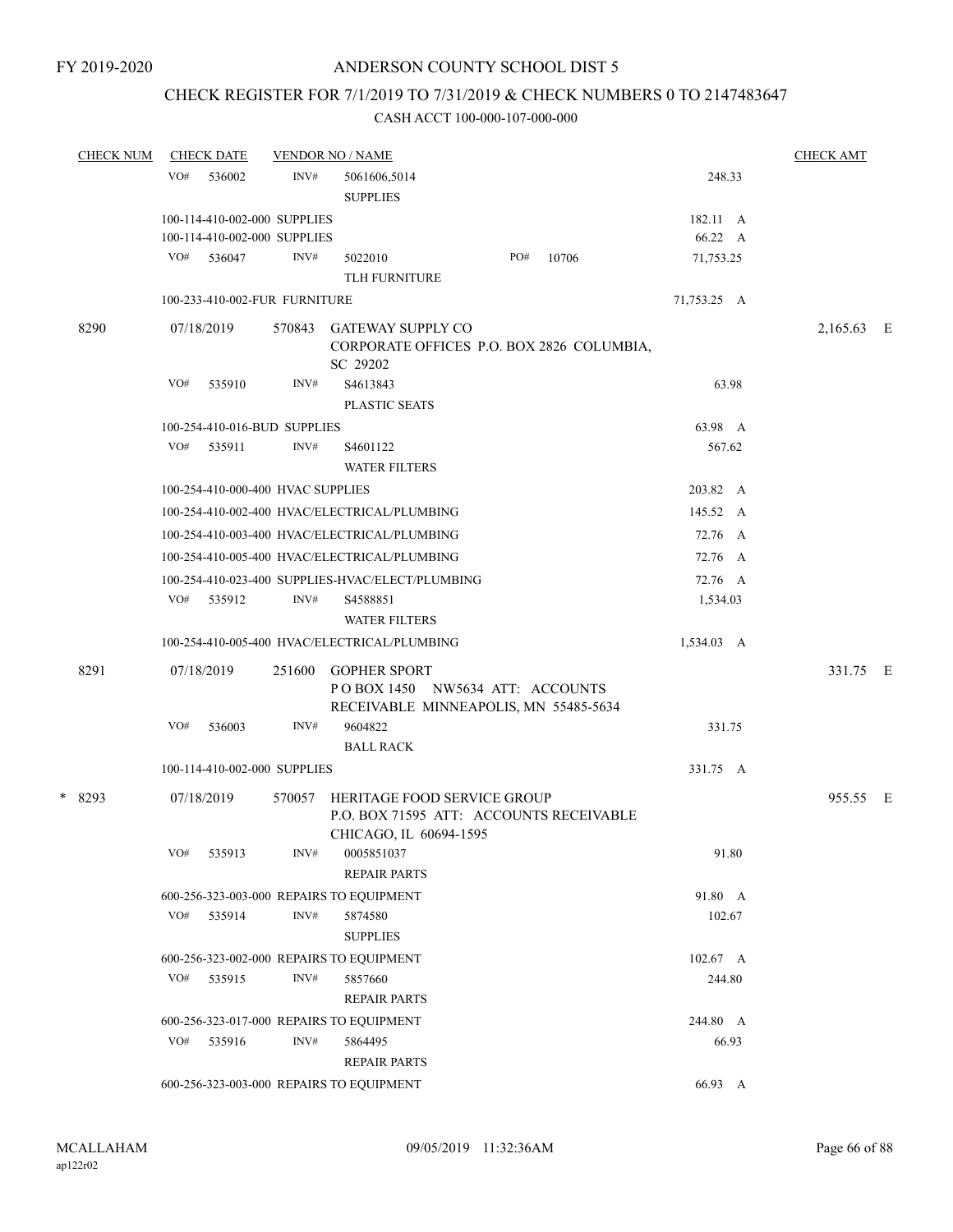## CHECK REGISTER FOR 7/1/2019 TO 7/31/2019 & CHECK NUMBERS 0 TO 2147483647

| <b>CHECK NUM</b> |     | <b>CHECK DATE</b>              |        | <b>VENDOR NO / NAME</b>                      |                                       |       |                  | <b>CHECK AMT</b> |  |
|------------------|-----|--------------------------------|--------|----------------------------------------------|---------------------------------------|-------|------------------|------------------|--|
|                  | VO# | 535917                         | INV#   | 5864351                                      |                                       |       | 188.16           |                  |  |
|                  |     |                                |        | <b>REPAIR PARTS</b>                          |                                       |       |                  |                  |  |
|                  |     |                                |        | 600-256-323-021-000 REPAIRS TO EQUIPMENT     |                                       |       | 188.16 A         |                  |  |
|                  | VO# | 535918                         | INV#   | 5840941                                      |                                       |       | 261.19           |                  |  |
|                  |     |                                |        | <b>REPAIR PARTS</b>                          |                                       |       |                  |                  |  |
|                  |     |                                |        | 600-256-323-021-000 REPAIRS TO EQUIPMENT     |                                       |       | 261.19 A         |                  |  |
| 8294             |     | 07/18/2019                     | 564696 | JOHNSTONE SUPPLY                             | POBOX 17466 GREENVILLE, SC 29606      |       |                  | 497.93 E         |  |
|                  | VO# | 535925                         | INV#   | 4010579                                      |                                       |       | 12.33            |                  |  |
|                  |     |                                |        | <b>FILTERS</b>                               |                                       |       |                  |                  |  |
|                  |     |                                |        | 100-254-410-003-400 HVAC/ELECTRICAL/PLUMBING |                                       |       | 12.33 A          |                  |  |
|                  | VO# | 535966                         | INV#   | 4010627<br><b>SUPPLIES</b>                   |                                       |       | 58.21            |                  |  |
|                  |     |                                |        | 100-254-410-010-400 HVAC/ELECTRICAL/PLUMBING |                                       |       | 58.21            |                  |  |
|                  | VO# | 535967                         | INV#   | 4010643                                      |                                       |       | 414.45           |                  |  |
|                  |     |                                |        | <b>SUPPLIES</b>                              |                                       |       |                  |                  |  |
|                  |     |                                |        | 100-254-410-003-400 HVAC/ELECTRICAL/PLUMBING |                                       |       | 414.45           |                  |  |
|                  | VO# | 535968                         | INV#   | 4010684<br><b>SUPPLIES</b>                   |                                       |       | 12.94            |                  |  |
|                  |     |                                |        | 100-254-410-011-400 HVAC/ELECTRICAL/PLUMBING |                                       |       | 12.94            |                  |  |
| 8295             |     | 07/18/2019                     | 307650 | <b>EMPLOYEE VENDOR</b>                       |                                       |       |                  | 337.43 E         |  |
|                  | VO# | 535983                         | INV#   | <b>JULY 11-12</b><br><b>COLUMBIA</b>         |                                       |       | 278.60           |                  |  |
|                  |     | 201-188-333-000-000 TRIPS- PAT |        |                                              |                                       |       | 278.60           |                  |  |
|                  | VO# | 535984                         | INV#   | <b>APRIL-JUNE</b><br><b>MILEAGE</b>          |                                       |       | 58.83            |                  |  |
|                  |     | 100-221-332-000-000 TRAVEL     |        |                                              |                                       |       | 58.83 A          |                  |  |
| * 8298           |     | 07/18/2019                     | 569461 | METROGROUP, INC<br>CITY, NY 11101            | 50-23 TWENTY-THIRD STREET LONG ISLAND |       |                  | 4,594.30 E       |  |
|                  | VO# | 536009                         | INV#   | PI617394                                     | PO#                                   | 99227 | 2,297.15         |                  |  |
|                  |     |                                |        | <b>HVAC</b>                                  |                                       |       |                  |                  |  |
|                  |     |                                |        | 100-254-323-000-600 MAINTENANCE SERVICES     |                                       |       | 23.19 A          |                  |  |
|                  |     |                                |        | 100-254-323-001-600 MAINTENANCE SERVICES     |                                       |       | 48.10 A          |                  |  |
|                  |     |                                |        | 100-254-323-002-600 MAINTENANCE SERVICES     |                                       |       | 462.10 A         |                  |  |
|                  |     |                                |        | 100-254-323-003-600 MAINTENANCE SERVICES     |                                       |       | 398.53 A         |                  |  |
|                  |     |                                |        | 100-254-323-005-600 MAINTENANCE SERVICES     |                                       |       | $23.19 \quad A$  |                  |  |
|                  |     |                                |        | 100-254-323-007-600 MAINTENANCE SERVICES     |                                       |       | $23.19 \quad A$  |                  |  |
|                  |     |                                |        | 100-254-323-008-600 MAINTENANCE SERVICES     |                                       |       | $23.19\quad A$   |                  |  |
|                  |     |                                |        | 100-254-323-010-600 MAINTENANCE SERVICES     |                                       |       | 132.27 A         |                  |  |
|                  |     |                                |        | 100-254-323-011-600 MAINTENANCE SERVICES     |                                       |       | $23.19 \quad A$  |                  |  |
|                  |     |                                |        | 100-254-323-012-600 MAINTENANCE SERVICES     |                                       |       | $107.36 \quad A$ |                  |  |
|                  |     |                                |        | 100-254-323-014-600 MAINTENANCE SERVICES     |                                       |       | 340.13 A         |                  |  |
|                  |     |                                |        |                                              |                                       |       |                  |                  |  |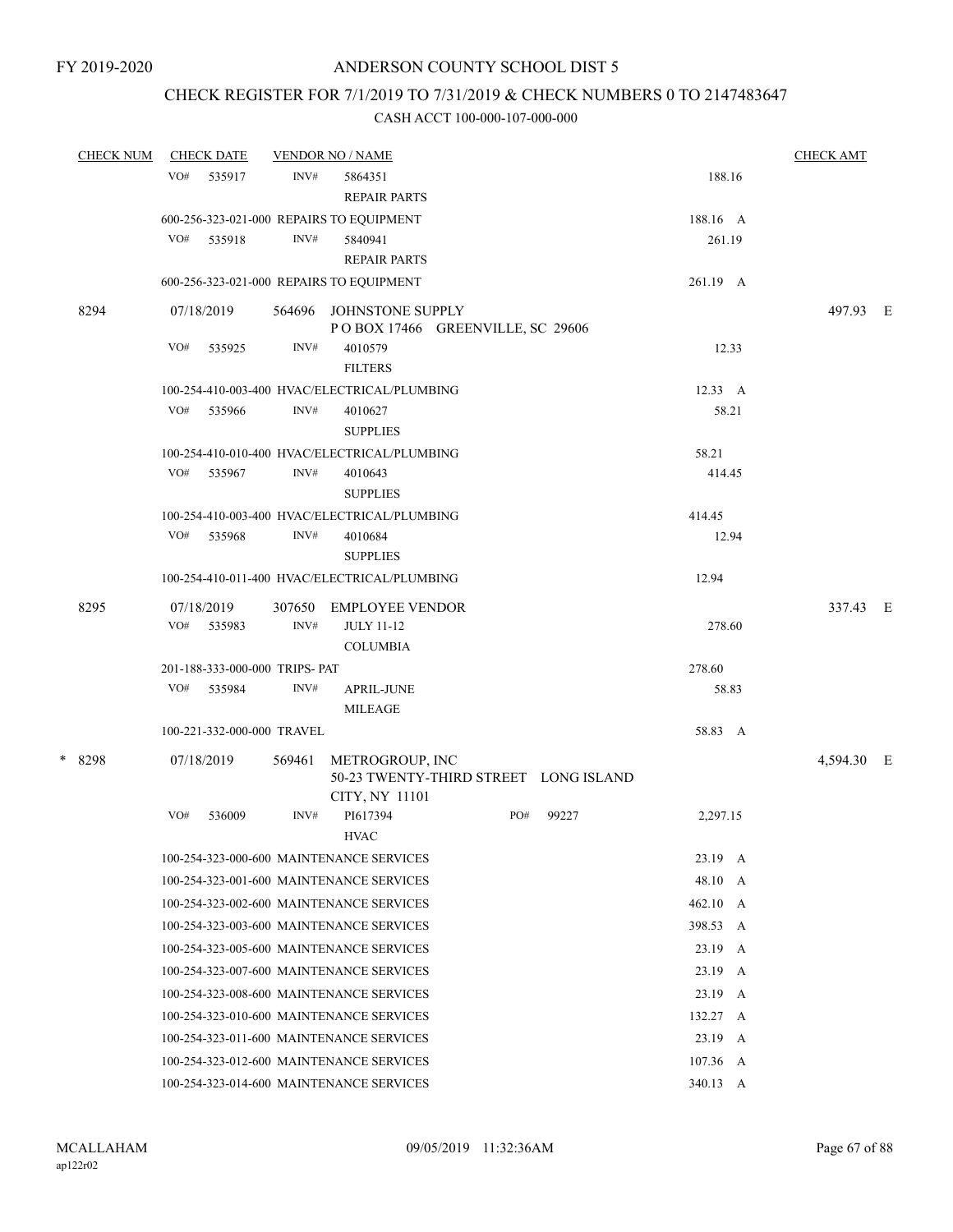# CHECK REGISTER FOR 7/1/2019 TO 7/31/2019 & CHECK NUMBERS 0 TO 2147483647

| <b>CHECK NUM</b> | <b>CHECK DATE</b>                               | <b>VENDOR NO / NAME</b> |                                 |                          |     |       |                  |        | <b>CHECK AMT</b> |
|------------------|-------------------------------------------------|-------------------------|---------------------------------|--------------------------|-----|-------|------------------|--------|------------------|
|                  | 100-254-323-015-600 MAINTENANCE SERVICES        |                         |                                 |                          |     |       | 23.19 A          |        |                  |
|                  | 100-254-323-016-600 MAINTENANCE SERVICES        |                         |                                 |                          |     |       | 325.78 A         |        |                  |
|                  | 100-254-323-017-600 MAINTENANCE SERVICES        |                         |                                 |                          |     |       | 23.19 A          |        |                  |
|                  | 100-254-323-019-600 MAINTENANCE SERVICES        |                         |                                 |                          |     |       | 167.49 A         |        |                  |
|                  | 100-254-323-021-600 MAINTENANCE SERVICES        |                         |                                 |                          |     |       | 153.06 A         |        |                  |
|                  | VO#<br>536010                                   | INV#                    | PI607149                        |                          | PO# | 99227 | 2,297.15         |        |                  |
|                  |                                                 |                         | <b>HVAC</b>                     |                          |     |       |                  |        |                  |
|                  | 100-254-323-000-600 MAINTENANCE SERVICES        |                         |                                 |                          |     |       | 23.19 A          |        |                  |
|                  | 100-254-323-001-600 MAINTENANCE SERVICES        |                         |                                 |                          |     |       | 48.10 A          |        |                  |
|                  | 100-254-323-002-600 MAINTENANCE SERVICES        |                         |                                 |                          |     |       | 462.10 A         |        |                  |
|                  | 100-254-323-003-600 MAINTENANCE SERVICES        |                         |                                 |                          |     |       | 398.53 A         |        |                  |
|                  | 100-254-323-005-600 MAINTENANCE SERVICES        |                         |                                 |                          |     |       | 23.19            | A      |                  |
|                  | 100-254-323-007-600 MAINTENANCE SERVICES        |                         |                                 |                          |     |       | 23.19 A          |        |                  |
|                  | 100-254-323-008-600 MAINTENANCE SERVICES        |                         |                                 |                          |     |       | 23.19            | A      |                  |
|                  | 100-254-323-010-600 MAINTENANCE SERVICES        |                         |                                 |                          |     |       | 132.27 A         |        |                  |
|                  | 100-254-323-011-600 MAINTENANCE SERVICES        |                         |                                 |                          |     |       | $23.19$ A        |        |                  |
|                  | 100-254-323-012-600 MAINTENANCE SERVICES        |                         |                                 |                          |     |       | $107.36 \quad A$ |        |                  |
|                  | 100-254-323-014-600 MAINTENANCE SERVICES        |                         |                                 |                          |     |       | 340.13 A         |        |                  |
|                  | 100-254-323-015-600 MAINTENANCE SERVICES        |                         |                                 |                          |     |       | 23.19 A          |        |                  |
|                  | 100-254-323-016-600 MAINTENANCE SERVICES        |                         |                                 |                          |     |       | 325.78           | A      |                  |
|                  | 100-254-323-017-600 MAINTENANCE SERVICES        |                         |                                 |                          |     |       | $23.19$ A        |        |                  |
|                  | 100-254-323-019-600 MAINTENANCE SERVICES        |                         |                                 |                          |     |       | 167.49           | A      |                  |
|                  | 100-254-323-021-600 MAINTENANCE SERVICES        |                         |                                 |                          |     |       | 153.06 A         |        |                  |
| 8299             | 07/18/2019                                      | 389900                  | OFFICE DEPOT<br>P O BOX 1413    | CHARLOTTE, NC 28201-1413 |     |       |                  |        | 3,283.18 E       |
|                  | VO#<br>535928                                   | INV#                    | 2310242485<br><b>SUPPLIES</b>   |                          |     |       |                  | 196.08 |                  |
|                  | 100-254-410-000-055 OFFICE SUPPLIES & FURNITURE |                         |                                 |                          |     |       | 196.08 A         |        |                  |
|                  | VO#<br>536013                                   | INV#                    | 334588493001<br><b>SUPPLIES</b> |                          |     |       |                  | 117.66 |                  |
|                  | 100-221-410-000-000 SUPPLIES AND MATERIALS      |                         |                                 |                          |     |       | $117.66 \quad A$ |        |                  |
|                  | VO#<br>536014                                   | INV#                    | 334588494001<br><b>SUPPLIES</b> |                          |     |       |                  | 241.82 |                  |
|                  | 357-171-410-000-000 SUPPLIES                    |                         |                                 |                          |     |       | 241.82 A         |        |                  |
|                  | VO#<br>536015                                   | INV#                    | 334588349001<br><b>SUPPLIES</b> |                          |     |       | 1,933.06         |        |                  |
|                  | 357-171-410-000-000 SUPPLIES                    |                         |                                 |                          |     |       | 1,933.06 A       |        |                  |
|                  | VO#<br>536016                                   | INV#                    | 332704538001<br><b>SUPPLIES</b> |                          |     |       |                  | 13.90  |                  |
|                  | 100-223-410-002-000 Supplies                    |                         |                                 |                          |     |       | 13.90 A          |        |                  |
|                  | VO#<br>536017                                   | INV#                    | 332701258001<br><b>SUPPLIES</b> |                          |     |       |                  | 780.66 |                  |
|                  | 100-223-410-002-000 Supplies                    |                         |                                 |                          |     |       | 780.66 A         |        |                  |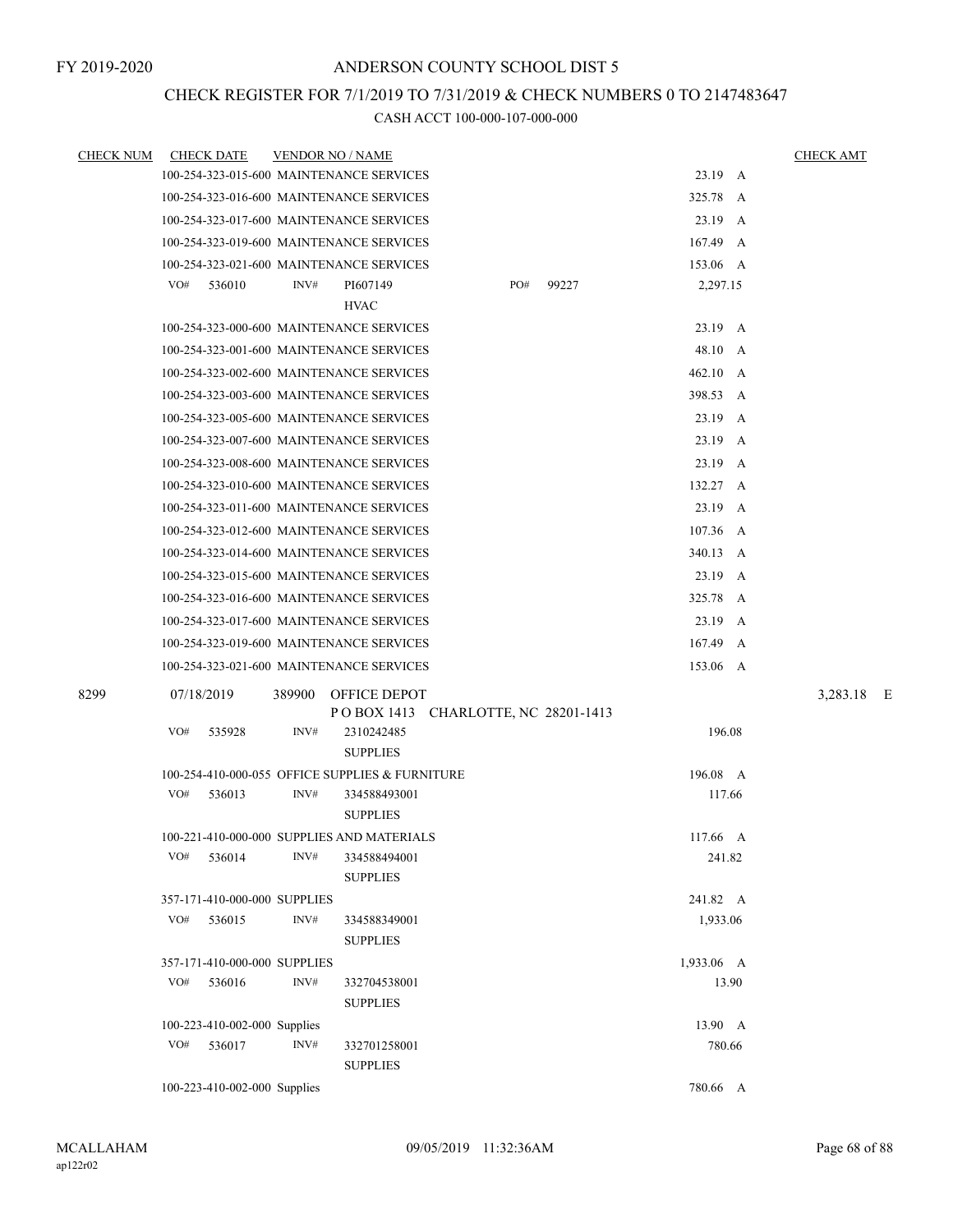## CHECK REGISTER FOR 7/1/2019 TO 7/31/2019 & CHECK NUMBERS 0 TO 2147483647

| <b>CHECK NUM</b> |     | <b>CHECK DATE</b>                  |        | <b>VENDOR NO / NAME</b>                                                                           |          | <b>CHECK AMT</b> |  |
|------------------|-----|------------------------------------|--------|---------------------------------------------------------------------------------------------------|----------|------------------|--|
| 8300             |     | 07/18/2019                         | 391100 | OLD STONE TRACTOR CO, INC<br>PO BOX 13565 ATT: ACCOUNTS RECEIVABLE<br>ANDERSON, SC 29624          |          | 616.13 E         |  |
|                  | VO# | 535970                             | INV#   | CT01702<br><b>SUPPLIES</b>                                                                        | 616.13   |                  |  |
|                  |     |                                    |        | 100-254-410-000-001 MAINT. SUPPLIES-STRUCTURES                                                    | 616.13   |                  |  |
| * 8302           |     | 07/18/2019                         | 570059 | <b>SHARP BUSINESS SYSTEMS</b><br>DEPT 1216 PO BOX 121216 DALLAS, TX<br>75312-1216                 |          | 199.12 E         |  |
|                  | VO# | 535932                             | INV#   | 9002034476<br><b>COPIES</b>                                                                       | 27.96    |                  |  |
|                  |     |                                    |        | 100-254-410-000-055 OFFICE SUPPLIES & FURNITURE                                                   | 27.96 A  |                  |  |
|                  | VO# | 535972                             | INV#   | 9002069088<br><b>COPIER</b>                                                                       | 77.04    |                  |  |
|                  |     |                                    |        | 100-254-410-000-055 OFFICE SUPPLIES & FURNITURE                                                   | 77.04    |                  |  |
|                  | VO# | 536026                             | INV#   | 9002029303<br><b>COPIES</b>                                                                       | 62.02    |                  |  |
|                  |     | 201-112-490-019-000 COPIER COST    |        |                                                                                                   | 62.02 A  |                  |  |
|                  | VO# | 536027                             | INV#   | 9002069195<br><b>COPIER</b>                                                                       | 12.84    |                  |  |
|                  |     | 201-112-490-010-000 COPIER COST    |        |                                                                                                   | 12.84    |                  |  |
|                  | VO# | 536028                             | INV#   | 9002069131<br><b>COPIER</b>                                                                       | 6.42     |                  |  |
|                  |     | 709-271-660-009-362 COPIER EXPENSE |        |                                                                                                   | 6.42     |                  |  |
|                  | VO# | 536029                             | INV#   | 9002069187<br><b>COPIER</b>                                                                       | 12.84    |                  |  |
|                  |     | 100-113-410-005-000 SUPPLIES       |        |                                                                                                   | 12.84    |                  |  |
| 8303             |     | 07/18/2019                         | 472700 | <b>SHERWIN WILLIAMS</b><br>613 NORTH MURRAY AVENUE ATT: ACCOUNTS<br>RECEIVABLE ANDERSON, SC 29625 |          | 1,098.31 E       |  |
|                  | VO# | 535933                             | INV#   | 813-7,814-5<br><b>SUPPLIES</b>                                                                    | 295.41   |                  |  |
|                  |     |                                    |        | 100-254-410-014-001 SUPPLIES - MAINTENANCE                                                        | 61.96 A  |                  |  |
|                  |     |                                    |        | 100-254-410-014-001 SUPPLIES - MAINTENANCE                                                        | 233.45 A |                  |  |
|                  |     | VO# 535934                         | INV#   | 1332-7<br><b>SUPPLIES</b>                                                                         | 51.82    |                  |  |
|                  |     |                                    |        | 100-254-410-006-001 SUPPLIES - MAINTENANCE                                                        | 51.82 A  |                  |  |
|                  |     | VO# 535935                         | INV#   | 0895-4<br><b>SUPPLIES</b>                                                                         | 64.20    |                  |  |
|                  |     |                                    |        | 100-254-410-014-001 SUPPLIES - MAINTENANCE                                                        | 64.20 A  |                  |  |
|                  | VO# | 535936                             | INV#   | 0478-9<br><b>SUPPLIES</b>                                                                         | 46.86    |                  |  |
|                  |     |                                    |        | 100-254-410-002-001 SUPPLIES - MAINTENANCE                                                        | 46.86 A  |                  |  |
|                  | VO# | 535937                             | INV#   | 3471<br><b>SUPPLIES</b>                                                                           | 159.34   |                  |  |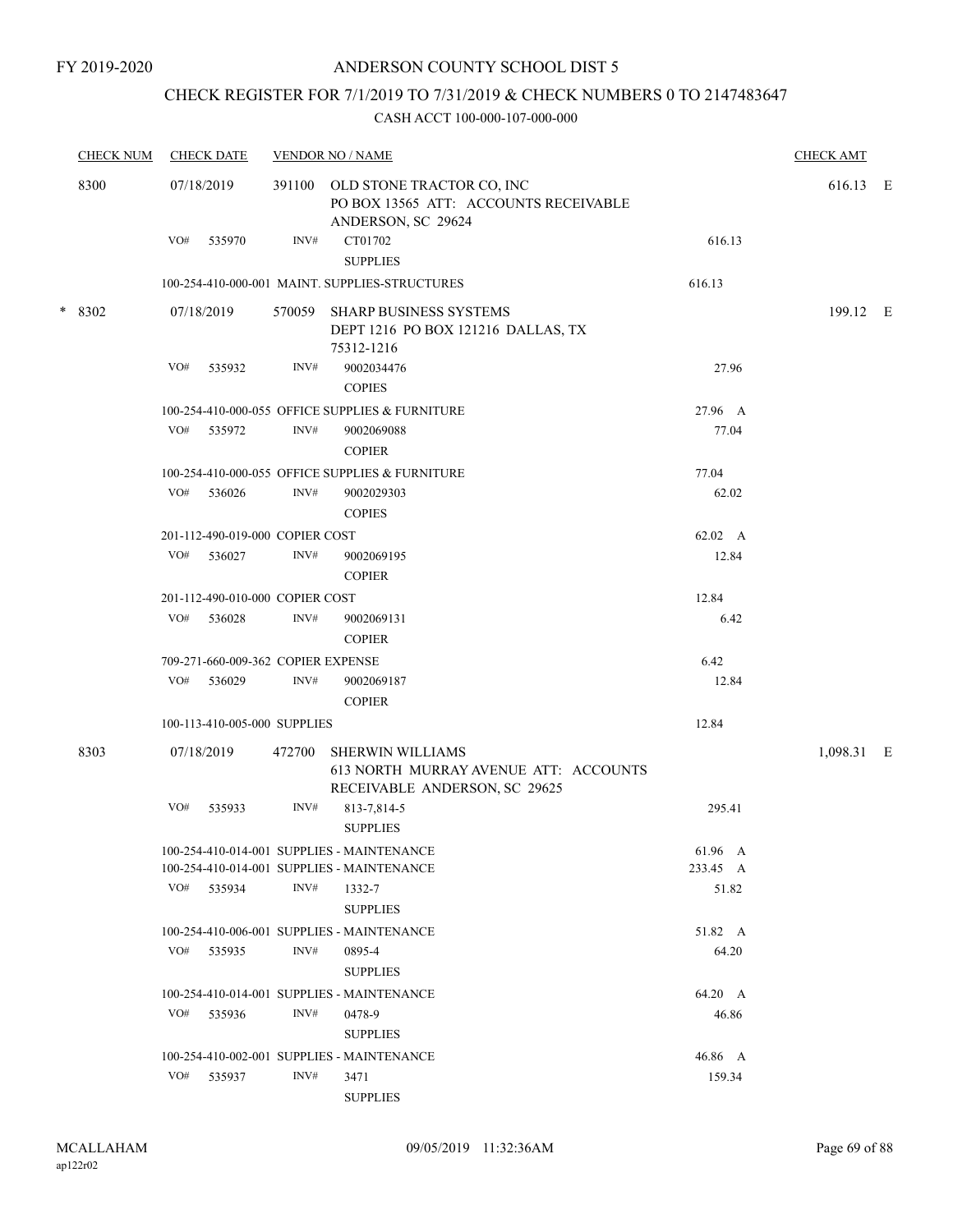### CHECK REGISTER FOR 7/1/2019 TO 7/31/2019 & CHECK NUMBERS 0 TO 2147483647

|   | <b>CHECK NUM</b> |     | <b>CHECK DATE</b>            |        | <b>VENDOR NO / NAME</b>                                                                |     |       |                      |         | <b>CHECK AMT</b> |  |
|---|------------------|-----|------------------------------|--------|----------------------------------------------------------------------------------------|-----|-------|----------------------|---------|------------------|--|
|   |                  |     |                              |        | 100-254-410-006-001 SUPPLIES - MAINTENANCE                                             |     |       | 159.34 A             |         |                  |  |
|   |                  | VO# | 535938                       | INV#   | 1146-1                                                                                 |     |       |                      | 437.47  |                  |  |
|   |                  |     |                              |        | <b>SUPPLIES</b>                                                                        |     |       |                      |         |                  |  |
|   |                  |     |                              |        | 100-254-410-002-001 SUPPLIES - MAINTENANCE                                             |     |       | 128.07 A             |         |                  |  |
|   |                  |     |                              |        | 100-254-410-003-001 SUPPLIES - MAINTENANCE                                             |     |       | 181.32 A             |         |                  |  |
|   |                  |     |                              |        | 100-254-410-005-001 SUPPLIES - MAINTENANCE                                             |     |       |                      | 64.04 A |                  |  |
|   |                  |     |                              |        | 100-254-410-020-001 SUPPLIES - MAINTENANCE                                             |     |       |                      | 64.04 A |                  |  |
|   |                  | VO# | 535939                       | INV#   | 1877                                                                                   |     |       |                      | 43.21   |                  |  |
|   |                  |     |                              |        | <b>SUPPLIES</b>                                                                        |     |       |                      |         |                  |  |
|   |                  |     |                              |        | 100-254-410-002-001 SUPPLIES - MAINTENANCE                                             |     |       |                      | 43.21 A |                  |  |
|   | 8304             |     | 07/18/2019                   | 569753 | SOLARWINDS, INC<br>PO BOX 730720 ATT: ACCOUNTS RECEIVABLE<br>DALLAS, TX 75373-0720     |     |       |                      |         | 9,719.00 E       |  |
|   |                  | VO# | 536032                       | INV#   | 439891<br><b>RENEWAL</b>                                                               | PO# | 11217 | 9,719.00             |         |                  |  |
|   |                  |     |                              |        | 100-266-445-000-000 SOFTWARE TECHNOLOGY                                                |     |       | 9,719.00             |         |                  |  |
| * | 8307             |     | 07/18/2019                   | 531700 | WHALEY FOODSERVICE<br>PO BOX 615 LEXINGTON, SC 29071                                   |     |       |                      |         | 871.06 E         |  |
|   |                  | VO# | 535955                       | INV#   | 3686387,6389<br><b>REPAIR PARTS</b>                                                    |     |       |                      | 871.06  |                  |  |
|   |                  |     |                              |        | 600-256-323-011-000 REPAIRS TO EQUIPMENT<br>600-256-323-011-000 REPAIRS TO EQUIPMENT   |     |       | 617.85 A<br>253.21 A |         |                  |  |
|   | 8308             |     | 07/18/2019                   | 532300 | WHITE JONES ACE HARDWARE<br>POBOX 13012 ATT: ACCOUNTS RECEIVABLE<br>ANDERSON, SC 29624 |     |       |                      |         | 195.90 E         |  |
|   |                  | VO# | 535956                       | INV#   | 883134<br><b>SUPPLIES</b>                                                              |     |       |                      | 12.48   |                  |  |
|   |                  |     |                              |        | 100-254-312-000-ERP EMPLOYEE RECOGNITION PROGRAM                                       |     |       |                      | 12.48 A |                  |  |
|   |                  | VO# | 535974                       | INV#   | 883302<br><b>SUPPLIES</b>                                                              |     |       |                      | 14.76   |                  |  |
|   |                  |     | 100-254-410-014-000 SUPPLIES |        |                                                                                        |     |       | 14.76                |         |                  |  |
|   |                  | VO# | 535975                       | INV#   | 399024<br><b>SUPPLIES</b>                                                              |     |       |                      | 19.00   |                  |  |
|   |                  |     |                              |        | 100-254-410-014-400 HVAC/ELECTRICAL/PLUMBING                                           |     |       | 19.00                |         |                  |  |
|   |                  |     | VO# 535976                   | INV#   | 883441<br><b>SUPPLIES</b>                                                              |     |       |                      | 2.89    |                  |  |
|   |                  |     |                              |        | 100-254-410-001-400 HVAC/ELECTRICAL/PLUMBING                                           |     |       | 2.89                 |         |                  |  |
|   |                  | VO# | 535977                       | INV#   | 398981<br><b>SUPPLIES</b>                                                              |     |       |                      | 21.20   |                  |  |
|   |                  |     | 100-254-410-005-000 SUPPLIES |        |                                                                                        |     |       | 21.20                |         |                  |  |
|   |                  | VO# | 535978                       | INV#   | 883413<br><b>SUPPLIES</b>                                                              |     |       |                      | 57.30   |                  |  |
|   |                  |     |                              |        | 100-254-410-000-001 MAINT. SUPPLIES-STRUCTURES                                         |     |       | 57.30                |         |                  |  |
|   |                  | VO# | 535979                       | INV#   | 883435                                                                                 |     |       |                      | 38.17   |                  |  |
|   |                  |     |                              |        | <b>SUPPLIES</b>                                                                        |     |       |                      |         |                  |  |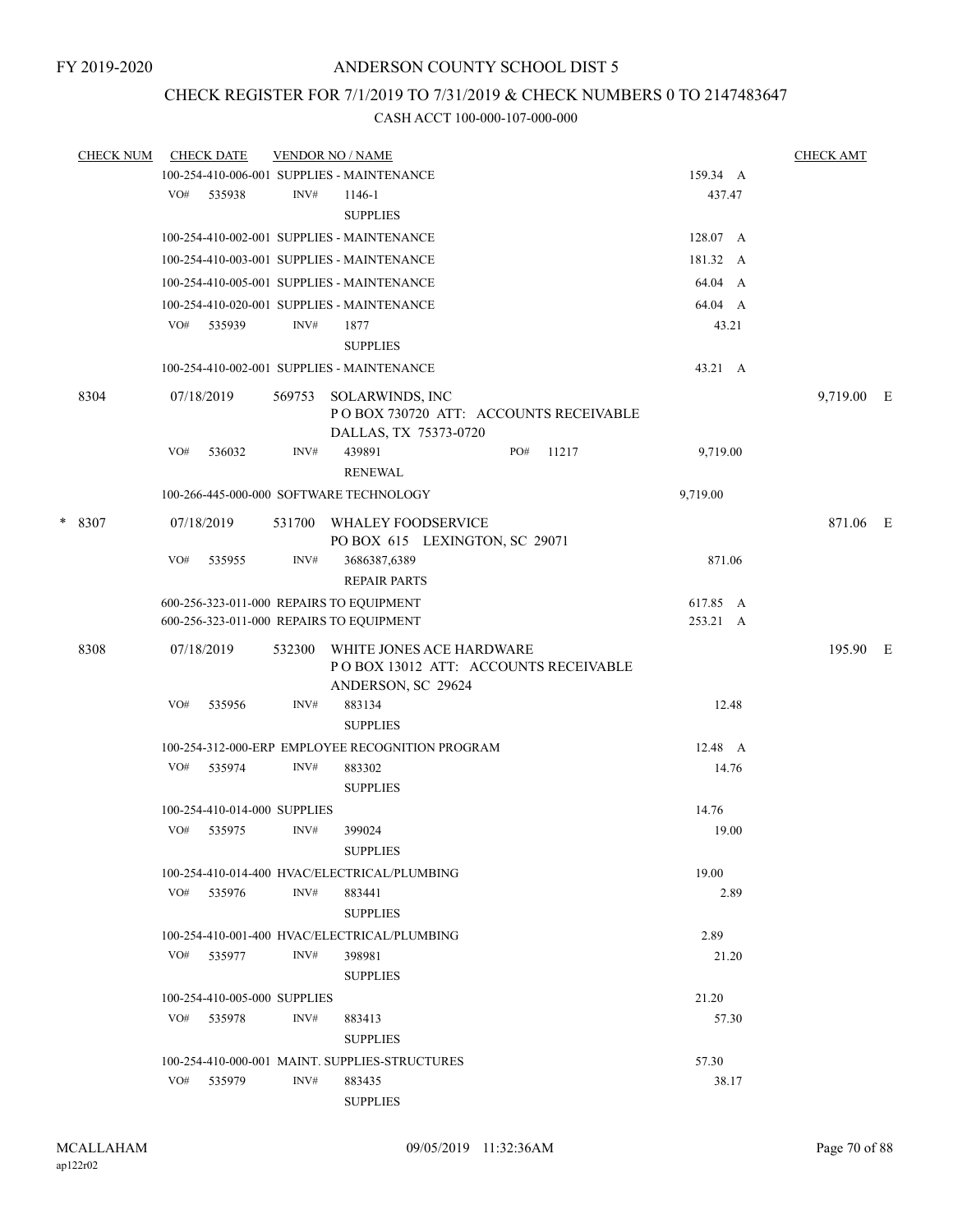## CHECK REGISTER FOR 7/1/2019 TO 7/31/2019 & CHECK NUMBERS 0 TO 2147483647

|        | <b>CHECK NUM</b> | <b>CHECK DATE</b>                         |                | <b>VENDOR NO / NAME</b>                                                                    |                | <b>CHECK AMT</b> |  |
|--------|------------------|-------------------------------------------|----------------|--------------------------------------------------------------------------------------------|----------------|------------------|--|
|        |                  | VO#<br>535980                             | INV#           | 100-254-410-000-001 MAINT. SUPPLIES-STRUCTURES<br>883491                                   | 38.17<br>30.10 |                  |  |
|        |                  |                                           |                | <b>SUPPLIES</b><br>100-254-410-001-001 SUPPLIES - MAINTENANCE                              | 30.10          |                  |  |
|        |                  |                                           |                |                                                                                            |                |                  |  |
| $\ast$ | 8310             | 07/23/2019                                | 571461         | ADVANCE EDUCATION, INC<br>POBOX 933823 ATLANTA, GA 31193-3823                              |                | 26,400.00 E      |  |
|        |                  | VO#<br>536054                             | INV#           | PO#<br>117794<br>11213                                                                     | 26,400.00      |                  |  |
|        |                  |                                           |                | <b>NETWORK FEES</b>                                                                        |                |                  |  |
|        |                  | 100-112-640-007-000 DUES AND FEES         |                |                                                                                            | 1,200.00       |                  |  |
|        |                  | 100-112-640-008-000 DUES AND FEES         |                |                                                                                            | 1,200.00       |                  |  |
|        |                  | 100-112-640-009-000 DUES AND FEES         |                |                                                                                            | 1,200.00       |                  |  |
|        |                  | 100-112-640-010-000 DUES AND FEES         |                |                                                                                            | 1,200.00       |                  |  |
|        |                  | 100-112-640-011-000 DUES AND FEES         |                |                                                                                            | 1,200.00       |                  |  |
|        |                  | 100-112-640-012-000 DUES AND FEES         |                |                                                                                            | 1,200.00       |                  |  |
|        |                  | 100-112-640-013-000 DUES AND FEES         |                |                                                                                            | 1,200.00       |                  |  |
|        |                  | 100-112-640-014-000 DUES AND FEES         |                |                                                                                            | 1,200.00       |                  |  |
|        |                  | 100-112-640-017-000 DUES AND FEES         |                |                                                                                            | 1,200.00       |                  |  |
|        |                  | 100-112-640-019-000 DUES AND FEES         |                |                                                                                            | 1,200.00       |                  |  |
|        |                  | 100-113-640-005-000 DUES AND FEES         |                |                                                                                            | 1,200.00       |                  |  |
|        |                  | 100-113-640-006-000 DUES AND FEES         |                |                                                                                            | 1,200.00       |                  |  |
|        |                  | 100-113-640-016-000 DUES AND FEES         |                |                                                                                            | 1,200.00       |                  |  |
|        |                  | 100-113-640-020-000 DUES AND FEES         |                |                                                                                            | 1,200.00       |                  |  |
|        |                  | 100-113-640-021-000 DUES AND FEES         |                |                                                                                            | 1,200.00       |                  |  |
|        |                  | 100-114-640-000-000 DUES AND FEES         |                |                                                                                            | 1,200.00       |                  |  |
|        |                  | 100-114-640-002-000 DUES AND FEES         |                |                                                                                            | 1,200.00       |                  |  |
|        |                  | 100-114-640-003-000 DUES AND FEES         |                |                                                                                            | 1,200.00       |                  |  |
|        |                  | 100-139-640-015-000 DUES AND FEES         |                |                                                                                            | 1,200.00       |                  |  |
|        |                  | 100-139-640-018-000 DUES AND FEES         |                |                                                                                            | 1,200.00       |                  |  |
|        |                  | 124-114-640-024-000 DUES AND FEES         |                |                                                                                            | 1,200.00       |                  |  |
|        |                  | 131-115-640-031-000 DUES AND FEES         |                |                                                                                            | 1,200.00       |                  |  |
|        | 8311             | 07/23/2019<br>VO#<br>536082               | 110835<br>INV# | <b>EMPLOYEE VENDOR</b><br><b>JULY 15-17</b><br><b>COLUMBIA</b>                             | 184.44         | 184.44 E         |  |
|        |                  |                                           |                | 201-224-333-016-000 TRIPS AND CONFERENCES                                                  | 184.44         |                  |  |
|        | $* 8314$         | 07/23/2019                                |                | 574515 EMPLOYEE VENDOR                                                                     |                | 1,410.50 E       |  |
|        |                  | VO#<br>536083                             | INV#           | <b>JULY 13-17</b><br><b>ST LOUIS</b>                                                       | 1,410.50       |                  |  |
|        |                  | 600-256-333-000-000 TRIPS AND CONFERENCES |                |                                                                                            | 1,410.50       |                  |  |
|        | $*8316$          | 07/23/2019                                | 187625         | <b>CPI</b><br>10850 W PARK PLACE SUITE 600 ATT:<br>ACCOUNTS RECEIVABLE MILWAUKEE, WI 53224 |                | 150.00 E         |  |
|        |                  | VO#<br>536055                             | INV#           | IUS0145135                                                                                 | 150.00         |                  |  |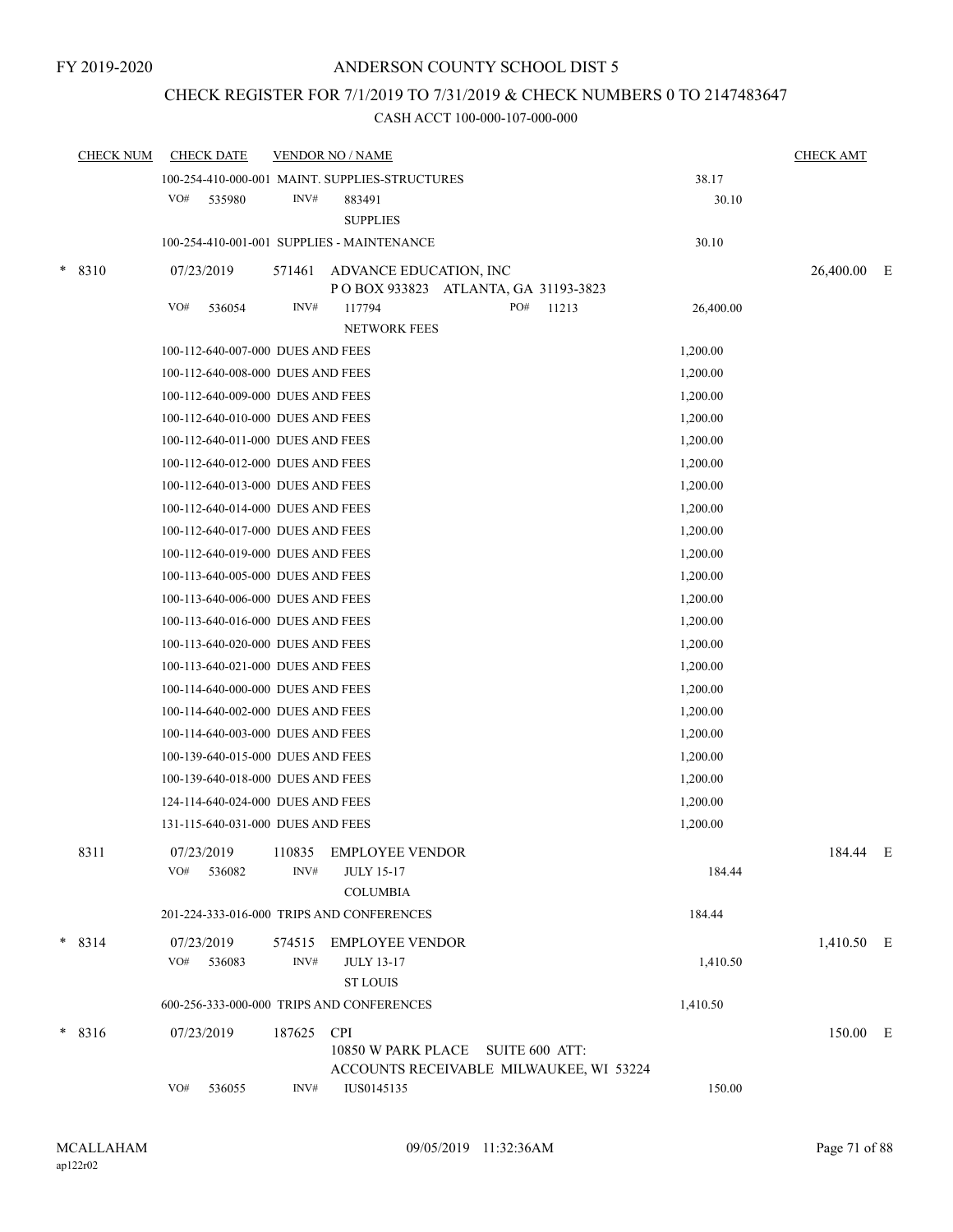## CHECK REGISTER FOR 7/1/2019 TO 7/31/2019 & CHECK NUMBERS 0 TO 2147483647

| <b>CHECK NUM</b> | <b>CHECK DATE</b> |                                 | <b>VENDOR NO / NAME</b><br><b>MEMBERSHIP</b>                               |     |                                         |             | <b>CHECK AMT</b> |  |
|------------------|-------------------|---------------------------------|----------------------------------------------------------------------------|-----|-----------------------------------------|-------------|------------------|--|
|                  |                   |                                 | 283-126-312-000-000 CONTRACTED SERVICES                                    |     |                                         | 150.00      |                  |  |
|                  |                   |                                 |                                                                            |     |                                         |             |                  |  |
| 8317             | 07/23/2019        | 237555                          | <b>FORMS &amp; SUPPLY</b><br>CHARLOTTE, NC 28256                           |     | POBOX 563953 ATT: ACCOUNTS RECEIVABLE   |             | 267.34 E         |  |
|                  | VO#<br>536057     | INV#                            | 5090046,90134<br><b>TL HANNA</b>                                           |     |                                         | 267.34      |                  |  |
|                  |                   | 100-233-410-002-000 SUPPLIES    |                                                                            |     |                                         | 257.93      |                  |  |
|                  |                   | 100-233-410-002-000 SUPPLIES    |                                                                            |     |                                         | 9.41        |                  |  |
| $*8322$          | 07/23/2019        | 489480                          | <b>EMPLOYEE VENDOR</b>                                                     |     |                                         |             | 153.47 E         |  |
|                  | VO#<br>536081     | INV#                            | <b>JULY 15-17</b><br><b>COLUMBIA</b>                                       |     |                                         | 153.47      |                  |  |
|                  |                   |                                 | 201-224-333-016-000 TRIPS AND CONFERENCES                                  |     |                                         | 153.47      |                  |  |
| $*8325$          | 07/23/2019        | 570874                          | NEW READERS PRESS                                                          |     | 101 WYOMING STREET SYRACUSE, NY 13204   |             | 1,124.77 E       |  |
|                  | VO#<br>536064     | INV#                            | 9042016, 2083<br><b>GED TEST PREP</b>                                      |     |                                         | 1,124.77    |                  |  |
|                  |                   |                                 | 243-182-410-023-FLC SUPPLIES-FAMILY LITERACY                               |     |                                         | 410.38 A    |                  |  |
|                  |                   |                                 | 243-182-410-023-FLC SUPPLIES-FAMILY LITERACY                               |     |                                         | 714.39 A    |                  |  |
| 8326             | 07/23/2019        | 389900                          | OFFICE DEPOT<br>POBOX 1413 CHARLOTTE, NC 28201-1413                        |     |                                         |             | 502.90 E         |  |
|                  | VO#<br>536065     | INV#                            | 332704536001<br><b>SUPPLIES</b>                                            |     |                                         | 502.90      |                  |  |
|                  |                   | 100-223-410-002-000 Supplies    |                                                                            |     |                                         | 502.90 A    |                  |  |
| 8327             | 07/23/2019        | 570955                          | RIDDELL/ ALL AMERICAN SPORTS<br>PO BOX 71914 CHICAGO, IL 60694-1914        |     |                                         |             | 43,334.99 E      |  |
|                  | VO#<br>536066     | INV#                            | 950812935<br><b>TL HANNA</b>                                               | PO# | 10035                                   | 43,334.99   |                  |  |
|                  |                   | 100-271-410-002-HMT HELMETS     |                                                                            |     |                                         | 43,334.99 A |                  |  |
| 8328             | 07/23/2019        | 463575                          | <b>SCHOOL HEALTH CORPORATION</b>                                           |     | 6764 EAGLE WAY ATT: ACCOUNTS RECEIVABLE |             | 13,301.94 E      |  |
|                  | VO#<br>536100     | INV#                            | CHICAGO, IL 60678-1067<br>3616168                                          | PO# | 11091                                   | 13,301.94   |                  |  |
|                  |                   |                                 | <b>AED CABINET</b>                                                         |     |                                         |             |                  |  |
|                  |                   |                                 | 210-213-410-000-000 AED EQUIPMENT/SUPPLIES                                 |     |                                         | 13,301.94 A |                  |  |
| 8329             | 07/23/2019        | 570059                          | SHARP BUSINESS SYSTEMS<br>DEPT 1216 PO BOX 121216 DALLAS, TX<br>75312-1216 |     |                                         |             | 159.60 E         |  |
|                  | VO#<br>536067     | INV#                            | 9002081828<br><b>COPIES</b>                                                |     |                                         | 15.49       |                  |  |
|                  |                   | 201-112-490-010-000 COPIER COST |                                                                            |     |                                         | 15.49 A     |                  |  |
|                  | VO#<br>536068     | INV#                            | 9002072041<br><b>COPIES</b>                                                |     |                                         | 97.46       |                  |  |
|                  |                   | 201-112-490-014-000 COPIER COST |                                                                            |     |                                         | 97.46 A     |                  |  |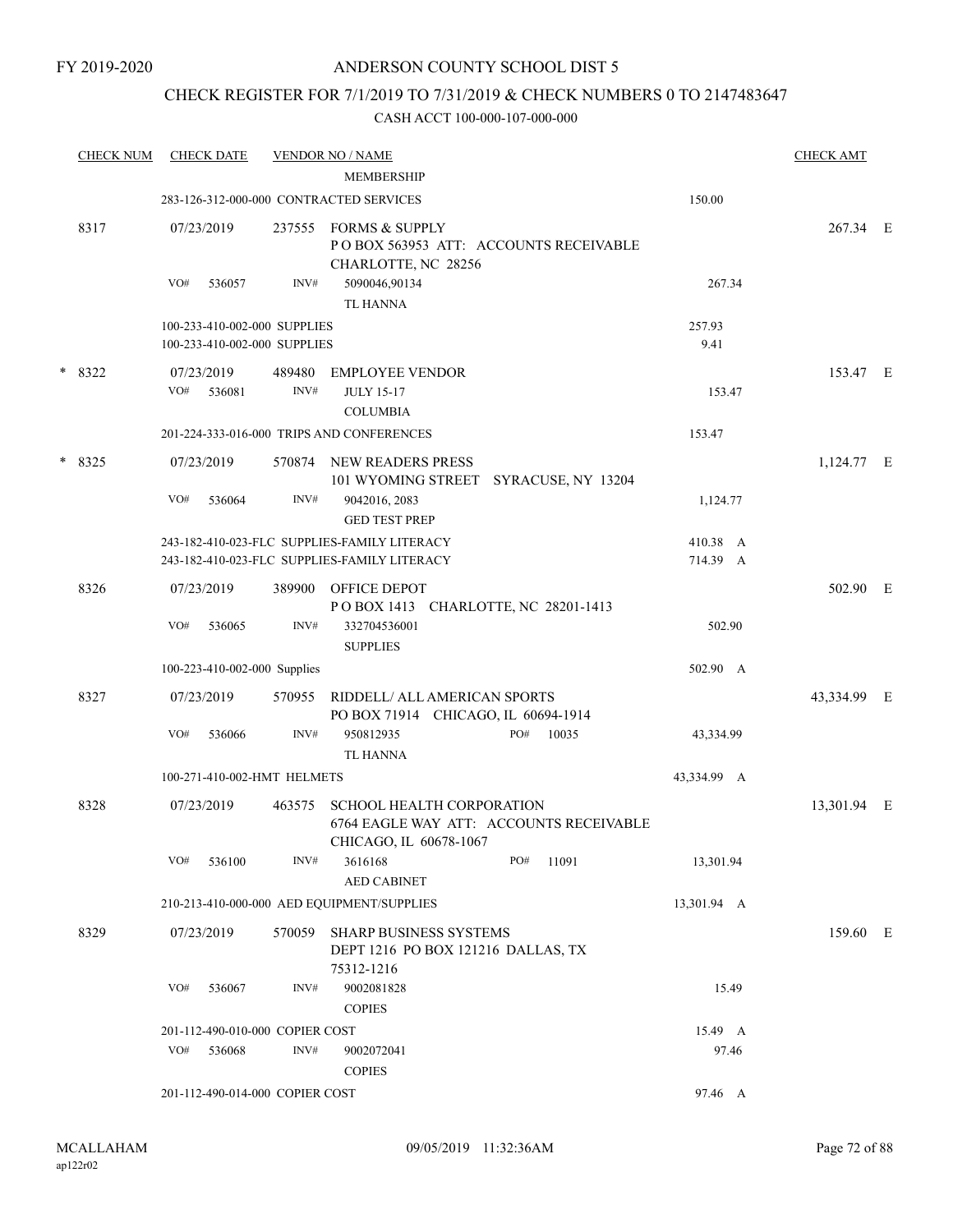# CHECK REGISTER FOR 7/1/2019 TO 7/31/2019 & CHECK NUMBERS 0 TO 2147483647

|   | <b>CHECK NUM</b> | <b>CHECK DATE</b>                        |                | <b>VENDOR NO / NAME</b>                                                                      |          | <b>CHECK AMT</b> |  |
|---|------------------|------------------------------------------|----------------|----------------------------------------------------------------------------------------------|----------|------------------|--|
|   |                  | VO#<br>536069                            | INV#           | 9002091163<br><b>COPIES</b>                                                                  | 14.54    |                  |  |
|   |                  | 708-271-660-008-362 COPIER EXPENSE       |                |                                                                                              | 14.54    |                  |  |
|   |                  | VO#<br>536102                            | INV#           | 9002084081<br><b>COPIES</b>                                                                  | 26.60    |                  |  |
|   |                  | 201-113-490-006-000 COPIER COST          |                |                                                                                              | 26.60 A  |                  |  |
|   |                  | VO#<br>536103                            | INV#           | 9002098600<br><b>COPIES</b>                                                                  | 5.51     |                  |  |
|   |                  | 201-112-490-019-000 COPIER COST          |                |                                                                                              | 5.51 A   |                  |  |
|   | 8330             | 07/23/2019                               | 529275         | WESTAR TIRE<br>PO BOX 400<br>715 NORTH MURRAY ATT:<br>ACCOUNTS RECEIVABLE ANDERSON, SC 29622 |          | 260.90 E         |  |
|   |                  | VO#<br>536106                            | INV#           | 153501<br><b>TIRES</b>                                                                       | 185.90   |                  |  |
|   |                  | 600-256-323-000-000 REPAIRS TO EQUIPMENT |                |                                                                                              | 185.90 A |                  |  |
|   |                  | VO# 536107                               | INV#           | 153938<br><b>SERVICE</b>                                                                     | 75.00    |                  |  |
|   |                  | 600-256-323-000-000 REPAIRS TO EQUIPMENT |                |                                                                                              | 75.00    |                  |  |
|   | $*8332$          | 07/23/2019<br>VO#<br>536075              | 574537<br>INV# | <b>EMPLOYEE VENDOR</b><br><b>JULY 2-3</b><br><b>COVINGTON GA</b>                             | 296.29   | 296.29 E         |  |
|   |                  |                                          |                | 100-232-333-000-000 TRIPS AND CONFERENCES                                                    | 296.29   |                  |  |
|   | 8333             | 07/25/2019<br>VO#<br>536252              | 575671<br>INV# | <b>EMPLOYEE VENDOR</b><br><b>JULY 14-17</b>                                                  | 604.50   | 604.50 E         |  |
|   |                  | 100-221-333-002-AVD AVID TRAINING        |                | PHILADELPHIA                                                                                 | 604.50   |                  |  |
|   |                  |                                          |                |                                                                                              |          |                  |  |
|   | 8334             | 07/25/2019<br>VO#<br>536112              | 573497<br>INV# | ALL CLEAR PLUMBING<br>101 GREEN LAKE ROAD GREENVILLE, SC 29607<br>5968631                    | 500.00   | 500.00 E         |  |
|   |                  |                                          |                | TL HANNA                                                                                     |          |                  |  |
|   |                  | 600-256-323-002-000 REPAIRS TO EQUIPMENT |                |                                                                                              | 500.00 A |                  |  |
| * | 8336             | 07/25/2019<br>VO#<br>536251              | 575017<br>INV# | <b>EMPLOYEE VENDOR</b><br><b>JULY 14-17</b><br>PHILADELPHIA                                  | 1,494.22 | 1,494.22 E       |  |
|   |                  | 267-224-333-002-PD1 TRIPS-AVID           |                |                                                                                              | 1,494.22 |                  |  |
|   | 8337             | 07/25/2019<br>VO#<br>536221              | 576065<br>INV# | <b>EMPLOYEE VENDOR</b><br><b>JULY 14-17</b><br>PHILADELPHIA                                  | 896.48   | 896.48 E         |  |
|   |                  | 267-224-333-003-PD1 TRIPS-AVID           |                |                                                                                              | 896.48   |                  |  |
|   |                  |                                          |                |                                                                                              |          |                  |  |
|   | 8338             | 07/25/2019<br>VO# 536254                 | 141800<br>INV# | EMPLOYEE VENDOR<br><b>JULY 7-14</b><br><b>BALTIMORE</b>                                      | 260.93   | 260.93 E         |  |
|   |                  |                                          |                | 207-224-333-031-004 TRIPS AND CONFERENCES                                                    | 260.93   |                  |  |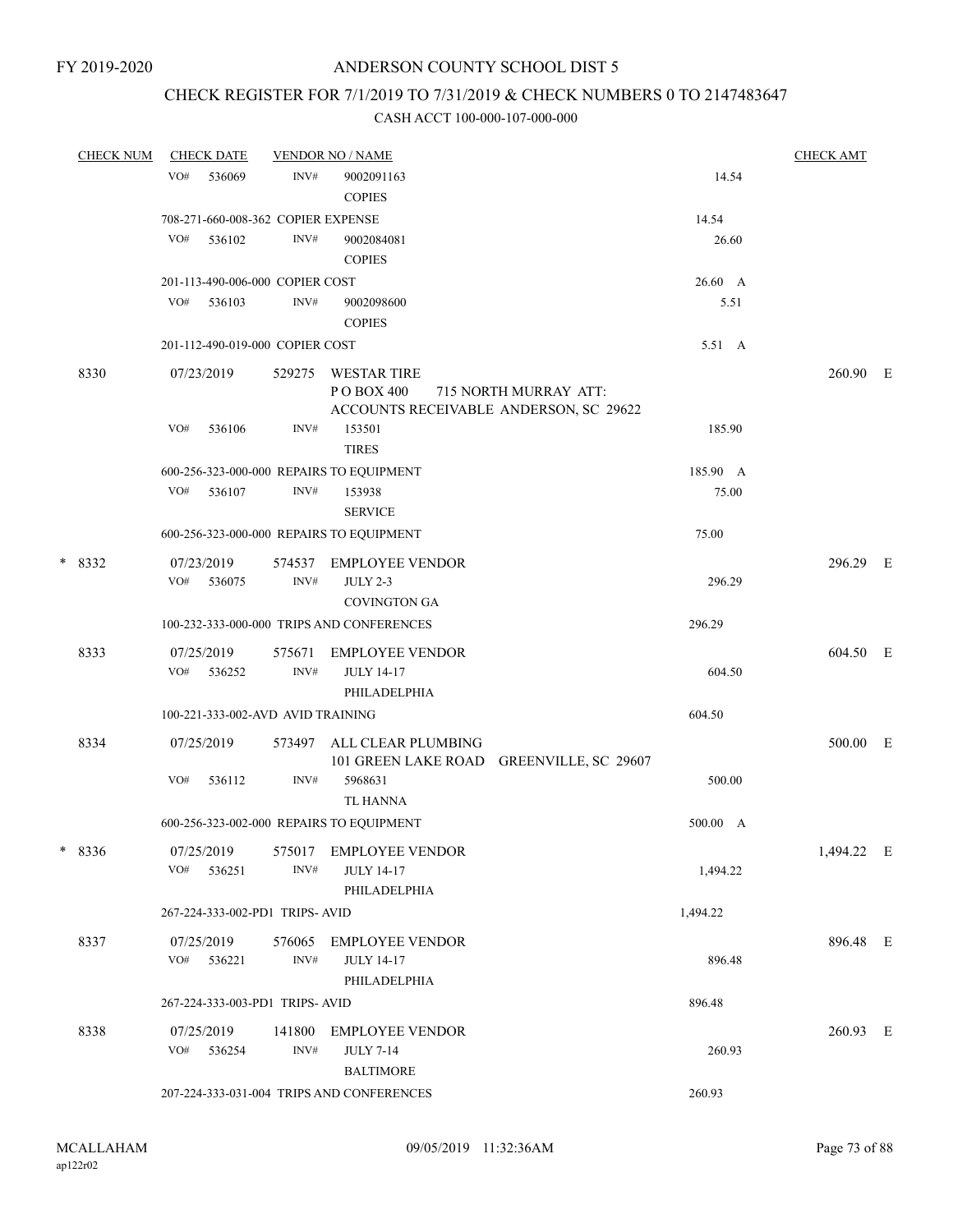# CHECK REGISTER FOR 7/1/2019 TO 7/31/2019 & CHECK NUMBERS 0 TO 2147483647

| <b>CHECK NUM</b> |     | <b>CHECK DATE</b>              |                | <b>VENDOR NO / NAME</b>                                                                       |     |       |               |   | <b>CHECK AMT</b> |  |
|------------------|-----|--------------------------------|----------------|-----------------------------------------------------------------------------------------------|-----|-------|---------------|---|------------------|--|
| 8339             | VO# | 07/25/2019<br>536280           | 573253<br>INV# | <b>EMPLOYEE VENDOR</b><br><b>JULY 14-17</b><br>PHILADELPHIA                                   |     |       | 907.48        |   | 907.48 E         |  |
|                  |     | 267-224-333-002-PD1 TRIPS-AVID |                |                                                                                               |     |       | 907.48        |   |                  |  |
| 8340             |     | 07/25/2019<br>VO# 536228       | 576071<br>INV# | <b>EMPLOYEE VENDOR</b><br><b>JULY 14-17</b><br>PHILADELPHIA                                   |     |       | 1,384.68      |   | 1,384.68 E       |  |
|                  |     | 267-224-333-020-PD1 TRIPS-AVID |                |                                                                                               |     |       | 1,384.68      |   |                  |  |
| $*8342$          |     | 07/25/2019                     | 572787         | CC&I SERVICES LLC<br>4795 S CHURCH ST EXT SUITE 2 ROEBUCK, SC<br>29376                        |     |       |               |   | 385.00 E         |  |
|                  | VO# | 536172                         | INV#           | 4711<br>MCCANTS HVAC                                                                          | PO# | 11015 | 105.00        |   |                  |  |
|                  |     |                                |                | 505-254-323-005-000 CONTRACTED SERVICES                                                       |     |       | 105.00        |   |                  |  |
|                  | VO# | 536173                         | INV#           | 4712<br><b>TLH STADIUM</b>                                                                    | PO# | 11061 | 280.00        |   |                  |  |
|                  |     |                                |                | 505-253-520-002-STD STADIUM RENOVATIONS                                                       |     |       | 280.00        |   |                  |  |
| 8343             |     | 07/25/2019                     | 568574         | <b>CCP CROWE'S CORPORATE PROMOTIONS</b><br>PO BOX 2647 ANDERSON, SC 29622                     |     |       |               |   | 2,088.21 E       |  |
|                  | VO# | 536174                         | INV#           | 14090<br><b>SANITIZER</b>                                                                     |     |       | 2,088.21      |   |                  |  |
|                  |     |                                |                | 100-264-312-000-ERP EMPLOYEE RECOGNITION PROGRAM                                              |     |       | 2,088.21      |   |                  |  |
| 8344             |     | 07/25/2019                     | 170630         | CINTAS CORPORATION #216<br>POBOX 630803 ATT: ACCOUNTS RECEIVABLE<br>CINCINNATI, OH 45263-0803 |     |       |               |   | 209.72 E         |  |
|                  | VO# | 536181                         | INV#           | <b>JUNE 2019</b><br>TERRY TOWELS                                                              | PO# | 99556 | 209.72        |   |                  |  |
|                  |     | 600-256-410-002-000 SUPPLIES   |                |                                                                                               |     |       | 8.56 A        |   |                  |  |
|                  |     | 600-256-410-003-000 SUPPLIES   |                |                                                                                               |     |       | 34.24 A       |   |                  |  |
|                  |     | 600-256-410-005-000 SUPPLIES   |                |                                                                                               |     |       | 8.56 A        |   |                  |  |
|                  |     | 600-256-410-006-000 SUPPLIES   |                |                                                                                               |     |       | $0.00\quad$ A |   |                  |  |
|                  |     | 600-256-410-007-000 SUPPLIES   |                |                                                                                               |     |       | 8.56 A        |   |                  |  |
|                  |     | 600-256-410-008-000 SUPPLIES   |                |                                                                                               |     |       | 8.56          | A |                  |  |
|                  |     | 600-256-410-009-000 SUPPLIES   |                |                                                                                               |     |       | 8.56 A        |   |                  |  |
|                  |     | 600-256-410-010-000 SUPPLIES   |                |                                                                                               |     |       | 8.56 A        |   |                  |  |
|                  |     | 600-256-410-011-000 SUPPLIES   |                |                                                                                               |     |       | 12.84 A       |   |                  |  |
|                  |     | 600-256-410-012-000 SUPPLIES   |                |                                                                                               |     |       | 8.56          | A |                  |  |
|                  |     | 600-256-410-013-000 SUPPLIES   |                |                                                                                               |     |       | 8.56          | A |                  |  |
|                  |     | 600-256-410-014-000 SUPPLIES   |                |                                                                                               |     |       | 8.56 A        |   |                  |  |
|                  |     | 600-256-410-015-000 SUPPLIES   |                |                                                                                               |     |       | 8.56 A        |   |                  |  |
|                  |     | 600-256-410-016-000 SUPPLIES   |                |                                                                                               |     |       | 8.56 A        |   |                  |  |
|                  |     | 600-256-410-017-000 SUPPLIES   |                |                                                                                               |     |       | 8.56 A        |   |                  |  |
|                  |     | 600-256-410-018-000 SUPPLIES   |                |                                                                                               |     |       | 8.56 A        |   |                  |  |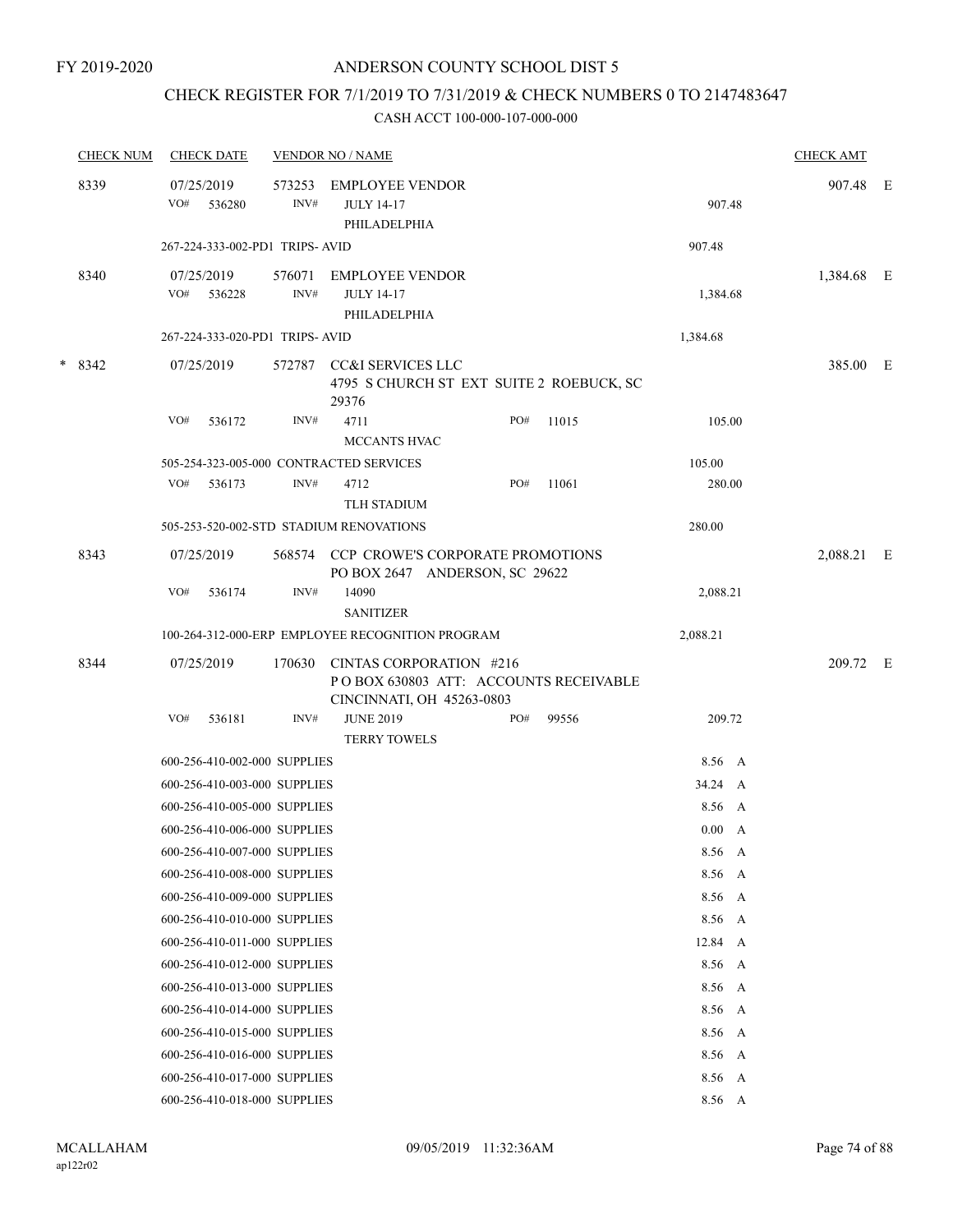# CHECK REGISTER FOR 7/1/2019 TO 7/31/2019 & CHECK NUMBERS 0 TO 2147483647

|   | <b>CHECK NUM</b> | <b>CHECK DATE</b>                        |                | <b>VENDOR NO / NAME</b>                                                                                  |          | <b>CHECK AMT</b> |  |
|---|------------------|------------------------------------------|----------------|----------------------------------------------------------------------------------------------------------|----------|------------------|--|
|   |                  | 600-256-410-019-000 SUPPLIES             |                |                                                                                                          | 8.56 A   |                  |  |
|   |                  | 600-256-410-020-000 SUPPLIES             |                |                                                                                                          | 34.24 A  |                  |  |
|   |                  | 600-256-410-021-000 SUPPLIES             |                |                                                                                                          | 8.56 A   |                  |  |
|   | 8345             | 07/25/2019                               |                | 565615 COMMUNICATION SERVICE CENTER, INC<br>PO BOX 4118 ATT: ACCOUNTS RECEIVABLE<br>GREENVILLE, SC 29608 |          | 1,731.57 E       |  |
|   |                  | VO#<br>536182                            | INV#           | 141784<br><b>ACCT 012400</b>                                                                             | 1,731.57 |                  |  |
|   |                  | 100-255-323-000-000 CONTRACTED SERVICES  |                | 1,731.57                                                                                                 |          |                  |  |
|   | 8346             | 07/25/2019<br>VO#<br>536234              | 234055<br>INV# | <b>EMPLOYEE VENDOR</b><br><b>JULY 14-17</b><br>PHILADELPHIA                                              | 1,445.57 | 1,445.57 E       |  |
|   |                  | 267-224-333-006-PD1 TRIPS-AVID           |                |                                                                                                          | 1,445.57 |                  |  |
| * | 8348             | 07/25/2019<br>VO#<br>536242              | 576066<br>INV# | <b>EMPLOYEE VENDOR</b><br><b>JULY 14-17</b><br>PHILADELPHIA                                              | 603.32   | 603.32 E         |  |
|   |                  | 267-224-333-003-PD1 TRIPS-AVID           |                |                                                                                                          | 603.32   |                  |  |
|   | 8349             | 07/25/2019                               | 187300         | CRESCENT SUPPLY CO, INC<br>POBOX 8798 ATT: ACCOUNTS RECEIVABLE<br>GREENVILLE, SC 29604                   |          | 117.70 E         |  |
|   |                  | VO#<br>536113                            | INV#           | 396284<br><b>SUPPLIES</b>                                                                                | 117.70   |                  |  |
|   |                  | 600-256-323-006-000 REPAIRS TO EQUIPMENT |                |                                                                                                          | 117.70 A |                  |  |
|   | 8350             | 07/25/2019                               | 569462         | CROSSROADS ENVIRONMENTAL, LLC<br>1258 BOILING SPRINGS ROAD SPARTANBURG, SC<br>29303                      |          | 513.94 E         |  |
|   |                  | VO#<br>536123                            | INV#           | 7860<br><b>INSPECTION</b>                                                                                | 513.94   |                  |  |
|   |                  | 505-253-530-001-000 AVCC DEMOLITION      |                |                                                                                                          | 513.94 A |                  |  |
|   | 8351             | 07/25/2019<br>VO#<br>536156              | 575324<br>INV# | <b>EMPLOYEE VENDOR</b><br><b>JUNE 21-27</b><br><b>FLORIDA</b>                                            | 394.79   | 394.79 E         |  |
|   |                  |                                          |                | 100-233-333-000-000 TRIPS AND CONFERENCES                                                                | 394.79 A |                  |  |
|   | 8352             | 07/25/2019<br>VO#<br>536227              | 575410<br>INV# | <b>EMPLOYEE VENDOR</b><br><b>JULY 14-17</b><br>PHILADELPHIA                                              | 790.15   | 790.15 E         |  |
|   |                  | 267-224-333-020-PD1 TRIPS-AVID           |                |                                                                                                          | 790.15   |                  |  |
|   | $*8354$          | 07/25/2019<br>VO# 536244                 | 226585<br>INV# | EMPLOYEE VENDOR<br><b>JULY 14-17</b><br>PHILADELPHIA                                                     | 973.61   | 973.61 E         |  |
|   |                  | 267-224-333-005-PD1 TRIPS-AVID           |                |                                                                                                          | 973.61   |                  |  |
|   | $*8357$          | 07/25/2019                               |                | 237555 FORMS & SUPPLY                                                                                    |          | 803.79 E         |  |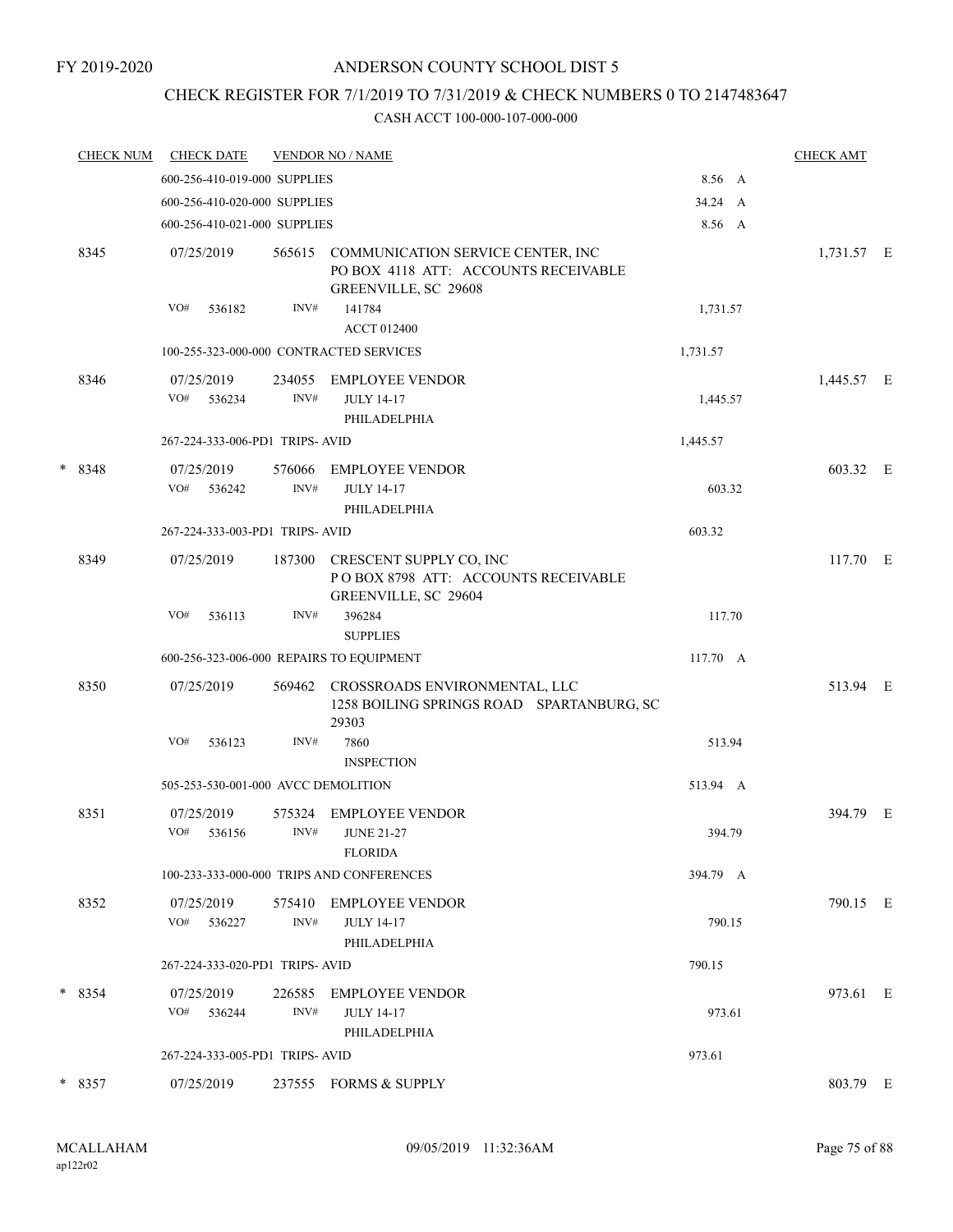# CHECK REGISTER FOR 7/1/2019 TO 7/31/2019 & CHECK NUMBERS 0 TO 2147483647

| <b>CHECK NUM</b> | <b>CHECK DATE</b> |                              | <b>VENDOR NO / NAME</b>                    |                                           |       |            | <b>CHECK AMT</b> |  |
|------------------|-------------------|------------------------------|--------------------------------------------|-------------------------------------------|-------|------------|------------------|--|
|                  |                   |                              | POBOX 563953 ATT: ACCOUNTS RECEIVABLE      |                                           |       |            |                  |  |
|                  |                   |                              | CHARLOTTE, NC 28256                        |                                           |       |            |                  |  |
|                  | VO#               | 536186<br>INV#               | 5090079                                    |                                           |       | 294.25     |                  |  |
|                  |                   |                              | <b>SUPPLIES</b>                            |                                           |       |            |                  |  |
|                  |                   | 100-147-410-018-000 SUPPLIES |                                            |                                           |       | 294.25     |                  |  |
|                  | VO#               | INV#<br>536187               | 5081132                                    | PO#                                       | 11170 | 496.22     |                  |  |
|                  |                   |                              | <b>CHAIR</b>                               |                                           |       |            |                  |  |
|                  |                   | 100-257-410-000-000 SUPPLIES |                                            |                                           |       | 496.22 A   |                  |  |
|                  | VO#               | 536188<br>INV#               | 5055126                                    | PO#                                       | 10977 | 13.32      |                  |  |
|                  |                   |                              | <b>SUPPLIES</b>                            |                                           |       |            |                  |  |
|                  |                   |                              | 100-252-410-000-000 SUPPLIES AND MATERIALS |                                           |       | 13.32 A    |                  |  |
| 8358             | 07/25/2019        | 574915                       | <b>EMPLOYEE VENDOR</b>                     |                                           |       |            | 1,144.55 E       |  |
|                  | VO#               | 536255<br>INV#               | <b>JULY 7-14</b>                           |                                           |       | 625.25     |                  |  |
|                  |                   |                              | <b>BALTIMORE</b>                           |                                           |       |            |                  |  |
|                  |                   |                              | 207-224-333-031-004 TRIPS AND CONFERENCES  |                                           |       | 625.25     |                  |  |
|                  | VO#               | INV#<br>536256               | <b>JULY 7-8</b>                            |                                           |       | 247.48     |                  |  |
|                  |                   |                              | <b>COLUMBIA</b>                            |                                           |       |            |                  |  |
|                  |                   |                              | 131-115-333-031-000 TRIPS AND CONFERENCES  |                                           |       | 247.48     |                  |  |
|                  | VO#               | 536257<br>INV#               | <b>JUNE 24-27</b>                          |                                           |       | 157.88     |                  |  |
|                  |                   |                              | <b>GREENVILLE</b>                          |                                           |       |            |                  |  |
|                  |                   |                              | 207-224-333-001-004 TRIPS AND CONFERENCES  |                                           |       | 157.88 A   |                  |  |
|                  | VO#               | 536271<br>INV#               | <b>HOTEL</b>                               |                                           |       | 113.94     |                  |  |
|                  |                   |                              | REIMBURSEMENT                              |                                           |       |            |                  |  |
|                  |                   |                              | 207-224-333-031-004 TRIPS AND CONFERENCES  |                                           |       | 113.94     |                  |  |
| 8359             | 07/25/2019        |                              | 570843 GATEWAY SUPPLY CO                   |                                           |       |            | 1,673.48 E       |  |
|                  |                   |                              |                                            | CORPORATE OFFICES P.O. BOX 2826 COLUMBIA, |       |            |                  |  |
|                  |                   |                              | SC 29202                                   |                                           |       |            |                  |  |
|                  | VO#               | INV#<br>536115               | S4600925                                   |                                           |       | 1,673.48   |                  |  |
|                  |                   |                              | <b>FILTERS</b>                             |                                           |       |            |                  |  |
|                  |                   |                              | 600-256-323-002-000 REPAIRS TO EQUIPMENT   |                                           |       | 72.76 A    |                  |  |
|                  |                   |                              | 600-256-323-003-000 REPAIRS TO EQUIPMENT   |                                           |       | 72.76 A    |                  |  |
|                  |                   |                              | 600-256-323-005-000 REPAIRS TO EQUIPMENT   |                                           |       | 72.76 A    |                  |  |
|                  |                   |                              | 600-256-323-006-000 REPAIRS TO EQUIPMENT   |                                           |       | 218.28 A   |                  |  |
|                  |                   |                              | 600-256-323-007-000 REPAIRS TO EQUIPMENT   |                                           |       | 72.76 A    |                  |  |
|                  |                   |                              | 600-256-323-008-000 REPAIRS TO EQUIPMENT   |                                           |       | 72.76 A    |                  |  |
|                  |                   |                              | 600-256-323-009-000 REPAIRS TO EQUIPMENT   |                                           |       | 72.76 A    |                  |  |
|                  |                   |                              | 600-256-323-010-000 REPAIRS TO EQUIPMENT   |                                           |       | 72.76 A    |                  |  |
|                  |                   |                              | 600-256-323-011-000 REPAIRS TO EQUIPMENT   |                                           |       | 72.76 A    |                  |  |
|                  |                   |                              | 600-256-323-012-000 REPAIRS TO EQUIPMENT   |                                           |       | 72.76<br>A |                  |  |
|                  |                   |                              | 600-256-323-013-000 REPAIRS TO EQUIPMENT   |                                           |       | 72.76 A    |                  |  |
|                  |                   |                              | 600-256-323-014-000 REPAIRS TO EQUIPMENT   |                                           |       | 72.76 A    |                  |  |
|                  |                   |                              | 600-256-323-015-000 REPAIRS TO EQUIPMENT   |                                           |       | 72.76 A    |                  |  |
|                  |                   |                              | 600-256-323-016-000 REPAIRS TO EQUIPMENT   |                                           |       | 72.76 A    |                  |  |
|                  |                   |                              |                                            |                                           |       |            |                  |  |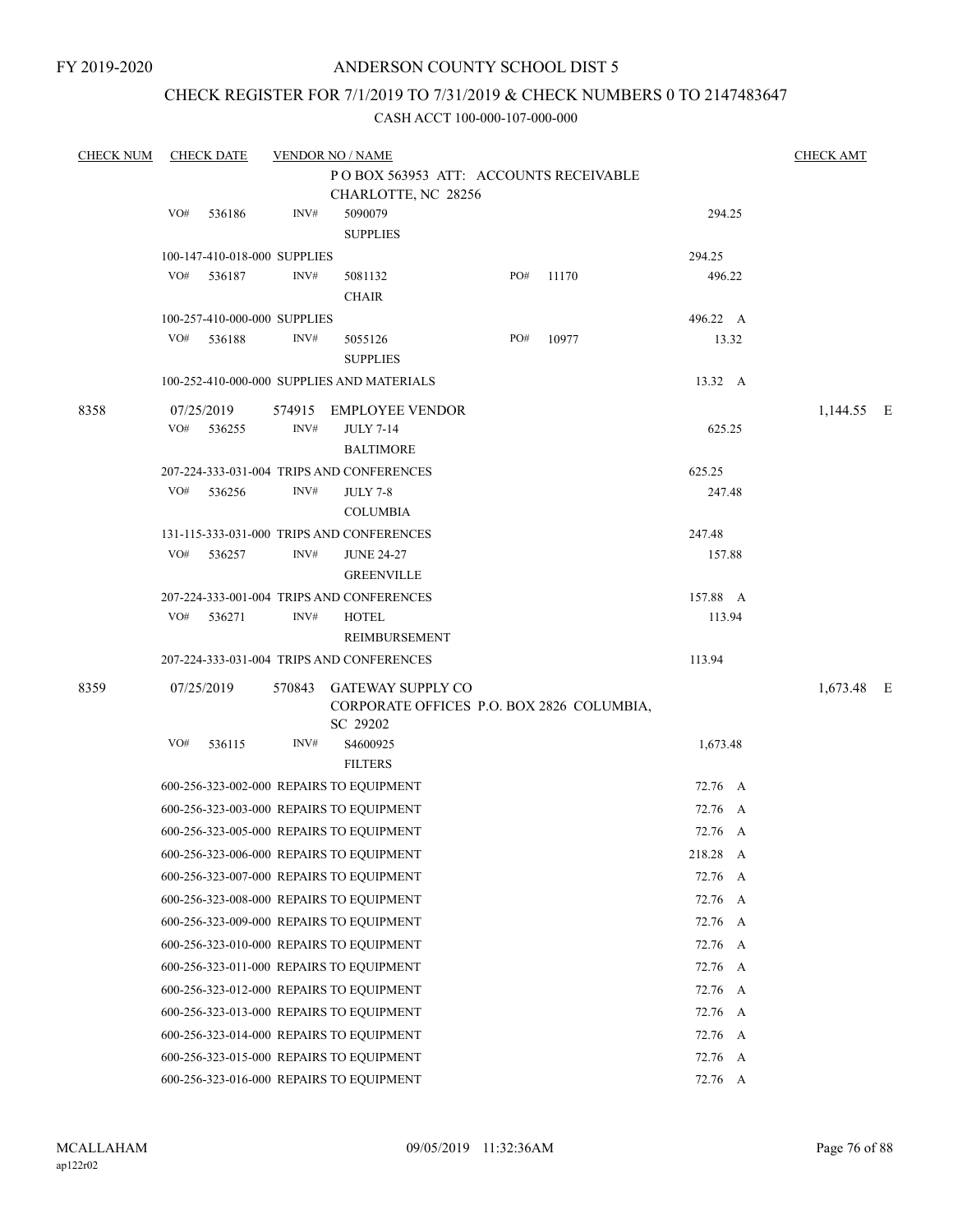# CHECK REGISTER FOR 7/1/2019 TO 7/31/2019 & CHECK NUMBERS 0 TO 2147483647

|        | <b>CHECK NUM</b> | <b>CHECK DATE</b>                        |                | <b>VENDOR NO / NAME</b>                                                                                         |          | <b>CHECK AMT</b> |   |
|--------|------------------|------------------------------------------|----------------|-----------------------------------------------------------------------------------------------------------------|----------|------------------|---|
|        |                  | 600-256-323-017-000 REPAIRS TO EQUIPMENT |                |                                                                                                                 | 72.76 A  |                  |   |
|        |                  | 600-256-323-018-000 REPAIRS TO EQUIPMENT |                |                                                                                                                 | 72.76 A  |                  |   |
|        |                  | 600-256-323-019-000 REPAIRS TO EQUIPMENT |                |                                                                                                                 | 72.76 A  |                  |   |
|        |                  | 600-256-323-020-000 REPAIRS TO EQUIPMENT |                |                                                                                                                 | 218.28 A |                  |   |
|        |                  | 600-256-323-021-000 REPAIRS TO EQUIPMENT |                |                                                                                                                 | 72.76 A  |                  |   |
|        | 8360             | 07/25/2019<br>VO#<br>536140              | 252650<br>INV# | GRAINGER<br>DEPT 867098550 ATT: ACCOUNTS RECEIVABLE<br>PALATINE, IL 60038-0001<br>9227264158<br><b>SUPPLIES</b> | 141.71   | 141.71 E         |   |
|        |                  | 100-254-410-000-000 CUSTODIAL SUPPLIES   |                |                                                                                                                 | 80.72    |                  |   |
|        |                  |                                          |                | 100-254-410-000-001 MAINT. SUPPLIES-STRUCTURES                                                                  | 60.99    |                  |   |
|        |                  |                                          |                |                                                                                                                 |          |                  |   |
| $\ast$ | 8362             | 07/25/2019<br>VO#<br>536233              | 575990<br>INV# | <b>EMPLOYEE VENDOR</b><br><b>JULY 14-17</b><br>PHILADELPHIA                                                     | 1,465.47 | 1,465.47 E       |   |
|        |                  | 267-224-333-006-PD1 TRIPS- AVID          |                |                                                                                                                 | 1,465.47 |                  |   |
|        | 8363             | 07/25/2019<br>VO#<br>536235              | 575071<br>INV# | <b>EMPLOYEE VENDOR</b><br><b>JULY 14-17</b><br>PHILADELPHIA                                                     | 1,313.21 | 1,313.21 E       |   |
|        |                  | 267-224-333-005-PD1 TRIPS-AVID           |                |                                                                                                                 | 1,313.21 |                  |   |
|        | 8364             | 07/25/2019<br>VO#<br>536245              | 574142<br>INV# | <b>EMPLOYEE VENDOR</b><br><b>JULY 14-17</b>                                                                     | 970.53   | 970.53 E         |   |
|        |                  | 267-224-333-005-PD1 TRIPS-AVID           |                | PHILADELPHIA                                                                                                    | 970.53   |                  |   |
|        |                  |                                          |                |                                                                                                                 |          |                  |   |
|        | 8365             | 07/25/2019<br>VO#<br>536153              | 263050<br>INV# | <b>EMPLOYEE VENDOR</b><br><b>JULY 14-18</b><br><b>MYRTLE BEACH</b>                                              | 1,404.57 | 1,404.57 E       |   |
|        |                  |                                          |                | 100-255-333-000-000 TRIPS AND CONFERENCES                                                                       | 1,404.57 |                  |   |
|        | 8366             | 07/25/2019<br>VO#<br>536220              | 576067<br>INV# | <b>EMPLOYEE VENDOR</b><br><b>JULY 14-17</b><br>PHILADELPHIA                                                     | 1,006.91 | 1,006.91         | E |
|        |                  | 267-224-333-003-PD1 TRIPS-AVID           |                |                                                                                                                 | 1,006.91 |                  |   |
|        | 8367             | 07/25/2019<br>VO# 536236                 | 576073<br>INV# | EMPLOYEE VENDOR<br><b>JULY 14-17</b><br>PHILADELPHIA                                                            | 1,311.70 | 1,311.70 E       |   |
|        |                  | 267-224-333-020-PD1 TRIPS- AVID          |                |                                                                                                                 | 1,311.70 |                  |   |
|        | 8368             | 07/25/2019                               | 564696         | JOHNSTONE SUPPLY<br>POBOX 17466 GREENVILLE, SC 29606                                                            |          | 136.35 E         |   |
|        |                  | VO#<br>536138                            | INV#           | 4010896<br><b>SUPPLIES</b>                                                                                      | 45.77    |                  |   |
|        |                  | 100-254-410-000-400 HVAC SUPPLIES        |                |                                                                                                                 | 45.77    |                  |   |
|        |                  | VO#<br>536139                            | INV#           | 4010911                                                                                                         | 90.58    |                  |   |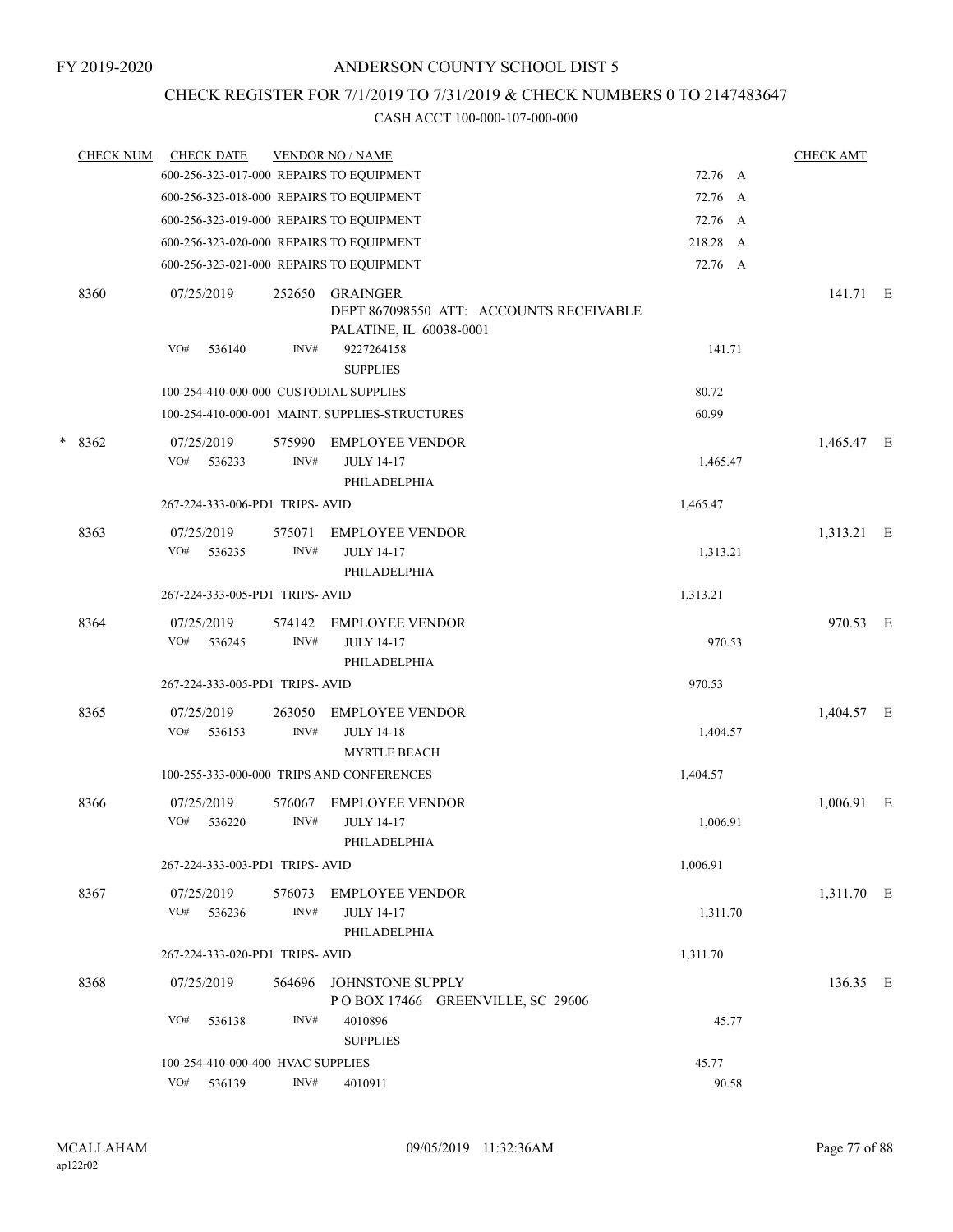# CHECK REGISTER FOR 7/1/2019 TO 7/31/2019 & CHECK NUMBERS 0 TO 2147483647

| <b>CHECK NUM</b> | <b>CHECK DATE</b>               |                | <b>VENDOR NO / NAME</b><br><b>SUPPLIES</b>                      |          | <b>CHECK AMT</b> |  |
|------------------|---------------------------------|----------------|-----------------------------------------------------------------|----------|------------------|--|
|                  |                                 |                | 100-254-410-010-400 HVAC/ELECTRICAL/PLUMBING                    | 90.58    |                  |  |
| 8369             | 07/25/2019<br>VO#<br>536239     | 576068<br>INV# | <b>EMPLOYEE VENDOR</b><br><b>JULY 14-17</b><br>PHILADELPHIA     | 946.06   | 946.06 E         |  |
|                  | 267-224-333-003-PD1 TRIPS-AVID  |                |                                                                 | 946.06   |                  |  |
| 8370             | 07/25/2019<br>VO#<br>536232     | 575714<br>INV# | <b>EMPLOYEE VENDOR</b><br><b>JULY 14-17</b><br>PHILADELPHIA     | 668.79   | 668.79 E         |  |
|                  | 267-224-333-006-PD1 TRIPS-AVID  |                |                                                                 | 668.79   |                  |  |
| 8371             | 07/25/2019<br>VO#<br>536225     | 574761<br>INV# | <b>EMPLOYEE VENDOR</b><br><b>JULY 16-17</b><br><b>COLUMBIA</b>  | 292.30   | 292.30 E         |  |
|                  |                                 |                | 201-224-333-010-000 TRIPS AND CONFERENCES                       | 292.30   |                  |  |
| 8372             | 07/25/2019<br>VO# 536238        | 576069<br>INV# | <b>EMPLOYEE VENDOR</b><br><b>JULY 14-17</b><br>PHILADELPHIA     | 1,045.44 | 1,045.44 E       |  |
|                  | 267-224-333-003-PD1 TRIPS-AVID  |                |                                                                 | 1,045.44 |                  |  |
| 8373             | 07/25/2019<br>VO#<br>536152     | 575312<br>INV# | <b>EMPLOYEE VENDOR</b><br><b>JULY 15-19</b><br><b>LEXINGTON</b> | 635.80   | 780.56 E         |  |
|                  |                                 |                | 131-115-333-031-000 TRIPS AND CONFERENCES                       | 635.80   |                  |  |
|                  | VO#<br>536248                   | INV#           | <b>JUNE 24-27</b><br><b>GREENVILLE</b>                          | 144.76   |                  |  |
|                  |                                 |                | 207-224-333-001-004 TRIPS AND CONFERENCES                       | 144.76 A |                  |  |
| * 8375           | 07/25/2019<br>VO#<br>536253     | 262185<br>INV# | <b>EMPLOYEE VENDOR</b><br><b>JULY 14-17</b><br>PHILADELPHIA     | 1,748.66 | 1,748.66 E       |  |
|                  | 100-221-333-000-AVD AVID TRAVEL |                |                                                                 | 1,748.66 |                  |  |
| 8376             | 07/25/2019<br>VO#<br>536247     | INV#           | 346650 EMPLOYEE VENDOR<br><b>JULY 14-17</b><br>PHILADELPHIA     | 913.91   | 913.91 E         |  |
|                  | 267-224-333-005-PD1 TRIPS-AVID  |                |                                                                 | 913.91   |                  |  |
| 8377             | 07/25/2019<br>$VO#$ 536154      | 226700<br>INV# | <b>EMPLOYEE VENDOR</b><br><b>JULY 10-12</b><br><b>COLUMBIA</b>  | 175.52   | 175.52 E         |  |
|                  | 201-188-333-000-000 TRIPS- PAT  |                |                                                                 | 175.52   |                  |  |
| 8378             | 07/25/2019<br>VO# 536243        | 349300<br>INV# | EMPLOYEE VENDOR<br><b>JULY 14-17</b><br>PHILADELPHIA            | 1,089.08 | 1,089.08 E       |  |
|                  | 267-224-333-006-PD1 TRIPS-AVID  |                |                                                                 | 1,089.08 |                  |  |
| 8379             | 07/25/2019                      |                | 349701 MED CENTRAL HEALTH RESOURCES                             |          | $260.00$ E       |  |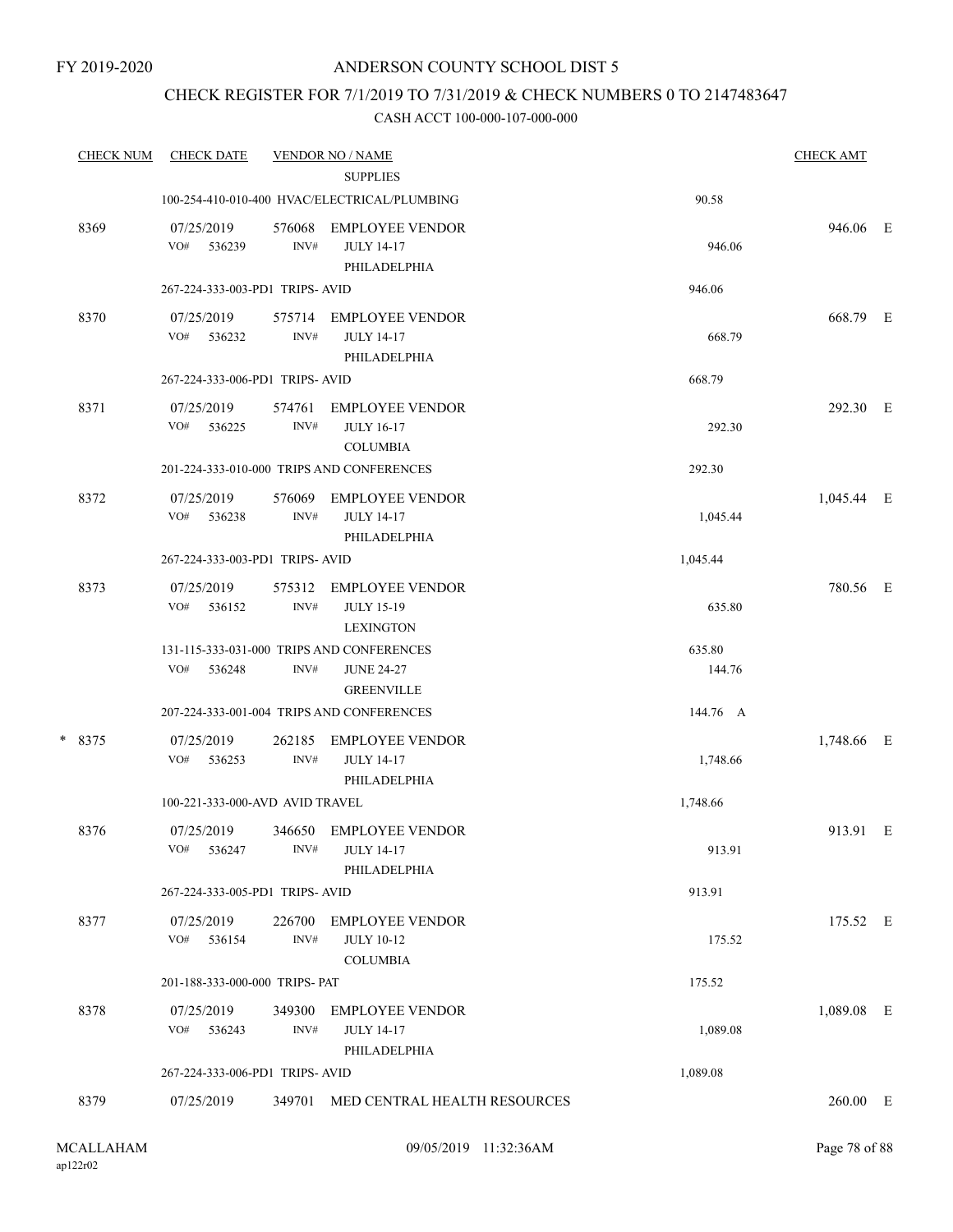# CHECK REGISTER FOR 7/1/2019 TO 7/31/2019 & CHECK NUMBERS 0 TO 2147483647

| <b>CHECK NUM</b> | <b>CHECK DATE</b> |                                |                | <b>VENDOR NO / NAME</b>                   |     |                                        |          | <b>CHECK AMT</b> |  |
|------------------|-------------------|--------------------------------|----------------|-------------------------------------------|-----|----------------------------------------|----------|------------------|--|
|                  |                   |                                |                | 3424 CLEMSON BLVD ATT: ACCOUNTS           |     |                                        |          |                  |  |
|                  |                   |                                |                | RECEIVABLE ANDERSON, SC 29621             |     |                                        |          |                  |  |
|                  | VO#               | 536197                         | INV#           | 55535                                     |     |                                        | 45.00    |                  |  |
|                  |                   |                                |                | <b>LIGON</b>                              |     |                                        |          |                  |  |
|                  |                   |                                |                | 100-255-323-000-000 CONTRACTED SERVICES   |     |                                        | 45.00    |                  |  |
|                  | VO#               | 536198                         | INV#           | 55534                                     |     |                                        | 45.00    |                  |  |
|                  |                   |                                |                | <b>REED</b>                               |     |                                        |          |                  |  |
|                  |                   |                                |                | 100-255-323-000-000 CONTRACTED SERVICES   |     |                                        | 45.00    |                  |  |
|                  | VO#               | 536199                         | INV#           | 55540                                     |     |                                        | 85.00    |                  |  |
|                  |                   |                                |                | <b>BLACKMON</b>                           |     |                                        |          |                  |  |
|                  |                   |                                |                | 100-255-323-000-000 CONTRACTED SERVICES   |     |                                        | 85.00    |                  |  |
|                  | VO#               | 536200                         | INV#           | 55542                                     |     |                                        | 85.00    |                  |  |
|                  |                   |                                |                | <b>CLINKSCALES</b>                        |     |                                        |          |                  |  |
|                  |                   |                                |                | 100-255-323-000-000 CONTRACTED SERVICES   |     |                                        | 85.00    |                  |  |
| 8380             | 07/25/2019        |                                | 576063         | EMPLOYEE VENDOR                           |     |                                        |          | 1,437.45 E       |  |
|                  | VO#               | 536246                         | INV#           | <b>JULY 14-17</b>                         |     |                                        | 1,437.45 |                  |  |
|                  |                   |                                |                | PHILADELPHIA                              |     |                                        |          |                  |  |
|                  |                   | 267-224-333-005-PD1 TRIPS-AVID |                |                                           |     |                                        | 1,437.45 |                  |  |
| 8381             | 07/25/2019        |                                | 352100         | <b>MEREDITH BATTERY SERVICE</b>           |     |                                        |          | 260.70 E         |  |
|                  |                   |                                |                |                                           |     | 1802 WEST WHITNER STREET ATT: ACCOUNTS |          |                  |  |
|                  |                   |                                |                | RECEIVABLE ANDERSON, SC 29624             |     |                                        |          |                  |  |
|                  | VO#               | 536137                         | INV#           | 101718                                    |     |                                        | 260.70   |                  |  |
|                  |                   |                                |                | <b>BATTERIES</b>                          |     |                                        |          |                  |  |
|                  |                   | 100-254-410-015-000 SUPPLIES   |                |                                           |     |                                        | 260.70   |                  |  |
| 8382             | 07/25/2019        |                                | 576064         | <b>EMPLOYEE VENDOR</b>                    |     |                                        |          | 635.08 E         |  |
|                  | VO#               | 536223                         | INV#           | <b>JULY 14-17</b>                         |     |                                        | 635.08   |                  |  |
|                  |                   |                                |                | PHILADELPHIA                              |     |                                        |          |                  |  |
|                  |                   | 267-224-333-002-PD1 TRIPS-AVID |                |                                           |     |                                        | 635.08   |                  |  |
|                  |                   |                                |                |                                           |     |                                        |          |                  |  |
| 8383             | 07/25/2019<br>VO# | 536240                         | 370175<br>INV# | EMPLOYEE VENDOR<br><b>JULY 9-14</b>       |     |                                        | 1,045.76 | 1,045.76 E       |  |
|                  |                   |                                |                | <b>BALTIMORE</b>                          |     |                                        |          |                  |  |
|                  |                   |                                |                | 207-224-333-031-004 TRIPS AND CONFERENCES |     |                                        | 1,045.76 |                  |  |
|                  |                   |                                |                |                                           |     |                                        |          |                  |  |
| 8384             | 07/25/2019        |                                | 575740         | <b>EMPLOYEE VENDOR</b>                    |     |                                        |          | 1,200.86 E       |  |
|                  | VO#               | 536237                         | INV#           | <b>JULY 14-17</b>                         |     |                                        | 1,200.86 |                  |  |
|                  |                   |                                |                | PHILADELPHIA                              |     |                                        |          |                  |  |
|                  |                   | 267-224-333-003-PD1 TRIPS-AVID |                |                                           |     |                                        | 1,200.86 |                  |  |
| 8385             | 07/25/2019        |                                | 572025         | <b>EMPLOYEE VENDOR</b>                    |     |                                        |          | 630.88 E         |  |
|                  | VO#               | 536147                         | INV#           | <b>JULY 1-3</b>                           |     |                                        | 630.88   |                  |  |
|                  |                   |                                |                | <b>GEORGIA</b>                            |     |                                        |          |                  |  |
|                  |                   |                                |                | 100-263-333-000-000 TRIPS AND CONFERENCES |     |                                        | 630.88   |                  |  |
| 8386             | 07/25/2019        |                                | 389900         | OFFICE DEPOT                              |     |                                        |          | 1,211.81 E       |  |
|                  |                   |                                |                | POBOX 1413 CHARLOTTE, NC 28201-1413       |     |                                        |          |                  |  |
|                  | VO#               | 536201                         | INV#           | 335142753001                              | PO# | 11172                                  | 625.16   |                  |  |
|                  |                   |                                |                |                                           |     |                                        |          |                  |  |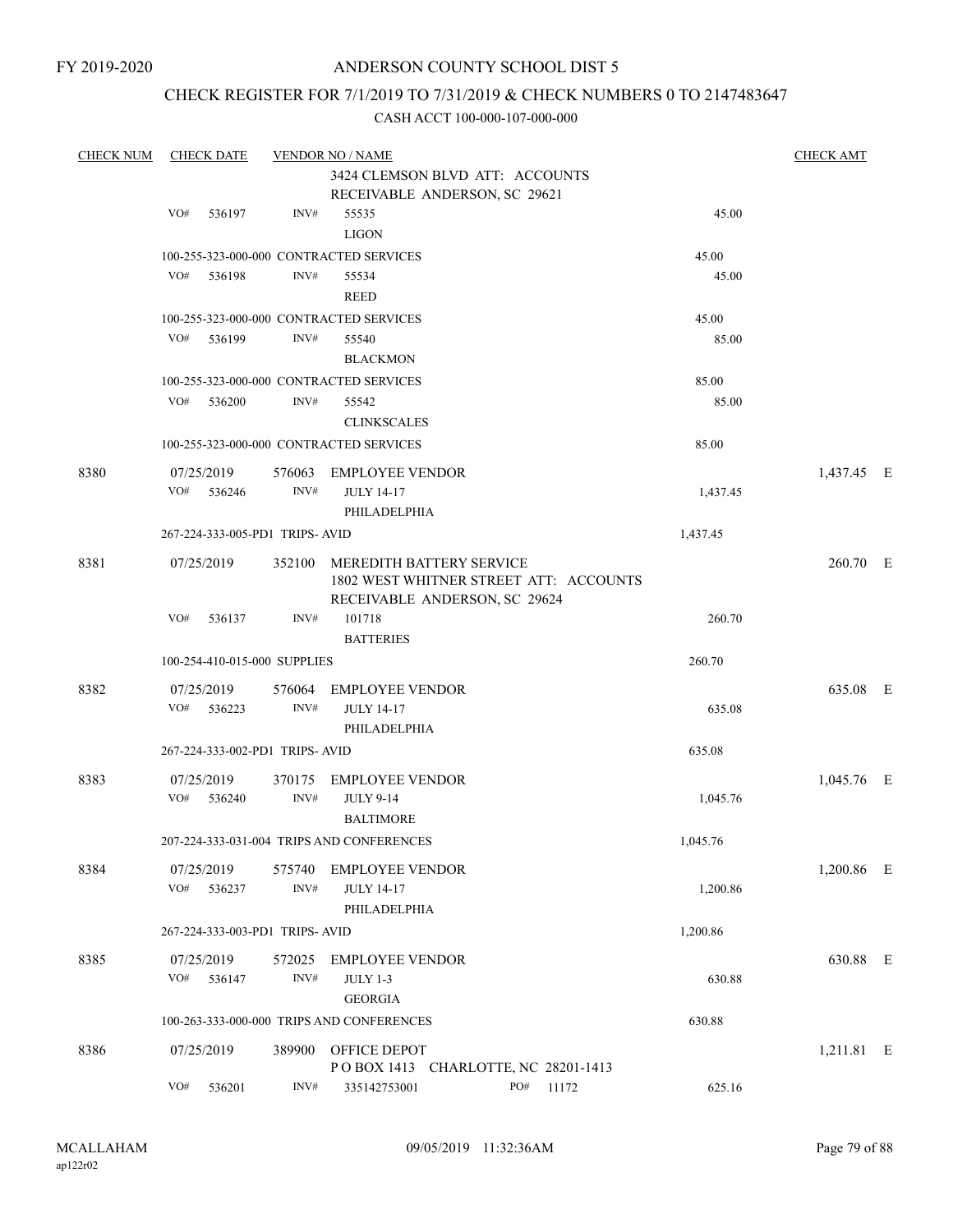FY 2019-2020

# ANDERSON COUNTY SCHOOL DIST 5

# CHECK REGISTER FOR 7/1/2019 TO 7/31/2019 & CHECK NUMBERS 0 TO 2147483647

| <b>CHECK NUM</b> | CHECK DATE                     |                | <b>VENDOR NO / NAME</b>                                                                                   |     |       |          | <b>CHECK AMT</b> |  |
|------------------|--------------------------------|----------------|-----------------------------------------------------------------------------------------------------------|-----|-------|----------|------------------|--|
|                  |                                |                | <b>TONER</b>                                                                                              |     |       |          |                  |  |
|                  |                                |                | 100-233-410-000-SMT SUPPLIES-STUDENT MGMT                                                                 |     |       | 625.16 A |                  |  |
|                  | VO#<br>536202                  | INV#           | 335122616001<br><b>SUPPLIES</b>                                                                           | PO# | 11172 | 13.90    |                  |  |
|                  |                                |                | 100-233-410-000-SMT SUPPLIES-STUDENT MGMT                                                                 |     |       | 13.90 A  |                  |  |
|                  | VO# 536203                     | INV#           | 335142752001<br><b>SUPPLIES</b>                                                                           | PO# | 11172 | 495.98   |                  |  |
|                  |                                |                | 100-233-410-000-SMT SUPPLIES-STUDENT MGMT                                                                 |     |       | 495.98   |                  |  |
|                  | VO#<br>536204                  | INV#           | 2318650383<br><b>SUPPLIES</b>                                                                             | PO# | 11191 | 76.77    |                  |  |
|                  | 100-233-410-000-000 SUPPLIES   |                |                                                                                                           |     |       | 76.77    |                  |  |
| 8387             | 07/25/2019<br>VO#<br>536282    | 576076<br>INV# | <b>EMPLOYEE VENDOR</b><br><b>JULY 14-17</b>                                                               |     |       | 696.24   | 696.24 E         |  |
|                  |                                |                | PHILADELPHIA                                                                                              |     |       |          |                  |  |
|                  |                                |                | 201-224-333-006-000 TRIPS AND CONFERENCES                                                                 |     |       | 696.24   |                  |  |
| 8388             | 07/25/2019<br>VO#<br>536224    | 563687<br>INV# | EMPLOYEE VENDOR<br><b>JULY 7-12</b><br><b>BALTIMORE</b>                                                   |     |       | 1,014.41 | 1,014.41 E       |  |
|                  |                                |                | 207-224-333-031-004 TRIPS AND CONFERENCES                                                                 |     |       | 1,014.41 |                  |  |
| 8389             | 07/25/2019                     | 576070         | <b>EMPLOYEE VENDOR</b>                                                                                    |     |       |          | 564.78 E         |  |
|                  | VO#<br>536229                  | INV#           | <b>JULY 14-17</b><br>PHILADELPHIA                                                                         |     |       | 564.78   |                  |  |
|                  | 267-224-333-003-PD1 TRIPS-AVID |                |                                                                                                           |     |       | 564.78   |                  |  |
| 8390             | 07/25/2019<br>VO#<br>536241    | 573851<br>INV# | <b>EMPLOYEE VENDOR</b><br><b>JULY 9-14</b><br><b>BALTIMORE</b>                                            |     |       | 1,070.10 | $1,070.10$ E     |  |
|                  |                                |                | 207-224-333-031-004 TRIPS AND CONFERENCES                                                                 |     |       | 1,070.10 |                  |  |
| * 8392           | 07/25/2019                     | 574568         | <b>EMPLOYEE VENDOR</b>                                                                                    |     |       |          | 1,282.00 E       |  |
|                  | VO# 536222                     | INV#           | <b>JULY 14-17</b><br>PHILADELPHIA                                                                         |     |       | 1,282.00 |                  |  |
|                  | 267-224-333-002-PD1 TRIPS-AVID |                |                                                                                                           |     |       | 1,282.00 |                  |  |
| 8393             | 07/25/2019                     |                | 462725 SCHOLASTIC BOOK CLUBS, INC<br>POBOX 3745 ATT: ACCOUNTS RECEIVABLE<br>JEFFERSON CITY, MO 65102-3720 |     |       |          | 260.00 E         |  |
|                  | VO#<br>536210                  | INV#           | <b>NEV2369</b><br><b>NEVITT FOREST</b>                                                                    | PO# | 10858 | 142.00   |                  |  |
|                  | 100-112-410-012-000 SUPPLIES   |                |                                                                                                           |     |       | 142.00 A |                  |  |
|                  | VO#<br>536211                  | INV#           | PO 10866<br><b>NEVITT FOREST</b>                                                                          | PO# | 10866 | 118.00   |                  |  |
|                  | 100-112-410-012-000 SUPPLIES   |                |                                                                                                           |     |       | 118.00 A |                  |  |
| 8394             | 07/25/2019                     | 463575         | <b>SCHOOL HEALTH CORPORATION</b><br>6764 EAGLE WAY ATT: ACCOUNTS RECEIVABLE<br>CHICAGO, IL 60678-1067     |     |       |          | 8,504.11 E       |  |
|                  |                                |                |                                                                                                           |     |       |          |                  |  |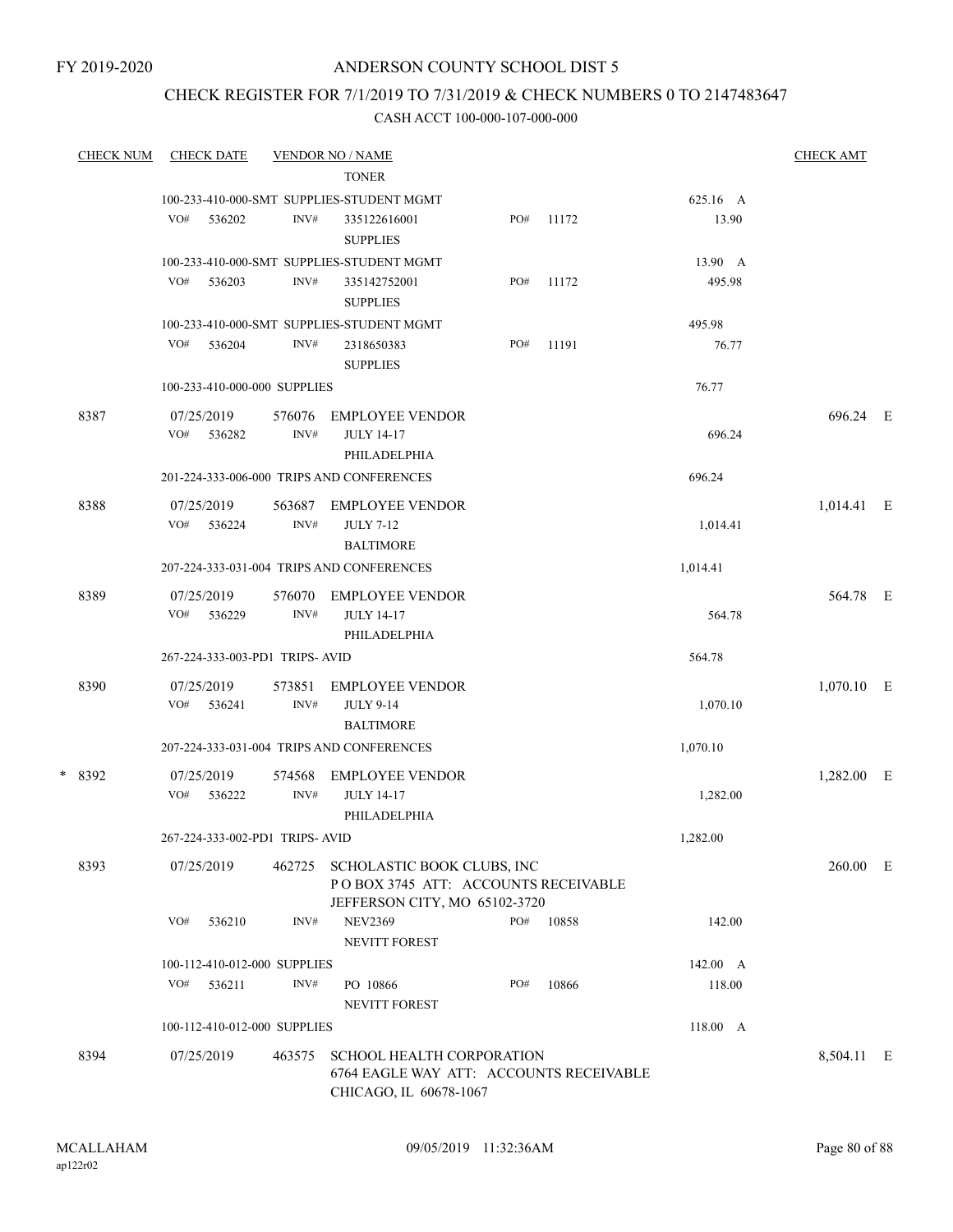# CHECK REGISTER FOR 7/1/2019 TO 7/31/2019 & CHECK NUMBERS 0 TO 2147483647

| <b>CHECK NUM</b> | <b>CHECK DATE</b>                    |        | <b>VENDOR NO / NAME</b>                                                                             |     |           |                 | <b>CHECK AMT</b> |  |
|------------------|--------------------------------------|--------|-----------------------------------------------------------------------------------------------------|-----|-----------|-----------------|------------------|--|
|                  | VO#<br>536212                        | INV#   | PO 10539<br><b>SUPPLIES</b>                                                                         | PO# | 10539     | 2,203.41        |                  |  |
|                  | 515-253-520-031-CAR CAREER CENTER    |        |                                                                                                     |     |           | 986.92          |                  |  |
|                  | 515-253-520-031-CAR CAREER CENTER    |        |                                                                                                     |     |           | 1,216.49        |                  |  |
|                  | VO#<br>536213                        | INV#   | 3595115                                                                                             | PO# | 10422     | 6,300.70        |                  |  |
|                  |                                      |        | <b>AED</b>                                                                                          |     |           |                 |                  |  |
|                  | 515-253-520-031-CAR CAREER CENTER    |        |                                                                                                     |     |           | 6,300.70 A      |                  |  |
| 8395             | 07/25/2019                           | 571658 | <b>EMPLOYEE VENDOR</b>                                                                              |     |           |                 | 1,415.64 E       |  |
|                  | VO#<br>536231                        | INV#   | <b>JULY 14-17</b>                                                                                   |     |           | 1,415.64        |                  |  |
|                  |                                      |        | PHILADELPHIA                                                                                        |     |           |                 |                  |  |
|                  | 267-224-333-006-PD1 TRIPS-AVID       |        |                                                                                                     |     |           | 1,415.64        |                  |  |
| 8396             | 07/25/2019                           | 472700 | <b>SHERWIN WILLIAMS</b><br>613 NORTH MURRAY AVENUE ATT: ACCOUNTS<br>RECEIVABLE ANDERSON, SC 29625   |     |           |                 | 141.91 E         |  |
|                  | VO#<br>536116                        | INV#   | 3745-7<br><b>SUPPLIES</b>                                                                           |     |           | 55.02           |                  |  |
|                  |                                      |        | 600-256-323-017-000 REPAIRS TO EQUIPMENT                                                            |     |           | 55.02 A         |                  |  |
|                  | VO#<br>536136                        | INV#   | 1466-3                                                                                              |     |           | 86.89           |                  |  |
|                  |                                      |        | <b>SUPPLIES</b>                                                                                     |     |           |                 |                  |  |
|                  |                                      |        | 100-254-410-002-001 SUPPLIES - MAINTENANCE                                                          |     |           | 86.89           |                  |  |
| 8397             | 07/25/2019                           | 568682 | <b>SNA</b>                                                                                          |     |           |                 | 445.00 E         |  |
|                  |                                      |        | P O BOX 759297 BALTIMORE, MD 21298-9297                                                             |     |           |                 |                  |  |
|                  | VO#<br>536265                        | INV#   | 205341                                                                                              | PO# | 10969     | 445.00          |                  |  |
|                  |                                      |        | Q CAVANAUGH                                                                                         |     |           |                 |                  |  |
|                  |                                      |        | 600-256-333-000-000 TRIPS AND CONFERENCES                                                           |     |           | 445.00 A        |                  |  |
| 8398             | 07/25/2019                           | 569256 | <b>SNAP-ON INDUSTRIAL</b><br>21755 NETWORK PLACE ATT: ACCOUNTS<br>RECEIVABLE CHICAGO, IL 60673-1217 |     |           |                 | 67,927.87 E      |  |
|                  | VO#<br>536215                        | INV#   | ARV40341290A<br>AIT                                                                                 |     | PO# 11007 | 67,927.87       |                  |  |
|                  |                                      |        | 329-115-410-001-000 SUPPLIES-STATE EQUIPMENT                                                        |     |           | 67,927.87 A     |                  |  |
| 8399             | 07/25/2019                           |        | 563824 EMPLOYEE VENDOR                                                                              |     |           |                 | 139.52 E         |  |
|                  | VO#<br>536250                        | INV#   | <b>JUNE 11</b>                                                                                      |     |           | 139.52          |                  |  |
|                  |                                      |        | <b>COLUMBIA</b>                                                                                     |     |           |                 |                  |  |
|                  |                                      |        | 124-224-333-024-000 TRIPS AND CONFERENCES                                                           |     |           | 139.52 A        |                  |  |
| 8400             | 07/25/2019                           | 568718 | THE READING WAREHOUSE                                                                               |     |           |                 | $1,725.00$ E     |  |
|                  |                                      |        | PO BOX 41328 ATT: ACCOUNTS RECEIVABLE<br>NORTH CHARLESTON, SC 29423                                 |     |           |                 |                  |  |
|                  | VO#<br>536270                        | INV#   | 194913                                                                                              | PO# | 11083     | 1,725.00        |                  |  |
|                  |                                      |        | <b>BOOKS</b>                                                                                        |     |           |                 |                  |  |
|                  | 900-390-410-000-040 TOLBERT DONATION |        |                                                                                                     |     |           | $1,725.00 \, A$ |                  |  |
|                  |                                      |        |                                                                                                     |     |           |                 |                  |  |
| 8401             | 07/25/2019                           | 569107 | <b>EMPLOYEE VENDOR</b>                                                                              |     |           |                 | 1,872.84 E       |  |
|                  | VO#<br>536230                        | INV#   | <b>JULY 14-17</b><br>PHILADELPHIA                                                                   |     |           | 1,872.84        |                  |  |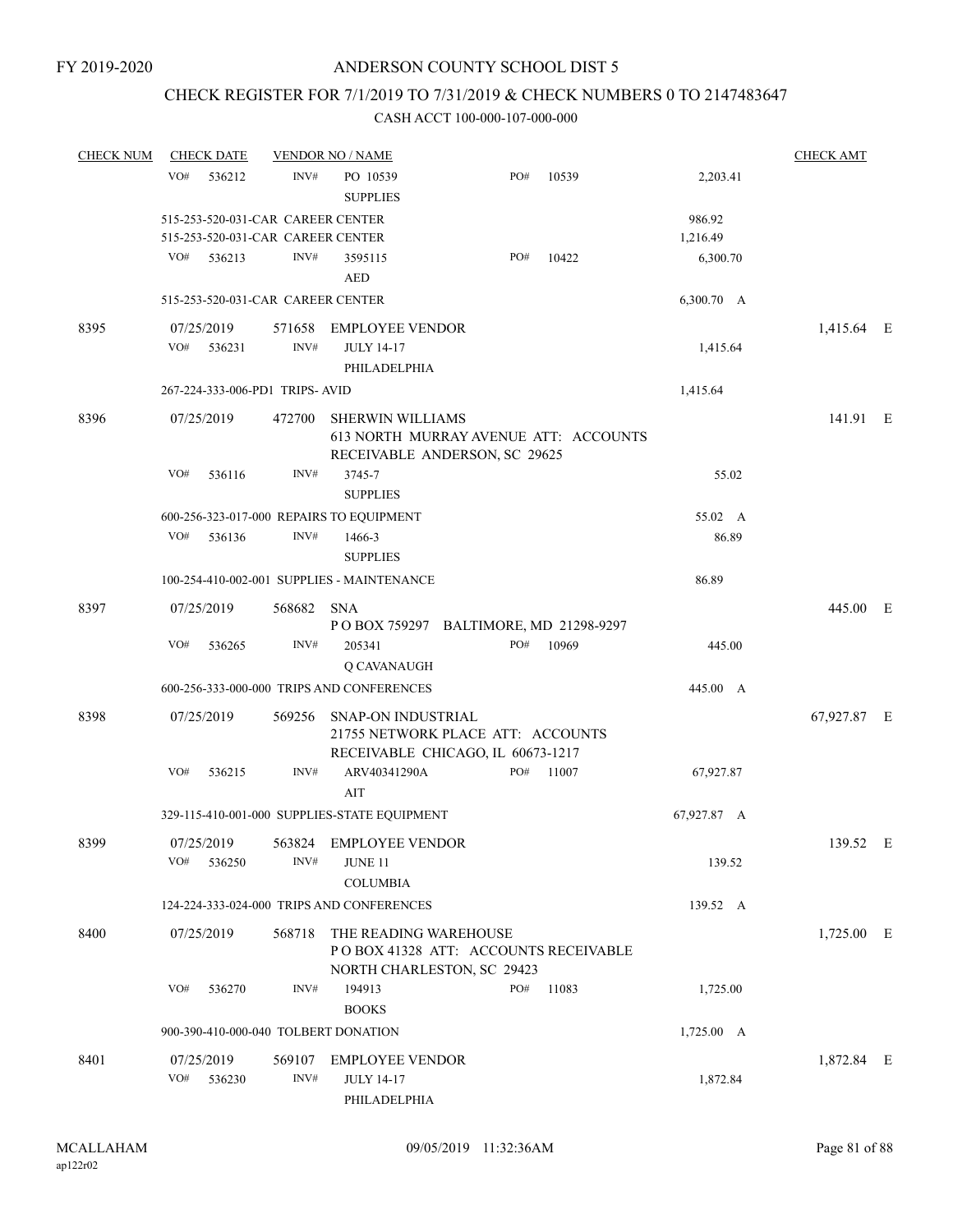# CHECK REGISTER FOR 7/1/2019 TO 7/31/2019 & CHECK NUMBERS 0 TO 2147483647

| <b>CHECK NUM</b> | <b>CHECK DATE</b>                 |                | <b>VENDOR NO / NAME</b>                                                                               |          | <b>CHECK AMT</b> |  |
|------------------|-----------------------------------|----------------|-------------------------------------------------------------------------------------------------------|----------|------------------|--|
|                  | 267-224-333-003-PD1 TRIPS-AVID    |                |                                                                                                       | 1,525.50 |                  |  |
|                  |                                   |                | 703-271-660-003-410 GENERAL ADMINISTRATION EXPENSE                                                    | 347.34   |                  |  |
| 8402             | 07/25/2019<br>VO# 536151          | 575010<br>INV# | <b>EMPLOYEE VENDOR</b><br><b>JULY 14-17</b><br>PHILADELPHIA                                           | 706.16   | 706.16 E         |  |
|                  |                                   |                | 201-224-333-006-000 TRIPS AND CONFERENCES                                                             | 706.16   |                  |  |
| 8403             | 07/25/2019                        | 507850         | <b>TRANE</b><br>POBOX 406469 ATT: ACCOUNTS RECEIVABLE<br>ATLANTA, GA 30384-6469                       |          | 730.28 E         |  |
|                  | VO#<br>536119                     | INV#           | 6478405<br><b>POWER BOARD</b>                                                                         | 289.56   |                  |  |
|                  |                                   |                | 100-254-410-001-400 HVAC/ELECTRICAL/PLUMBING                                                          | 289.56 A |                  |  |
|                  | VO#<br>536134                     | INV#           | 6576990<br><b>CENTERVILLE</b>                                                                         | 181.26   |                  |  |
|                  |                                   |                | 100-254-410-007-400 HVAC/ELECTRICAL/PLUMBING                                                          | 181.26   |                  |  |
|                  | VO#<br>536135                     | INV#           | 6556793<br><b>SENSORS</b>                                                                             | 259.46   |                  |  |
|                  |                                   |                | 100-254-410-001-400 HVAC/ELECTRICAL/PLUMBING                                                          | 259.46   |                  |  |
| 8404             | 07/25/2019                        | 508675         | <b>TRI-COUNTY BATTERY SALES</b><br>1413 WHITEHALL ROAD ATT: ACCOUNTS<br>RECEIVABLE ANDERSON, SC 29625 |          | 607.61 E         |  |
|                  | VO#<br>536132                     | INV#           | 72315<br><b>BATTERIES</b>                                                                             | 282.35   |                  |  |
|                  | 100-254-410-000-400 HVAC SUPPLIES |                |                                                                                                       | 282.35   |                  |  |
|                  | VO#<br>536133                     | INV#           | 72305<br><b>BATTERIES</b>                                                                             | 325.26   |                  |  |
|                  | 100-254-410-008-000 SUPPLIES      |                |                                                                                                       | 325.26   |                  |  |
| 8405             | 07/25/2019                        | 510050         | <b>EMPLOYEE VENDOR</b>                                                                                |          | 1,391.18 E       |  |
|                  | VO#<br>536281                     | INV#           | <b>JULY 14-17</b><br>PHILADELPHIA                                                                     | 1,391.18 |                  |  |
|                  | 267-224-333-002-PD1 TRIPS-AVID    |                |                                                                                                       | 1,391.18 |                  |  |
| 8406             | 07/25/2019<br>VO#<br>536249       | 574556<br>INV# | <b>EMPLOYEE VENDOR</b><br><b>JULY 14-17</b><br>PHILADELPHIA                                           | 858.17   | 858.17 E         |  |
|                  | 267-224-333-020-PD1 TRIPS-AVID    |                |                                                                                                       | 858.17   |                  |  |
| $*8408$          | 07/25/2019<br>$VO#$ 536149        | 526475<br>INV# | EMPLOYEE VENDOR<br><b>JULY 10-12</b>                                                                  | 169.72   | 169.72 E         |  |
|                  |                                   |                | <b>COLUMBIA</b>                                                                                       |          |                  |  |
|                  | 201-188-333-000-000 TRIPS- PAT    |                |                                                                                                       | 169.72   |                  |  |
| 8409             | 07/25/2019<br>$VO#$ 536148        | 527775<br>INV# | EMPLOYEE VENDOR<br><b>JULY 14-17</b>                                                                  | 880.52   | 880.52 E         |  |
|                  |                                   |                | <b>MYRTLE BEACH</b><br>100-255-333-000-000 TRIPS AND CONFERENCES                                      | 880.52   |                  |  |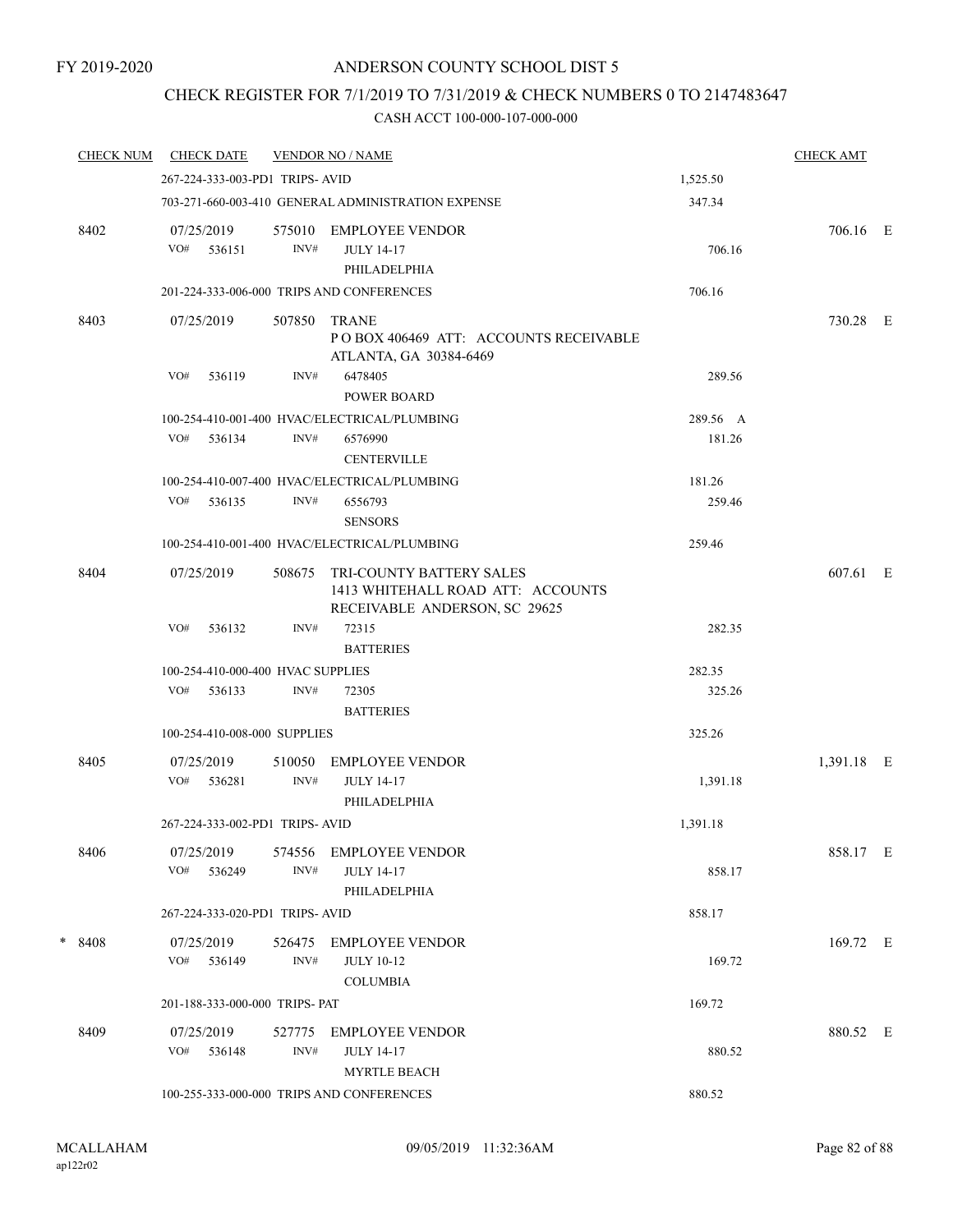# CHECK REGISTER FOR 7/1/2019 TO 7/31/2019 & CHECK NUMBERS 0 TO 2147483647

|        | <b>CHECK NUM</b> |                          | <b>CHECK DATE</b>              |                | <b>VENDOR NO / NAME</b>                                                                |     |                       |            | <b>CHECK AMT</b> |  |
|--------|------------------|--------------------------|--------------------------------|----------------|----------------------------------------------------------------------------------------|-----|-----------------------|------------|------------------|--|
|        | 8410             | 07/25/2019               |                                | 529275         | <b>WESTAR TIRE</b><br>P O BOX 400<br>ACCOUNTS RECEIVABLE ANDERSON, SC 29622            |     | 715 NORTH MURRAY ATT: |            | 209.44 E         |  |
|        |                  | VO#                      | 536129                         | INV#           | 15400<br><b>TRAILER TIRE</b>                                                           |     |                       | 209.44     |                  |  |
|        |                  |                          |                                |                | 100-254-410-000-001 MAINT. SUPPLIES-STRUCTURES                                         |     |                       | 209.44     |                  |  |
|        | 8411             | 07/25/2019               |                                |                | 574530 WEST INTERACTIVE SERVICES<br>PO BOX 74007082 CHICAGO, IL 60674-7082             |     |                       |            | 1,598.87 E       |  |
|        |                  | VO#                      | 536218                         | INV#           | 106516<br><b>SALES TAX ONLY</b>                                                        |     |                       | 1,598.87   |                  |  |
|        |                  |                          |                                |                | 100-266-445-000-000 SOFTWARE TECHNOLOGY                                                |     |                       | 1,598.87 A |                  |  |
|        | 8412             | 07/25/2019               |                                | 532300         | WHITE JONES ACE HARDWARE<br>POBOX 13012 ATT: ACCOUNTS RECEIVABLE<br>ANDERSON, SC 29624 |     |                       |            | 100.97 E         |  |
|        |                  | VO#                      | 536118                         | INV#           | 883263<br><b>SUPPLIES</b>                                                              |     |                       | 38.12      |                  |  |
|        |                  |                          |                                |                | 600-256-323-015-000 REPAIRS TO EQUIPMENT                                               |     |                       | 38.12      |                  |  |
|        |                  |                          | $VO#$ 536124                   | INV#           | 883673<br><b>SUPPLIES</b>                                                              |     |                       | 23.37      |                  |  |
|        |                  |                          |                                |                | 100-254-410-000-001 MAINT. SUPPLIES-STRUCTURES                                         |     |                       | 23.37      |                  |  |
|        |                  | VO#                      | 536125                         | INV#           | 399123<br><b>SUPPLIES</b>                                                              |     |                       | 13.15      |                  |  |
|        |                  |                          |                                |                | 515-253-520-031-CAR CAREER CENTER                                                      |     |                       | 13.15      |                  |  |
|        |                  | VO#                      | 536126                         | INV#           | 399108<br><b>SUPPLIES</b>                                                              |     |                       | 7.48       |                  |  |
|        |                  |                          | 100-254-410-019-000 SUPPLIES   |                |                                                                                        |     |                       | 7.48       |                  |  |
|        |                  | VO#                      | 536127                         | INV#           | 883439<br><b>SUPPLIES</b>                                                              |     |                       | 11.80      |                  |  |
|        |                  |                          |                                |                | 100-254-410-019-001 SUPPLIES - MAINTENANCE                                             |     |                       | 11.80      |                  |  |
|        |                  |                          | VO# 536128                     | INV#           | 398976<br><b>SUPPLIES</b>                                                              |     |                       | 7.05       |                  |  |
|        |                  |                          |                                |                | 100-254-410-002-001 SUPPLIES - MAINTENANCE                                             |     |                       | 7.05       |                  |  |
|        | 8413             | 07/25/2019<br>VO#        | 536279                         | 536315<br>INV# | <b>EMPLOYEE VENDOR</b><br><b>JULY 14-17</b><br>PHILADELPHIA                            |     |                       | 667.23     | 667.23 E         |  |
|        |                  |                          | 267-224-333-005-PD1 TRIPS-AVID |                |                                                                                        |     |                       | 667.23     |                  |  |
| $\ast$ |                  |                          |                                |                |                                                                                        |     |                       |            |                  |  |
|        | 8415             | 07/30/2019<br>VO# 536302 |                                | 110835<br>INV# | <b>EMPLOYEE VENDOR</b><br><b>HONORARIUM</b><br>PALMETTO LITERACY                       |     |                       | 300.00     | 300.00 E         |  |
|        |                  |                          |                                |                | 100-221-333-000-000 TRIPS AND CONFERENCES                                              |     |                       | 300.00 A   |                  |  |
|        | 8416             | 07/30/2019               |                                | 126675         | ATTAWAY INC<br>POBOX 302 ATT: ACCOUNTS RECEIVABLE                                      |     |                       |            | 2,742.18 E       |  |
|        |                  |                          |                                |                | ANDERSON, SC 29622                                                                     |     |                       |            |                  |  |
|        |                  | VO#                      | 536305                         | INV#           | 223021                                                                                 | PO# | 10995                 | 2,742.18   |                  |  |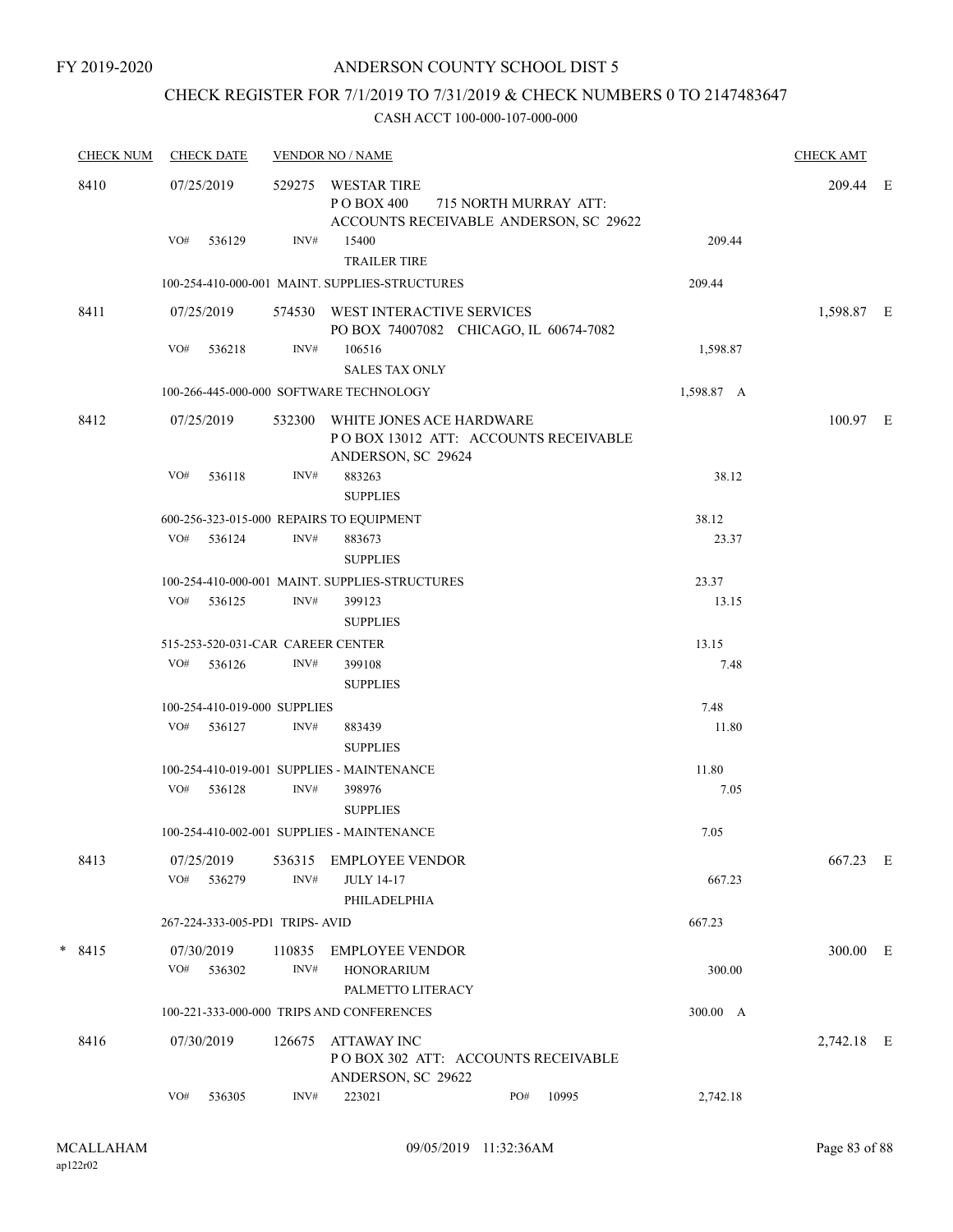# CHECK REGISTER FOR 7/1/2019 TO 7/31/2019 & CHECK NUMBERS 0 TO 2147483647

| <b>CHECK NUM</b> |        |        |                                                                                                                     |                            |                                                                                                                                                                                                                                                                                                                                                                                          |                                                                                                                                                                                                                                                                                                                                                                                                                                                                                                                                                                                                                                                                               |                                                                                                                           |                                                                                                                       | <b>CHECK AMT</b> |   |
|------------------|--------|--------|---------------------------------------------------------------------------------------------------------------------|----------------------------|------------------------------------------------------------------------------------------------------------------------------------------------------------------------------------------------------------------------------------------------------------------------------------------------------------------------------------------------------------------------------------------|-------------------------------------------------------------------------------------------------------------------------------------------------------------------------------------------------------------------------------------------------------------------------------------------------------------------------------------------------------------------------------------------------------------------------------------------------------------------------------------------------------------------------------------------------------------------------------------------------------------------------------------------------------------------------------|---------------------------------------------------------------------------------------------------------------------------|-----------------------------------------------------------------------------------------------------------------------|------------------|---|
|                  |        |        |                                                                                                                     | <b>MAIL CENTER</b>         |                                                                                                                                                                                                                                                                                                                                                                                          |                                                                                                                                                                                                                                                                                                                                                                                                                                                                                                                                                                                                                                                                               |                                                                                                                           |                                                                                                                       |                  |   |
|                  |        |        |                                                                                                                     |                            |                                                                                                                                                                                                                                                                                                                                                                                          |                                                                                                                                                                                                                                                                                                                                                                                                                                                                                                                                                                                                                                                                               |                                                                                                                           | 2,742.18                                                                                                              |                  |   |
| 8417             | VO#    | 536355 | 573677<br>INV#                                                                                                      | <b>JULY 17-22</b>          |                                                                                                                                                                                                                                                                                                                                                                                          |                                                                                                                                                                                                                                                                                                                                                                                                                                                                                                                                                                                                                                                                               |                                                                                                                           | 725.99                                                                                                                | 725.99 E         |   |
|                  |        |        |                                                                                                                     |                            |                                                                                                                                                                                                                                                                                                                                                                                          |                                                                                                                                                                                                                                                                                                                                                                                                                                                                                                                                                                                                                                                                               |                                                                                                                           | 725.99                                                                                                                |                  |   |
| 8418             | VO#    | 536300 | 574589<br>INV#                                                                                                      | <b>HONORARIUM</b>          |                                                                                                                                                                                                                                                                                                                                                                                          |                                                                                                                                                                                                                                                                                                                                                                                                                                                                                                                                                                                                                                                                               |                                                                                                                           | 300.00                                                                                                                | 300.00 E         |   |
|                  |        |        |                                                                                                                     |                            |                                                                                                                                                                                                                                                                                                                                                                                          |                                                                                                                                                                                                                                                                                                                                                                                                                                                                                                                                                                                                                                                                               |                                                                                                                           | 300.00 A                                                                                                              |                  |   |
| 8419             | VO#    | 536298 | 147625<br>INV#                                                                                                      | <b>HONORARIUM</b>          |                                                                                                                                                                                                                                                                                                                                                                                          |                                                                                                                                                                                                                                                                                                                                                                                                                                                                                                                                                                                                                                                                               |                                                                                                                           | 300.00                                                                                                                | 300.00 E         |   |
|                  |        |        |                                                                                                                     |                            |                                                                                                                                                                                                                                                                                                                                                                                          |                                                                                                                                                                                                                                                                                                                                                                                                                                                                                                                                                                                                                                                                               |                                                                                                                           | 300.00 A                                                                                                              |                  |   |
| 8420             | VO#    | 536296 | 572135<br>INV#                                                                                                      | <b>JULY 14-17</b>          |                                                                                                                                                                                                                                                                                                                                                                                          |                                                                                                                                                                                                                                                                                                                                                                                                                                                                                                                                                                                                                                                                               |                                                                                                                           | 1,569.08                                                                                                              | 1,569.08         | E |
|                  |        |        |                                                                                                                     |                            |                                                                                                                                                                                                                                                                                                                                                                                          |                                                                                                                                                                                                                                                                                                                                                                                                                                                                                                                                                                                                                                                                               |                                                                                                                           |                                                                                                                       |                  |   |
| 8421             |        |        | 202600                                                                                                              |                            |                                                                                                                                                                                                                                                                                                                                                                                          |                                                                                                                                                                                                                                                                                                                                                                                                                                                                                                                                                                                                                                                                               |                                                                                                                           |                                                                                                                       | 444.04 E         |   |
|                  | VO#    | 536306 | INV#                                                                                                                | 104268                     |                                                                                                                                                                                                                                                                                                                                                                                          |                                                                                                                                                                                                                                                                                                                                                                                                                                                                                                                                                                                                                                                                               |                                                                                                                           | 444.04                                                                                                                |                  |   |
|                  |        |        |                                                                                                                     |                            |                                                                                                                                                                                                                                                                                                                                                                                          |                                                                                                                                                                                                                                                                                                                                                                                                                                                                                                                                                                                                                                                                               |                                                                                                                           | 444.04                                                                                                                |                  |   |
|                  |        |        | 571257                                                                                                              |                            |                                                                                                                                                                                                                                                                                                                                                                                          |                                                                                                                                                                                                                                                                                                                                                                                                                                                                                                                                                                                                                                                                               |                                                                                                                           |                                                                                                                       | 4,500.00 E       |   |
|                  | VO#    | 536345 | INV#                                                                                                                | 36854                      |                                                                                                                                                                                                                                                                                                                                                                                          | 11308                                                                                                                                                                                                                                                                                                                                                                                                                                                                                                                                                                                                                                                                         |                                                                                                                           | 4,500.00                                                                                                              |                  |   |
|                  |        |        |                                                                                                                     |                            |                                                                                                                                                                                                                                                                                                                                                                                          |                                                                                                                                                                                                                                                                                                                                                                                                                                                                                                                                                                                                                                                                               |                                                                                                                           | 4,500.00                                                                                                              |                  |   |
| 8424             |        |        |                                                                                                                     |                            |                                                                                                                                                                                                                                                                                                                                                                                          |                                                                                                                                                                                                                                                                                                                                                                                                                                                                                                                                                                                                                                                                               |                                                                                                                           |                                                                                                                       | 25,162.38 E      |   |
|                  | VO#    | 536307 | INV#                                                                                                                | 1365729<br><b>SOFTWARE</b> |                                                                                                                                                                                                                                                                                                                                                                                          | 11214                                                                                                                                                                                                                                                                                                                                                                                                                                                                                                                                                                                                                                                                         |                                                                                                                           | 25,162.38                                                                                                             |                  |   |
|                  |        |        |                                                                                                                     |                            |                                                                                                                                                                                                                                                                                                                                                                                          |                                                                                                                                                                                                                                                                                                                                                                                                                                                                                                                                                                                                                                                                               |                                                                                                                           | 1,480.15                                                                                                              |                  |   |
|                  |        |        |                                                                                                                     |                            |                                                                                                                                                                                                                                                                                                                                                                                          |                                                                                                                                                                                                                                                                                                                                                                                                                                                                                                                                                                                                                                                                               |                                                                                                                           | 1,480.15                                                                                                              |                  |   |
|                  |        |        |                                                                                                                     |                            |                                                                                                                                                                                                                                                                                                                                                                                          |                                                                                                                                                                                                                                                                                                                                                                                                                                                                                                                                                                                                                                                                               |                                                                                                                           | 1,480.14                                                                                                              |                  |   |
|                  |        |        |                                                                                                                     |                            |                                                                                                                                                                                                                                                                                                                                                                                          |                                                                                                                                                                                                                                                                                                                                                                                                                                                                                                                                                                                                                                                                               |                                                                                                                           | 1,480.15                                                                                                              |                  |   |
|                  |        |        |                                                                                                                     |                            |                                                                                                                                                                                                                                                                                                                                                                                          |                                                                                                                                                                                                                                                                                                                                                                                                                                                                                                                                                                                                                                                                               |                                                                                                                           | 1,480.14                                                                                                              |                  |   |
|                  |        |        |                                                                                                                     |                            |                                                                                                                                                                                                                                                                                                                                                                                          |                                                                                                                                                                                                                                                                                                                                                                                                                                                                                                                                                                                                                                                                               |                                                                                                                           | 1,480.14                                                                                                              |                  |   |
|                  |        |        |                                                                                                                     |                            |                                                                                                                                                                                                                                                                                                                                                                                          |                                                                                                                                                                                                                                                                                                                                                                                                                                                                                                                                                                                                                                                                               |                                                                                                                           | 1,480.14                                                                                                              |                  |   |
|                  |        |        |                                                                                                                     |                            |                                                                                                                                                                                                                                                                                                                                                                                          |                                                                                                                                                                                                                                                                                                                                                                                                                                                                                                                                                                                                                                                                               |                                                                                                                           | 1,480.14                                                                                                              |                  |   |
|                  | * 8423 |        | <b>CHECK DATE</b><br>07/30/2019<br>07/30/2019<br>07/30/2019<br>07/30/2019<br>07/30/2019<br>07/30/2019<br>07/30/2019 |                            | <b>VENDOR NO / NAME</b><br>100-233-312-000-000 PURCHASED SERVICES<br><b>BOSTON</b><br>201-224-333-012-000 TRIPS AND CONFERENCES<br>100-221-333-000-000 TRIPS AND CONFERENCES<br>100-221-333-000-000 TRIPS AND CONFERENCES<br>PHILADELPHIA<br>267-224-333-020-PD1 TRIPS-AVID<br>706-271-660-006-682 VOLLEYBALL EXPENSE<br>EMS LINQ, INC.<br>19-20 SUPPORT<br>600-256-445-000-000 SOFTWARE | <b>EMPLOYEE VENDOR</b><br><b>EMPLOYEE VENDOR</b><br>PALMETTO LITERACY<br>EMPLOYEE VENDOR<br>PALMETTO LITERACY<br><b>EMPLOYEE VENDOR</b><br><b>DILLARD'S SPORTS CENTER</b><br><b>ROBERT ANDERSON</b><br>745000 ATLANTA, GA 30374<br>100-222-445-002-000 SOFTWARE AND TECHNOLOGY SUPPLIES<br>100-222-445-003-000 SOFTWARE AND TECHNOLOGY<br>100-222-445-005-000 SOFTWARE AND TECHNOLOGY SUPPLIES<br>100-222-445-006-000 SOFTWARE AND TECHNOLOGY SUPPLIES<br>100-222-445-007-000 SOFTWARE AND TECHNOLOGY SUPPLIES<br>100-222-445-008-000 SOFTWARE AND TECHNOLOGY SUPPLIES<br>100-222-445-009-000 SOFTWARE AND TECHNOLOGY<br>100-222-445-010-000 SOFTWARE AND TECHNOLOGY SUPPLIES | RECEIVABLE ANDERSON, SC 29625<br>PO#<br>569871 FOLLETT SCHOOL SOLUTIONS, INC<br>91826 COLLECTION CENTER DRIVE ATT:<br>PO# | 708 WHITEHALL ROAD ATT: ACCOUNTS<br>EDUCATION MANAGEMENT SYSTEMS PO BOX<br>ACCOUNTS RECEIVABLE CHICAGO, IL 60693-0918 | 1,569.08         |   |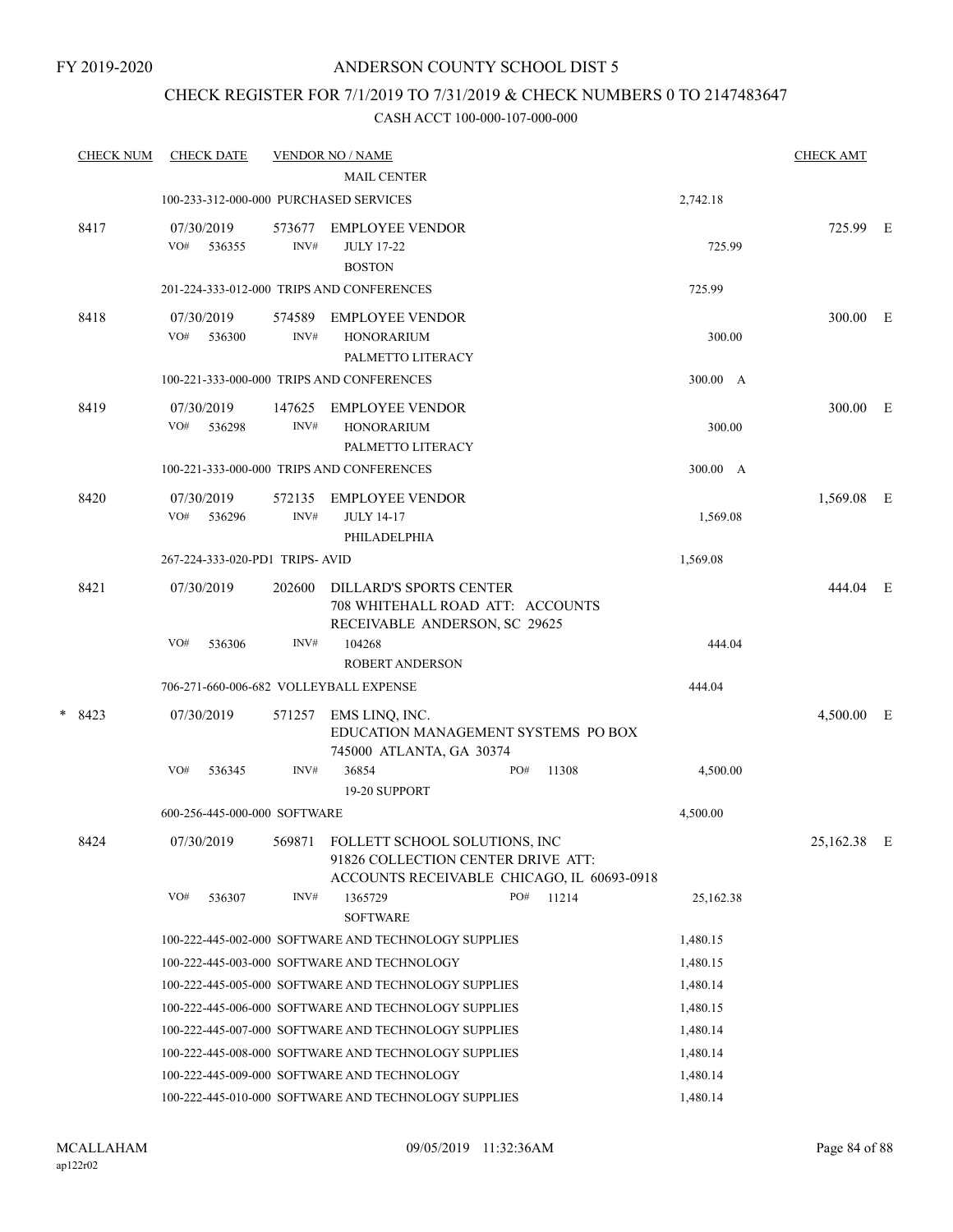# CHECK REGISTER FOR 7/1/2019 TO 7/31/2019 & CHECK NUMBERS 0 TO 2147483647

| <b>CHECK NUM</b> | <b>CHECK DATE</b>                         |                                           | <b>VENDOR NO / NAME</b>                                                                          |          | <b>CHECK AMT</b> |   |
|------------------|-------------------------------------------|-------------------------------------------|--------------------------------------------------------------------------------------------------|----------|------------------|---|
|                  |                                           |                                           | 100-222-445-011-000 SOFTWARE AND TECHNOLOGY SUPPLIES                                             | 1,480.14 |                  |   |
|                  |                                           |                                           | 100-222-445-012-000 SOFTWARE AND TECHNOLOGY SUPPLIES                                             | 1,480.14 |                  |   |
|                  |                                           |                                           | 100-222-445-013-000 SOFTWARE AND TECHNOLOGY                                                      | 1,480.15 |                  |   |
|                  |                                           |                                           | 100-222-445-014-000 SOFTWARE AND TECHNOLOGY SUPPLIES                                             | 1,480.07 |                  |   |
|                  |                                           |                                           | 100-222-445-016-000 SOFTWARE AND TECHNOLOGY SUPPLIES                                             | 1,480.15 |                  |   |
|                  |                                           |                                           | 100-222-445-017-000 SOFTWARE AND TECHNOLOGY                                                      | 1,480.14 |                  |   |
|                  |                                           |                                           | 100-222-445-019-000 SOFTWARE AND TECHNOLOGY SUPPLIES                                             | 1,480.15 |                  |   |
|                  |                                           |                                           | 100-222-445-020-000 SOFTWARE AND TECHNOLOGY                                                      | 1,480.14 |                  |   |
|                  |                                           |                                           | 100-222-445-021-000 SOFTWARE AND TECHNOLOGY                                                      | 1,480.15 |                  |   |
| $* 8426$         | 07/30/2019<br>VO#<br>536354               | 572643<br>INV#                            | <b>EMPLOYEE VENDOR</b><br><b>JULY 17-22</b><br><b>BOSTON</b>                                     | 966.84   | 966.84 E         |   |
|                  | 201-224-333-012-000 TRIPS AND CONFERENCES |                                           |                                                                                                  | 966.84   |                  |   |
| $*8428$          | 07/30/2019<br>VO#<br>536353               | 193600<br>INV#                            | <b>EMPLOYEE VENDOR</b><br><b>JULY 16-20</b><br><b>BOSTON</b>                                     | 1,037.19 | 1,037.19 E       |   |
|                  | 201-224-333-012-000 TRIPS AND CONFERENCES |                                           |                                                                                                  | 1,037.19 |                  |   |
| 8429             | 07/30/2019<br>VO#<br>536350               | 573295<br>INV#                            | <b>EMPLOYEE VENDOR</b><br><b>JUNE</b><br><b>MILEAGE</b>                                          | 13.74    | 109.97 E         |   |
|                  | 100-266-332-000-000 IN-DISTRICT TRAVEL    |                                           |                                                                                                  | 13.74 A  |                  |   |
|                  | VO#<br>536351                             | INV#                                      | <b>JULY 2019</b><br><b>MILEAGE</b>                                                               | 96.23    |                  |   |
|                  | 100-266-332-000-000 IN-DISTRICT TRAVEL    |                                           |                                                                                                  | 96.23    |                  |   |
| $* 8431$         | 07/30/2019<br>VO#<br>536292               | 574000<br>INV#                            | <b>EMPLOYEE VENDOR</b><br><b>JULY 16-18</b><br><b>BEAFORT SC</b>                                 | 357.96   | 357.96 E         |   |
|                  | 131-115-333-031-000 TRIPS AND CONFERENCES |                                           |                                                                                                  | 357.96   |                  |   |
| 8432             | 07/30/2019<br>VO#<br>536348               | 565441<br>INV#                            | <b>EMPLOYEE VENDOR</b><br><b>JUNE 16-21</b><br><b>COLUMBIA</b>                                   | 332.34   | 664.68           | E |
|                  | 100-224-312-031-000 TEACHER TRAINING      |                                           |                                                                                                  | 332.34 A |                  |   |
|                  | VO#<br>536349                             | INV#                                      | <b>JUNE 9-14</b><br><b>COLUMBIA</b>                                                              | 332.34   |                  |   |
|                  | 100-224-312-031-000 TEACHER TRAINING      |                                           |                                                                                                  | 332.34 A |                  |   |
| 8433             | 07/30/2019<br>VO#<br>536299               | 573396<br>INV#                            | <b>EMPLOYEE VENDOR</b><br><b>HONORARIUM</b><br>PALMETTO LITERACY                                 | 300.00   | 300.00 E         |   |
|                  |                                           | 100-221-333-000-000 TRIPS AND CONFERENCES |                                                                                                  | 300.00 A |                  |   |
| 8434             | 07/30/2019                                | 349701                                    | MED CENTRAL HEALTH RESOURCES<br>3424 CLEMSON BLVD ATT: ACCOUNTS<br>RECEIVABLE ANDERSON, SC 29621 |          | 105.00 E         |   |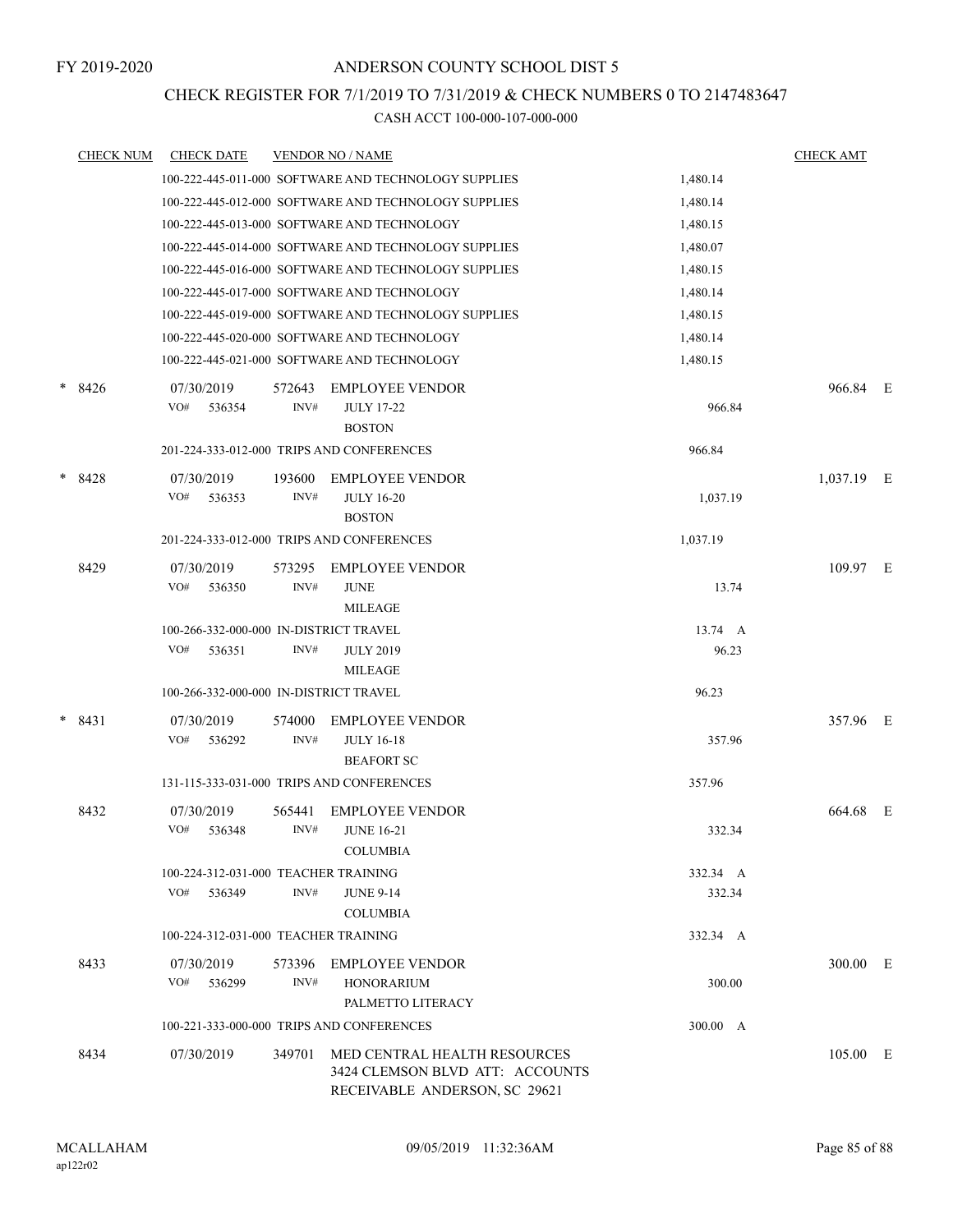# CHECK REGISTER FOR 7/1/2019 TO 7/31/2019 & CHECK NUMBERS 0 TO 2147483647

| <b>CHECK NUM</b> | <b>CHECK DATE</b> |                              | <b>VENDOR NO / NAME</b> |                                                                  |  |     |       | <b>CHECK AMT</b> |            |  |
|------------------|-------------------|------------------------------|-------------------------|------------------------------------------------------------------|--|-----|-------|------------------|------------|--|
|                  | VO#               | 536308                       | INV#                    | 50212<br>GOSS                                                    |  |     |       | 85.00            |            |  |
|                  |                   |                              |                         | 100-255-323-000-000 CONTRACTED SERVICES                          |  |     |       | 85.00            |            |  |
|                  | $VO#$ 536309      |                              | INV#                    | 55540<br><b>BLACKMON</b>                                         |  |     |       | 20.00            |            |  |
|                  |                   |                              |                         | 100-255-323-000-000 CONTRACTED SERVICES                          |  |     |       | 20.00            |            |  |
| $*8436$          | 07/30/2019        |                              |                         | 389900 OFFICE DEPOT<br>PO BOX 1413 CHARLOTTE, NC 28201-1413      |  |     |       |                  | 1,248.10 E |  |
|                  | VO#               | 536313                       | INV#                    | 339341143001<br><b>SUPPLIES</b>                                  |  |     |       | 286.77           |            |  |
|                  |                   |                              |                         | 723-190-660-023-911 MISCELLANEOUS- ADULT ED EXPENSE              |  |     |       | 286.77           |            |  |
|                  | VO#               | 536314                       | INV#                    | 340852131001<br><b>SUPPLIES</b>                                  |  |     |       | 85.86            |            |  |
|                  |                   |                              |                         | 723-190-660-023-911 MISCELLANEOUS- ADULT ED EXPENSE              |  |     |       | 85.86            |            |  |
|                  | VO# 536315        |                              | INV#                    | 340852357001<br><b>SUPPLIES</b>                                  |  |     |       | 66.19            |            |  |
|                  |                   |                              |                         | 723-190-660-023-911 MISCELLANEOUS- ADULT ED EXPENSE              |  |     |       | 66.19            |            |  |
|                  | $VO#$ 536316      |                              | INV#                    | 2321203959<br><b>SUPPLIES</b>                                    |  | PO# | 11187 | 658.68           |            |  |
|                  |                   | 100-255-410-000-000 SUPPLIES |                         |                                                                  |  |     |       | 658.68           |            |  |
|                  | $VO#$ 536328      |                              | INV#                    | 338855053001<br><b>SUPPLIES</b>                                  |  |     |       | 2.72             |            |  |
|                  |                   | 600-256-410-000-000 SUPPLIES |                         |                                                                  |  |     |       | 2.72             |            |  |
|                  | VO# 536329        |                              | INV#                    | 338854838001<br><b>SUPPLIES</b>                                  |  |     |       | 79.01            |            |  |
|                  |                   | 600-256-410-000-000 SUPPLIES |                         |                                                                  |  |     |       | 79.01            |            |  |
|                  | VO# 536330        |                              | INV#                    | 336975919001<br><b>SUPPLIES</b>                                  |  | PO# | 11185 | 68.87            |            |  |
|                  |                   |                              |                         | 100-221-410-000-000 SUPPLIES AND MATERIALS                       |  |     |       | 68.87            |            |  |
| 8437             | 07/30/2019<br>VO# | 536352                       | INV#                    | 575070 EMPLOYEE VENDOR<br><b>JULY 16-22</b><br><b>BOSTON</b>     |  |     |       | 576.99           | 576.99 E   |  |
|                  |                   |                              |                         | 201-224-333-012-000 TRIPS AND CONFERENCES                        |  |     |       | 576.99           |            |  |
| 8438             | 07/30/2019<br>VO# | 536301                       | 574670<br>INV#          | <b>EMPLOYEE VENDOR</b><br><b>HONORARIUM</b><br>PALMETTO LITERACY |  |     |       | 300.00           | 300.00 E   |  |
|                  |                   |                              |                         | 100-221-333-000-000 TRIPS AND CONFERENCES                        |  |     |       | 300.00 A         |            |  |
| 8439             | 07/30/2019<br>VO# | 536294                       | 563687<br>INV#          | <b>EMPLOYEE VENDOR</b><br><b>JUNE 24-27</b><br><b>GREENVILLE</b> |  |     |       | 153.06           | 153.06 E   |  |
|                  |                   |                              |                         | 207-224-333-001-004 TRIPS AND CONFERENCES                        |  |     |       | 153.06 A         |            |  |
|                  |                   |                              |                         |                                                                  |  |     |       |                  |            |  |
| 8440             | 07/30/2019<br>VO# | 536356                       | 574606<br>INV#          | <b>EMPLOYEE VENDOR</b><br><b>JULY 17-22</b>                      |  |     |       | 857.97           | 857.97 E   |  |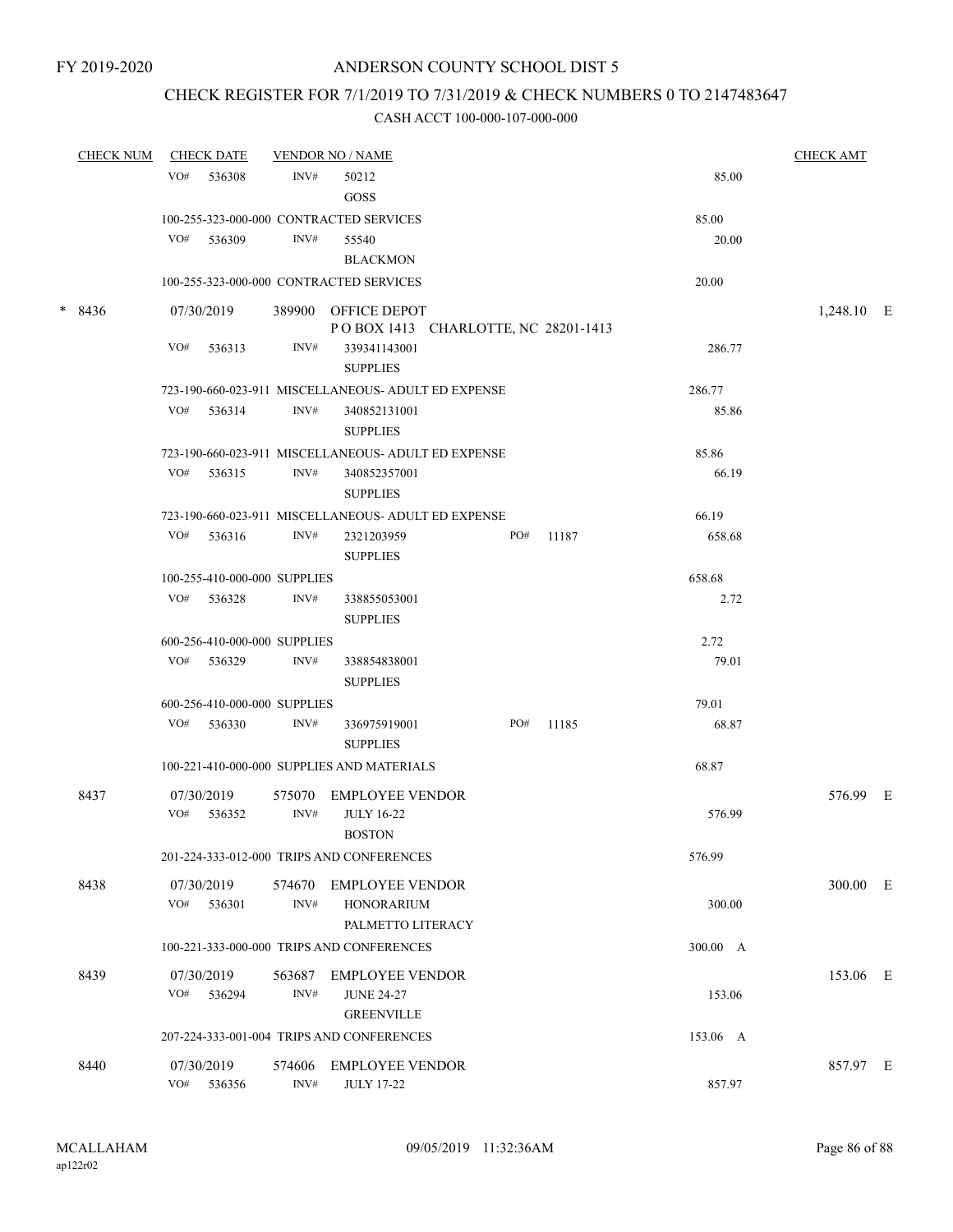# CHECK REGISTER FOR 7/1/2019 TO 7/31/2019 & CHECK NUMBERS 0 TO 2147483647

| <b>CHECK NUM</b> | <b>CHECK DATE</b>                       |                | <b>VENDOR NO / NAME</b>                                                           |                         |                  | <b>CHECK AMT</b> |  |
|------------------|-----------------------------------------|----------------|-----------------------------------------------------------------------------------|-------------------------|------------------|------------------|--|
|                  |                                         |                | <b>BOSTON</b>                                                                     |                         |                  |                  |  |
|                  |                                         |                | 201-224-333-012-000 TRIPS AND CONFERENCES                                         | 857.97                  |                  |                  |  |
| 8441             | 07/30/2019                              | 570059         | <b>SHARP BUSINESS SYSTEMS</b><br>DEPT 1216 PO BOX 121216 DALLAS, TX<br>75312-1216 |                         |                  | 2,143.04 E       |  |
|                  | VO#<br>536318                           | INV#           | 9002105711<br><b>COPIER</b>                                                       | PO#<br>11281            | 1,996.20         |                  |  |
|                  | 100-252-325-000-000 RENTALS             |                |                                                                                   | 1,996.20                |                  |                  |  |
|                  | VO#<br>536319                           | INV#           | 9002101160<br><b>COPIES</b>                                                       |                         | 1.27             |                  |  |
|                  | 124-114-445-024-000 TECHNOLOGY SUPPLIES |                |                                                                                   |                         | $1.27\quad A$    |                  |  |
|                  | VO#<br>536320                           | INV#           | 9002103448<br><b>COPIES</b>                                                       |                         | 5.03             |                  |  |
|                  | 100-113-410-020-000 SUPPLIES            |                |                                                                                   |                         | $5.03\quad A$    |                  |  |
|                  | VO#<br>536321                           | INV#           | <b>ACCT 710816</b><br><b>COPIES</b>                                               |                         | 105.38           |                  |  |
|                  | 723-190-660-023-913 COPIER EXPENSE      |                |                                                                                   |                         | 9.95             |                  |  |
|                  | 723-190-660-023-913 COPIER EXPENSE      |                | 82.59                                                                             |                         |                  |                  |  |
|                  | 723-190-660-023-913 COPIER EXPENSE      |                |                                                                                   |                         | 12.84            |                  |  |
|                  | VO#<br>536322                           | INV#           | 9002101163<br><b>COPIES</b>                                                       |                         | 35.16            |                  |  |
|                  | 124-114-445-024-000 TECHNOLOGY SUPPLIES |                |                                                                                   |                         | 35.16 A          |                  |  |
| 8442             | 07/30/2019<br>VO#<br>536303             | 576033<br>INV# | <b>EMPLOYEE VENDOR</b><br><b>HONORARIUM</b>                                       |                         | 300.00           | 300.00 E         |  |
|                  |                                         |                | PALMETTO LITERACY                                                                 |                         |                  |                  |  |
|                  |                                         |                | 100-221-333-000-000 TRIPS AND CONFERENCES                                         |                         | 300.00 A         |                  |  |
| 8443             | 07/30/2019<br>VO#<br>536293             | 575460<br>INV# | <b>EMPLOYEE VENDOR</b><br><b>JULY 15-19</b><br><b>LEXINGTON SC</b>                |                         | 693.20           | 693.20 E         |  |
|                  |                                         |                | 131-115-333-031-000 TRIPS AND CONFERENCES                                         |                         | 693.20           |                  |  |
|                  |                                         |                |                                                                                   | TOTAL NUMBER OF CHECKS: | 266              | 5,974,076.36     |  |
|                  |                                         |                | TOTAL NUMBER OF EPAYMENTS:                                                        |                         | 232              | 754,039.21       |  |
|                  |                                         |                | TOTAL NUMBER OF UPDATE-ONLYS:                                                     |                         | $\boldsymbol{0}$ | 0.00             |  |
|                  | ** OUT OF SEQUENCE CHECKS ON REPORT **  |                | 6,728,115.57                                                                      |                         |                  |                  |  |